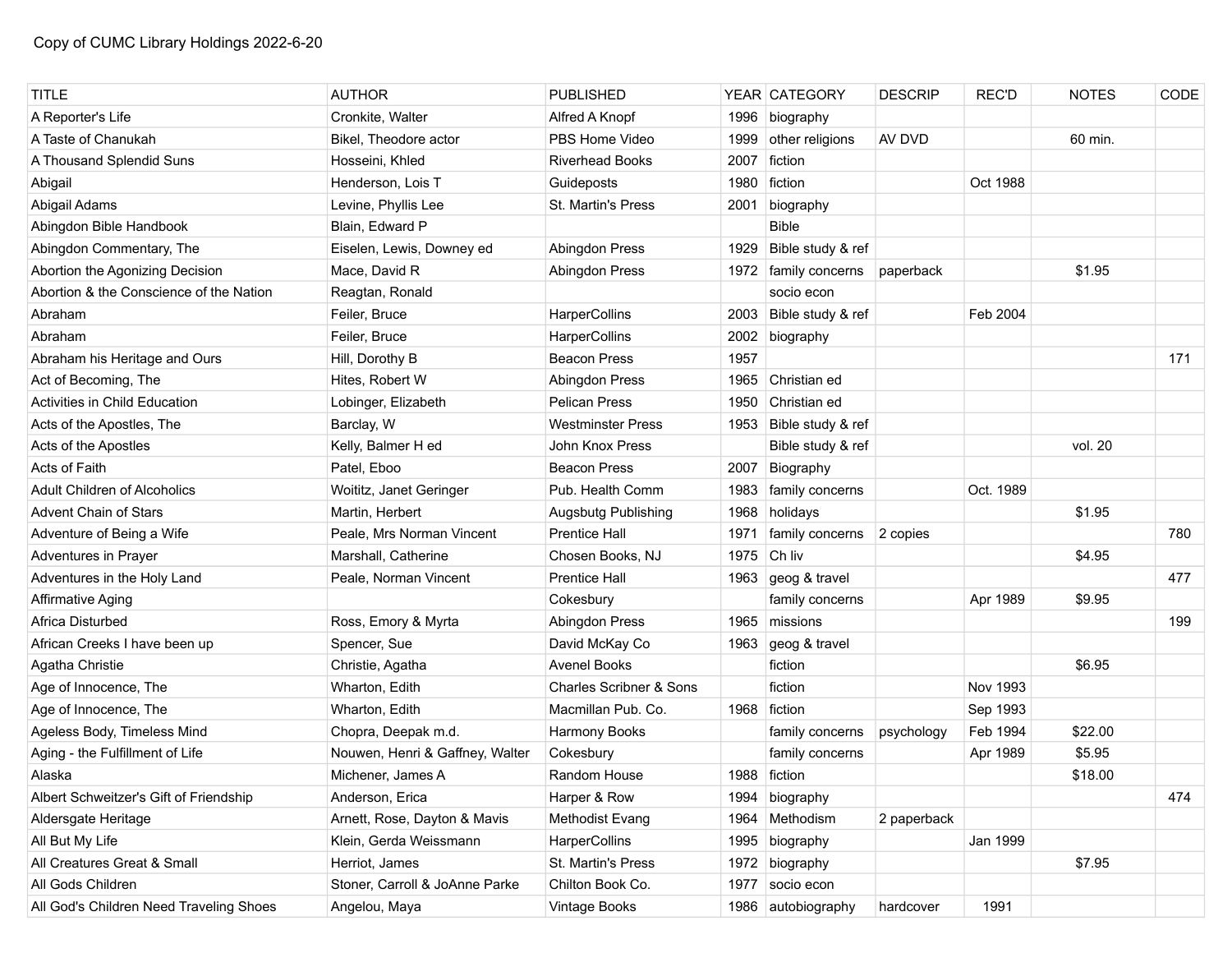| <b>TITLE</b>                                    | <b>AUTHOR</b>                   | <b>PUBLISHED</b>         |          | YEAR CATEGORY                | <b>DESCRIP</b> | REC'D    | <b>NOTES</b> | CODE |
|-------------------------------------------------|---------------------------------|--------------------------|----------|------------------------------|----------------|----------|--------------|------|
| All I Want is Everything                        | Preminger, Marion Mill          | Funk                     | 1957     | biography                    |                |          |              | 119  |
| All Men are Brothers - Albert Schweitzer        | Simon, Charlie May              | Dutton                   | 1957     | missions                     |                |          |              |      |
| All of the Women of the Bible                   | Deen, Edith                     | Harper                   | 1955     | Bible study & ref            |                |          |              | 27   |
| All Sufficient Christ                           | Barclay, William                | <b>Westminster Press</b> | 1963     | Bible study & ref            |                |          |              |      |
| All the Apostles of the Bible                   | Herbert Lockyer                 | Zondervan Pub.           | 1972     | Bible study & ref            |                |          |              | 833  |
| All the Birds of the Bible                      | Parmelee, Alice                 | Keats Publishing         | 1959     | science & nature 2 lib cards |                |          | \$3.50       |      |
| All the Promises of the Bible                   | Lockyer, Herbert                | Zondervan Pub.           | 1962     | Bible study & ref            |                |          |              | 671  |
| All the Women of the Bible                      | Deen, Edith                     | Castle Books             | 1955     | biography                    |                |          |              |      |
| All Things are Possible through Prayer          | Allen, Charles L.               | Revell                   | 1958     | prayer                       |                |          |              | 382  |
| All Things Wise and Wonderful                   | Herriot, James                  | St. Martin's Press       | 1977     | biography                    |                |          |              |      |
| Alleluia Affair, The                            | Boyd, Malcolm                   | <b>Word Books</b>        | 1975     | Christian living             |                |          |              |      |
| Alone With God                                  | Del Bene, Ron                   | <b>Upper Room Books</b>  | 1992     | worship & dev                |                | Jan 1999 |              |      |
| Altar in the World                              | Taylor, Barbara Brown           | HarperCollins            | 2009     | Christian living             |                |          |              |      |
| Amazing adventures of the Jewish people         | Dimont, Max I.                  | <b>Behrman House</b>     | 1984     | other religions              |                |          |              |      |
| Amazing Grace                                   | Moyers, Bill                    | Acorn Media Group        | 2011     |                              | AV DVD         |          |              |      |
| Amazing Grace                                   | Norris, Kathleen                | <b>Riverhead Books</b>   | 1998     | Christian living             |                | May 2004 |              |      |
| Amazing grace America's beloved song            | Turner, Steve                   | HarperCollins            | 2002     | music                        |                |          |              |      |
| America the Beautiful                           | Carson, Ben md                  | Zondervan                | 2012     | socio econ                   |                |          |              |      |
| America's glorious quilts                       | Duke, Dennis & Harding, Deborah | Park Lane                | 1989     | crafts                       | large          |          |              |      |
| American Archaeology in the Mideast             | King, Phillip J                 | Amer school Oriental     | 1983     |                              |                | Mar 1988 |              |      |
| American Childhood, An                          | Dillard, Anne                   | Harper & Rowe            | 1987     | biography                    | 2 large print  | May 1988 |              |      |
| American Childhood, An                          | Dillard, Anne                   | Harper & Rowe            | 1987     | biography                    |                | Nov 1999 |              |      |
| American Civil Religion                         | Richey, R E & Jones D G ed      | Harper & Row             | 1974     | other religions              | 2 copies       | May 1993 | \$3.95       |      |
| American Grace                                  | Putnam, R D & Campbell, D E     | Simon & Schuster         | 2010     | socio econ                   |                |          |              |      |
| American Heritage Dictionary                    | Morris, William ed              | American Heritage        |          | 1973 reference               |                |          | \$6.95       |      |
| American Methodist Pioneer F Garrettson         | Simpson, Robert D               |                          |          | biography                    | 2 copies       |          |              |      |
| American West, The                              | Malone, M P & Etulian, R        | Univ of Nebr Press       | 1989     | history                      | paperback      | Oct 1990 | \$13.86      |      |
| American Women Artists                          | Rubenstein, Charlotte Streifer  | G K Hall & Co            | 1982 art |                              | donated        |          | \$39.95      |      |
| Amish, The                                      | Belton, David                   | American Experience      | 2012     |                              | AV DVD         |          | 120 min.     |      |
| Among Friends                                   | Sherrill, Henry Knox            | Little, Brown Co.        | 1962     | autobiography                |                |          |              |      |
| Amplified New Testament, The                    |                                 | Zondervan Pub. Co.       |          | 1958 Bible study             | 2 copies       |          |              | 196  |
| An Hour Before Daylight                         | Carter, Jimmy                   | Simon & Schuster         | 2001     | autobiography                |                |          |              |      |
| An Inconvenient Truth                           | Gore, Al                        | Rodale                   | 2006     | socio econ                   |                |          |              |      |
| Ana's Story                                     | Bush, Jenna                     | HarperCollins            | 2007     |                              |                |          |              |      |
| Anatomy of an Illness                           | Cousins, Norman                 |                          |          | family concerns              |                |          |              |      |
| Ancient Israel                                  | DeVaux, Roland                  | McGraw Hill              | 1965     |                              | 2 vol          |          |              |      |
| Ancient Refuge in the Holy Land - rebel hideout |                                 | NOVA WGBH                |          |                              | AV DVD         |          | 60 min.      |      |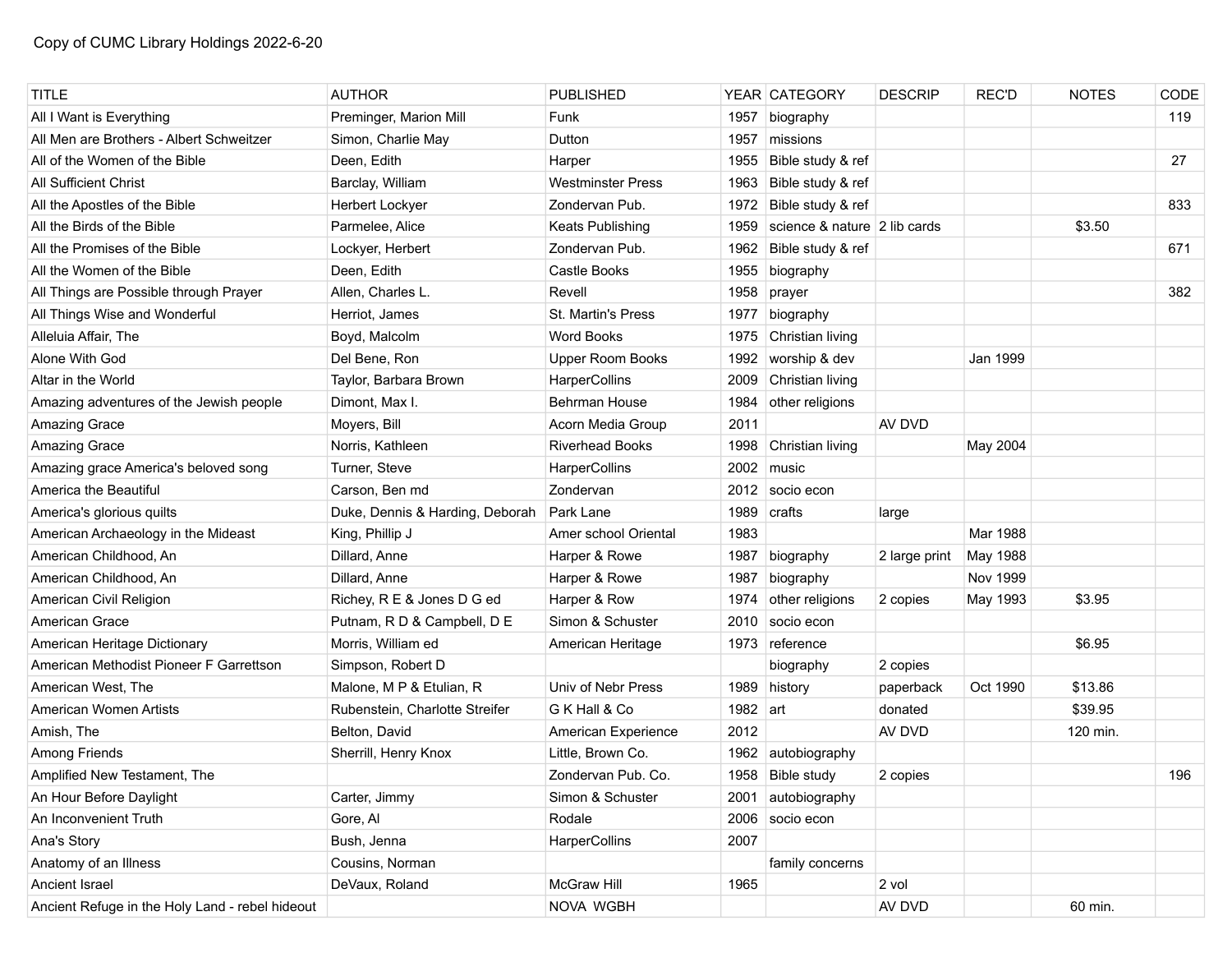| <b>TITLE</b>                               | <b>AUTHOR</b>                  | <b>PUBLISHED</b>             |            | YEAR CATEGORY              | <b>DESCRIP</b> | <b>REC'D</b>    | <b>NOTES</b>     | CODE |
|--------------------------------------------|--------------------------------|------------------------------|------------|----------------------------|----------------|-----------------|------------------|------|
| Ancient Roads - from Christ to Constantine | Phillips, Jonathan             | <b>Sunrise Films</b>         |            | 2015 history               | AV DVD         | Jun 2021        | replaced missing |      |
| And Are We Yet Alive future of the UMC     | Wilke, Richard B               | Abingdon Press               | 1986       |                            |                |                 |                  |      |
| And Grace will Lead me Home                | Powers, John                   | <b>McCracken Press</b>       | 1994       | Church living              |                | Apr 2004        |                  |      |
| And It Came to Pass                        | Slaughter, Jean                | MacMillan Co.                | 1971       | holidays                   |                |                 | \$4.95           |      |
| And Not One Bird Stopped Singing           | Jones, Doris Moreland          | <b>Upper Room Books</b>      | 2002       | family concerns            |                |                 |                  |      |
| <b>And Pastures New</b>                    | Cane, Melville                 | <b>Harcourt Brace</b>        | 1956       | literature poetry          |                |                 |                  | 397  |
| And Walk in Love - life of Apostle Paul    | Buckmaster, Henrietta          | Random House                 | 1956       | Bible study & ref          |                |                 |                  | 87   |
| Angels                                     | Graham, Billy                  | Doubleday & Co.              | 1975       | Christian beliefs 2 copies |                |                 | donated          |      |
| Angels and Demons                          | Brown, Dan                     | Simon & Schuster             | 2001       | fiction                    |                |                 |                  |      |
| Angels in the Snow                         | Carlson, Melody                | Guideposts                   | 2002       | holidays                   |                |                 |                  |      |
| Anguish of the Jews, The                   | Flannery, Edward H             | McMillan Co.                 | 1965       | other religions            |                |                 |                  | 626  |
| Ann Frank Remembered                       | Gies, Meip                     | Simon Schuster               | 1987       | biography                  | large print    | May 1988        |                  |      |
| Anna Karenina                              | Tolstoy, Leo                   | Penguin Group                | 2000       | fiction                    |                |                 |                  |      |
| Anne of the Island                         | Montgomery, L M                |                              |            | fiction youth              |                | 1983            | donated          |      |
| Anne Morrow Lindberg                       | Hertog, Susan                  | <b>Anchor Books</b>          |            | 1979 biography             |                | Mar 2002        |                  |      |
| <b>Annual Reports</b>                      |                                | <b>CUMC</b>                  |            |                            | in vault       |                 |                  |      |
| Another Change                             | Wegscheider, Sharon            | Science & Behavior           | 1981       | family concerns            |                | Oct 1989        |                  |      |
| Another Hand on Mine - Carl K Becker       | Peterson, William J            | McGraw Hill                  | 1967       | missions                   |                |                 |                  | 637  |
| Answer as a Man                            | Caldwell, Taylor               | <b>G P Putnam's Sons</b>     | 1980       | fiction                    |                |                 |                  |      |
| Answering only to God                      | Abdo, Geneive & Lyon, Jonathan |                              |            | socio econ                 |                |                 |                  |      |
| Answers not Promises                       | <b>Mother Angelica</b>         | Harper & Rowe                | 1987       | Ch. living                 |                | Jan 1999        |                  |      |
| Antonietta                                 | Hershey, John                  | Alfred A Knopf               | 1991       | fiction                    |                | Jan 1991        | Ruth Schreiber   |      |
| Anxiety                                    | Michalson, Carl                |                              |            |                            | audio record   |                 |                  |      |
| Apostle, The                               | Asch, Sholem                   |                              | 1943       | fiction                    |                |                 |                  |      |
| Apostle, The                               | Pollack, John                  | Doubleday                    |            | 1969 biography             | paperback      | <b>Nov 1987</b> |                  | 710  |
| Apostles' Creed, The                       | Wright, N T,                   | Lathika International        |            | Bible study                | AV DVD         |                 | missing 2021-5-8 |      |
| Applause of Heaven, The                    | Lucado, Max                    | Word Publishing              |            | 1990 wor & dev             |                | <b>Jul 1990</b> |                  |      |
| Applied Imagination                        | Osborn, Alex F                 |                              |            | Christian ed               |                |                 |                  |      |
| Appointment with God                       | Phillips, J B                  | MacMillan                    | 1954       | Christian beliefs          |                |                 |                  | 138  |
| Arab and the Jew                           | Shipler, David K               | Time Books, Random           | 1986       | socio econ                 |                |                 | \$22.50          |      |
| Archaeology of the Bible book by book      | Cornfeld, Gaalyah              | Harper & Row                 |            | 1976 archaeology           |                |                 |                  |      |
| Are Parochial Schools the Answer?          | Ryan, Mary P                   | <b>Holt Rinehart Winston</b> |            | 1963 socio econ            |                |                 |                  | 763  |
| Are You Running with Me, Jesus?            | Boyd, Malcolm                  | <b>Holt Rinehart Winston</b> | 1965       | prayer                     |                |                 |                  | 522  |
| Art & Architecture of Christianity         | Frere-Cook, Gervis ed          | Cas Western Reserve          |            | 1972 art church history    |                |                 | \$29.95          |      |
| Art in the Western World                   | Robb, David M & Garrison, J J  | Harper & Row                 | $1963$ art |                            |                |                 |                  |      |
| Art Nouveau                                | Madsen, S Tschudi              | McGraw Hill                  | 1967 $art$ |                            | paperback      |                 | \$2.45           |      |
| Art of Personal Prayer, The                | Webb, Lance                    | The Upper Room               |            | 1977 prayers               |                |                 |                  |      |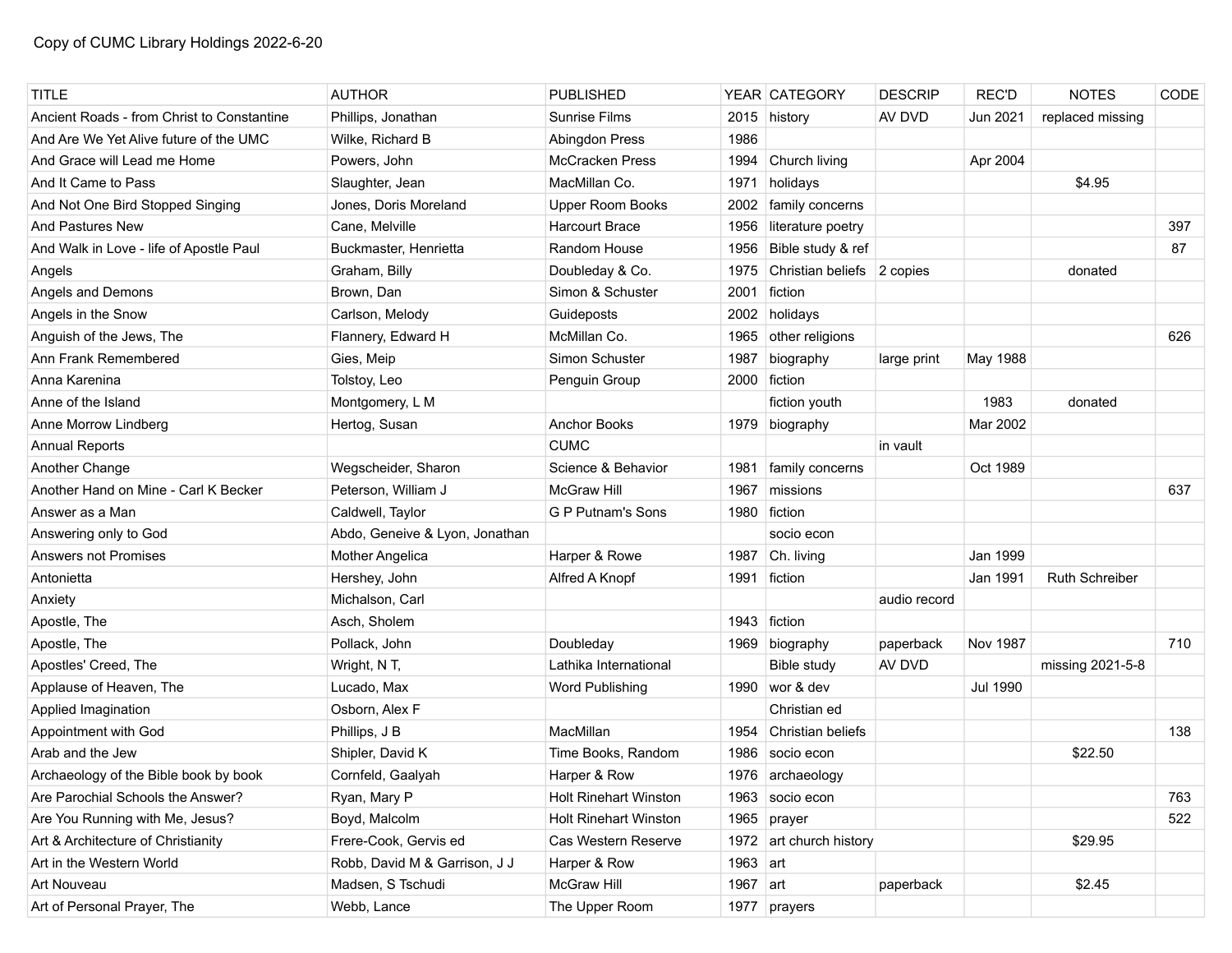| <b>TITLE</b>                                 | <b>AUTHOR</b>            | <b>PUBLISHED</b>            |          | YEAR CATEGORY          | <b>DESCRIP</b> | <b>REC'D</b> | <b>NOTES</b>          | CODE |
|----------------------------------------------|--------------------------|-----------------------------|----------|------------------------|----------------|--------------|-----------------------|------|
| Art of Loving, The                           | Fromm, Erich             | <b>Bantam Books</b>         | 1956     | family concerns        | paperback      |              | \$0.60                |      |
| Articles of religion of the Methodist Church | Chilcote, Thomas F       | <b>Methodist Publishing</b> | 1960     | Methodism              | paperback      |              |                       |      |
| Artist and the Pope, The                     | Pepper, Curtis Bill      | Grosset & Dunlap            | 1968     | biography              |                |              | Linda Connors         |      |
| As I Recall my Past Century                  | Welch, Herbert (Bishop)  | Abington                    | 1962     | autobiography          |                |              |                       |      |
| As Matthew Saw the Master                    | Barker, William P        | Fleming H Revell Co         | 1969     | Bible study & ref      |                |              |                       | 606  |
| As Seeing the Invisible - Revelations        | Niles, DT                | Harper & Bros               | 1961     | Bible study & ref      |                |              |                       | 296  |
| At Home in Mitford                           | Kar on. Jan              | Penguin Books               | 1996     | fiction                |                | Mar 1999     | \$11.65               |      |
| Atlantic high                                | Buckley, William Jr      |                             | 1983     | biography              |                |              |                       |      |
| Attaining manhood                            | Corner, George W md      | Harper & Brothers           | 1938     | family concerns        |                |              | \$1.50                | 851  |
| Attitude for living                          | Moore, James W           | Dimensions for Living       | 1998     | Ch living              |                | Jun 2004     |                       |      |
| Audicity of hope, The                        | Obama, Barack            | <b>Three Rivers Press</b>   | 2006     | socio econ             | 2 copies       |              |                       |      |
| Baby born in a stable, The                   | Kramer, Janice           | Concordia                   | 1965     | childrens              |                |              |                       |      |
| Baker's hawk                                 | Bickham, Jack            | Doubleday                   | 1974     | childrens              |                |              | \$6.95                |      |
| Bannaman legacy, The                         | Cookson, Catherine       | Summit books                |          | 1985 fiction           |                |              | \$18.95               |      |
| <b>Baptisms</b>                              |                          | <b>CUMC</b>                 |          |                        | PDF file       |              | <b>Stuart Shippey</b> |      |
| Barbara bush, a memoir                       | Bush, Barbara            | <b>St Martin's Press</b>    | 1997     | autobiography          |                | 1997         |                       |      |
| Barking to the choir, radical kinship        | Boyle, Gregory           | Simon & Schuster            | 2017     | socio econ             |                | Jun 2021     | Jeff Markay           |      |
| Bartholdi & the statue of liberty            | Price, Willadene         | Rand McNally                | 1959     | history general        |                |              | gift                  |      |
| <b>Basic Bible commentary</b>                | Hinton, Linda B etal     |                             |          | Bible study & ref      |                | Mar 2003     |                       |      |
| <b>Basic Christian beliefs</b>               | Grant, Frederick         | Macmillan                   | 1961     | Christian beliefs      |                |              |                       |      |
| Be a wonder to yourself                      | MacLennan, David A       | Revell                      | 1960     | Christian living       |                |              |                       | 371  |
| Be different - Aspergers                     | Robison, John Elder      | Broadway paperbacks         |          | 2011   family concerns |                |              |                       |      |
| Be my spirit                                 | Born, Ethel W            | Global ministries UMC       | 1990     | Methodism              |                | Oct 1991     | Mary Paul Emler       |      |
| Beautiful mind, A - John Nash                |                          | Simon & Schuster            | 1995     | biography              |                |              |                       |      |
| Becomers, The                                | Miller, Keith            | Word books                  | 1973     | Christian living       |                |              | \$5.95                |      |
| Becoming                                     | Obama, Michelle          | Crown Publishing            | 2018     | autobiography          |                |              |                       |      |
| Bedtime stories for grownups                 | Gallehugh, Sue & Allen   | Health communications       | 1995     | psychology             |                | Nov 1996     |                       |      |
| Before I sleep - Tom Dooley                  | Monahan, James           | Farrar, Straus & Cudahy     | 1961     | biography              |                |              |                       | 297  |
| Before they ask                              | Bullock, Henry           | Graded press                | 1957     | family concerns        |                |              |                       |      |
| Beggar to king - occupations                 | Duckat, Walter           | Doubleday                   | 1968     | Bible study & ref      |                |              |                       | 673  |
| <b>Beginnings</b>                            | Fahs, S L & Spoerl, D T  | Beacon press                |          | 1937 Christian ed      |                |              | \$3.95                |      |
| <b>Behold the Christ</b>                     | Bainton, Roland          | Harper & Row                | 1974 art |                        |                |              | \$10                  |      |
| Behold your God                              | Sanford, Agnes           | <b>Macalester Park Pubs</b> | 1958     | prayer                 |                |              |                       | 408  |
| Being and nothingness                        | Sartre, Jean-Paul        | Philosophical library       | 1956     | philosophy             |                |              | \$10                  |      |
| Being free - cultural revolution             | Winter, Gibson           | Macmillan                   | 1970     | socio econ             |                |              | \$1.95                |      |
| Being mortal                                 | Gawande, Atul            | Metropolitan books          |          | 2014   family concerns |                |              |                       |      |
| Being mortal                                 | Jennings, T & Gawande, A | Frontline PBS               |          | 2015   family concerns | AV DVD         |              | 60 min. approx.       |      |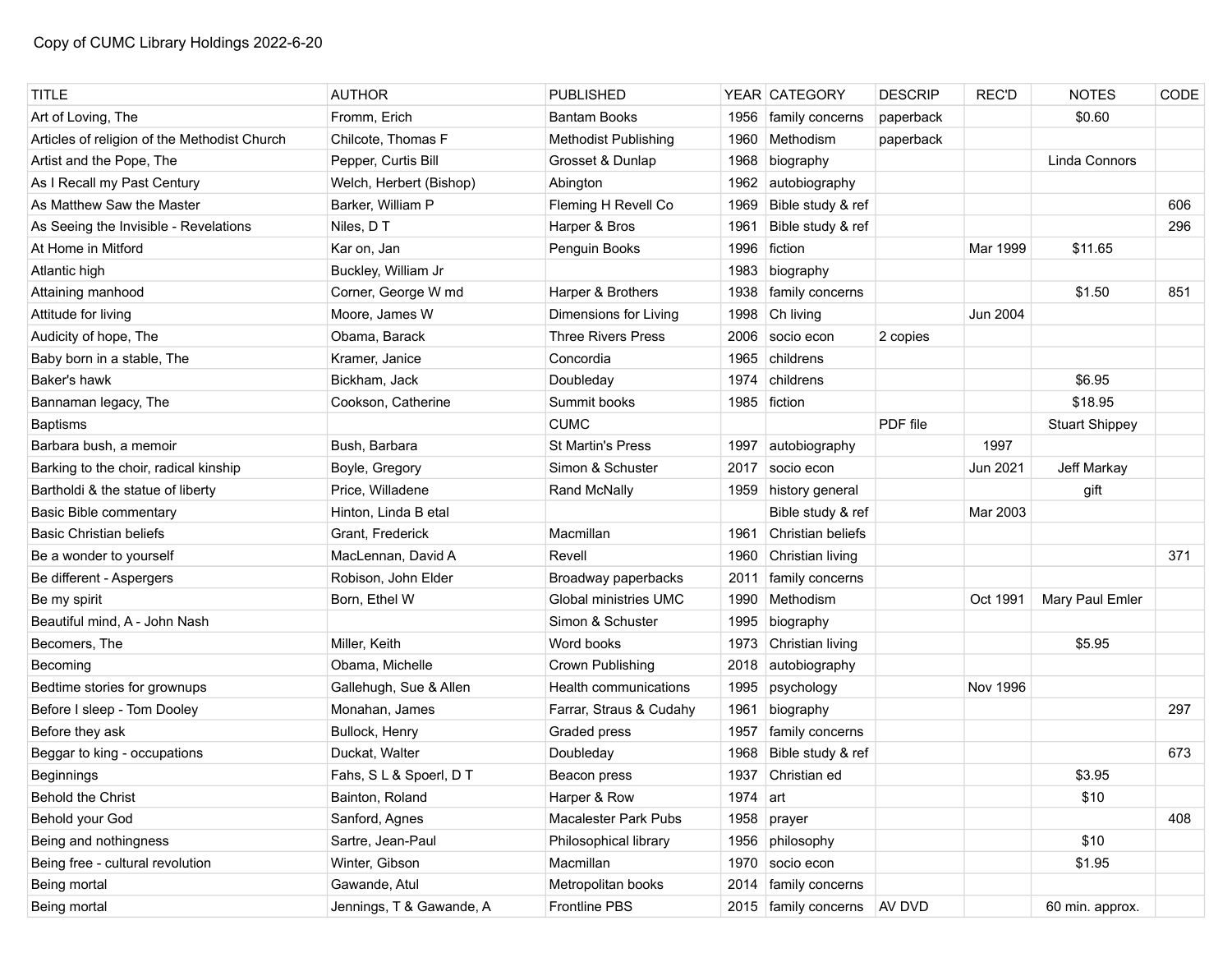| <b>TITLE</b>                              | <b>AUTHOR</b>              | <b>PUBLISHED</b>   |      | YEAR CATEGORY                      | <b>DESCRIP</b> | <b>REC'D</b> | <b>NOTES</b> | CODE |
|-------------------------------------------|----------------------------|--------------------|------|------------------------------------|----------------|--------------|--------------|------|
| Beliefs of a Methodist Christian, The     | Cherry, Clinton            | Methodist evang    |      | 1953 Methodism                     |                |              |              |      |
| Beliefs that matter                       | Little, Ganse              |                    |      | Christian beliefs                  |                |              |              | 344  |
| Believers' church - radical protestantism | Durnbaugh, Donald F        | Macmillan          |      | 1968 church history                |                |              | \$7.95       |      |
| Believing today                           | Klenicki, L & Neuhaus, R J | Wm B Eerdmans pub  | 1989 | other religions                    | paperback      |              | \$8.95       |      |
| Bell - Alexander Graham                   | Bruce, Robert V            | Little Brown       | 1973 | biography                          |                |              |              |      |
| Beloved son, The                          | Maiden, Cecil              | Dodd Mead          | 1961 | fiction                            |                |              |              | 496  |
| Best is yet to be, The                    | Maves, Paul B              | Westminster        | 1951 | family concerns                    |                |              |              | 369  |
| Best of C S Lewis, The                    | Lewis, C S                 | Iversen assoc      | 1969 | Christian beliefs                  |                | Feb 2000     |              |      |
| Best of John Henry Jowett, The            | Kennedy, Gerald            | Harper & brothers  | 1948 | wor & dev                          |                |              |              | 684  |
| Best sermons 1962 Protestant              | Butler, Paul               | Van Nostrand       | 1962 | wor & dev                          |                |              |              | 356  |
| <b>Best wishes</b>                        | Kohn, Harold E             | Wm Eerdmans pub    | 1969 | wor & dev                          |                |              |              | 722  |
| Bethelem inn, The                         | Meek, Frederick M          | Westminster        |      | 1972 holidays                      |                |              | \$4.95       |      |
| Between life & death                      | Schemmer, K E & Jackson D  | Victor books       | 1988 | family concerns                    |                | Nov 1991     | \$0.99       |      |
| Between parent & child                    | Ginott, Haim G             | Macmillan          | 1965 | family concerns                    |                |              |              |      |
| Between parent & teenager                 | Ginott, Haim G             | Macmillan          | 1969 | family concerns                    |                |              | \$5.95       |      |
| Between the world & me                    | Coates, Ta-Nehisi          | Random House       | 2015 | history general                    |                | Jun 2021     | Jeff Markay  |      |
| Between you, me & the gatepost            | Boone, Pat                 | Prentice-Hall      | 1960 | family concerns                    |                |              |              | 254  |
| Beyond Arabian sands                      | Butler, Grant C            | Devin-Adair Co     | 1964 | geog & travel                      |                |              | \$4.95       |      |
| Beyond divorce                            | Hunter, Brenda             | Revell             | 1978 | family concerns                    |                |              |              |      |
| Beyond feminism - women faith action      | Oden, Marilyn Brown        | Abington press     | 1971 | socio econ                         |                |              |              | 786  |
| Beyond ourselves                          | Marshall, Catherine        | <b>McGraw Hill</b> | 1961 | Christian living                   |                |              |              |      |
| Beyond racism                             | Young, Whitney M           | <b>McGraw Hill</b> | 1969 | socio econ                         |                |              | \$6.95       | 842  |
| Beyond revolution                         | Oden, Thomas C             | Westminster        |      | 1970 Christian beliefs 2 paperback |                |              | \$2.45       |      |
| Beyond time-out                           | Grosshans, Beth A          |                    |      | family concerns                    |                |              |              |      |
| Bible, The                                | Armstrong, Karen           | Grove press        | 2007 | Bible study & ref 2 copies         |                |              |              |      |
| Bible, The                                | Heston, Charlton nar       | GoodTimes          | 1993 | Bible study & ref audio cass.      |                |              |              |      |
| Bible a pictorial history, The            | Westermann, Claus          | Seabury press      | 1976 | Bible study & ref                  |                |              |              |      |
| Bible and archaeology, The                | Thompson, J A              | Eerdmans pub       | 1962 | archaeology                        |                |              |              | 424  |
| Bible as history, The                     | Keller, Werner             | Morrow             | 1956 | Bible study & ref                  |                |              |              | 90   |
| Bible as history, The                     | Keller, Werner             | Wm Morrow          | 1981 | archaeology                        | 2nd ed         |              | \$14.95      |      |
| Bible atlas                               | Kraeling, Emil G           | Rand McNally       | 1955 | Bible study & ref atlas            |                |              |              |      |
| Bible for everyday reading, The           | Notkins, Louis M           | Samuel Curl        |      | 1941 Bible study & ref             |                |              |              |      |
| Bible in business, The                    | Blanchard, Kenneth         | Questar Pub        | 1989 | socio econ                         |                | Mar 1992     |              |      |
| Bible - Genesis, The                      | Heston, Charlton nar       | Good Times         |      | 1993 Bible study & ref AV VHS      |                |              |              |      |
| Bible - Jesus, The                        | Heston, Charlton nar       | Good Times         | 1993 | Bible study & ref AV VHS           |                |              |              |      |
| Bible - Moses, The                        | Heston, Charlton nar       | Good Times         |      | 1993 Bible study & ref AV VHS      |                |              |              |      |
| Bible - Passion, The                      | Heston, Charlton nar       | Good Times         |      | 1993 Bible study & ref AV VHS      |                |              |              |      |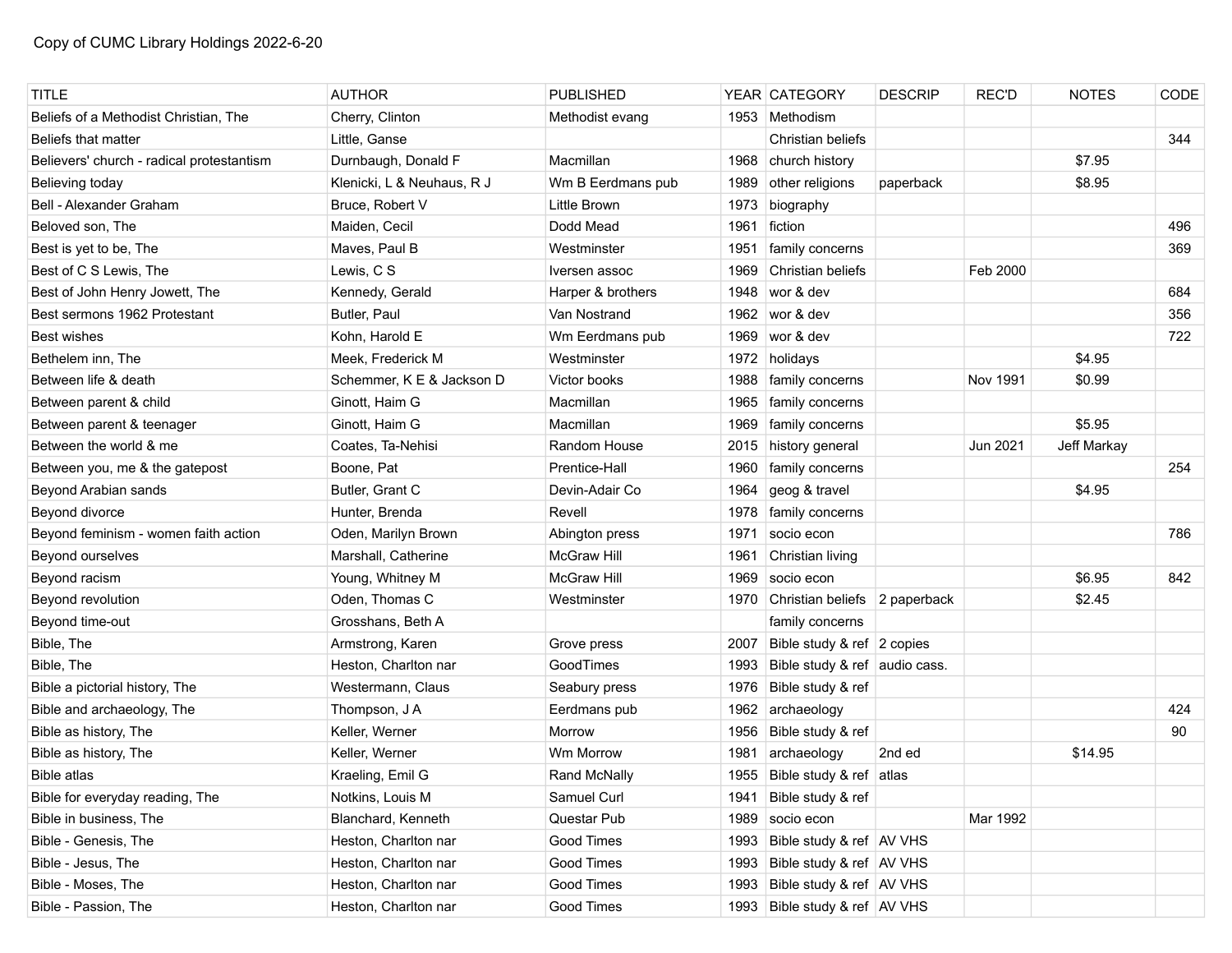| <b>TITLE</b>                                 | <b>AUTHOR</b>             | <b>PUBLISHED</b>        |      | YEAR CATEGORY              | <b>DESCRIP</b> | <b>REC'D</b> | <b>NOTES</b> | CODE             |
|----------------------------------------------|---------------------------|-------------------------|------|----------------------------|----------------|--------------|--------------|------------------|
| Bible speaks to you, The                     | Brown, Robert McAfee      | Westminster             |      | 1955 Bible study & ref     |                |              |              |                  |
| Bible stories - God at work with man         | Jones, Mary Alice         | Abingdon press          | 1973 | childrens                  |                |              | \$3.95       |                  |
| Bible stories for children                   | Conwell, Russell H        |                         | 1892 | Christian ed               |                |              |              |                  |
| Bible wisdom for modern living               | Brown, David              | Simon & Schuster        | 1986 | Bible study & ref          |                |              |              |                  |
| Bible words that guide me                    | Elliott, Hubert A         | Grosset & Dunlop        |      | 1963 wor & dev             |                |              |              | 778              |
| Bible's buried secrets, The                  | Schreiber, L & Channing S | <b>NOVA</b>             | 2009 | Bible study & ref   AV DVD |                |              | 119 min.     |                  |
| Bible's legacy for womanhood, The            | Deen, Edith               | Doubleday               | 1969 | Christian living           |                |              |              | 744              |
| Biblical archaeology review                  | Shanks, Hershel ed        | 1984-1999               |      | archaeology                | periodicals    | 1984-99      |              |                  |
| Biblical meaning of man, The                 | Mork, Dom Wulston         | <b>Bruce Publishing</b> | 1967 | Christian beliefs          |                |              |              |                  |
| Biblical truth & modern man                  | Rahtjen, Bruce D          | Abingdon press          | 1968 | Bible study & ref          |                |              |              |                  |
| Big change, The                              | Dolen, Rex R              | Westminster press       | 1967 | church history             | paperback      |              |              |                  |
| Big fisherman, The                           | Douglas, Lloyd            | Houghton miffflin       | 1948 | fiction                    |                |              |              | 466              |
| Big little school, The - sunday school       | Lynn, Robert W            | Abingdon press          |      | 1980 Christian ed          | 268.0973       |              |              | L99 <sub>b</sub> |
| Big Russ & me                                | Russert, Tim              | Hyperion                |      | biography                  |                |              |              |                  |
| Bill Moyers journal                          | Moyers, Bill              | <b>New Press</b>        |      | 2012 history general       |                |              |              |                  |
| <b>Biomedical ethics</b>                     | Vaux, Kennith             | Harper & Row            | 1974 | socio econ                 |                |              | \$5.95       |                  |
| Birds, Beasts & relatives                    | Durrell, Gerald           | Doubleday               | 1969 | nature                     | large print    | May 1988     |              |                  |
| <b>Birds of North America</b>                |                           | Golden Books            | 1983 | nature                     |                | Mar 2002     |              |                  |
| Birthright of man                            | Hersch, Jeanne            | UNESCO unipub           | 1969 | socio econ                 |                |              | \$12         |                  |
| Black & white in South Africa                | May, Ghile                | American Heritage       | 1971 | socio econ                 |                |              | gift         |                  |
| Black elk's vision - Lakote story            | Nelson, SD                | Abrams books            |      | history general            |                |              |              |                  |
| Black indians - a hidden heritage            | Katz, William L           | Atheneum books          |      | 2012 history general       |                |              |              |                  |
| Black indians - an American story            | Jones, James Earl nar     | Rich Heape films        |      | history general            | AV DVD         |              |              |                  |
| Black man's burden                           | Killens, John Oliver      | <b>Trident press</b>    | 1965 | socio econ                 | 2 copies       |              | \$3.95       |                  |
| Blessed are you - Beatitudes meditations     | Merchant, Jane            | Abingdon press          | 1961 | wor & dev                  |                |              |              | 295              |
| Blind side, The - evolution of a game        | Lewis, Michael            | Norton                  | 2009 | biography                  |                |              |              |                  |
| Blind side, The                              | Bullock, Sandra starring  | Warner                  | 2010 |                            | AV DVD         |              | 128 min.     |                  |
| Body, The                                    | Colson, Charles           | Word publishing         | 1992 | science nature             |                | Apr 2001     |              |                  |
| Bones of St Peter. The                       | Walsh, John               | Doubleday               | 1985 | archaeology                |                | Oct 1986     |              |                  |
| Bonhoeffer - pastor, pacifist, Nazi resister | Doblmeier, Martin         | Journey films           | 2003 | documentary                | AV DVD         |              | 92 min.      |                  |
| Bonhoeffer - exile & martyr                  | Bethge, Eberhard          | Seabury press           |      | 1975 biography             |                |              |              |                  |
| Bonus years, The                             | Tengbom, Mildred          | Augsburg pub            |      | 1975   family concerns     |                |              |              |                  |
| Book, The - the living Bible                 |                           | Tyndale house           | 1984 | <b>Bibles</b>              |                | Jan 1995     |              |                  |
| Book of common prayer Episcopal              |                           | Morehouse Gorham        | 1928 | other religions            |                |              |              |                  |
| Book of country things, A                    | Needham & Mussey          | Stephen Greene          | 1965 | geog & travel              |                |              |              | 748              |
| Book of Deuteronomy, The                     | Erdman, Charles R         | Revell                  | 1953 | Bible study & ref          |                |              |              |                  |
| Book of discipline of the UMC, The           |                           | United Methodist pub    |      | 1968 Methodism             |                |              |              | 659              |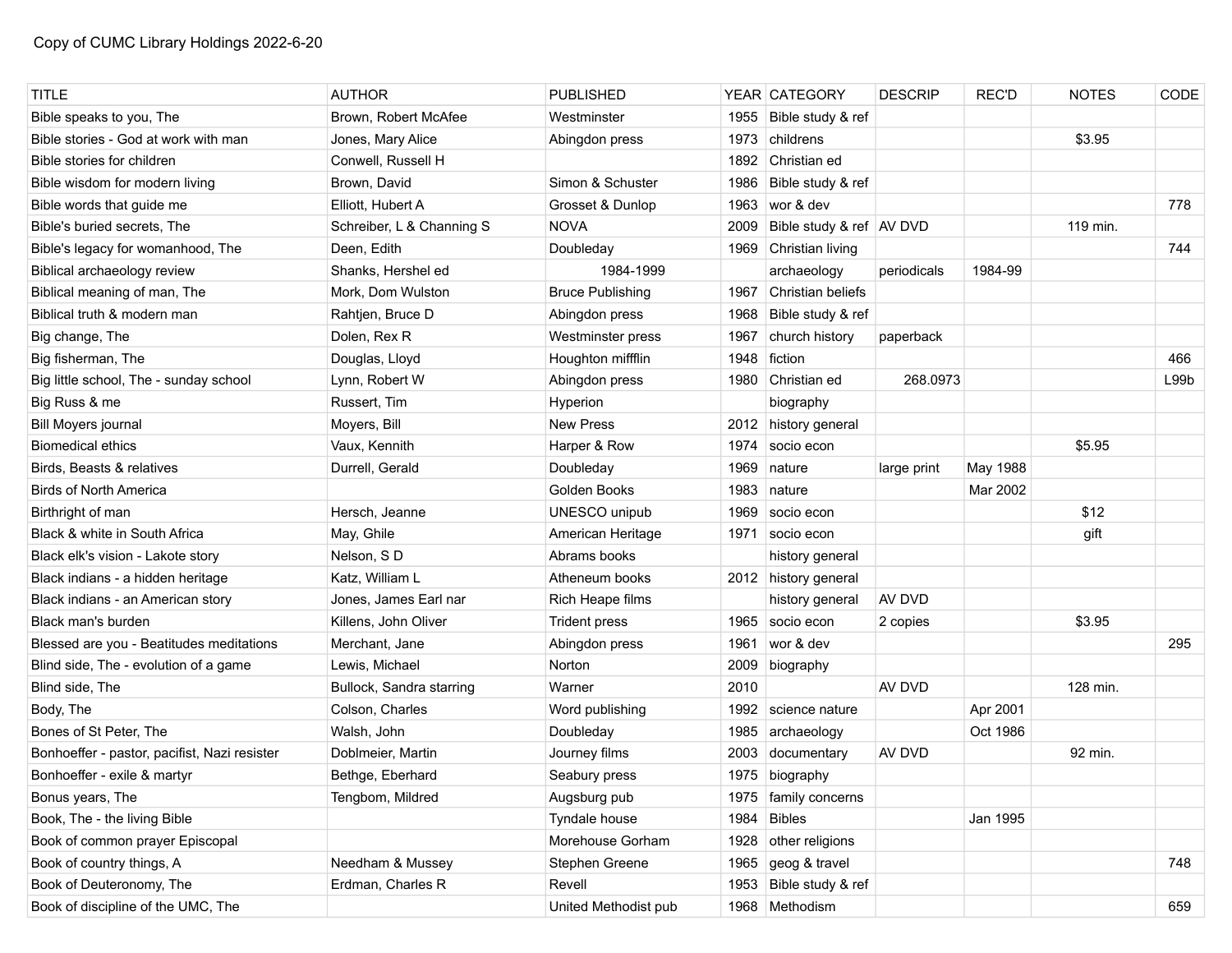| <b>TITLE</b>                          | <b>AUTHOR</b>            | <b>PUBLISHED</b>        |      | YEAR CATEGORY                     | <b>DESCRIP</b> | <b>REC'D</b>    | <b>NOTES</b>          | CODE |
|---------------------------------------|--------------------------|-------------------------|------|-----------------------------------|----------------|-----------------|-----------------------|------|
| Book of discipline of the UMC, The    |                          | United Methodist pub    |      | 1992   Methodism                  |                |                 |                       |      |
| Book of Exodus, The                   | Erdman, Charles R        | Revell                  | 1949 | Bible study & ref                 |                |                 |                       |      |
| Book of Genesis, The                  | Erdman, Charles R        | Revell                  | 1950 | Bible study & ref                 |                |                 |                       |      |
| Book of J, The                        | Rosenberg, D & Bloom, D  | <b>Wheatland Corp</b>   | 1990 | Bible study & ref                 |                | Mar 2003        |                       |      |
| Book of Joy, The - changing world     | Lama, Tutu, Abrams       |                         |      | 2016 Christian living             |                |                 | missing               |      |
| Book of Leviticus, The                | Erdman, Charles R        | Revell                  | 1951 | Bible study & ref                 |                |                 |                       |      |
| Book of Mormon, The                   |                          | Church of LDS           | 1961 | other religions                   |                |                 |                       |      |
| Book of Mormon, The                   | Smith, Joseph translator | Church of LDS           | 1963 | other religions                   | 2 copies       |                 |                       |      |
| Book of Numbers, The                  | Erdman, Charles R        | Revell                  | 1952 | Bible study & ref                 |                |                 |                       |      |
| Book of peace, A                      | Goudge, Elizabeth        | Coward McCann           | 1967 | literature poetry                 |                |                 |                       |      |
| Book of prayer for every man          | Ferris, Theodore Parker  | Seabury press           | 1962 | prayer                            | 2 copies       | Sep 1995        |                       |      |
| Book of virtues                       | Bennet, W J              | Simon & Sehuster        | 1993 | Christian living                  |                | <b>Jul 2000</b> |                       |      |
| Boom                                  | Brokaw, Tom              | Random house            | 2007 | socio econ                        |                |                 |                       |      |
| <b>Breaking free</b>                  | Branden, Nathaniel       | Nash pub                | 1970 | psychology                        |                | Jun 1989        |                       |      |
| Breath, eyes, memory                  | Danticat, Edwidge        | Vintage                 | 1994 | fiction                           |                | Jan 2001        |                       |      |
| Breath of life, The                   | Bene, Del                | Upper Room books        |      | prayer                            |                | Feb 2000        |                       |      |
| Bride of Pilate, The                  | Kellner, Esther          | Appleton century crafts |      | 1959 fiction                      |                |                 |                       | 505  |
| Bridge of Madison County, The         | Waller, Robert James     | Waller books            |      | 1992 fiction                      |                | Mar 1994        |                       |      |
| Brief & violent reign of Absolam, The | Pendleton, James D       | Religious theatre       |      | 1969 Bible study & ref   number 7 |                |                 |                       |      |
| <b>Bright legacy</b>                  | Spangler, Ann ed         |                         |      | Christian living                  |                |                 |                       |      |
| Bring me a unicorn                    | Lindbergh, Anne Morrow   | Signet books            | 1973 | biography                         | paperback      |                 |                       |      |
| Bruised, but not broken               | Baldwin, Stanley         | Guideposts              | 1987 | Christian living                  |                |                 | \$11                  |      |
| Bryson city seasons                   | Larimore, Walt md        | Zondervan guideposts    | 2004 | fiction                           |                |                 |                       |      |
| Bryson city tales                     | Larimore, Walt md        | Zondervan guideposts    | 2004 | fiction                           |                |                 |                       |      |
| Buccaneers, The                       | Wharton, Edith           | Penguin books           | 1993 | fiction                           |                | Jan 2004        |                       |      |
| Buddha, The - story of Siddhartha     | Grubin, David nar        | <b>PBS</b>              | 2010 | other religions                   | AV DVD         |                 | 2 hours               |      |
| <b>Buddhism</b>                       | Gard, Richard A ed       | George Braziller        | 1962 | other religions                   |                |                 |                       |      |
| Build, brother, build                 | Sullivan, Leon H         | Macrae Smith co         |      | 1969 socio econ                   |                |                 |                       | 693  |
| Build on the rock                     | Connick, C Milo          | Fleming H Revell co     |      | Bible study & ref                 |                |                 |                       |      |
| Bulletin, church service weekly       |                          | <b>CUMC</b>             |      |                                   | PDF files      |                 | <b>Stuart Shippey</b> |      |
| Burden is light                       | Price, Eugenia           | Revell                  |      | 1955 autobiography                |                |                 |                       |      |
| Burden of a secret                    | Allen, Jimmy             | Moorings                |      | 1996   family concerns            |                | May 1996        | Ray Kay Lauver        |      |
| Burnout                               | Rush, Myron              | Victor books            | 1987 | socio econ                        |                |                 |                       |      |
| Business conscious, The               | Hodges, Luther H         | <b>Prentice Hall</b>    | 1963 | socio econ                        |                |                 |                       |      |
| Businessman looks at the Bible, A     | Jarman, Maxey W          | Fleming H Revell co     | 1965 | Christian living                  |                |                 |                       | 502  |
| But God can                           | Ozment, Robert V         | Fleming H Revell co     |      | 1962 Christian living             |                |                 |                       | 332  |
| Caine mutiny, The                     | Wouk, Herman             |                         |      | fiction                           |                |                 |                       |      |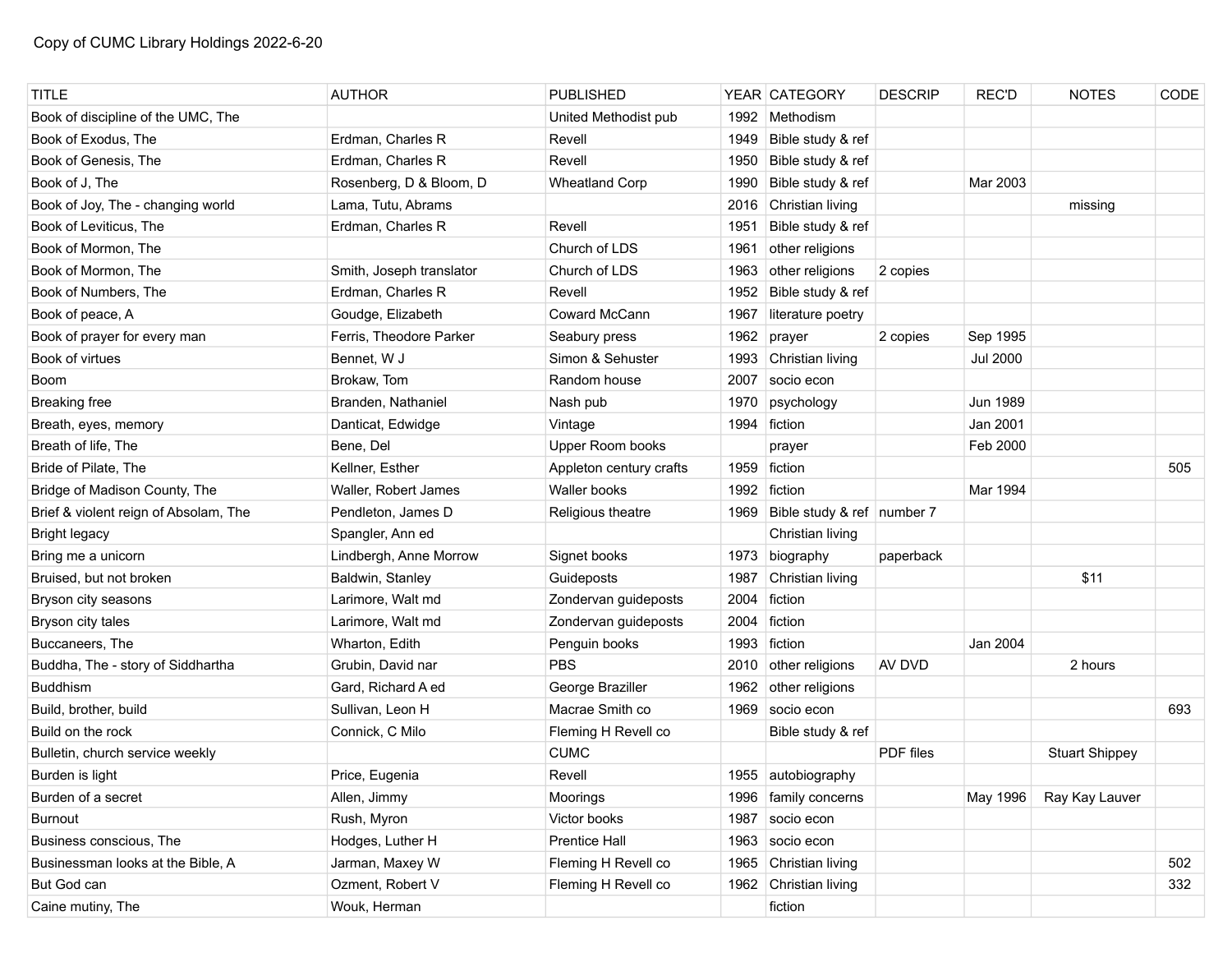| <b>TITLE</b>                              | <b>AUTHOR</b>                   | <b>PUBLISHED</b>      |      | YEAR CATEGORY               | <b>DESCRIP</b>       | <b>REC'D</b>    | <b>NOTES</b>          | CODE |
|-------------------------------------------|---------------------------------|-----------------------|------|-----------------------------|----------------------|-----------------|-----------------------|------|
| California gold                           | Jakes, John                     | Random house          | 1989 | fiction                     |                      | Apr 1996        |                       |      |
| Call, The                                 | Hersey, John                    | Alfred Knopf          |      | fiction                     |                      |                 | \$19.95               |      |
| Call me Anna                              | Duke, Patty                     | Bantam books          | 1987 | autobiography               |                      | <b>Jun 1988</b> | \$17.95               |      |
| Call to commitment                        | O'Connor, Elizabeth             | Harper                | 1963 | Christian living            |                      |                 |                       | 757  |
| Cambridge Bible commentary, The           | Jones, Clifford M               | Univ press Cambridge  | 1966 | Bible study & ref           |                      |                 |                       |      |
| Cambridge Bible commentary - Matthew      | Argyle, A W                     | Univ press Cambridge  | 1963 | Bible study & ref paperback |                      |                 |                       |      |
| Camerons, The                             | Crichton, Robert                | Alfred Knopf          | 1972 | fiction                     |                      |                 | \$7.95                |      |
| Cancer                                    | Diamond, Cowden & Goldberg      | Future medicine pub   | 1997 | mind & body                 |                      | Jan 1999        |                       |      |
| Care of the soul                          | Moore, Thomas                   | Harper                |      | psychology                  |                      | Mar 1995        | gift \$11.70          |      |
| Caress & the hurt, The                    | Grenfell, Clarine               |                       |      | literature poetry           |                      | 1983            | donated               |      |
| Caring for your parents                   | Delehanty, H & Ginzler, E       | <b>AARP Sterling</b>  | 2008 | family concerns             | 2 copies             |                 |                       |      |
| Caring God, The                           | Meyer, C & Mayer, H             | Concordia             | 1973 | philosophy                  |                      | Oct 1988        | Robert Simpson        |      |
| Carpooling with God                       | Taylor, Loren T                 | Zondervan             | 1984 | Christian living            |                      |                 |                       |      |
| Casualties of war                         | Lang, Daniel                    | <b>McGraw Hill</b>    | 1969 | socio econ                  | paperback            |                 | gift \$1.50           |      |
| Catacombs, The                            | Stevenson, James                | Thames & Hudson       |      | 1978 church history         |                      | Mar 1994        |                       |      |
| Catechism                                 | Luther, Martin                  |                       |      | other religions             |                      |                 |                       |      |
| Cathedral                                 | Macaulay, David                 | Houghton Mifflin      |      | 1973 architecture           |                      |                 | \$6.95                |      |
| Catholicism                               | Brantl, George ed               | George Braziller      | 1962 | other religions             |                      |                 |                       |      |
| Cave of riches                            | Honour, Alan                    | Whittlesey house      | 1956 | Bible study & ref           |                      |                 |                       |      |
| Celebrating 175 years - Francis Asbury    | Simpson, Robert Drew            | performed at CUMC     | 2007 | biography                   | audio CD-R           | Oct 2007        | <b>Stuart Shippey</b> |      |
| Celebration                               | Gealy, Fred                     | Graded press          | 1969 | holidays                    | 2 copies             |                 | \$3.95                |      |
| Century of Christian Science healing, A   |                                 | CS Pub                |      | 1966 other religions        |                      |                 |                       |      |
| Certainties for uncertain times - sermons | Bonnell, John Sutherland        | Harper                |      | 1956 Christian living       |                      |                 |                       | 305  |
| Charles Wesley - story of hymn writer     | Jackman, John actor             | Comenius foundation   |      | music                       | AV DVD               |                 | 117 min.              |      |
| Challenge of single adult ministry, The   | Johnson, Douglas W              |                       |      | Christian Ed                |                      |                 |                       |      |
| Channels of spiritual power               | Laubach, Frank C                | Fleming M Revell      | 1954 | Christian living            |                      |                 | \$2.50                |      |
| Chapters in church history                | Dawley, Powel Mills             | Seabury press         | 1963 | church history              |                      |                 |                       |      |
| <b>Charming Billy</b>                     | McDermott, Alice                | Random house          | 1998 | fiction                     |                      | Nov 1999        |                       |      |
| Chart of bibicla history & culture manual | Miller, Patrick D               | United Church press   | 1964 | Bible study & ref           |                      |                 |                       |      |
| Chatham at the crossing of the Fishawack  | Cunningham, John T              | Chatham historcal soc | 1967 | history general             |                      |                 |                       |      |
| Chatham Methodist Church 125th anniv      |                                 |                       |      | Methodism                   | booklet              |                 |                       |      |
| Chesapeake                                | Michener, James                 | Random house          |      | 1980 fiction                |                      |                 | \$20                  |      |
| Chicken soup for the Christian soul       | Canfield Hansen Aubrey Mitchell | Health communications | 1997 | Christian living            |                      | Sep 1998        | \$11.65               |      |
| Chicken soup for the mother's soul        | Canfield Hansen Aubrey Mitchell | Health communications | 1997 | Christian living            |                      | Sep 1998        | \$11.65               |      |
| Chicken soup for the mother's soul 2      | Canfield Hansen Aubrey Mitchell | Health communications | 2001 | Christian living            |                      |                 |                       |      |
| Chicken soup for the soul                 | Canfield, Jack & Hansen, Mark   | Health communications | 1993 | Christian living            | Sophia Rupp May 1997 |                 |                       |      |
| Chicken soup for the soul                 | Canfield, Jack & Hansen, Mark   | Health communications |      | 1993 Christian living       |                      | Sep 1998        |                       |      |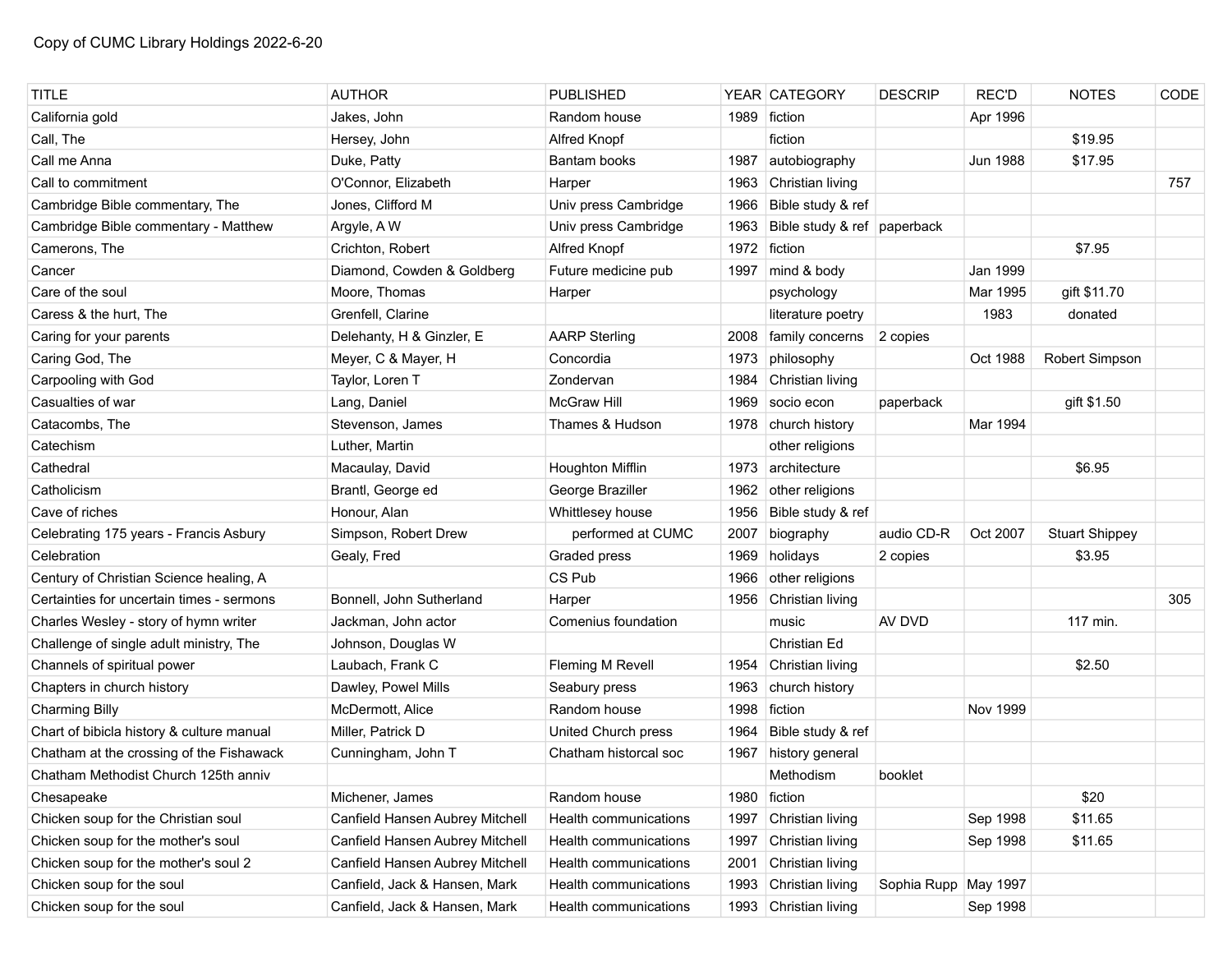| <b>TITLE</b>                               | <b>AUTHOR</b>                | <b>PUBLISHED</b>               |      | YEAR CATEGORY            | <b>DESCRIP</b> | <b>REC'D</b> | <b>NOTES</b> | CODE |
|--------------------------------------------|------------------------------|--------------------------------|------|--------------------------|----------------|--------------|--------------|------|
| Chicken soup for the surviving soul        | Canfield, Jack et al         | Health communications          |      | Christian living         |                |              |              |      |
| Chicken soup for the teenage soul          | Canfield, Hansen & Kirberger | Health communications          | 1997 | Christian living         |                | Sep 1998     | \$11.65      |      |
| Chief justice - Earl Walker                | Gray, Ed                     | Simon & Schuster               | 1997 | biography                |                | Nov 1999     |              |      |
| Child's eye view of the world, A           | Simont, Marc                 | Delacorte press                | 1972 | family concerns          |                |              | \$4.95       |      |
| Children and the Bible                     | Smither, Ethel L             | Abingdon press                 | 1960 | Christian ed             |                |              |              |      |
| Children as individuals                    | Fordham, Michael             | G P Putnam's sons              | 1969 | psychology               |                |              |              |      |
| Children of Allah - between sea & Sahara   | Keith, Agnes                 | Little Brown Co                | 1965 | other religions          |                |              |              | 580  |
| Children of crisis                         | Coles, Robert                | Atlantic monthly press         | 1967 | socio econ               |                |              |              | 613  |
| Children of the South, The                 | Anderson, Margaret           | Farrar, Straus & Giroux        | 1966 | socio econ               |                |              |              | 614  |
| Children's art                             | Lindstrom, Miriam            | Univ of Calif press            | 1964 | Christian ed             |                |              |              |      |
| Children's storm, The                      | Clavell, James               | Delacorte press                | 1982 | family concerns          |                |              |              |      |
| China - alive in a bitter sea              | Butterfield, Fox             |                                | 1982 | socio econ               |                |              |              |      |
| Christ & crisis in Southeast Asia          | Anderson, Gerald H           | Friendship press               | 1968 | missions                 | paperback      |              |              |      |
| Christ & history                           | Buttrick, George             | Abington                       | 1963 | Bible study & ref        |                |              |              | 419  |
| Christ & the fine arts                     | Maus, Cynthia Pearl          | Harper & bros                  | 1938 | wor & dev                | 3 copies       |              |              |      |
| Christ liveth in me & game with minutes    | Laubach, Frank C             | Revell                         | 1961 | wor & dev                |                |              |              | 303  |
| Christ of the American road, The           | Jones, E Stanley             | Abingdon Cokesbury             |      | missions                 |                |              |              |      |
| Christ of the empty tomb, The              | Boice, James Montgomery      | Moody Bible institute          | 1985 | Bible study & ref        |                |              |              |      |
| Christ of the Indian road                  | Jones, E Stanley             | Abingdon press                 | 1925 | <b>Christian beliefs</b> |                |              |              |      |
| Christ of the mount, The                   | Jones, E Stanley             | Abingdon                       | 1931 | Bible study & ref        |                |              |              | 217  |
| Christ speaks from the cross               | Day, Gardner M               | Seabury press                  | 1956 | Christian beliefs        |                |              |              | 385  |
| Christ the Lord                            | Rice, Anne                   | Alfred A Knopf                 | 2005 | fiction                  |                | 2006         | donated      |      |
| Christ's suburban body                     | Bailey, W & McElvaney, W     | Abingdon press                 | 1970 | socio econ               |                |              | \$4.95       |      |
| Christian & his America, The               | Kennedy, Gerald              | Harper & bros                  | 1956 | Christian beliefs        |                |              |              |      |
| Christian caregiving - a way of life       | Haugk, Kenneth C             | Augsburg publishing            | 1984 | Christian living         |                |              |              |      |
| Christian devotion                         | Baille, John                 | <b>Charles Scribner's sons</b> | 1962 | devotions                |                |              |              |      |
| Christian education for retarded children  | Bogardus, LaDonna            | Abingdon press                 | 1963 | Christian ed             |                |              |              |      |
| Christian faith in our time                | Buri, Fritz                  | MacMillan                      | 1966 | Christian beliefs        |                |              |              |      |
| Christian faith speaks to chrildren, The   | Jones, Mary Alice            | Abingdon press                 | 1965 | Christian ed             |                |              |              |      |
| Christian family Christmas book, The       | Klug, Ron & Lyn              | Augsburg publishing            | 1989 | holidays                 |                | Oct 1990     | \$13.95      |      |
| Christian freedom in a permissive society  | Robinson, John AT            | Westminster press              | 1970 | socio econ               |                |              |              |      |
| Christian Friendship                       | Cook, Walter L               | Abingdon press                 | 1967 | wor & dev                |                |              | \$2.50       |      |
| Christian in the market place              | Rahner, Karl, S J            | Sheed & Ward                   | 1966 | Christian beliefs        |                |              |              |      |
| Christian nurture in the church            | Miller, Randolph Crump       | <b>Charles Scribner's sons</b> | 1961 | Christian ed             |                |              |              |      |
| Christian nurture in the nursery class     | Burrow, M & Lloyd, M         | Graded press                   | 1959 | Christian ed             | 2 copies       |              |              |      |
| Christian perfection                       | Fenelon, Francis             | Harper brothers                | 1947 | Christian beliefs        |                |              |              |      |
| Christian reponse to the sexual revolution | Mace, David R                | Abingdon press                 |      | 1970 socio econ          | paperback      |              | \$1.75       |      |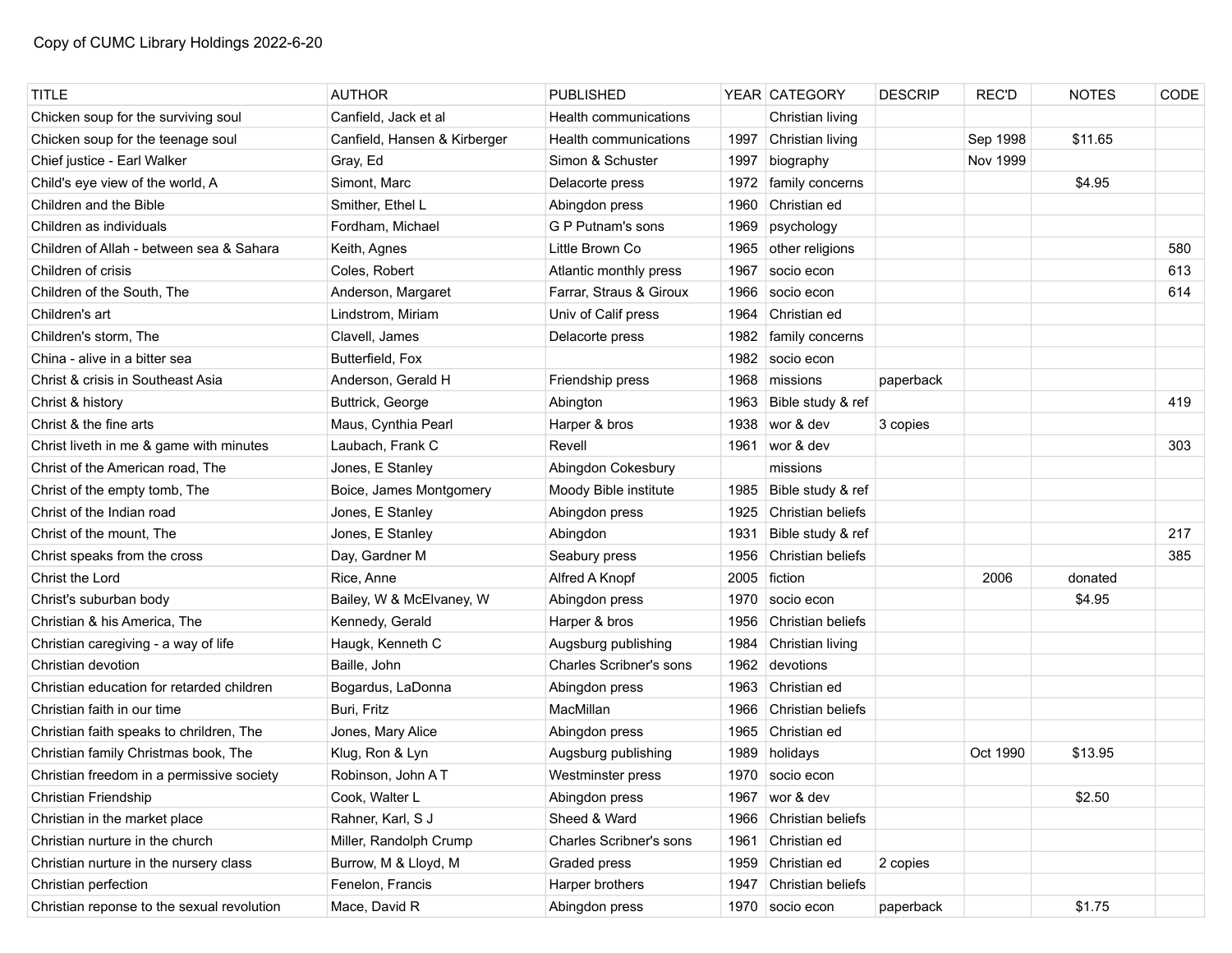| <b>TITLE</b>                                | <b>AUTHOR</b>                 | <b>PUBLISHED</b>               |      | YEAR CATEGORY              | <b>DESCRIP</b> | <b>REC'D</b> | <b>NOTES</b>     | CODE |
|---------------------------------------------|-------------------------------|--------------------------------|------|----------------------------|----------------|--------------|------------------|------|
| Christian responsibility in a hungry world  | Freudenberger, C & Minus, P   | Abingdon press                 | 1976 | socio econ                 |                |              |                  |      |
| Christian symbolism in Evangelical churches | Stafford, Thomas              | Abingdon press                 | 1952 | church history             | 2 copies       |              |                  |      |
| Christian theology reader, The              | McGrath, Alister, E           | Blackwell                      | 1995 | Christian beliefs          |                | May 1999     |                  |      |
| Christian woman, The                        | Dantuma, Angelyn G            | Eerdmans pub                   | 1961 | Christian living           |                |              |                  | 683  |
| Christian word book                         | Hendriks Sease Titus Wiggins  | Graded press                   | 1968 | Bible study & ref 3 copies |                |              |                  |      |
| Christianity - first thousand years         |                               |                                |      | church history             | AV DVD         |              | missing 2021-5-8 |      |
| Christianity & communion                    | Hordern, William              | Abingdon press                 | 1962 | socio econ                 |                |              |                  |      |
| Christianity & the existentialists          | Michalson, Carl ed            | <b>Charles Scribner's sons</b> | 1956 | Christian beliefs          |                |              | \$4.50           |      |
| Christianity for the rest of us             | Bass, Diana Butler            | <b>Harper Collins</b>          | 2006 | Christian beliefs          |                |              |                  |      |
| Christianizing the Roman empire             | MacMullen, Ramsay             | Yale Univ press                | 1984 | church history             |                | Jun 1987     |                  |      |
| Christians courageous                       | Neff, Priscilla Holton        | Pilgrim press                  | 1950 | Christian living           |                |              |                  | 501  |
| Christians in crossfire                     | Byers, Laurence P             | Westminster press              | 1968 | socio econ                 |                |              |                  |      |
| Christians together - book of Acts          | Fogle, Maurice W              | Bethany press                  | 1957 | Christian living           |                |              |                  | 323  |
| Christian's guide to prayer, A              | Prime, Derek                  | Revell                         | 1963 | prayer                     |                |              |                  | 489  |
| Christian's pattern, The                    | Wesley, John                  | Abingdon press                 |      | wor & dev                  |                |              |                  |      |
| Christmas - American literature & art       | Haugan, Randolph E            | Augsburg                       |      | 1958 holidays              |                |              |                  |      |
| Christmas anthology of poetry & painting    | Campbell, Vivian              | Woman's press                  | 1947 | holidays                   |                |              |                  |      |
| Christmas around the world                  | Hooper, Van B ed              | Ideals pub                     | 1961 | holidays                   |                |              |                  |      |
| Christmas at the turn of the century        | Mero, Lee                     |                                |      | holidays                   | paperback      |              |                  |      |
| Christmas on jane street                    | Romp, Billy & Urbanska, Wanda | Guideposts                     | 1998 | holidays                   |                |              |                  |      |
| Christmas shoes, The                        | Van Liere, Donna              | Guideposts                     | 2001 | holidays                   |                |              |                  |      |
| Christmas stories that never grow old       | Hooper, Van B ed              | Ideals pub                     | 1961 | holidays                   |                |              |                  |      |
| Christmas story, The                        |                               | Metropolitan mus of art        | 2009 | holidays                   |                |              |                  |      |
| Christmas tales                             | Lewicki, James & Lillian      | Golden press                   | 1956 | holidays                   |                |              |                  |      |
| <b>Christopher Columbus</b>                 | Gran zotto, Gianni            | Doubleday                      | 1985 | biography                  |                | Apr 1996     |                  |      |
| Christy                                     | Marshall, Catherine           | <b>McGraw Hill</b>             | 1967 | fiction                    |                |              |                  | 636  |
| Chronicles - news of the past               | Eldad, Israel & Aumann, Moshe | Reubeni foundation             | 1954 | Christian ed               | vol 1 & 2      |              |                  |      |
| Church, The                                 | Kung, Hans                    | Sheed & Ward                   | 1967 | church history             |                |              |                  | 731  |
| Church after the council, The               | Rahner, Karl                  | Herder & Herder                | 1966 | other religions            |                |              | \$3.50           |      |
| Church & families, The                      | Staples, Edward               | Methodist church               |      | family concerns            |                |              |                  |      |
| Church & medical missions, The              | Brewster, Dorothy & Harold    | Parthenon press                |      | 1959 missions              |                |              |                  | 232  |
| Church & my life, The                       | Grimes, Howard                | Teacher's & Pupil's            |      | Methodism                  |                |              |                  |      |
| Church dogmatics                            | Barth, Karl                   |                                |      | church history             |                |              |                  |      |
| Church in experiment, The                   | Reitz, Rudiger                |                                |      | church history             |                |              |                  |      |
| Church is mine, The                         | Kearns, Francis E             | Graded press                   |      | 1962 Methodism             |                |              |                  |      |
| Church is not expendable, The               | Noyce, Gaylord B              | Westminster press              | 1969 | socio econ                 |                |              | \$3.95           |      |
| Church of our fathers, The                  | Bainton, Roland M             | Charles Scrubner's             |      | 1969 church history        |                |              |                  |      |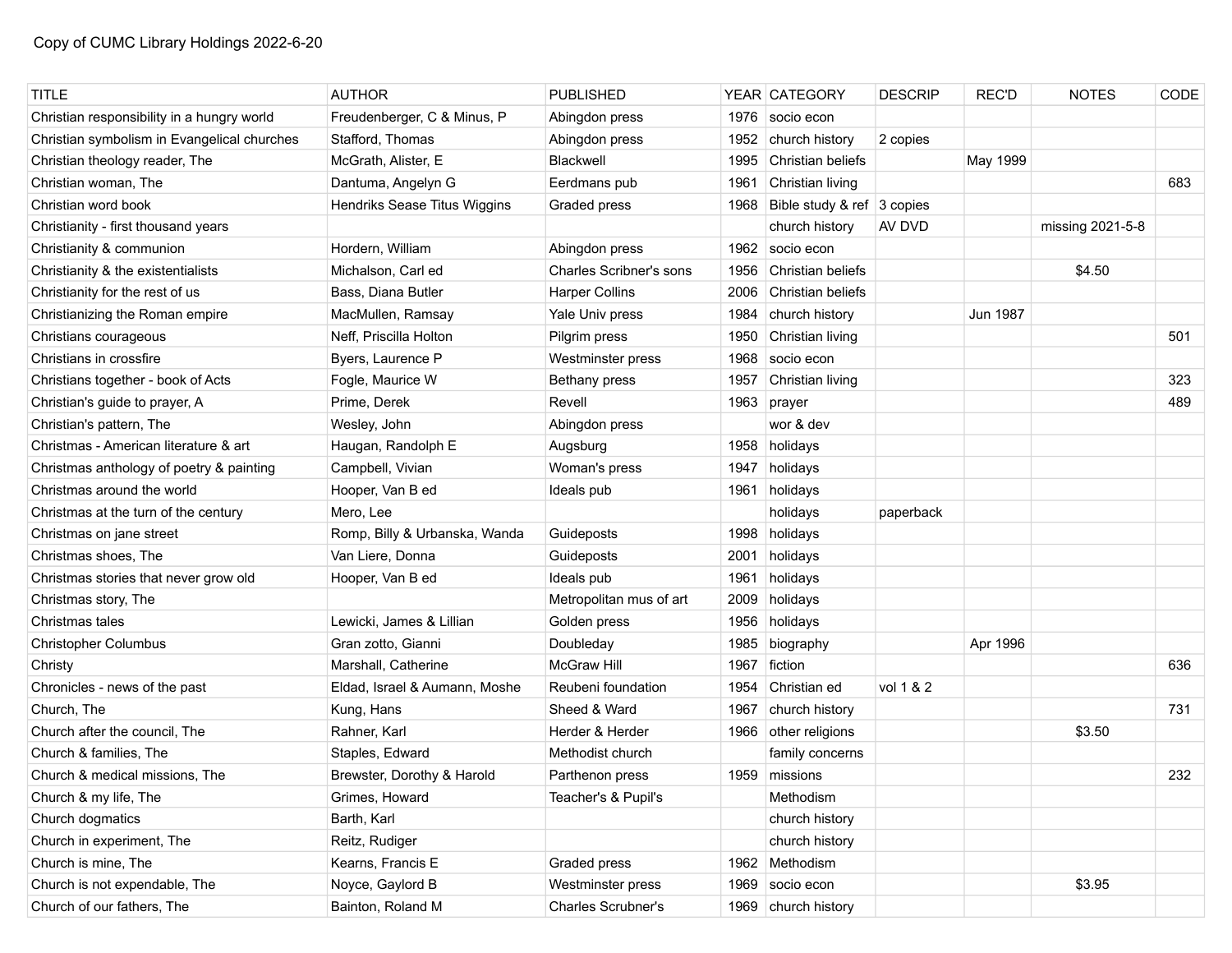| <b>TITLE</b>                              | <b>AUTHOR</b>                   | <b>PUBLISHED</b>              |            | YEAR CATEGORY          | <b>DESCRIP</b> | <b>REC'D</b>    | <b>NOTES</b>          | CODE |
|-------------------------------------------|---------------------------------|-------------------------------|------------|------------------------|----------------|-----------------|-----------------------|------|
| Church redemptive, The                    | Grimes, Howard                  | Abington press                | 1958       | Christian beliefs      |                |                 |                       |      |
| Church school teacher's job, The          | Eakin, Mildred Moody Frank      | MacMillan                     | 1949       | Christian ed           |                |                 |                       |      |
| Church stands corrected. The              | Van Gorder, Paul R              | S P Publications              | 1976       | Christian ed           | paperback      |                 |                       |      |
| Church truly catholic                     | Mathews, James K                | Abingdon press                | 1969       | other religions        | 2 copies       |                 |                       |      |
| Church's ministry with older adults, The  | Taylor, Blaine                  | Cokesbury                     |            | family concerns        |                | Apr 1989        | \$10.95               |      |
| Church's teaching ministry                |                                 | Judson press                  |            | 1964 Christian ed      |                |                 |                       |      |
| Circuit Rider, The                        |                                 | <b>CUMC</b>                   |            |                        | PDF files      |                 | <b>Stuart Shippey</b> |      |
| Civilization of Charlemagne, The          | Boussard, Jacques               | World Univ Library            |            | 1968 history general   |                |                 | gift                  |      |
| <b>Classics of Protestantism</b>          | Ferm, Vergilius ed              |                               | 1959       | church history         |                |                 |                       | 275  |
| Cloister walk, The                        | Norris, Kathleen                | <b>Riverhead books</b>        | 1996       | other religions        |                |                 |                       |      |
| Cloisters, The                            | Rorime, James J                 | Metropolitan mus of art       | 1963       | art                    |                | Apr 2004        |                       |      |
| Close friends                             | Jenkins, Peter                  | <b>William Morrow</b>         | 1992       | autobiography          |                | Sep 1993        |                       |      |
| Closer walk, A                            | Marshall, Catherine             | Guideposts                    | 1986       | Christian living       |                |                 |                       |      |
| Coffee house ministry, The                | Perry John D                    | John Knox press               | 1966       | socio econ             |                |                 | \$3.50                |      |
| Cold mountain                             | Frazier, Charles                | <b>Atlantic Monthly press</b> | 1997       | fiction                |                |                 |                       |      |
| Cold sassy tree                           | Burns, Olice Ann                | Olive Ann Burns               | 1984       | fiction                |                |                 |                       |      |
| Come out the wilderness                   | Kendrick, Bruce                 | Harper                        | 1962       | missions               |                |                 |                       | 328  |
| Come to Easter                            | Gebhard, Anna Laura & Edward    | Abingdon press                | 1963       | wor & dev              | paperback      |                 |                       |      |
| Comeback, The                             | Robinson, Jay                   | Guideposts                    | 1979       | Christian living       |                | Oct 1989        |                       |      |
| Coming faith, The                         | Marney, Carlyle                 | Abingdon press                | 1970       | Christian beliefs      |                |                 | \$4                   |      |
| Coming home                               | Pilcher, Rosamunde              | St Martin's press             | 1995       | fiction                |                | <b>Jul 2000</b> |                       |      |
| Commentary on the Holy Bible              | Dummelow, J R                   | Macmillan                     | 1944       | Bible study & ref      |                |                 | given to church sch   | 42   |
| Common Bible, The - ecumenical edition    | Blake, Eugene Card Koenig et al | Collins                       | 1973       | <b>Bibles</b>          |                |                 | \$7.95                |      |
| Common life, A                            | Karon, Jan                      | Penguin books                 | 2001       | fiction                |                | Apr 2002        |                       |      |
| Communicating with junior highs           | Browning, Robert L              | Graded press                  | 1968       | Christian ed           |                |                 | \$1.95                |      |
| Communism & Christian faith               | DeKoster, Lester                | Eerdman                       | 1956       | socio econ             |                |                 |                       | 503  |
| Communitas                                | Grant, Louis T                  | Van Nostrand Reinhold         | 1972       | literature             | paperback      |                 | gift                  |      |
| Community development youth experience    | Weissman, Harold H              | Association press             | 1969       | socio econ             |                |                 | \$4.95                |      |
| Companion to the book of worship          | Dunkle, Wm & Quillian, Joseph   | Abingdon press                | 1970       | wor & dev              |                |                 |                       |      |
| Company of the committed, The             | Trueblood, Elton                | Harper & Row                  | 1961       | Christian beliefs      |                |                 |                       |      |
| Complete Bible, the American translation  | Smith, Powis & Good Speed       | Univ of Chicago press         |            | 1942 Bibles            |                |                 |                       | 508  |
| Complete book of Bible trivia, The        | Lang, J Stephen                 | <b>Tyndale House</b>          |            | 1988 Bible study & ref |                |                 |                       |      |
| Complete book of minerals for health, The | Rodale, J I                     | Rodale books                  |            | 1972 science & nature  |                |                 |                       |      |
| Complete concordance of RSV Bible         | Ellison, John W                 | Thomas Nelson & sons          | 1957       | Bible study & ref      |                |                 |                       |      |
| Complete encyclopedia of stitchery, The   | Ryan, Mildred Graves            |                               | $1983$ art |                        |                |                 | gift                  |      |
| Complete guide to bird feeding, A         | Dennis, John V                  | Alfred Knopf                  | 1979       | nature                 |                | Apr 2002        |                       |      |
| Complete retirement planning book, The    | Dickinson, Peter                |                               |            | 1982   family concerns |                |                 |                       |      |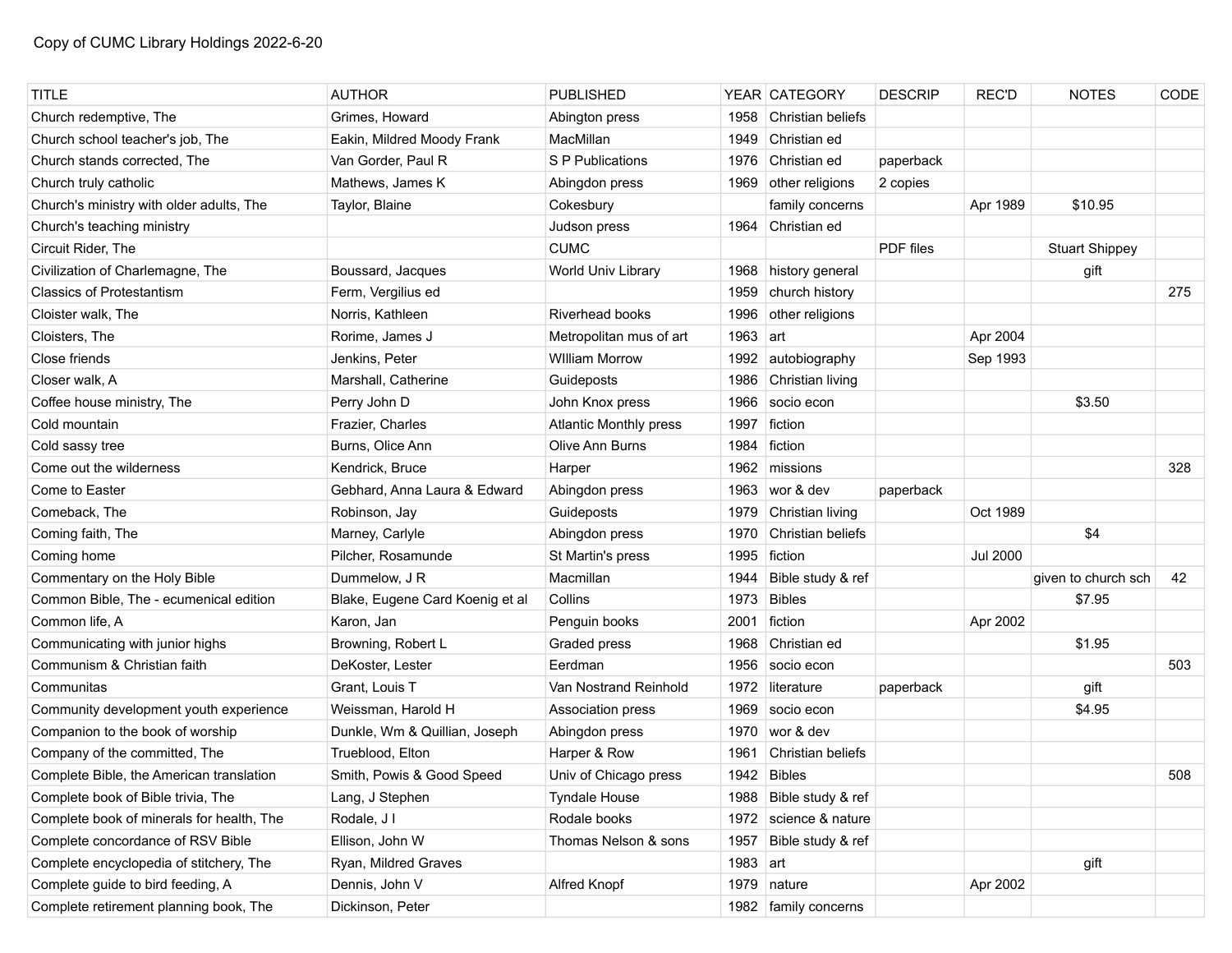| <b>TITLE</b>                                 | <b>AUTHOR</b>              | <b>PUBLISHED</b>           |      | YEAR CATEGORY          | <b>DESCRIP</b> | <b>REC'D</b> | <b>NOTES</b>      | CODE |
|----------------------------------------------|----------------------------|----------------------------|------|------------------------|----------------|--------------|-------------------|------|
| Complete sayings of Jesus in KJV, The        | Hinds, Arthur              | <b>Gramercy Pub</b>        | 1955 | Bible study & ref      |                |              |                   | 641  |
| Complete works of William Shakespeare        | Shakespeare, William       | Hamlyn pub                 | 1958 | literature             |                |              |                   |      |
| Condoleezza Rice - memoir                    | Rice, Condeleezza          | Delacorte press            | 2010 | autobiography          |                |              |                   |      |
| Confirmation 2009                            |                            | <b>CUMC</b>                | 2009 | confirmation           | audio CD       |              | Amy Ball donation |      |
| Conflicts of the clergy                      | Bowers, Margaretta K       | Thomas Nelson & sons       | 1963 | philosophy             |                |              |                   |      |
| Congregation in mission, The                 | Webber, George W           | Abingdon press             | 1964 | missions               | paperback      |              |                   |      |
| Conservative American, The                   | Manion, Clarence           | Devin Adair                | 1964 | socio econ             |                |              |                   | 764  |
| Consumer in American society, The            | Traelstrup, Arch W         | <b>McGraw Hill</b>         | 1970 | socio econ             |                |              | gift              |      |
| Contemplative life, The                      | Philippe, Thomas           | Crossroad publishing       | 1990 | other religions        |                | Oct 1990     | \$14.95           |      |
| Contemporary man & the united nations        | Bender, M R & McConnell, D | Women's div Methodist      | 1959 | socio econ             |                |              |                   | 184  |
| Controversial conversation with catholics    | Wakin, Edward              | Pflaum press               | 1969 | socio econ             |                |              |                   | 703  |
| Conversations with God                       | Washington, James Melvin   | <b>Harper Collins</b>      | 1995 | prayer                 |                |              |                   |      |
| Conviction                                   | Levitt, Leonard            | <b>Harper Collins</b>      | 2004 | socio econ             |                |              |                   |      |
| Coretta                                      | King, Coretta Scott        | Holt                       | 2018 | autobiography          |                |              |                   |      |
| Country of strangers, A                      | Shipler, David K           | Alfred A Knopf             |      | socio econ             |                | Nov 1997     |                   |      |
| Courage to be happy                          | Thompson, Dorothy          | Houghton                   | 1957 | Christian living       |                |              |                   | 129  |
| Covenant, The                                | Michener, James A          | Random House               | 1980 | fiction                |                | Nov 1993     |                   |      |
| Covenant house - lifeline to the street      | Ritter, Bruce              | Doubleday                  | 1987 | biography              |                |              |                   |      |
| Cradle of our faith - journey thru holy land | Trever, John O             | Newsfoto publishing        | 1954 | Bible study & ref      |                |              |                   | 65   |
| Craft of sermon illustration, The            | Sangster, W E              | Westminster press          |      | wor & dev              |                |              |                   |      |
| Creative activities                          | Richardson, Alan           | Pilgrim press              | 1947 | Christian ed           |                |              |                   | 70   |
| Creative prayer                              | Herman, E                  | Harper                     | 1959 | prayer                 |                |              |                   | 214  |
| Creative role of interpersonal groups        | Castell, John L ed         | Association press          | 1968 | socio econ             |                |              |                   |      |
| Creative teaching in the church              | Morrison, Eleanor S        | <b>Prentice Hall</b>       | 1963 | Christian ed           |                |              |                   |      |
| Creative years                               | Howe, Reuel L              | Seabury press              | 1959 | Christian living       |                |              |                   | 178  |
| Creed - what Christians believe & why        | Hamilton, Adam             | Abingdon press             | 2016 | Christian beliefs      |                |              |                   |      |
| Creeds of the churches                       | Leith, John H ed           | Anchor books               | 1963 | church history         |                |              |                   |      |
| Cross creek                                  | Rawlings, Majorie Kinnan   |                            |      | fiction                |                | 1983         | gift              |      |
| Crow lake                                    | Lawson, Mary               | <b>Bantam Dell</b>         |      | 2003 fiction           |                | May 2004     |                   |      |
| Crucible, The                                | Miller, Arthur             | <b>Viking Compass</b>      | 1952 | literature             | paperback      |              | \$1.25            |      |
| Cruden's compact concordance                 | Cruden, Alexander          | Zondervan                  |      | 1981 Bible study & ref |                |              |                   |      |
| Crusade against hunger                       | Moomaw, I W                | Harper                     |      | 1966 socio econ        |                |              |                   | 579  |
| Cry of Jesus on the cross, The               | Rosse, Gerard              | Paulist press              | 1987 | Bible study & ref      |                | Mar 1994     |                   |      |
| Cry of the beloved country                   | Paton, Alan                | <b>Charles Schribner's</b> |      | 1948 fiction           |                |              |                   |      |
| Culturally deprived child, The               | Riessman, Frank            | Harper & Row               | 1962 | Christian ed           |                |              |                   |      |
| Culture consumers, The                       | Toffler, Alvin             | St Martins press           | 1964 | socio econ             |                |              |                   |      |
| Cup of fury, The                             | Sinclair, Upton            | Channel press              |      | 1956 socio econ        |                |              |                   | 72   |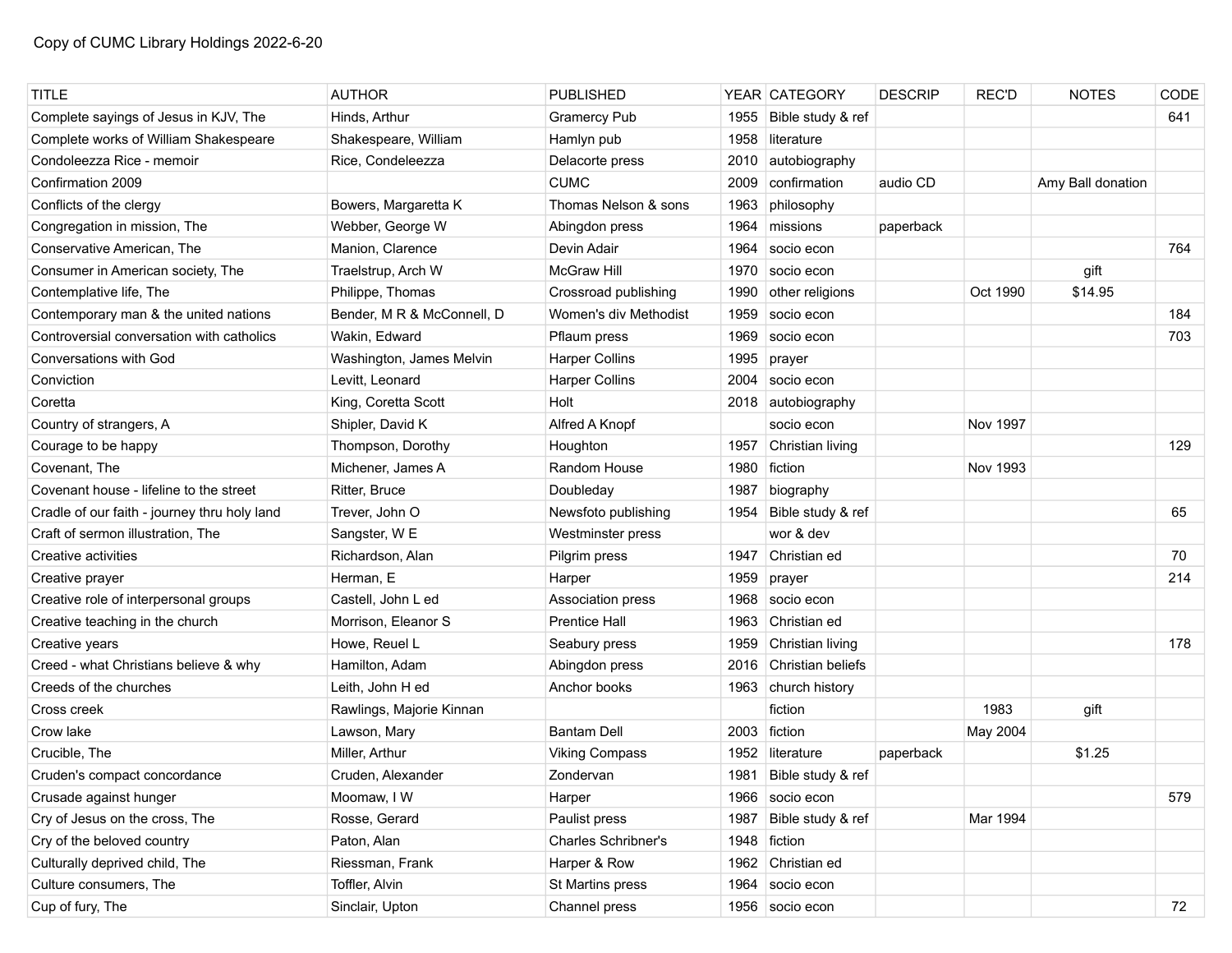| <b>TITLE</b>                              | <b>AUTHOR</b>                    | <b>PUBLISHED</b>          |      | YEAR CATEGORY               | <b>DESCRIP</b> | <b>REC'D</b> | <b>NOTES</b>             | CODE |
|-------------------------------------------|----------------------------------|---------------------------|------|-----------------------------|----------------|--------------|--------------------------|------|
| <b>Cutting loose</b>                      | Halpern, Howard M                | Simon & Schuster          | 1976 | family concerns             |                |              |                          |      |
| Da Vinci Code, The                        | Brown, Dan                       | Bantam                    | 2003 | fiction                     |                |              |                          |      |
| Daily guideposts 1989                     |                                  | Guideposts                | 1989 | wor & dev                   |                |              |                          |      |
| Daily guideposts 2004                     |                                  | Guideposts                | 2004 |                             | large print    |              |                          |      |
| Daily guideposts 2005                     |                                  | Guideposts                | 2005 | Christian living            |                |              |                          |      |
| Daily meditations on the seven last words | Thomas, Ernest                   | Abington                  | 1959 | wor & dev                   |                |              |                          | 360  |
| Daily strength for daily needs            | Tileston, Mary B                 | Chancellor press          | 1989 | prayer                      |                | Nov 1993     |                          |      |
| Dakota                                    | Norris, Kathleen                 | Houghton Mifflin          | 1993 | philosophy                  |                |              |                          |      |
| Dale                                      | Rogers, Dale Evans               | Revell                    |      | biography                   |                |              |                          |      |
| Dance of anger, The                       | Lerner, Harriet Goldhor          | Harper & Rowe             | 1985 | family concerns             |                |              |                          |      |
| Dandelion wine                            | Bradbury, Ray                    | Doubleday                 | 1947 | fiction                     |                | Sep 1993     |                          |      |
| Daniel - the prophet                      | DeHaan MR                        | Zondervan                 | 1947 | Bible study & ref           |                |              |                          |      |
| Daughter of the church                    | Tucker, Ruth A & Liefeld, Walter | Zondervan                 | 1987 | church history              |                |              | Feb 1990 Howard Hemmerly |      |
| David                                     | Roberts, Nancy                   | John Knox press           | 1968 | family concerns             |                |              |                          |      |
| David brinkley                            | Brinkley, David                  | Alfred A Knopf            | 1995 | biography                   |                |              | Eugene Hall              |      |
| Day Christ died, The                      | Bishop, Jim                      | Harper                    | 1957 | Bible study & ref           |                |              |                          | 190  |
| Day Christ was born, The                  | Bishop, Jim                      | Harper                    | 1960 | Bible study & ref           |                |              |                          | 542  |
| Days of sadness, years of triumph         | Perett, Geoffrey                 | Coward, McCann            | 1973 | history general             |                |              | \$10                     |      |
| Dead right                                | Frum, David                      | <b>Harper Collins</b>     | 1994 | socio econ                  |                | May 1995     |                          |      |
| Dean sea scrolls, The                     | Burrows, Millar                  | Gramercy pub              | 1986 | Bible study & ref           |                |              |                          |      |
| Dead sea scrolls, The                     | Roth, Cecil                      | Norton & Co               | 1965 | Bible study & ref paperback |                |              |                          |      |
| Dear Mr Brown                             | Fosdick, Harry Emerson           | Harper                    | 1961 |                             |                |              |                          | 290  |
| Dearly beloved                            | Lindberg, Anne Morrow            | Harcourt, Brace           |      | 1962 fiction                |                |              |                          |      |
| Death be not proud                        | Gunther, John                    | Pyramid books             | 1965 | biography                   | paperback      | Aug 1965     |                          | 639  |
| Death comes for the archbishop            | Cather, Willa                    | Random House              | 1927 | fiction                     |                | Sep 1993     |                          |      |
| Death in the middle ages                  | Boase, TSR                       | McGraw Hill               | 1972 | church history              |                |              | gift                     |      |
| Death us all right                        | Asquith, Glenn H                 | Abington press            | 1970 | family concerns             |                |              |                          | 787  |
| Debussy                                   | Lockspeiser, Edward              | <b>McGraw Hill</b>        | 1972 | music                       | paperback      |              |                          |      |
| Decent place to live, A                   | Fuller, Millard                  | <b>Thomas Nelson</b>      | 1995 | socio econ                  |                | Feb 1997     |                          |      |
| Deceptions & myths of the Bible           | Graham, Lloyd M                  | <b>Bell Pub</b>           | 1979 | Bible study & ref           |                |              | \$14.95                  |      |
| Decorative needlework, woman's day        | Schraffenberger, Nancy ed        | Columbia house            | 1980 | recreation                  |                |              |                          |      |
| Deeds of Christ, The                      | Bosley, Harold A                 | Abingdon press            |      | 1969 Christian beliefs      |                |              | \$3.50                   |      |
| Delany sisters book of everyday wisdom    | Delany, Sara & A Elizabeth       | Kodanska America          | 1994 | biography                   |                |              |                          |      |
| Deliver us from evil                      | Dooley, Thomas A md              | Farrar, Straus & Cudahy   | 1956 | socio econ                  |                |              |                          | 409  |
| Delta ministry, the                       | Hilton, Bruce                    | Macmillan                 | 1969 |                             | paperback      |              | \$1.95                   |      |
| Democratization of American Christianity  | Hatch, Nathan O                  | Yale Univ                 | 1989 | Church history              |                | Oct 1990     | \$25                     |      |
| Depression - what we know                 |                                  | Nat Inst of mental health |      | 1984   family concerns      |                |              |                          |      |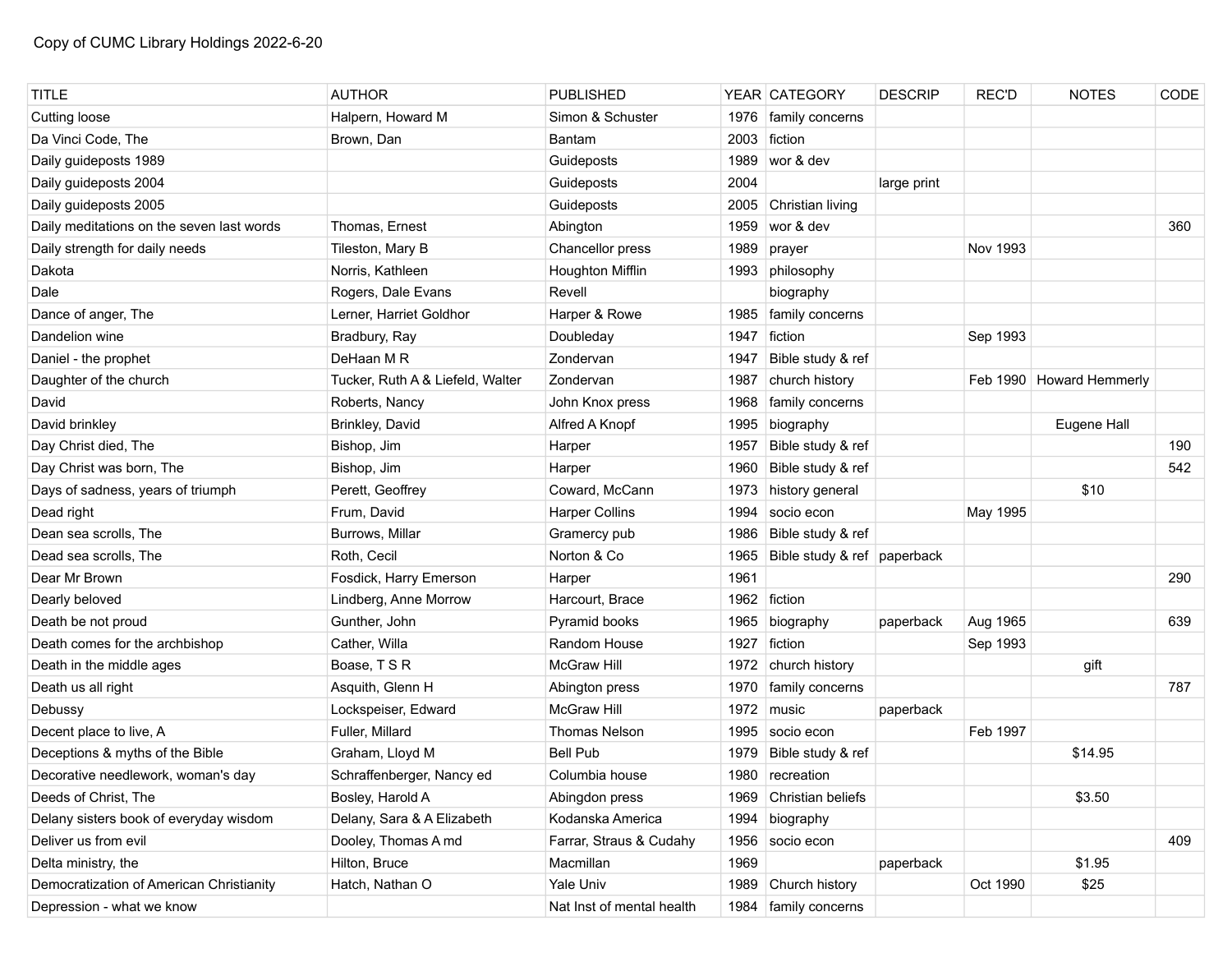| <b>TITLE</b>                                 | <b>AUTHOR</b>                  | <b>PUBLISHED</b>          |      | YEAR CATEGORY          | <b>DESCRIP</b> | <b>REC'D</b> | <b>NOTES</b>                    | CODE |
|----------------------------------------------|--------------------------------|---------------------------|------|------------------------|----------------|--------------|---------------------------------|------|
| Desire of the everlasting hills              | Cahill, Thomas                 | Random House              | 1999 | Bible study & ref      |                |              |                                 |      |
| Devil's workshop, The                        | Marcuse, Katherine             | Abingdon                  | 1978 |                        |                |              |                                 |      |
| Devotional classics                          | Foster, Richard & Smith, James | Harper                    | 1993 | wor & dev              |                |              |                                 |      |
| Devotions for junior high                    | Couch, Helen & Barefield, Sam  | Abington press            | 1960 | wor & dev              |                |              |                                 |      |
| Devotions for morning & evening              | Chambers, Oswald               | Inspirational press       | 1994 | wor & dev              |                |              | donated Pat Davis               |      |
| Diary of a young girl                        | Frank, Anne                    | Pockets books             | 1953 | autobiography          | paperback      |              |                                 |      |
| Diary of private prayer                      | Baillie, John                  | Scribner                  | 1949 | prayer                 | 3 copies       |              |                                 | 147  |
| Diary of readings                            | Baillie, John                  | Scribner                  | 1955 | prayer                 |                |              |                                 | 154  |
| Dibs in search of self                       | Axline, Virginia               | <b>Houghton Mifflin</b>   | 1964 | psychology             |                |              |                                 |      |
| Dictionary of angels, A                      | Davidson, Gustav               | Free press                | 1967 | Bible study & ref      |                |              |                                 |      |
| Dictionary of Bible names, The               | McQuade, Pamela L              | Barbour pub               | 2009 | Bible study & ref      |                |              |                                 |      |
| Dictionary of Bible places, The              | McQuade, Pamela L              | Barbour pub               | 2010 | Bible study & ref      |                |              |                                 |      |
| Dictionary of symbols, A                     | Cirlot, J E                    | Philosophical lib         | 1962 | church history         |                |              |                                 |      |
| Dictionary of the Bible, A                   |                                | <b>Baker Book House</b>   | 1954 | Bible study & ref      |                |              |                                 |      |
| Different minds                              | Lovecky, Deirdre               | Jessica Kingsley pub      |      | family concerns        |                |              |                                 |      |
| Dimensions of prayer                         | Steere, Douglas V              | Board of missions         |      | 1962 prayer            | 2 paperback    |              | gift Leola Anderson             |      |
| Disappointment with God                      | Yancey, Philip                 | Guideposts                | 1988 |                        |                |              | May 1991 gift Galen Goodwin     |      |
| Disciples, The                               | Kraeling, Emil G               | Rand McNally              | 1966 | church history         |                |              |                                 |      |
| Disciplines 1971                             |                                | <b>Upper Room</b>         |      | 1970 wor & dev         | paperback      |              |                                 |      |
| Disciplines of the spirit                    | Thurman, Howard                | Harper & Row              |      | 1963 Christian living  |                |              |                                 | 446  |
| Discoveries made from living my new life     | Price, Eugenia                 | Zondervan                 | 1953 | biography              |                |              |                                 | 396  |
| Discovering the Bible                        | Eampe, G & Daniell, D          | Abingdon press            |      | 1966 Bible study & ref |                |              |                                 |      |
| Discovering the Bible                        | Dowley, Tim                    |                           |      | archaeology            |                |              | Nov 1987   gift Faithful Source |      |
| Discovering the Biblical world               | Frank, Harry Thomas            | Harper & Row              | 1975 | Bible study & ref      |                |              | \$14.95                         |      |
| Dissonce & harmony - Arab music goes west    |                                | PBS Home Video            |      | 2008 music             | AV DVD         |              | 80 min.                         |      |
| Ditchdigger's daughters, The                 | Thornton, Yvonne S             |                           |      | biography              |                |              | gift Carol Millar               |      |
| Divine dance - trinity & your transformation | Rohr, Richard                  | <b>Whitaker House</b>     | 2016 | church history         |                |              |                                 |      |
| Doctors                                      | Segal, Erich                   | <b>Bantam</b>             | 1988 | fiction                |                | Apr 2002     |                                 |      |
| Doctrine of the church, The                  | Kirkpatrick, Dow ed            | Abingdon press            | 1964 | Christian beliefs      |                |              |                                 |      |
| Documents of the Vatican, The                | Abbott, Walter ed              | Guild press               | 1966 | other religions        |                |              |                                 |      |
| Don't call us out of name                    | Dodson, Lisa                   | Beacon press              |      | 1999 missions          |                | Mar 2002     |                                 |      |
| Don't just stand there - pray                | Dunn, Donald                   | Thomas Nelson pub         | 1991 | prayer                 |                | Dec 2004     |                                 |      |
| Don't kid yourself                           | Smith, Roy L                   | Abington                  | 1957 | wor & dev              |                |              |                                 | 404  |
| Don't sing songs to a heavy heart            | Haugk, Kenneth G               | <b>Stephen Ministries</b> | 2004 | Christian living       |                |              |                                 |      |
| Doorway to devotion                          | Murrell, Gladys C              | Abington Cokesbury        | 1938 | wor & dev              |                |              |                                 | 299  |
| Doubters & dreamers                          | Comeau, Bill                   | The Upper Room            | 1973 | poetry                 |                |              |                                 |      |
| Dragons of Eden, The                         | Sagan, Carl                    | Random House              | 1977 | science & nature       |                |              |                                 |      |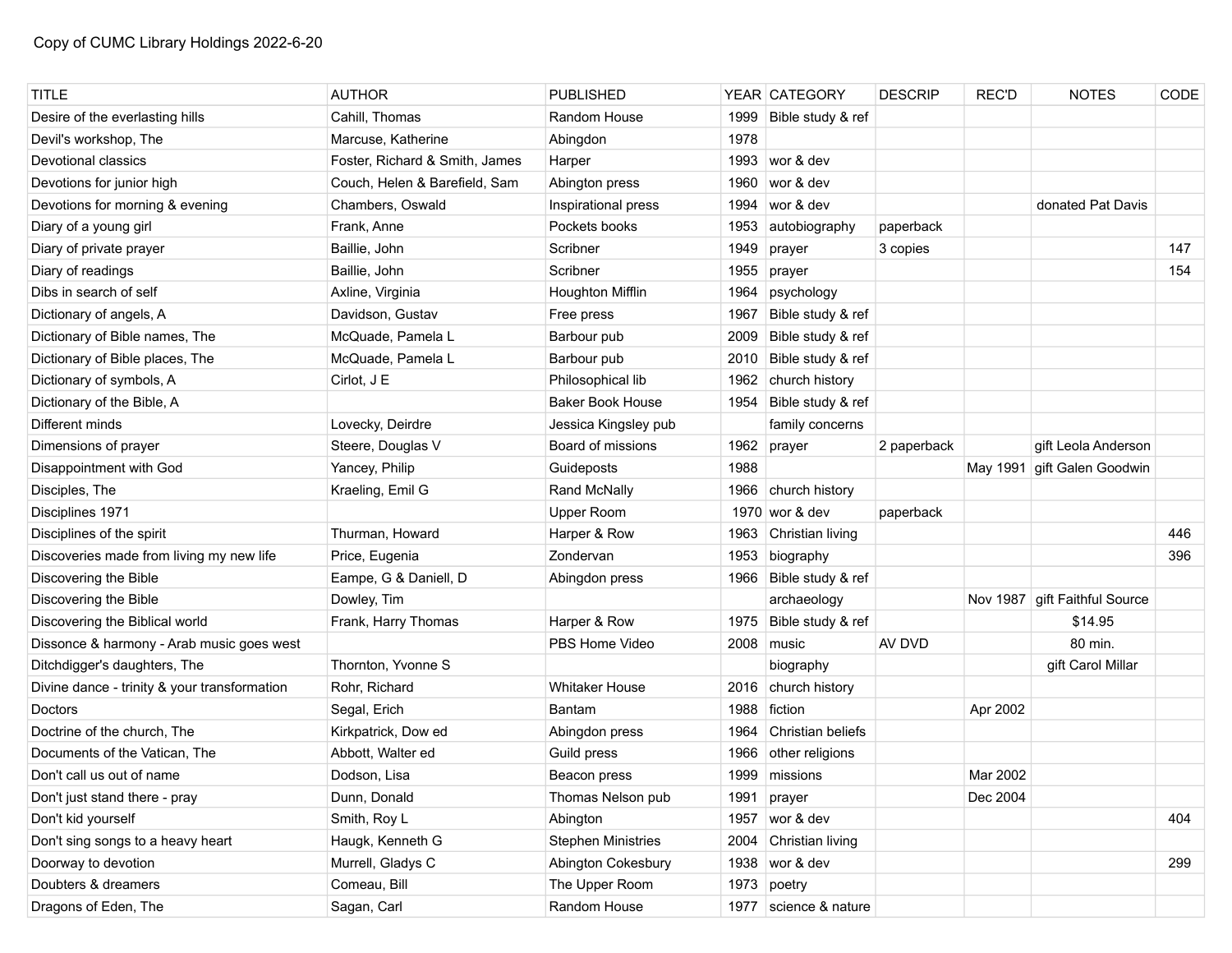| <b>TITLE</b>                            | <b>AUTHOR</b>                 | <b>PUBLISHED</b>          |      | YEAR   CATEGORY             | <b>DESCRIP</b> | <b>REC'D</b>    | <b>NOTES</b>                 | CODE |
|-----------------------------------------|-------------------------------|---------------------------|------|-----------------------------|----------------|-----------------|------------------------------|------|
| Dream of the red chamber, The           | Meng, Hung Lou                | Pantheon books            | 1958 | fiction                     |                |                 |                              | 718  |
| Dreams from my father                   | Obama, Barack                 | <b>Three Rivers Press</b> | 2004 | autobiography               | 2 copies       |                 | missing                      |      |
| Drew Gateway - winte spring 1984        |                               | <b>Drew University</b>    | 1984 | ∣Methodism                  |                |                 |                              |      |
| Dropping your guard                     | Swindoll, Charles             |                           |      | Christian living            |                |                 |                              |      |
| Duchess of Windsor                      | Higham, Charles               | <b>McGraw Hill</b>        | 1988 | biography                   |                | <b>Jun 1988</b> | \$17.95                      |      |
| Early Biblical interpretation           | Kugel, James & Greer, Rowan   | Westminster press         | 1986 | Christian history           |                |                 |                              |      |
| Early Christian worship                 | Cullman, Oscar                | Westminster press         | 1953 | Bible study & ref           |                | Sep 1994        |                              |      |
| Early Christianity and Greek paideia    | Jaeger, Werner                | Belknap press             | 1961 | Bible study & ref paperback |                |                 |                              |      |
| Easter a pictorial pilgrimage           | Benoit, Pierre et al          | Abingdon press            | 1969 | holidays                    |                |                 | \$7.95                       |      |
| Easter vigil and other poems            | Wojtyla, Karol                | Random House              | 1920 | literature poetry           |                |                 | Nov 1987 gift Robert Simpson |      |
| Eat, pray, love                         | Gilbert, Elizabeth            | Penguin books             | 2006 | biography                   |                |                 |                              |      |
| Ecology & quality of our environment    | Southwick, Charles H          | Van Nostrand Reinhold     | 1972 | science & nature            |                |                 |                              |      |
| Economics as a science                  | Boulding, Kenneth E           | <b>McGraw Hill</b>        | 1970 | socio econ                  |                |                 | gift                         |      |
| Ecotactics                              | Mitchell, John & Stallings, C | Simon & Schuster          | 1970 | socio econ                  | paperback      |                 | \$1.95                       |      |
| Ecumenical revolution. The              | Brown, Robert Mcaffee         | Doubleday                 | 1967 | church history              |                |                 |                              | 609  |
| Edge of the edge                        | Matson, Theodore E            | Friendship press          | 1961 | church history              |                |                 | \$1.50                       |      |
| Edge of tomorrow                        | Dooley, Thomas A              | Farrar, Straus & Cudahy   | 1958 | socio econ                  |                |                 |                              | 201  |
| Education for critical consciousness    | Freire, Paulo                 | Seabury press             | 1973 |                             |                |                 |                              |      |
| Education for the New Testament         | Muirhead, Ian A               | Association press         | 1965 | Christian ed                |                |                 |                              |      |
| Education mission of the church, The    | Shinn, Roger L                | United Church press       |      | 1962 Christian ed           | paperback      |                 | \$1.50                       |      |
| Eerdmans handbook of the Bible          | Alexander, David & Patricia   | Guideposts                | 1973 | Bible study & ref           |                |                 |                              |      |
| Eichmann in Jerusalem                   | Arendt, Hannah                | Viking press              | 1963 | socio econ                  | paperback      |                 | \$1.65                       |      |
| Eighth day of creativity                | O'Connor, Elizabeth           | Word books                | 1971 | Christian living            |                |                 | \$3.50                       |      |
| Eighty acres                            | Jager, Ronald                 | Beacon press              |      | biography                   |                | Apr 1996        | \$10.80                      |      |
| Eisenhower at war 1943-1945             | Eisenhower, David             | Random House              | 1986 | biography                   |                | Apr 1996        |                              |      |
| Eisenhower portrait of the hero         | Lyon, Peter                   |                           | 1974 | biography                   |                | Jun 2004        |                              |      |
| Eleanor and Franklin - Roosevelt        | Lash, Joseph P                | W W Norton                | 1971 | biography                   |                |                 | \$5.95                       | 834  |
| Eleanor the years alone - Roosevelt     | Lash, Joseph P                | W W Norton                |      | 1972 biography              |                |                 | gift of Maxine Toole         |      |
| Eleni                                   | Gage, Nicholas                |                           |      | biography                   |                |                 |                              |      |
| Elizabeth the great                     | Jenkins, Elizabeth            | <b>Coward McMann</b>      | 1959 | biography                   |                | <b>Nov 1987</b> | gift of Mrs E Hall           |      |
| Embraced by the light                   | Eadie, Betty J                | Gold Leaf press           |      | family concerns             |                |                 |                              |      |
| Emotional intelligence                  | Goldman, Daniel               | Bantam books              |      | family concerns             |                |                 |                              |      |
| Emotionally intelligent parenting       | Elias, Tobias, Friedlander    |                           |      | family concerns             |                |                 |                              |      |
| Employment & educational services youth | Weissman, Harold H            | Association press         |      | 1969 socio econ             |                |                 | \$4.95                       |      |
| Encounters with John Wesley + 4 sermons | Mark Topping actor            | Vision Video              |      | Methodism                   | AV DVD         |                 | 89 min.                      |      |
| Encyclopedia of Bible Life              | Miller, M & Miller, J         | Harper & bros             |      | 1955 Bible study & ref      |                |                 |                              |      |
| Ending child abuse                      | Vieth, Bottoms, Perona ed     | Haworth Maltreatment      |      | 2006 family concerns        |                |                 |                              |      |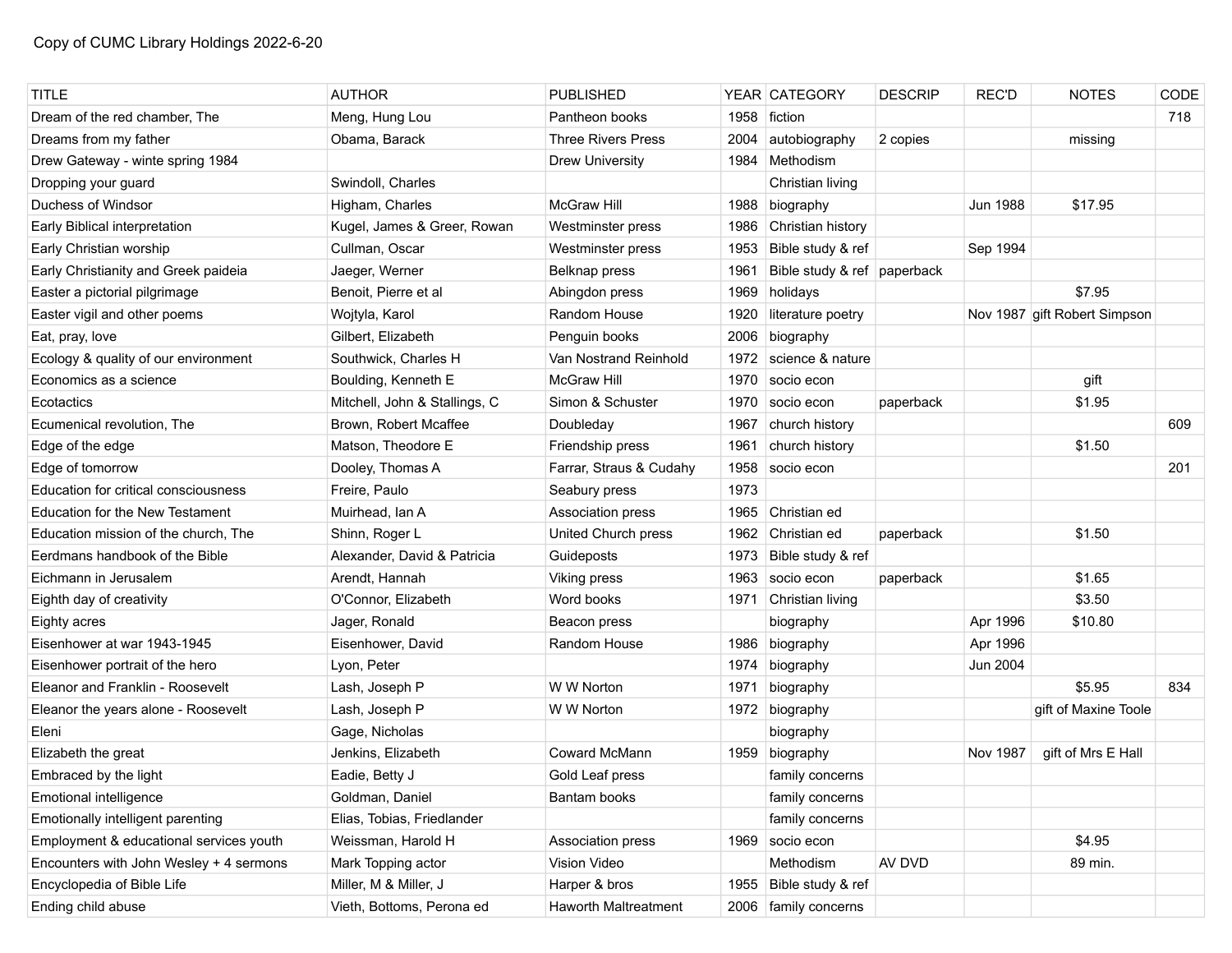| <b>TITLE</b>                                 | <b>AUTHOR</b>                    | <b>PUBLISHED</b>           |      | YEAR CATEGORY               | <b>DESCRIP</b> | <b>REC'D</b> | <b>NOTES</b>        | CODE |
|----------------------------------------------|----------------------------------|----------------------------|------|-----------------------------|----------------|--------------|---------------------|------|
| Ending hunger                                |                                  | Praeger pub                | 1985 | socio econ                  |                | May 1999     |                     |      |
| Ending the US war in Afghanistan             | Wildman, David & Bennis, Phyllis | Olive Branch press         | 2010 | socio econ                  |                |              |                     |      |
| Endless line of splendor - Christ            | Luccock, Halford E               |                            | 1950 | Methodism                   |                |              |                     |      |
| Energy trap, The - energy crisis             | Halacy, D S                      | <b>Four Winds Press</b>    | 1975 |                             |                |              |                     |      |
| Enthusiasm makes the difference              | Peale, Norman Vincent            | <b>Prentice Hall</b>       | 1967 | philosophy                  |                |              |                     |      |
| Environmental values in American culture     | Kempton, Bostar & Hartley        | <b>MIT Press</b>           | 1995 | science & nature            |                | Oct 1998     | \$14.85             |      |
| Epworth - the home of the Wesleys            | Edwards, W le Cato               | Bartle & Son               |      | Methodism                   |                |              |                     |      |
| Erasing the guilt                            | Haug & Wright                    | Career press               |      | family concerns             |                | Sep 1992     | \$10.95             |      |
| Escape from phoniness                        | Ungersma, Aaron J                | Westminster press          | 1969 | psychology                  | paperback      |              | \$1.95              |      |
| Esther                                       | Swindoll, Charles R              | Word pub                   | 1997 | Bible study & ref           |                | Jan 2000     |                     |      |
| Esther - The Bible stories                   |                                  | <b>Shout Factory</b>       | 1999 | Bible study & ref   AV DVD  |                |              |                     |      |
| Esther's gift                                | Karon, Jan                       | Viking press               | 2002 | holidays                    | 2 copies       | Jan 2005     |                     |      |
| Estranged God, The                           | Padovano, Anthony T              | Sheed & Ward               | 1966 | Christian beliefs           |                |              |                     | 790  |
| Ethics                                       | Bonhoeffer, Dietrich             | MacMillan Co               | 1955 | Christian beliefs           |                |              |                     |      |
| Ethics & the new medicine                    | Smith, Harmon T                  | Abingdon press             | 1970 | socio econ                  | paperback      |              | \$3.95              |      |
| European discovery of American, The          | Morison, Samual Eliot            | Oxford Univ press          | 1971 | history general             |                |              |                     |      |
| Evangelism in the Wesleyan spirit            | Outler, Albert                   | Tidings                    | 1971 | Methodism                   |                |              |                     |      |
| Evelyn Duvall's handbook for parents         | Duvall, Evalyn Millis            | Boardman press             | 1974 | family concerns             |                |              | \$4.95              |      |
| Everlasting things                           | Evans, Richard L                 | Harper                     | 1957 | wor & dev                   |                |              |                     | 111  |
| Every food thing                             | Helleberg, Marily Morgan         | Guideposts                 | 1990 | Christian living            |                | May 1990     |                     |      |
| Every living thing                           | Herriot, James                   | St Martin's press          | 1991 | biography                   |                | Jan 1993     | gift Ruth Schreiber |      |
| Every living thing                           | Herriot, James                   | Audio Renaissance          | 1992 | biography                   | 4 audio cass.  |              |                     |      |
| Everyday life in Bible times                 |                                  | National Geographic        | 1967 | Bible study & ref 3 copies  |                |              | gift Norman Dennis  |      |
| Everyone in the Bible                        | Barker, William                  | Revell                     | 1966 | Bible study & ref           |                |              |                     |      |
| Everything parents guide to raising siblings | Sonna, Linda                     |                            |      | family concerns             |                |              |                     |      |
| Evidence of eternity                         | Clark, Hazel Davis               | Association press          | 1960 | Christian beliefs paperback |                |              | \$0.50              |      |
| Excellence                                   | Gardner, John W                  | Penguin books              | 1984 | socio econ                  |                |              |                     |      |
| Excellence in leadership                     | White, John                      | Varsity press              |      | 1986 Bible study & ref      |                |              |                     |      |
| Exodus - the layman's Bible commentary       | Kelly. Balmer H ed               | John Knox press            |      | Bible study & ref vol 3     |                |              |                     |      |
| <b>Experiencing God</b>                      | Leech, Kenneth                   | Harper & Row               | 1989 | Christian beliefs           |                |              |                     |      |
| <b>Experiencing Grief</b>                    | Haugk, Kenneth C                 | <b>Stephens Ministries</b> |      | 2004   family concerns      | paperback      | Jun 2021     | Jeff Markay         |      |
| Experiment of faith - beginners handbook     | Shoemaker, Samuel M              | Harper                     | 1957 | Christian beliefs           |                |              |                     | 110  |
| Experiments in creative art teaching         | D'Amico, Victor                  | Doubleday                  | 1963 | Christian ed                |                |              |                     |      |
| Explaining death to children                 | Grollman, Earl A                 | Beacon press               | 1967 | family concerns             |                |              | \$2.95              |      |
| Explaining divorce to children               | Grollman, Earl A                 | Beacon press               | 1969 | family concerns             |                |              |                     |      |
| Explanation of Martin Luther's catechism     | Reu, M                           | Wartburg press             | 1947 | other religions             |                |              |                     |      |
| Exploding church                             | Franck, Frederick                | Delacorte press            |      | 1968 other religions        |                |              |                     |      |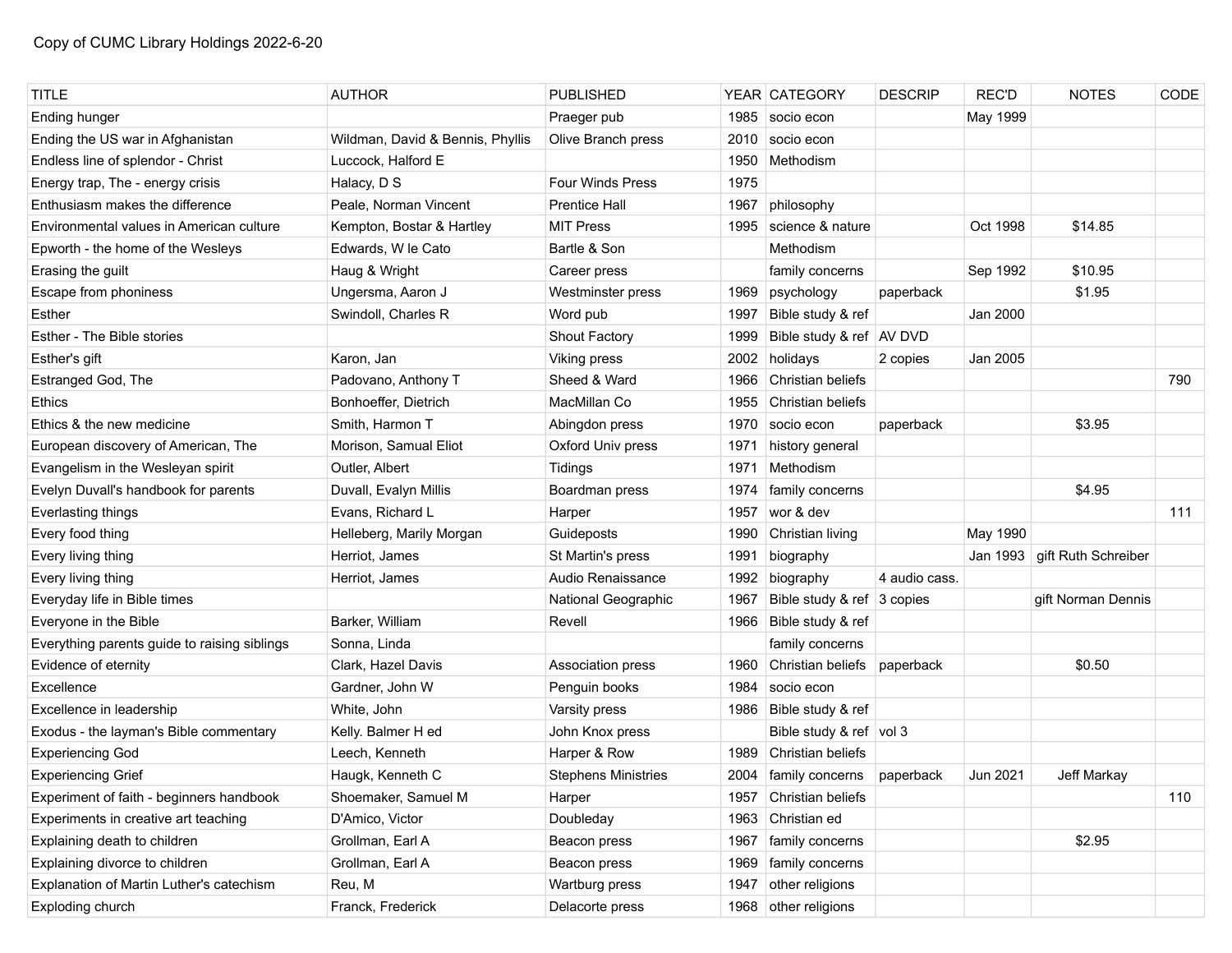| <b>TITLE</b>                                 | <b>AUTHOR</b>                   | <b>PUBLISHED</b>             |      | YEAR CATEGORY     | <b>DESCRIP</b> | <b>REC'D</b> | <b>NOTES</b>                   | CODE |
|----------------------------------------------|---------------------------------|------------------------------|------|-------------------|----------------|--------------|--------------------------------|------|
| Exploring the Bible with children            | Furnish, Dorothy Jean           | Abingdon press               | 1975 | Christian ed      |                |              |                                |      |
| Exploring the road less traveled             | Howard, Alice & Walden          | Simon & Schuster             | 1985 | family concerns   |                |              |                                |      |
| Exposition dictionary of the Old Testament   | Unger, Merrill & White, William |                              |      | Bible study & ref |                |              |                                |      |
| Ezra Squire Tipple Christian gentleman       | Joy, James R et al              | <b>Drew University</b>       | 1937 | biography         |                |              | gift                           |      |
| Fabulous Flemings of Kathmandu               | Fletcher, Grace Nies            | E F Dutton & Co              | 1964 | biography         |                |              |                                | 468  |
| Face of Jesus in art, The                    | Clifton, James                  | Thirteen WNET                |      | art               | AV DVD         |              | missing 2021-5-8               |      |
| Face to face - an autobiography              | Mehta, Ved                      | Little                       | 1957 | autobiography     |                |              |                                | 107  |
| Face toward the spring                       | Baldwin, Faith                  | Rinehart                     | 1956 | fiction           |                |              |                                | 85   |
| Facing protestant roman catholic tensions    | Cowan, Wayne H ed               | Association press            | 1960 | other religions   |                |              |                                | 622  |
| Facing today's demands                       | Ban, Joseph D                   | Judson press                 | 1970 | socio econ        | paperback      |              | \$2.50                         |      |
| Failure to connect                           | Healy, Jane M                   |                              |      | family concerns   |                |              |                                |      |
| Faith at work                                | Shoemaker, Samuel M             | Hawthorn                     | 1958 | Christian living  |                |              |                                | 135  |
| Faith for personal crises                    | Michalson, Carl                 | Scribner                     | 1958 | Christian living  | 2 copies       |              |                                | 536  |
| Faith for these troubled times               | Franklin, Denson N              | Revell                       | 1958 | socio econ        |                |              |                                | 387  |
| Faith healing & the Christian faith          | Boggs, Wade H                   | John Knox                    | 1956 | Christian beliefs |                |              |                                | 682  |
| Faith in families                            | Duvall, Evelyn Millis           | Abingdon press               | 1970 | family concerns   | paperback      |              |                                |      |
| Faith is the answer                          | Peale, Norman Vincent           | <b>Prentice Hall</b>         | 1955 | Christian living  |                |              |                                | 269  |
| Faith of Billy Graham, The                   | Settel, Trudy S ed              | Wing books                   | 1968 | Christian living  |                |              |                                |      |
| Faith of our children                        | Jones, Mary Alice               | Abingdon                     | 1943 | family concerns   |                |              |                                | 63   |
| Family, The                                  | Bradshaw, John                  | <b>Health Communications</b> | 1988 | family concerns   |                | Jun 1992     | gift of Girl Scouts            |      |
| Family Bible study                           | Beers, V Gilbert                | Southwestern Co              | 1971 | Bible study & ref |                |              | Oct 1988 gift Virginia Jackson |      |
| Family book about sexuality, The             | Calderone, Mary & Johnson, Eric |                              |      | family concerns   |                |              |                                |      |
| Family encyclopedia of the Bible             | Eerdman, William B              | Wm B Eerdman pub             |      | Bible study & ref |                |              |                                |      |
| Family first                                 | McGraw, Phil                    | <b>Free Press</b>            | 2004 | family concerns   |                |              |                                |      |
| Family guide to the Bible                    |                                 | Reader's Digest              | 1984 | Bible study & ref |                | Sep 1998     |                                |      |
| Family of man, The                           | Steichen, Edward                | Museum of Modern Art         | 1955 | art               |                |              | \$4.95                         |      |
| Family that works together, The              | Lott Lynn Intner Riki           | Prima pub                    | 1995 | family concerns   |                | Nov 1996     |                                |      |
| Familyhood                                   | Salk, Lee                       | Simon & Schuster             |      | family concerns   |                | Sep 1992     | \$21                           |      |
| <b>Famous American books</b>                 | Downs, Robert B                 | <b>McGraw Hill</b>           | 1971 | literature        | paperback      |              | gift                           |      |
| Famous hymns - with stories and pictures     | Bonsall, Elizabeth Hubbard      | The Union Press              | 1923 | music             |                |              |                                |      |
| Fantasy worlds of Peter Stone other fables   | Boyd, Malcolm                   | Harper                       |      | 1969 socio econ   |                |              |                                | 754  |
| Fatal impact, The - heroes of the soil       | Moorhead, Alan                  | Harper & Row                 |      | 1966 fiction      |                |              |                                | 578  |
| Fearfully & wonderfully made                 | Brand, Paul & Yancey, Philip    | Zondervan                    |      | 1980 science      | paperback      |              | Feb 1994 gift Leola Anderson   |      |
| Fellowship of the ring, The                  | Tolkien, J R R                  |                              |      | youth             |                |              |                                |      |
| Field guide to the birds east of the Rockies | Peterson, Roger                 | Houghton Miff                | 1980 | nature            |                | Mar 2002     |                                |      |
| Fifty children's sermons                     | Hodges, Graham R                | Abingdon press               | 1957 | Christian ed      |                |              |                                |      |
| Final gifts                                  | Callahan, Maggie Kelly Patricia | Bantam books                 |      | socio econ        |                |              |                                |      |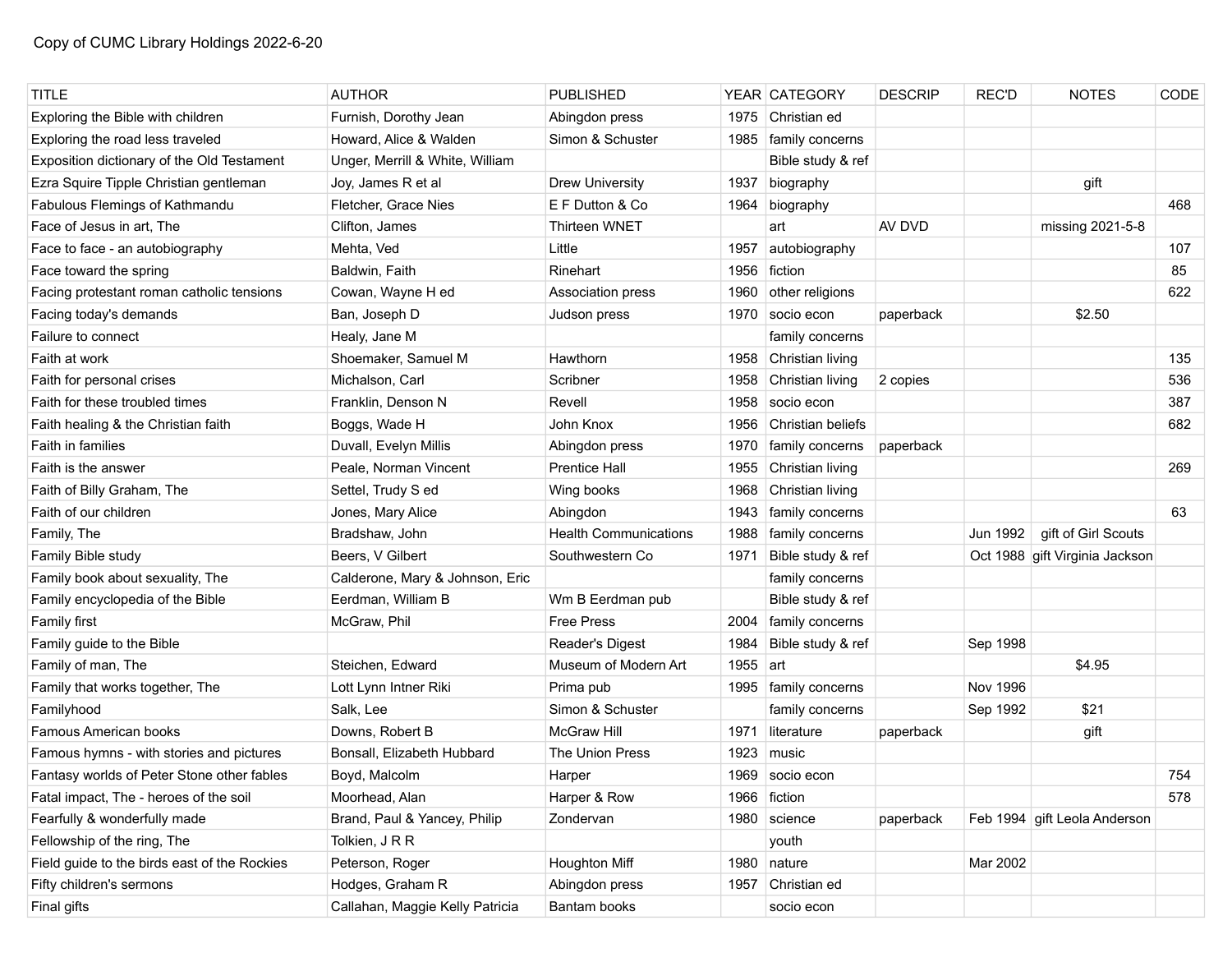| <b>TITLE</b>                                    | <b>AUTHOR</b>                  | <b>PUBLISHED</b>           |      | YEAR CATEGORY          | <b>DESCRIP</b>         | <b>REC'D</b> | <b>NOTES</b>         | CODE |
|-------------------------------------------------|--------------------------------|----------------------------|------|------------------------|------------------------|--------------|----------------------|------|
| Finding hope & healing                          | Haugk, Kenneth C               | <b>Stephens Ministries</b> | 2004 | family concerns        | paperback              | Jun 2021     | Jeff Markay          |      |
| Fire upon the earth                             | Langford, Norman F             | Westminster press          | 1950 | church history         | 2 copies               |              |                      |      |
| Firm foundation, A                              | Birdsall, William B ed         | <b>CUMC</b>                | 2007 | church history         | book & PDF             | Oct 2007     | searchable PDF       |      |
| Firm foundation, A - Index of names & page nos. | Stuart Shippey                 | <b>CUMC</b>                | 2021 | church history         | <b>PDF</b>             | Sep 2021     |                      |      |
| <b>First Christians</b>                         | Maier, Paul L                  | Harper & Row               | 1974 | Christian Ed           |                        |              |                      |      |
| First Christmas tree & other stories            | Van Dyke, Henry                | Paraclete press            | 2002 | holidays               |                        |              |                      |      |
| First circle, The                               | Solzhenitsyn, Aleksandr        | Harper & Row               | 1968 | fiction                | paperback              |              | \$1.50               |      |
| First Easter, The                               | Marshall, Peter                | <b>McGraw Hill</b>         |      | 1959 holidays          |                        |              |                      | 173  |
| First ladies cook book, The                     |                                | Parents Magazine           |      | history general        |                        |              |                      |      |
| First lady from Plains                          | Carter, Rosalyn                | <b>Ballantine books</b>    |      | 1984 biography         |                        |              |                      |      |
| First questions on the life of the spirit       | Bowers, Thomas E               | Harper & Row               | 1959 |                        |                        |              |                      | 577  |
| First silent night, The                         | Beveridge, Peter producer      | Destinations media         | 2014 |                        | AV DVD                 |              | missing 2021-5-8     |      |
| Fishers of men                                  | Barclay, William C             | Westminster                | 1966 | Christian beliefs      |                        |              |                      |      |
| Five cries of parents                           | Strommen, Merton P & Irene A   | Harper & Row               | 1985 | family concerns        |                        | Jun 1992     | gift of Girl Scouts  |      |
| Five cries of youth                             | Strommen, Merton P             | Harper & Row               | 1974 | Christian ed           |                        |              | \$6.95               |      |
| Five cries of youth                             | Strommen, Merton P             | Harper & Row               | 1988 | family concerns        |                        | Jun 1992     | gift of Girl Scouts  |      |
| Five people you meet in heaven, The             | Albom, Mitch                   | Hyperion                   |      | 2003 fiction           | 2 copies               |              |                      |      |
| Flash and the swan                              | Brophy, Ann                    |                            |      | young adult            |                        |              |                      |      |
| Flora - biography of Flora MacDonald            | Vining, Elizabeth Gray         | Lippincott                 | 1966 | biography              |                        |              |                      |      |
| Florence Nightingale                            | Woodham Smith, Cecil           | <b>McGraw Hill</b>         | 1951 | biography              |                        |              |                      |      |
| Flower fables                                   | Gary, Charles L                | EPM pub                    | 1978 | fiction                |                        |              | gift Betty Anne Keat |      |
| Flowers and fruits of the Bible, The            | Chancellor, John               | <b>Beaufort books</b>      | 1982 | art & archaeology      |                        |              |                      |      |
| Flowers of the Holy Land                        | Vester, Bertha Spafford        | Doubleday                  | 1962 | science & nature       |                        |              |                      | 346  |
| Focus on prophecy                               | Feinberg, Charles L ed         | Revell                     |      | Christian beliefs      |                        |              |                      |      |
| Food for fellowship cookbook                    | Hatfield, Antoinette Kuzmanich | Work books                 | 1972 | recreation             |                        |              | \$4.95               |      |
| Footnotes and headlines                         | Sister Corita                  | Herder and Herder          | 1967 | prayer                 |                        |              | \$6                  |      |
| For one more day                                | Albom, Mitch                   | Hyperion                   |      | fiction                |                        |              |                      |      |
| For women only                                  | Petersen, Evelyn ed            | Tyndale house              | 1974 | Christian living       | 2 copies               |              |                      |      |
| Forever free                                    | Adamson, Joy                   | Harcourt, Brace & World    | 1962 | science & nature       |                        |              |                      |      |
| Forgive and forget                              | Smedes, Lewis B                |                            |      | Christian living       | 2 copies               |              |                      |      |
| Forgiveness a lenten study                      | Thompson, Marjorie J           | Westminster John Knox      |      | 2014 Christian living  | 2 paperback   May 2021 |              | Ron Yarger \$11      |      |
| Forgiveness and hope                            | Henderlite, Rachel             | John Knox Press            |      | 1963 Christian beliefs |                        |              |                      |      |
| Forgotten children, The                         | Cork, R Margaret               | Paperbacks Lts             |      | 1969 family concerns   |                        | Oct 1989     |                      |      |
| Forty ways to say I love you                    | Bjorge, James R                | Augsburg publishing        |      | 1978   family concerns |                        |              | \$2.95               |      |
| Forward through the ages                        | Mathews, Basil                 | Friendship press           | 1960 | church history         |                        |              |                      |      |
| Foundations of Christian teaching               |                                | Methodist Church           | 1961 | Christian ed           |                        |              |                      |      |
| Founding father - George Washington             | Brookhiser, Richard            | Free Press                 |      | 1996 biography         |                        | Jan 2000     |                      |      |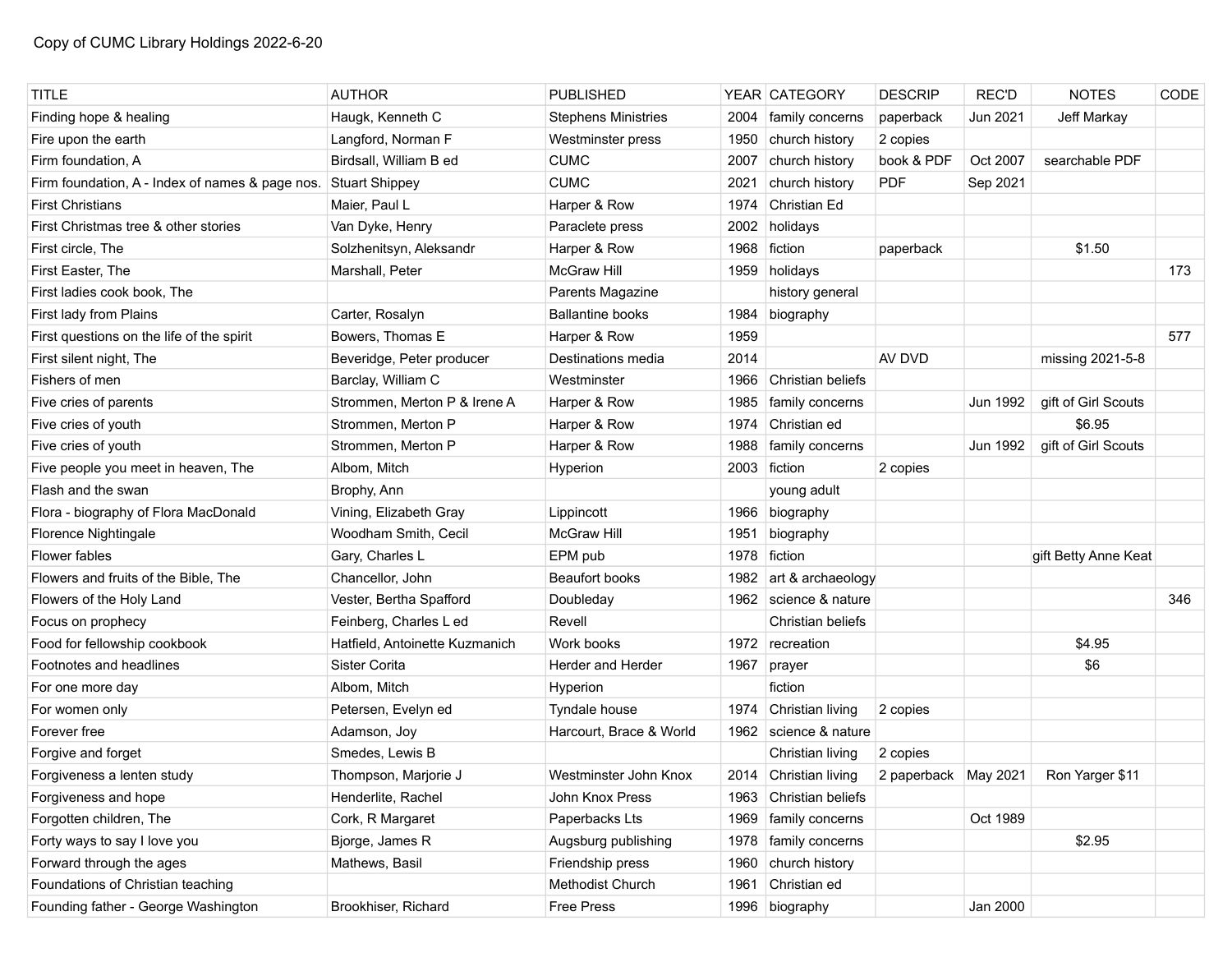| <b>TITLE</b>                                | <b>AUTHOR</b>                  | <b>PUBLISHED</b>        |      | YEAR CATEGORY                            | <b>DESCRIP</b> | <b>REC'D</b> | <b>NOTES</b>     | CODE |
|---------------------------------------------|--------------------------------|-------------------------|------|------------------------------------------|----------------|--------------|------------------|------|
| Four hundred fifty stories from life        | Jenkins, Leonard Rush          | Judson press            | 1950 | wor & dev                                |                |              |                  |      |
| Four phases of Jesus, The                   | Teano, James V                 | Vantage Press           | 1993 | Bible study & ref                        |                | 1996         |                  |      |
| Four prophets - Amos Hosea Micah Isaiah     | Phillips, J B                  | Macmillian              | 1963 | Bible study & ref                        |                |              |                  |      |
| Fourth man, The                             | Moody, Howard                  | Macmillan               | 1964 | socio econ                               |                |              |                  |      |
| Fourth wise man, The                        | Fontana, Tom                   | Paulist productions     | 1985 |                                          | AV DVD         |              | missing 2021-5-8 |      |
| Franklin and Winston                        | Meacham, Jon                   | Random House            | 2003 | biography                                |                |              |                  |      |
| Free to live, free to die                   | Boyd, Malcolm                  | Holt, Rinehart, Winston | 1967 | wor & dev                                |                |              | \$3.95           |      |
| Freedom revolution & the churches           | Spike, Robert w                |                         |      | socio econ                               |                |              |                  |      |
| Freedom to learn                            | Rogers, Carl R                 | Merrill                 | 1969 | Christian ed                             |                |              |                  |      |
| Friend to friend - a candid exchange        | Buck, Pearl S & Romulo, Carlos | John Day                |      | 1958 missions                            |                |              |                  | 174  |
| From a listening heart                      | Moore, Jack L                  | Doubleday               |      | 1975 Christian living                    |                |              | \$6.95           |      |
| From Beirut to Jerusalem                    | Friedman, Thomas L             | Random house            | 1995 | socio econ                               |                |              |                  |      |
| From everlasting to everlasting             | Taylor, Florence M             | Seabury press           | 1973 | prayer                                   |                |              | \$4.95           |      |
| From forgiven to forgiveness                | Adams, Jay E                   | Presbyt & Reformed      | 1977 | Christian living                         |                | Mar 1990     | \$12.95          |      |
| From Jesus to Christ                        |                                | <b>Frontline WGBH</b>   | 1998 |                                          | AV DVD         |              | 4 hours          |      |
| From the Maccabees to the Mishnah           | Cohen, Shaye J D               | Westminster press       | 1987 | Christian history                        |                |              |                  |      |
| From the mixed up files of Mrs Weiler       | Konigsburg, EL                 | Atheneum                | 1972 | childrens books                          |                |              | \$5.25           |      |
| From sunset to dawn - comforting thoughts   | Smith, Leslie R                | Abingdon                | 1944 | wor & dev                                |                |              |                  | 61   |
| From we to me                               | Zonnebelt-Smeege & DeVries     | Baker books             | 2010 | family concerns                          |                |              |                  |      |
| From within these walls                     | Evans, Richard L               | Harper                  |      | 1959 wor & dev                           |                |              |                  | 751  |
| Frontier bishop - Robert Richford Roberts   | Tippy, Worth Marion            | Abingdon                | 1958 | biography                                |                |              |                  |      |
| Fun and festival from Southeast Asia        | Hallock, Constance M           | Friendship press        |      | 1968 missions                            | paperback      |              |                  |      |
| Fun for older adults                        | Stafford, V & Eisenberg L      | Parthenon press         | 1956 | recreation                               |                |              |                  | 98   |
| Fun party games                             | Hogan, Bernice                 | <b>Hewitt House</b>     | 1969 | recreation                               |                |              |                  |      |
| Future is upon us, The                      | Smith, Roy L                   | Abington                | 1962 | socio econ                               |                |              |                  | 343  |
| Future of the Christian, The                | Trueblood, Elton               | Harper & Row            | 1971 | Christian living                         |                |              | \$2.95           |      |
| Future of technological civilization, The   | Ferkiss, Victor                | George Braziller        | 1974 | socio econ                               |                |              | \$12.50          |      |
| Ganges, The                                 | Rice, Edward                   | Four Winds press        | 1974 | travel geography                         |                |              |                  |      |
| Gateway to the great books vol 1 - 6        |                                |                         |      |                                          |                |              |                  |      |
| Gathering of Zion story of the Mormon trail | Stegner, Wallace               | <b>McGraw Hill</b>      | 1971 | other religions                          |                |              | gift             |      |
| General introduction to the Bible, A        | Geisler, Norman & Fix, William | <b>Moody Press</b>      |      | 1968 Bible study & ref                   |                |              | \$7.95           |      |
| Genesee diary, The                          | Nouwen, Henry J M              | Doubleday               |      | 1989 biography                           |                | May 1993     | \$6.25           |      |
| Genesis - a living conversation             | Moyer, Bill                    | Doubleday               |      | Bible study & ref audio cass 10 Nov 1996 |                |              | \$26.95          |      |
| Genesis - layman's Bible commentary vol2    | Kelly, Balmer H ed             | John Knox press         |      | Bible study & ref                        |                |              |                  |      |
| Genesis beginnings of the Biblical drama    | Kraft, Charles F               | Board of missions UMC   | 1964 | Bible study & ref 2 copies               |                |              |                  |      |
| Geography of the Bible, The                 | Baly, Denis                    | Harper                  | 1957 | Bible study & ref                        |                |              |                  | 200  |
| Get out of my life                          | Wolf, Anthony E                | Noonday Press           | 1991 | family concerns                          |                | Sep 1994     |                  |      |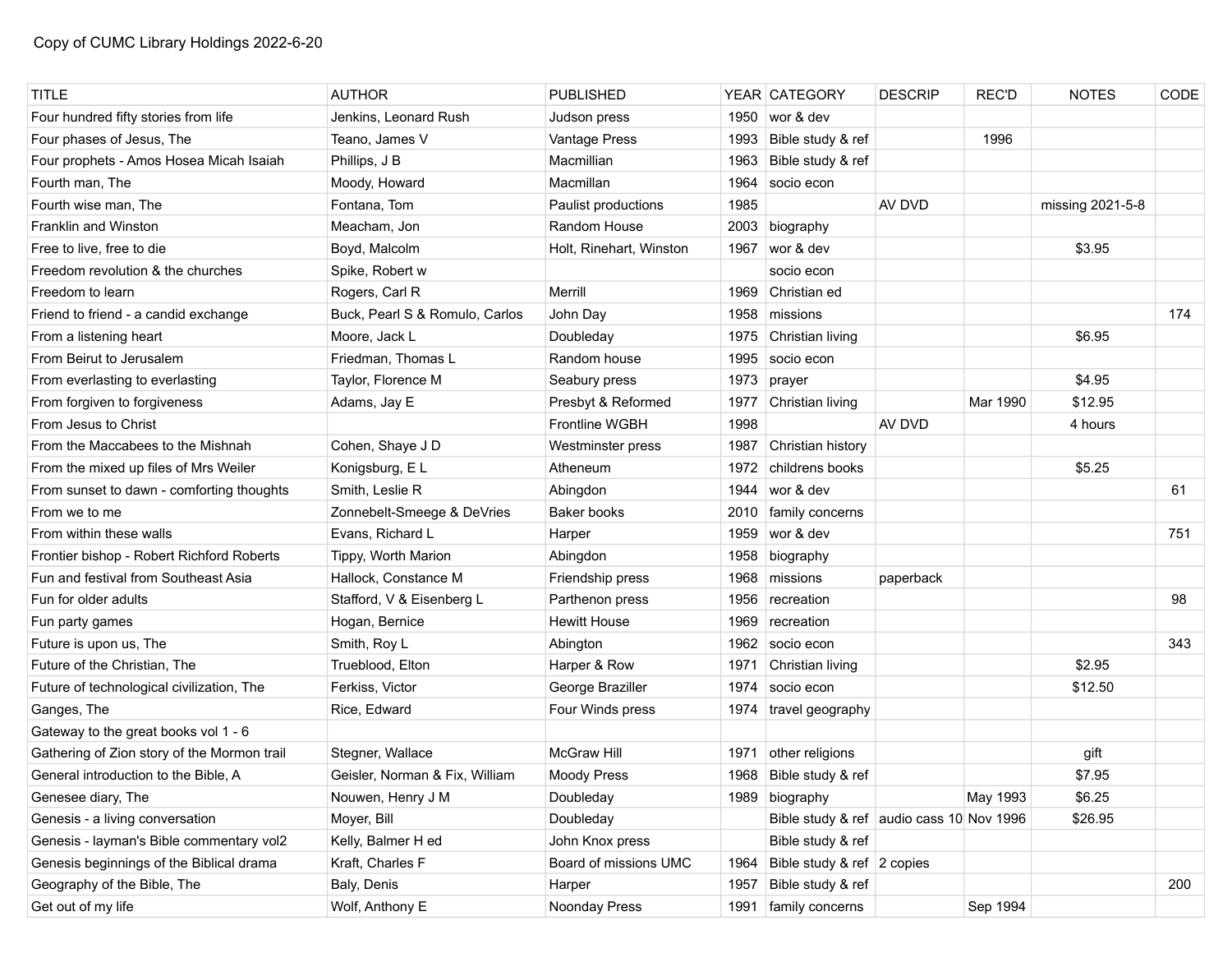| <b>TITLE</b>                            | <b>AUTHOR</b>                     | <b>PUBLISHED</b>        |      | YEAR CATEGORY          | <b>DESCRIP</b> | <b>REC'D</b> | <b>NOTES</b>      | CODE |
|-----------------------------------------|-----------------------------------|-------------------------|------|------------------------|----------------|--------------|-------------------|------|
| Getting through the going through stage | Schuller, Robert A                | <b>Thomas Nelson</b>    | 1986 | Christian living       |                | Sep 1994     |                   |      |
| Getting through the night               | Price, Eugenia                    | <b>Dial Press</b>       | 1982 | family concerns        |                | Apr 2002     |                   |      |
| Ghetto of indifference, The             | Mullen, Thomas J                  | Abingdon press          | 1966 | socio econ             |                |              |                   |      |
| Gift and the giver, The                 | white, Nelia Gardner              | Viking press            | 1957 | fiction                |                |              |                   | 423  |
| Gift for all people, The                | Lucado, Max                       | Multnamah pub           | 1999 | Christian living       |                |              |                   |      |
| Gift for the children, A                | Book, Pearl S                     | John Day                | 1973 | children's books       |                |              | \$8.95            |      |
| Gift from the sea                       | Lindbergh, Anne Morrow            | Pantheon                | 1955 | Christian living       |                |              |                   | 66   |
| Gift of joy                             | Hayes, Helen                      | Lippincott              | 1965 | Christian living       |                |              |                   | 634  |
| Gifted hands                            | Carson, Ben & Murphy, Cecil       | Zondervan               | 1990 | biography              |                | Oct 1990     | \$10.88           |      |
| Gifted hands - the Ben Carson story     | Gooding, Cuba                     | Sony pictures tv        | 2009 |                        | AV DVD         |              | 90 min.           |      |
| Gifts of the Jews                       | Cahill, Thomas                    | Anchor books            | 1998 | history                |                |              |                   |      |
| Gingham joys                            | French, Marion Flood              | Abington                | 1962 | wor & dev              |                |              |                   | 330  |
| Girls are equal too                     | Carlson, Dale                     | Atheneum                | 1975 | socio econ             |                |              |                   |      |
| Give yourself one day                   | Robinson, Calvin                  | Crovvell                | 1959 | Christian living       |                |              |                   | 375  |
| Glimpses of grace - women of Bible      | Murrell, Gladys C                 | Abington Cokesbury      | 1941 | wor & dev              |                |              |                   | 340  |
| Glory and the wonder of the Bible, The  | Poling, D A & Thomas, H           | Crowell                 | 1954 | Bible study & ref      |                |              |                   | 426  |
| Gnostic Gospels, The                    | Pagels, Elaine                    | Vintage books           | 1989 | church history         |                |              |                   |      |
| God and his people                      | Bassage, Harold                   | Seabury press           | 1966 | Bible study & ref      |                |              | \$4.95            |      |
| God calling - devotional diary          | Russell, A J                      | Dodd Mead               | 1945 | wor & dev              |                |              |                   | 374  |
| God came near                           | Lucado, Max                       | <b>Thomas Nelson</b>    | 2004 | Christian beliefs      |                |              |                   |      |
| God can do it again - successful living | Kuhlman, Kathryn & Cliffe, Albert | Guideposts              | 1969 | Christian living       |                |              | Martha Longstreet |      |
| God can heal you now                    | Neal, Emily Gardiner              | <b>Prentice Hall</b>    | 1958 | Christian beliefs      |                |              |                   | 144  |
| God, gold & government                  | Kershner, Howard E                | <b>Prentice Hall</b>    | 1957 | socio econ             |                |              |                   | 96   |
| God has spoken                          | Freedman, D N & Smart, J          | Westminster             | 1949 | Christian ed           |                |              |                   |      |
| God in America                          |                                   | <b>Front Line PBS</b>   | 2010 |                        | AV DVD         |              | 6 hours           |      |
| God in the white house                  | Fuller, Edmund                    | Crown pub               | 1968 |                        |                |              |                   |      |
| God is able                             | Large, John Ellis                 | <b>Prentice Hall</b>    | 1963 | Christian living       |                |              |                   | 447  |
| God is love                             |                                   | <b>Hallmark Cards</b>   | 1975 | wor & dev              |                |              |                   |      |
| God is no fool                          | Cheney, Lois A                    | Abingdon press          | 1969 | wor & dev              |                |              |                   |      |
| God is one                              | Speight, R Marston                | Friendship press        | 1986 | other religions        |                | May 1990     |                   |      |
| God isn't finished with us yet          | Harnish, James A                  | The Upper Room          | 1991 | Bible study & ref      |                | Apr 2004     |                   |      |
| God meets us where we are               | Freer, Harold Wiley               | Abingdon press          |      | 1967 wor & dev         |                |              |                   |      |
| God of space and time, The              | Cooke, Bernard J                  | Holt, Rinehart, Winston | 1969 | Christian beliefs      |                |              |                   |      |
| God on trial                            | Cottrell Boyce, Frank             | Hat Trick WGBH          | 2008 |                        | AV DVD         |              | missing 2021-5-8  |      |
| God our contemporary                    | Phillips, J B                     | MacMillan               | 1960 | Bible study & ref      |                |              |                   | 242  |
| God speaks to women today               | Price, Eugenia                    | Zondervan               | 1964 | Christian living       |                |              |                   | 469  |
| God, the evidence                       | Glynn, Patrick                    | Prima pub               |      | 1997 Christian beliefs |                |              |                   |      |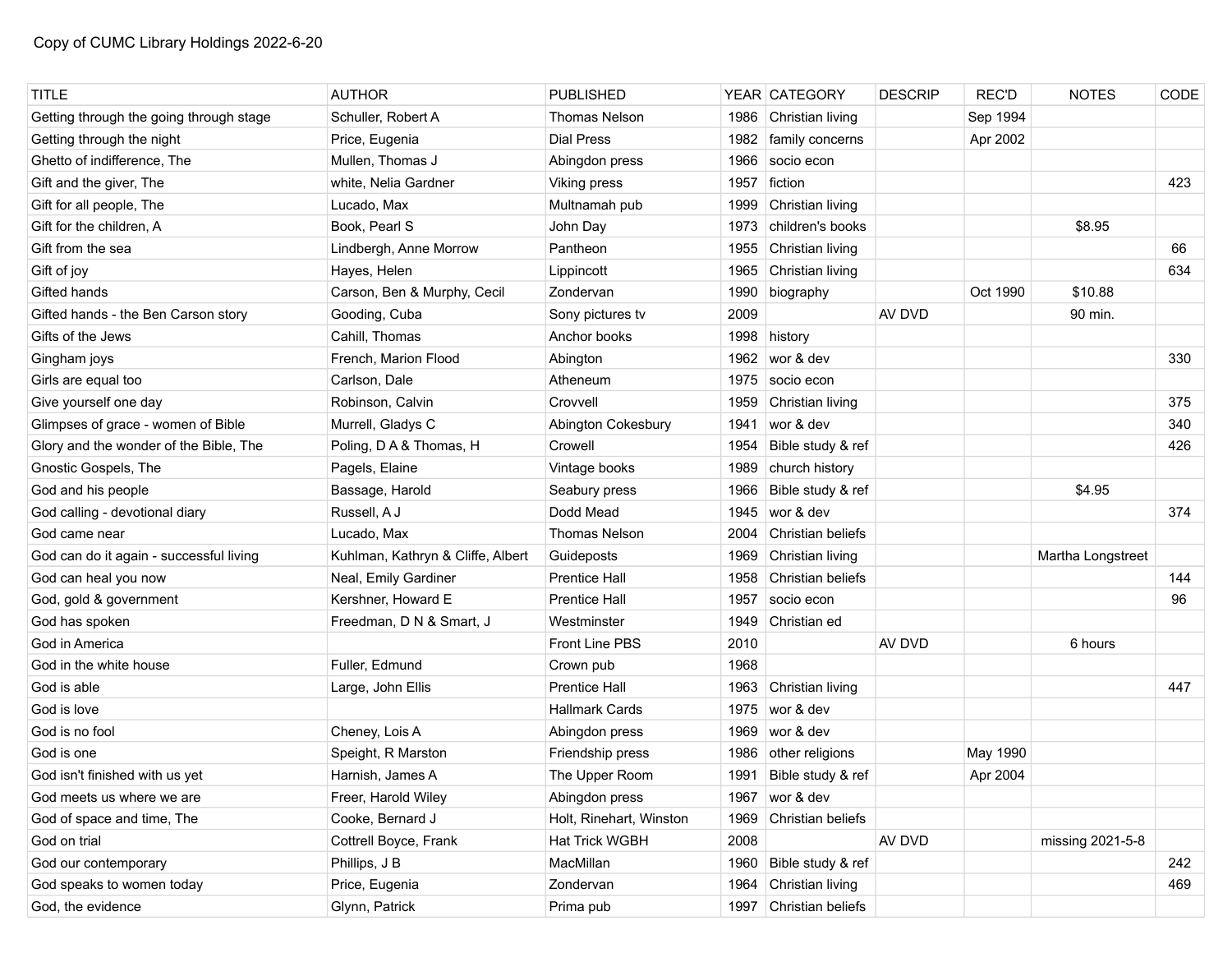| <b>TITLE</b>                           | <b>AUTHOR</b>              | <b>PUBLISHED</b>          |      | YEAR CATEGORY                    | <b>DESCRIP</b> | <b>REC'D</b> | <b>NOTES</b>       | CODE |
|----------------------------------------|----------------------------|---------------------------|------|----------------------------------|----------------|--------------|--------------------|------|
| God with us - the miracle of Christmas | MacArthur, John F          | Zondervan                 | 1989 | holidays                         |                | Oct 1989     | \$10.35            |      |
| God within, A                          | Dubos, Rene                | <b>Charles Scribner's</b> | 1972 | socio econ                       |                |              |                    | 840  |
| God's best for you                     | Helleberg, Marilyn Morgan  | Guideposts                | 1987 | Christian living                 |                |              |                    |      |
| God's for real, man                    | Burke, Carl F              | Association press         | 1966 | wor & dev                        |                |              | \$1.75             |      |
| God's guidance                         | Elliot, Elisabeth          | Revell                    | 1992 | Christian living                 |                |              |                    |      |
| God's oddling - story of Mick Stuart   | Stuart, Jesse              | <b>McGraw Hill</b>        |      | 1960 biography                   |                |              |                    |      |
| God's outlaw - story of Wiliam Tyndale |                            | Grenville film            |      |                                  | AV DVD         |              | 93 min.            |      |
| God's power to triumph                 | Adair, James R             | <b>Prentice Hall</b>      | 1965 | Christian living                 |                |              |                    | 513  |
| God's promises                         | Gill, A E compiler         | Thomas Nelson             | 1999 | Christian living                 |                |              |                    |      |
| God's promises for women               |                            | <b>Thomas Nelson</b>      |      | Christian living                 |                |              |                    |      |
| God's psychiatry                       | Allen, Charles L           | Revell                    |      | 1953 wor & dev                   |                |              |                    | 782  |
| God's smugglers                        | Sherrill, John & Elizabeth | Guideposts                | 1967 | biography                        |                |              |                    | 854  |
| God's trombones                        | Johnson, James W           | Viking press              | 1927 | literature poetry                |                |              |                    | 488  |
| God's way with men                     | Pittenger, W Norman        | Judson press              | 1969 | Christian beliefs                |                |              | \$4.95             |      |
| God's world in today's world           | de Dietrich, Suzanne       | Judson press              | 1967 | socio econ                       |                |              |                    |      |
| Gods & the one God                     | Grant, Robert M            | Westminster               |      | 1986 Christian history           |                |              |                    |      |
| Gods, grave, & scholars                | Caram, C W                 |                           |      | science                          |                |              |                    |      |
| Golden Bible atlas, The                | Terrien, Samuel            | <b>Golden Press</b>       | 1957 | geography                        |                |              |                    |      |
| Golden country, The                    | Endo, Shusaku              | Charles Tuttle pub        |      | 1970 church history              |                |              | \$3.50             |      |
| Good age, A                            | Comfort, Alex              |                           |      | family concerns                  |                |              |                    |      |
| Good God! cry or credox?               | Black, Hubert              | Abingdon press            |      | Christian beliefs                |                |              |                    |      |
| Good morning, Lord                     | Andersen, Evelyn           | Baker book house          | 1971 | devotions                        |                | Oct 1989     |                    |      |
| Good news                              | Phillips, J B              | MacMillan Co              |      | 1963 wor & dev                   |                |              |                    |      |
| Good news Bible                        |                            | American Bible Society    |      | <b>Bibles</b>                    |                |              |                    |      |
| Good news for modern man               |                            | American Bible Society    | 1971 | <b>Bibles</b>                    | 2 large print  |              |                    |      |
| Good news for modern man               |                            | American Bible Society    |      | <b>Bibles</b>                    | audio cass.    |              | 20 cassettes boxed |      |
| Good news for tough times              | Crim, Mort                 | Servant pub               | 2002 | Christian living                 |                |              |                    |      |
| Good society, The                      | Galbraith, John Kenneth    | Houghton Mifflin          | 1996 | missions                         |                | Mar 2002     |                    |      |
| Goodbye Mr Chips                       | Hilton, James              | <b>Bantom books</b>       | 1934 | fiction                          | paperback      |              |                    |      |
| Goodly fellowship of the prophets, The | Oaterson, John             | <b>Charles Scribner's</b> | 1948 | Bible study & ref                |                |              |                    |      |
| Gospel according to Matthew, The       | Argyle, A W                | Cambridge Univ press      |      | 1963 Bible study & ref paperback |                |              |                    |      |
| Gospel of John, The - vol 1            | Barclay, William           | Westminster               |      | 1975 Bible study & ref           |                |              |                    |      |
| Gospel of John, The - vol 2            | Barclay, William           | Westminster               | 1975 | Bible study & ref                |                |              |                    |      |
| Gospel of Luke, The                    | Barclay, William           | Westminster               |      | 1953 Bible study & ref           |                |              | \$2.95             |      |
| Gospel of Mark                         | Barclay, William           | Westminster               |      | Bible study & ref                |                | Sep 2000     |                    |      |
| Gospel of Matthew, The - vol 1         | Barclay, William           | Westminster               |      | 1975 Bible study & ref           |                |              |                    |      |
| Gospel of Matthew, The - vol 2         | Barclay, William           | Westminster               |      | 1975 Bible study & ref           |                | Sep 2000     |                    |      |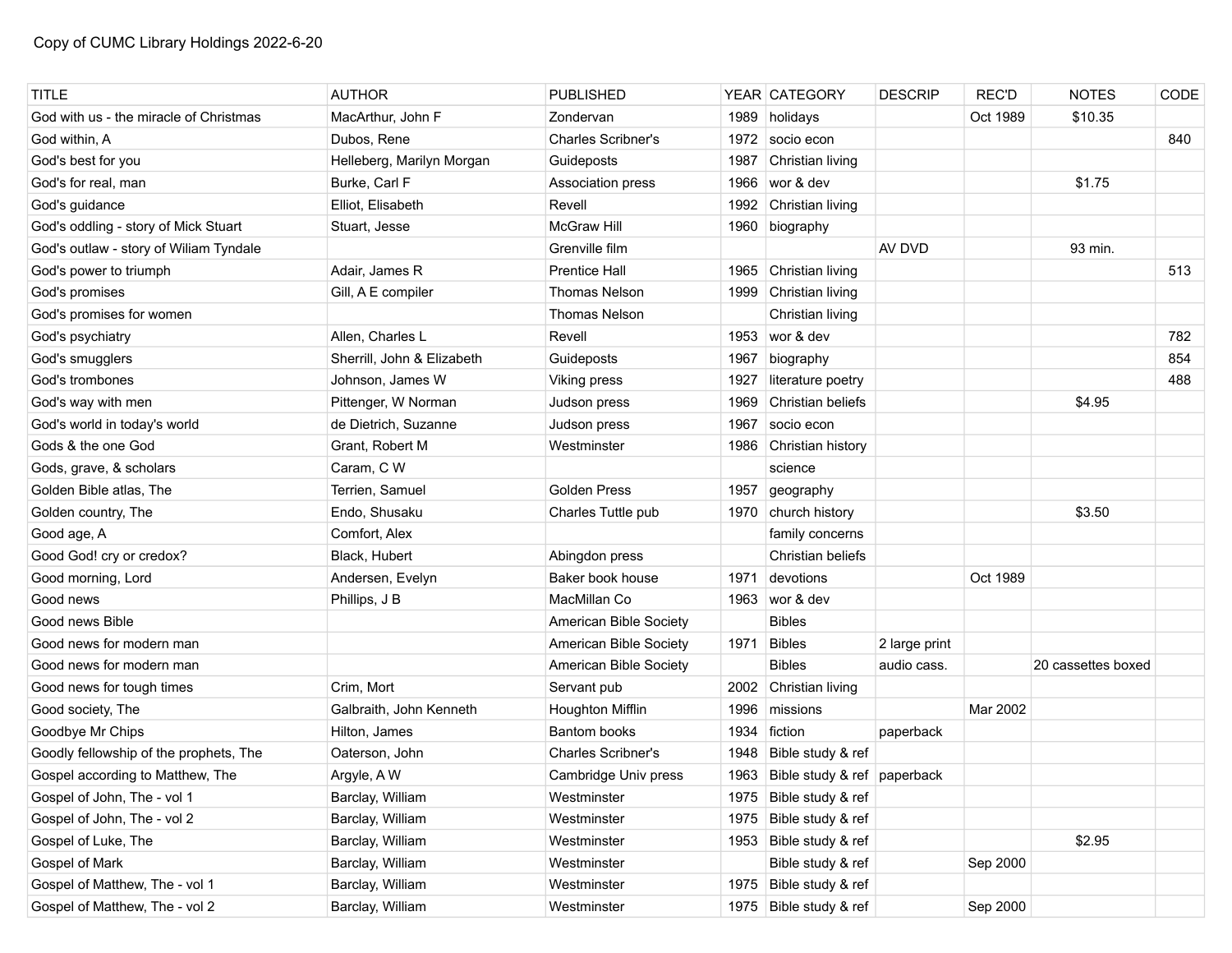| <b>TITLE</b>                                | <b>AUTHOR</b>                      | <b>PUBLISHED</b>        |      | YEAR CATEGORY              | <b>DESCRIP</b> | <b>REC'D</b>     | <b>NOTES</b>   | CODE |
|---------------------------------------------|------------------------------------|-------------------------|------|----------------------------|----------------|------------------|----------------|------|
| Gospel in hymns, The                        | Bailey, Albert Edward              | <b>Scribners</b>        | 1950 | music                      |                |                  |                | 248  |
| Gospel parallels                            | Throckmorton, Burton H             | <b>Thomas Nelson</b>    | 1979 | Bible study & ref          |                |                  |                |      |
| Gospel portraits of Christ                  | Rollins, Wayne G                   | Westminster             | 1963 | Bible study & ref          |                |                  |                | 457  |
| Gospels translated into modern English      | Phillips, J B                      | Macmillan               | 1955 | Bible study & ref 2 copies |                |                  |                |      |
| Go with God                                 | Bishop, Jim                        | <b>McGraw Hill</b>      | 1958 | wor & dev                  |                |                  |                | 187  |
| Grace awakening, The - hope, simple faith   | Swindoll, Charles R                | World pub               | 1990 | Christian living           |                |                  |                |      |
| Grace for the moment                        | Lucado, Max                        | Thomas Nelson           | 2006 | Christian living           |                |                  |                |      |
| Gracie, a love story                        | Burns, George                      | <b>Putnams Sons</b>     | 1988 | biography                  |                | Nov 1999         |                |      |
| Grandparents - a special kind of love       | LeShan, Eda                        | Macmillan               | 1984 | family concerns            |                |                  | \$12.55        |      |
| Granny brand - Evelyn Brand                 | Wilson, Dorothy Clarke             | Christian Herald books  | 1976 | biography                  |                |                  |                |      |
| Graphic Bible, The - atlas                  | Browne, Lewis                      | MacMillan Co            | 1957 | Bible study & ref          |                |                  |                |      |
| Great art & children's worship              | Smith, Jean Louise                 | Abingdon Cokesbury      | 1948 | wor & dev                  |                |                  |                |      |
| Great auditorium, The - Ocean Grove NJ      | Bell, WT&CL                        | Peppertree press        | 2012 | church history             |                |                  |                |      |
| <b>Great Awakening</b>                      | Wallas, Jim                        | <b>Harper Collins</b>   | 2008 | Christian living           |                |                  |                |      |
| Great books of the western world            |                                    | Encyclopedia Britannica | 1952 | literature poetry          | 54 books       |                  |                |      |
| Great code, The                             | Northrop, Frye                     | <b>Harcourt Brace</b>   |      | Bible study & ref          |                |                  | \$5.95         |      |
| Great escape, The - Exodus 3:1-15           | Warren, Mary                       |                         |      | Children's book            | paperback      |                  |                |      |
| Great ideas program, The                    |                                    | Encyclopedia Britannica |      | 1959 literature poetry     | 10 vol         |                  |                |      |
| Great ideas today, The - 1967-1971, 1974    |                                    | Encyclopedia Britannica |      | literature poetry          |                |                  |                |      |
| Great Indian leaders & nations              |                                    | Questar Inc             |      |                            | AV DVD         |                  |                |      |
| Great leaders of the Christian church       | woodbridge, John                   | Moody press             | 1988 | church history             |                | Feb 1990         | Mrs H Memmerly |      |
| Great people of the Bible & how they lived  |                                    | <b>Readers Digest</b>   | 1974 | Bible study & ref 2 copies |                |                  |                |      |
| Great religions of the world                |                                    | National Geographic     |      | other religions            | 2 copies       |                  |                |      |
| Great story, The                            |                                    | <b>Harcourt Brace</b>   |      | Christian ed               |                |                  |                |      |
| Great women in Christian history            | Curtis, A K & Graves, D ed         | Wingspread pub          | 2004 | Christian history          |                |                  |                |      |
| Greatest book ever written Old Testament    | Oursler, Fulton                    | Doubleday               | 1951 | Bible study & ref          |                |                  |                | 160  |
| Greatest faith ever known. The              | Oursler, Fulton & Armstrong, April | Doubleday               | 1953 | Bible study & ref          |                |                  |                | 406  |
| Greatest story ever told, The               | Oursler, Fulton                    | Doubleday               | 1949 | Bible study & ref 2 copies |                |                  |                | 155  |
| Greatest generation, The                    | Brokaw, Tom                        | Random House            | 1998 | history                    |                | May 1999         | \$24.95        |      |
| Greatest generation speaks, The             | Brokaw, Tom                        | Random House            | 1999 | history                    |                | <b>July 2000</b> |                |      |
| Greatest thing in the world                 | Drummond, Henry                    | <b>Hallmark Cards</b>   |      | 1967 Christian living      |                |                  |                |      |
| Grief observed, A                           | Lewis, CS                          | Seabury press           |      | 1961   family concerns     |                |                  |                |      |
| Growing old is a family affair              | Fritz, Dorothy Bertolet            | John Knox               |      | 1972   family concerns     | paperback      |                  | \$2.50         |      |
| Growing old, staying young                  | Hallowell, Christopher             | Morrow                  |      | 1985   family concerns     |                |                  | \$17.95        |      |
| Growing up in the family                    | Morrison, Eleanor S & Truman A     | United Church press     |      | 1964   family concerns     | 2 copies       |                  |                |      |
| Growing strong in the seasons of life       | Swindol, Charles R                 |                         |      | Christian living           |                |                  | \$13.95        |      |
| Guernsey literary & potato peel pie society | Shaffer, MA & Barrows, A           | Dial press              |      | 2008 fiction               | 2 copies       |                  |                |      |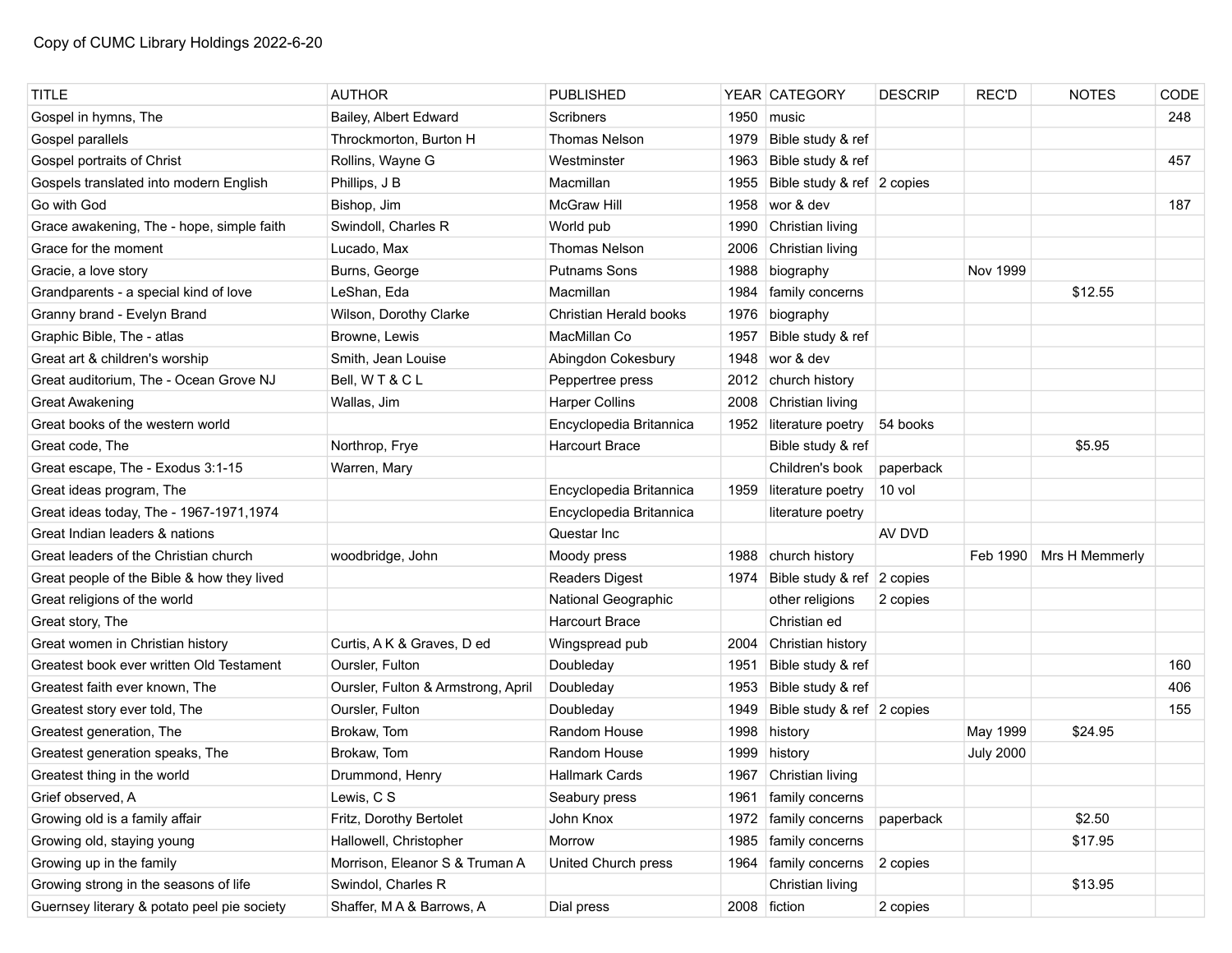| <b>TITLE</b>                                 | <b>AUTHOR</b>               | <b>PUBLISHED</b>        |      | YEAR CATEGORY               | <b>DESCRIP</b> | <b>REC'D</b> | <b>NOTES</b>    | CODE |
|----------------------------------------------|-----------------------------|-------------------------|------|-----------------------------|----------------|--------------|-----------------|------|
| Guidance of God, The                         | Allen, Cady H               | Westminster             | 1968 | Bible study & ref paperback |                |              | \$1.65          |      |
| Guide posts to creative family worship       | Gebhard, Ed W & Anna L      | Abington press          | 1958 | family concerns             |                |              |                 | 653  |
| Guide to bird finding in New Jersey, A       | Boyle, William J            | Rutgers Univ press      | 1986 | nature                      |                | March 2002   |                 |      |
| Guide to dying at home, A                    | Duda, Deborah               |                         |      | family concerns             |                |              |                 |      |
| Guide to prayer, The                         | Job, Rueben P & Shaw, Chuck | Upper Room              | 1983 | prayer                      |                | May 1999     |                 |      |
| Guide to rational living, A                  | Harper, Robert A            | <b>Prentice Hall</b>    | 1961 | psychology                  |                | May 1963     |                 |      |
| Guide to the religions of America            | Rosten, Leo                 | Simon & Schuster        | 1955 | other religions             |                |              |                 |      |
| Guide to understanding the Bible, A          | Fosdick, Harry Emerson      | Harper                  | 1938 | Bible study & ref           |                |              |                 | 293  |
| Guideposts Christmas treasury                |                             | Guidepost magazine      | 1972 | holidays                    | periodical     |              |                 |      |
| Guideposts condensed books                   |                             | Guideposts books        | 1998 | Christian living            |                | Jan 2003     |                 |      |
| Guideposts, Daily - devotions                |                             | Guideposts press        | 1986 | wor & dev                   |                |              |                 |      |
| Guideposts for the spirit - love for mothers |                             | Guideposts books        | 2007 | family concerns             |                |              |                 |      |
| Guideposts treasury of faith, The            | LeSourd Leonard E ed        | Guideposts assoc        | 1970 | Christian living            |                | Nov 1987     | Robert Simpson  |      |
| Habitation of dragons                        | Miller, Keith               |                         |      | devotional                  |                |              |                 |      |
| Hagar                                        | Henderson, Lois T           | Guideposts              | 1978 | fiction                     |                | Aug 1988     |                 |      |
| Half the sky                                 | Kristof, N D & WuDunn, S    | Vintage books           | 2010 | socio econ                  |                |              |                 |      |
| Halfway home                                 | Tynan, Ronan                | Lisa Drew book          | 2002 | biography                   |                |              |                 |      |
| Hammond's nature atlas of America            | Jordan, EL                  | C L Hammond             | 1952 | science & nature            |                |              |                 |      |
| Handbook for the soul                        |                             | Little Brown            | 1995 | Christian living            |                | May 2004     |                 |      |
| Handbook of denomination is the US           | Mead, Frank S               | Abingdon press          | 1956 | church history              | 2 copies       |              |                 |      |
| Handbook of personal growth, A               | Hawley, Robert C & Isabel L |                         |      | Christian ed                |                |              |                 |      |
| Handbook of theological terms, A             | Harvey, Van A               | MacMillan               | 1964 | Christian ed                |                |              |                 |      |
| Hanna & Walter                               | Kohner, Hanna & Walter      | Random House            | 1984 | biography                   |                | Jun 1989     |                 |      |
| Hanta Yo - American Indian, Lakota           | Hill, Ruth Beebe            |                         |      | biography                   |                |              |                 |      |
| Happiness is a habit & release from guilt    | Powell, Gordon              | Guideposts              |      | Christian living            |                |              |                 | 482  |
| Happy is the man                             | Ozment, Robert V            | Revell                  |      | 1963 Christian living       |                |              |                 | 480  |
| Harmony of the gospels, A                    | Heim, Ralph D               | Binr                    |      | Bible study & ref           |                |              |                 |      |
| Harper's Bible commentary                    | Mays, James L ed            | Harper & Row            | 1988 | Bible study & ref 2 copies  |                | Aug 1989     | Betty Anne Keat |      |
| Harper's Bible dictionary                    | Miller, M & Miller, J       | Harper & Bros           | 1956 | Bible study & ref 2 copies  |                |              |                 |      |
| Harper's encyclopedia of Bible life          | Miller, M S & Lane, J       | Castle books            | 1996 | Bible study & ref           |                |              |                 |      |
| Harriot, James                               | Lord, Graham                | Carroll & Graf          | 1997 | biography                   |                | Sep 1998     | \$20.70         |      |
| Harry S Truman                               | Truman, Margaret            | Wm Morrow               |      | 1973 biography              |                |              | \$10.95         |      |
| Harvest of hope                              | Baldwin, Faith              | Holt, Rinehart, Winston | 1962 | fiction                     |                |              |                 | 348  |
| Have a little faith                          | Albom, Mitch                | Hyperion                | 2009 | Christian living            |                |              | missing         |      |
| Have a lively faith                          | Heuss, John                 | Morehouse, Barlow       | 1963 | Christian beliefs           |                |              |                 |      |
| Have faith without fear                      | Wilson, Kenneth L           | Harper & Row            | 1970 | Christian beliefs           |                |              |                 | 768  |
| Have fun with your son                       | Bley, Edgar                 | Sterlin pub             |      | 1954   family concerns      |                |              |                 |      |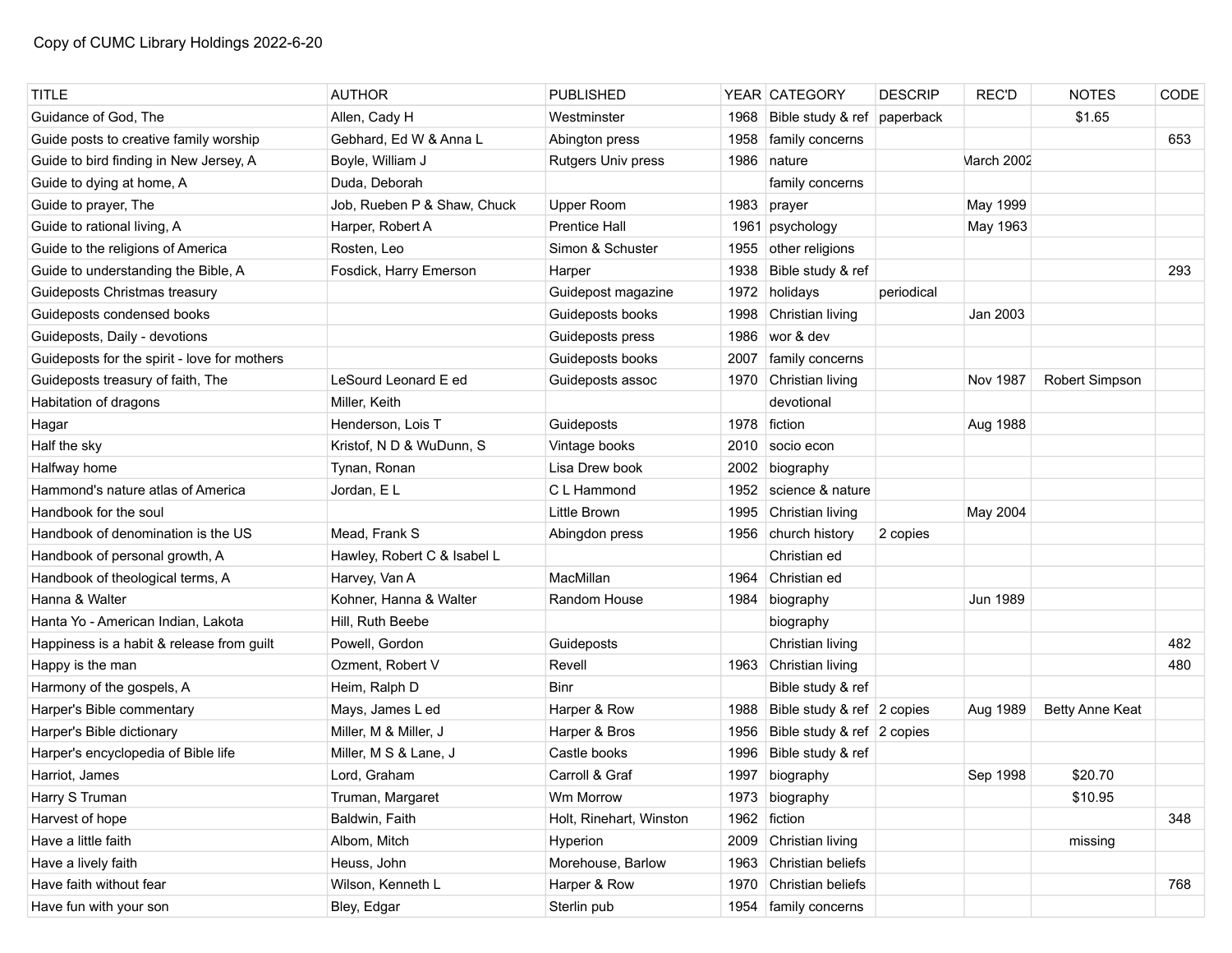| <b>TITLE</b>                                 | <b>AUTHOR</b>             | <b>PUBLISHED</b>         |      | YEAR CATEGORY     | <b>DESCRIP</b> | <b>REC'D</b> | <b>NOTES</b>                 | CODE |
|----------------------------------------------|---------------------------|--------------------------|------|-------------------|----------------|--------------|------------------------------|------|
| Having our say                               | Delaney & Hearth          | Kodansha Int.            | 1993 | biography         |                | Mar 1994     |                              |      |
| Hazor                                        | Yadin, Yigael             | <b>Random House</b>      | 1975 | art archaeology   |                |              | Oct 1988 gift Robert Simpson |      |
| Head & heart - history of Christianity in US | Wills, Garry              | Penguin group            | 2007 | church history    |                |              |                              |      |
| <b>Head first</b>                            | Cousins, Norman           | Penguin books            |      | psychology        |                | Mar 1995     | gift \$8.95                  |      |
| Healing & the mind                           | Moyers, Bill              | Doubleday                |      | psychology        | 2 copies       | Feb 1994     |                              |      |
| Healing ministry in the church, The          | Martin, Bernard           | John Knox press          | 1960 | Christian beliefs |                |              |                              | 265  |
| Healing of persons, The                      | Tournier, Paul            | Harper & Row             | 1965 | psychology        | 2 copies       |              |                              | 565  |
| Healing power of faith, The                  | Oursler, Will             | Hawthron                 | 1957 | Christian living  |                |              |                              | 390  |
| Healing the trauma of abuse                  | Copeland, M E & Harris, M | New Harbinger pub        | 2000 | family concerns   |                | Mar 2003     |                              |      |
| Heart & soul of the nation                   | Heckler-Feltz, Cheryl     | Doubleday                | 1997 | Christan living   |                | May 1997     |                              |      |
| Heart of a woman, The                        | Angelou, Maya             | Bantam book              |      | biography         |                |              |                              |      |
| Heart of Christianity, The                   | Borg, Marcus              | <b>Harper Collins</b>    | 2004 | Christian living  | paperback      | Jun 2021     | Jeff Markay                  |      |
| Heart of Peter Marshall's faith, The         | Marshall, Peter           | Revell                   | 1949 | Christian beliefs | 2 copies       |              |                              |      |
| Heart set free, A - life of Charles Wesley   |                           | Christian History inst   |      |                   | AV DVD         |              | 101 min.                     |      |
| Heaven & hell                                | Jakes, John               | <b>Harcourt Brace</b>    | 1987 | fiction           |                | Apr 1996     |                              |      |
| Heaven & hell - Christian interpretation     | Bonnell, John Sutherland  | Abingdon                 | 1956 | Christian beliefs |                |              |                              | 131  |
| Heaven help us                               | Tarr, Herbert             | Random House             |      | 1968 fiction      |                |              |                              | 632  |
| Heaven is for real                           | Burpo, Todd               | <b>Thomas Nelson</b>     | 2010 | Christian living  |                |              |                              |      |
| Heavenly destiny - life of Mrs D L Moody     | Powell, Emma Moody        | <b>Moody Press</b>       | 1943 | biography         |                |              |                              |      |
| Hebrew Bible                                 | Collins, John J           | <b>Fortress Press</b>    |      | other religions   |                |              |                              |      |
| Help, Thanks, Wow: 3 essential prayers       | Lamott, Anne              | <b>Riverhead Books</b>   |      | 2012 prayer       | paperback      | Jun 2021     | Jeff Markay                  |      |
| Help, The                                    | Stockert, Kathryn         | <b>Berkley Pub</b>       |      | fiction           |                |              |                              |      |
| Help! I'm a sunday school teacher            | Duckert, Mary             | Westminster press        |      | Christian ed      |                |              |                              |      |
| Helping children with the mystery of death   | Reed, Elizabeth L         | Abington press           | 1970 | family concerns   |                |              |                              | 785  |
| Here I stand - life of Martin Luther         | Bainton, Roland           | Abington                 | 1950 | church history    |                |              |                              | 434  |
| Here is Alaska                               | Stefansson, Evelyn        | Scribners                | 1959 | geography travel  |                |              |                              | 239  |
| Here is love                                 | Howe, Reuel L             | Judson press             | 1961 | Christian living  |                |              |                              |      |
| Here's how & when                            | Keiser, Armilda           | Friendship press         | 1960 | Christian ed      | 2 copies       |              |                              |      |
| Heretics & heroes - Renaissance artists      | Cahill, Thomas            | Doubleday                |      | 2013 history      |                |              |                              |      |
| Heritage & destiny                           | Kennedy, Gerald           | <b>Board of Missions</b> |      | 1953 Methodism    | paperback      |              |                              |      |
| Hey America your roots are showing           | Smolenyak, Megan          | Citadel press            |      | 2012 history      |                |              |                              |      |
| Hey that's our church                        | Schaller, Lyle E          | Abingdon press           |      | 1975   wor & dev  | paperback      |              |                              |      |
| Hidden child, The - Maud Dahme               |                           | PBS Home Video NJN       | 2006 |                   | AV DVD         |              | 60 min.                      |      |
| Hidden figures                               | Shatterly, ML             |                          |      | 2016 biography    |                |              |                              |      |
| Hidden God, The                              | Michalson, Carl           |                          |      |                   | audio record   |              |                              |      |
| Hiding place, The                            | Ten Boom, Corrie          | Chosen books             |      | 2008 biography    |                |              |                              |      |
| Hiding place, The                            | Harris, Julie et al.      | World Wide Pictures      | 1975 |                   | AV DVD         |              | 145 min.                     |      |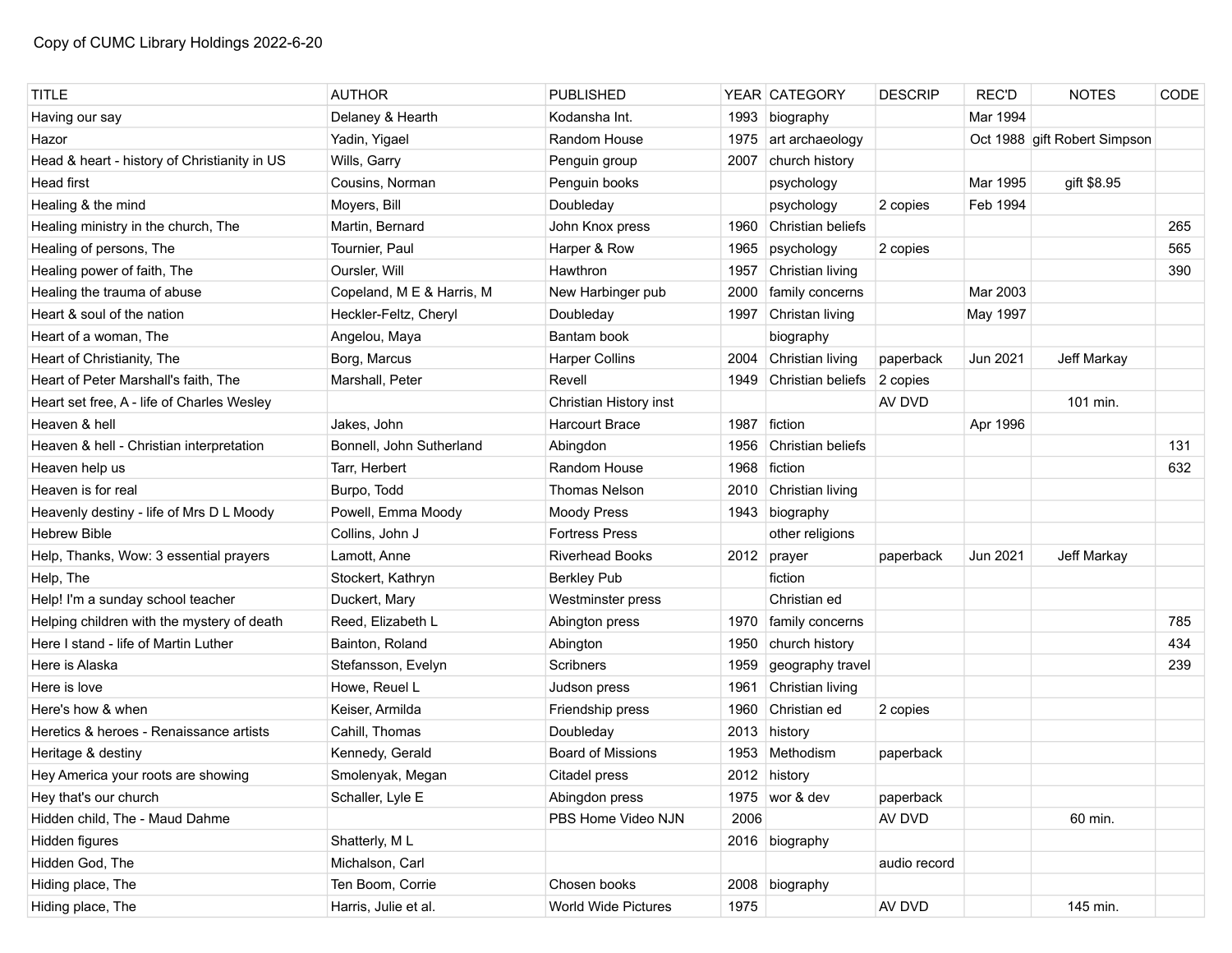| <b>TITLE</b>                              | <b>AUTHOR</b>               | <b>PUBLISHED</b>               |            | YEAR CATEGORY          | <b>DESCRIP</b> | REC'D           | <b>NOTES</b>          | CODE |
|-------------------------------------------|-----------------------------|--------------------------------|------------|------------------------|----------------|-----------------|-----------------------|------|
| Hinduism                                  | Renou, Louis ed             | George Braziller               |            | 1962 other religions   |                |                 |                       |      |
| Hira Lal of India                         | Brown, Leta May             | Bethany press                  | 1954       | missions               |                |                 |                       | 321  |
| His brother's keeper                      | Sheldon, Charles M          | <b>Thomas Nelson</b>           | 1999       | fiction                |                |                 |                       |      |
| His excellency, George Washington         | Ellis, Joseph J             | Alfred A Knopf                 | 2004       | biography              |                |                 |                       |      |
| Historic churches of the south            | Smith, Mary Lorraine        | Tupper & Love                  |            | 1952 church history    |                |                 |                       |      |
| Historic houses of Britain                | Girouard, Mark              | <b>British Heritage press</b>  | 1974       | history geog           |                |                 |                       |      |
| Historical atlas of religion in America   | Gaustad, Edwin Scott        | Harper & Row                   | 1962       | church history         |                |                 |                       |      |
| History & religion of Israel              | Anderson, G W               | Oxford Univ press              | 1966       | other religions        |                |                 |                       |      |
| History of God, The                       | Armstrong, Karen            | <b>Ballantine books</b>        | 1993       | other religions        |                |                 |                       |      |
| History of ancient Israel, The            | Grant, Michael              | <b>Charles Scribner's Sons</b> | 1984       | Bible study & ref      |                |                 | \$19.95               |      |
| History of Christianity, A                | Petry, Ray C                | <b>Prentice Hall</b>           | 1962       | church history         |                | <b>Jul 2000</b> |                       |      |
| History of Christianity, A                | Manschreck, Clyde L         | <b>Prentice Hall</b>           | 1964       | church history         |                | <b>Jul 2000</b> |                       |      |
| History of costume, A                     | Kohler, Carl                | Dover pub                      | 1963       | theater                |                |                 |                       |      |
| History of synoptic tradition, The        | Bultmann, Rudolf            | Harper & Row                   | 1963       | Bible study & ref      |                |                 | <b>Bruce E Talbot</b> |      |
| History of the Christian church, A        | Walker, Williston           | <b>Charles Scribner's Sons</b> | 1959       | church history         |                |                 |                       |      |
| Hobby collections A-Z                     | Salny, Roslyn W             | <b>Thomas Crowell</b>          | 1965       | children's books       |                |                 | \$4.50                |      |
| Holidays around the world                 | Gaer, Joseph                | Little, Brown                  |            | 1953 holidays          |                |                 |                       |      |
| Holly, reindeer & colored lights          | Barth, Edna                 | Seabury press                  | 1971       | holidays               |                |                 | \$4.95                |      |
| Holy Bible giant print                    |                             | regency pub house              |            | <b>Bible</b>           |                |                 |                       |      |
| Holy Bible international New Testament    |                             | World Wide Pub                 |            | Bible study & ref      |                |                 |                       |      |
| Holy Bible - Oral Roberts                 |                             | Oral Roberts Assoc             |            | Bible study & ref      |                |                 |                       |      |
| Holy Bible references RSV                 |                             | Nelson                         | 1952 Bible |                        |                |                 |                       |      |
| Holy Bible revised standard version       |                             | Cokesbury                      |            | <b>Bible</b>           |                |                 |                       |      |
| Holy holy land                            | Wallas, Charles L           | Harper & Row                   |            | 1969 wor & dev         |                |                 |                       |      |
| Holy land, The - a pilgrim in             | Godfrey, Father             | Palphot Ltd                    |            | Bible study & ref      |                |                 | Victoria Stewart      |      |
| Holy land in the time of Jesus, The       | Kotker, Norman              | American Heritage              |            | 1967 Bible study & ref |                |                 |                       |      |
| Honest medicine                           | Murphy, Donald J md         | <b>Atlantic Monthly press</b>  |            | family concerns        |                | Apr 1995        |                       |      |
| Honest to God?                            | Hybels, Bill                |                                | 1990       |                        | 2 audio cass   |                 | 2 cassettes each      |      |
| Hope for the troubled heart               | Graham, Billy               | Word pub                       | 1991       | psychology             |                | Mar 1991        |                       |      |
| Hope for young people w alcoholic parents | Balcerzak, Ann              | Hazelden Ed Materials          |            | family concerns        | paperback      | Oct 1989        |                       |      |
| Hope in the east                          | Walsh, William B            | E P Dutton                     |            | 1970 missions          |                |                 |                       | 743  |
| Hope of the nation                        | Keyes, N B & Gallagher, E F | Good Will pub                  |            | 1959 children's books  |                |                 |                       |      |
| Horizon history of Christianity, The      | Bainton, Roland H           | American Heritage              | 1964       | church history         | 2 copies       |                 |                       |      |
| Hornet's nest, The                        | Carter, Jimmy               | Simon & Schuster               |            | 2003 fiction           |                |                 |                       |      |
| Hot, flat, & crowded                      | Friedman, Thomas            | Farrar, Straus, Giroux         | 2008       | socio econ             |                |                 |                       |      |
| Hour of gold, hour of lead                | Lindbergh, Anne Morrow      | Harcourt Brace Jovanov         |            | 1973 biography         |                |                 |                       |      |
| Hours of power                            | Schuller, Robert H          | Harper                         |            | 2004 Christian living  |                |                 |                       |      |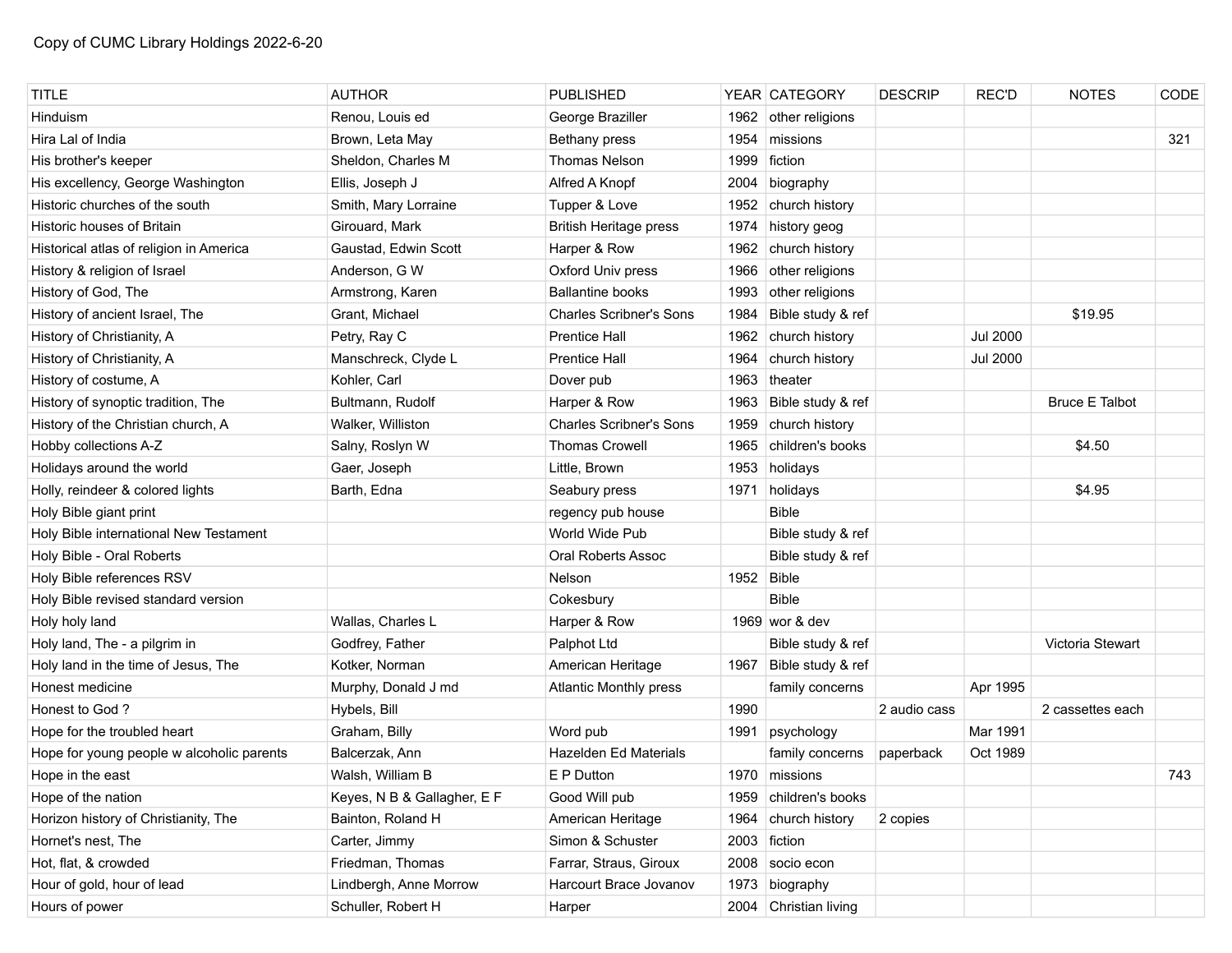| <b>TITLE</b>                              | <b>AUTHOR</b>                              | <b>PUBLISHED</b>             |      | YEAR CATEGORY              | <b>DESCRIP</b> | <b>REC'D</b> | <b>NOTES</b>                  | CODE |
|-------------------------------------------|--------------------------------------------|------------------------------|------|----------------------------|----------------|--------------|-------------------------------|------|
| House girl, The                           | Conklin, Tara                              | <b>Harper Collins</b>        | 2013 | fiction                    |                |              |                               |      |
| House on beartown road, The               | Cohen, Elizabeth                           | <b>Random Press</b>          | 2003 | fiction                    |                | Jun 2004     |                               |      |
| How can I find you God?                   | Holmes, Margorie                           | Doubleday                    |      | 1975 Christian living      |                |              | \$5.95                        |      |
| How children learn                        | Holt, John                                 | Pitman pub                   | 1967 | Christian ed               |                |              |                               |      |
| How come the Bible?                       | Goodspeed, Edgar J                         | Parthenon press              | 1940 | Bible study & ref          |                |              |                               |      |
| How do you spell God?                     | Gellman, M & Hartman T                     | <b>Pixel Press</b>           | 1995 | other religions            |                |              |                               |      |
| How good do we have to be                 | Kushner, Harold S                          | Little, Brown                | 1996 | Christian living           |                | Feb 2004     |                               |      |
| How many hills to Hillsboro ? Fred Bauer  | Bauer, Fred                                | <b>Hewitt House</b>          | 1969 | autobiography              |                |              |                               |      |
| How Methodism came                        | Bibbins, Ruthella Mory                     | Daily Record press           | 1945 | church history             |                |              |                               |      |
| How the Irish saved civilization          | Cahill, Thomas                             | Nan A Talese Anchor          | 1996 | history                    |                |              |                               |      |
| How the world began                       | Thielicke, Helmut                          | <b>Muhlengerg Press</b>      | 1961 | Bible study & ref          |                |              |                               | 350  |
| How to avoid stress before it kills you   | <b>Cullin Matthew &amp; Sedlacek Keith</b> | Gramercy pub                 | 1974 | psychology                 |                | Jun 1989     |                               |      |
| How to avoid the retirement trap          | Cooley, Leland F & Lee M                   | Nash pub                     |      | 1972 socio econ            |                |              |                               |      |
| How to be a liberated Christian           | Truman, Ruth                               |                              |      | Christian living           |                |              |                               |      |
| How to be a perfect stranger              | Matlins, Stuart & Magida, Arthur           | <b>Skylight Paths</b>        | 2015 | other religions            |                |              |                               |      |
| How to be an antiracist                   | Kendi, Ibram X                             | Random House                 | 2019 | socio econ                 |                |              |                               |      |
| How to be your own best friend            | Owen, Jean                                 | Random House                 | 1971 | psychology                 |                | Jun 1989     |                               |      |
| How to become a bishop without being rel. | Smith, Charles Merrill                     | Doubleday                    | 1965 | biography                  |                | May 1993     |                               |      |
| How to grow a young reader                | Lindskoog, John & Kathryn                  | Harold Shaw                  | 1989 | family concerns            | paperback      | Nov 1989     |                               |      |
| How to live between office visits         | Siegel, Bernie                             |                              |      | psychology                 |                |              | Mar 1995 gift of Nina Herslow |      |
| How to live with your teen-ager           | Baruch, Dorothy W                          | <b>McGraw Hill</b>           | 1953 | family concerns            |                |              |                               |      |
| How to parent                             | Dodson, Frizhugh                           | <b>Signet Books</b>          | 1970 | family concerns            | paperback      |              | \$1.25                        |      |
| How to parent alone                       | BelGeddes, Joan                            | Seabury press                | 1974 | family concerns            |                |              |                               |      |
| How to pray                               | Grou, Jean Nicholas                        | Harper                       | 1955 | prayer                     |                |              |                               | 245  |
| How to pray                               | Wesley, John                               | Barbour                      | 2007 | prayer                     | 2 copies       |              |                               |      |
| How to raise a brighter child             | Beck, Joan                                 | <b>Trident press</b>         | 1967 | family concerns            |                |              | W H Bertenshaw                |      |
| How to raise a child with a high eq       | Shapiro, Lawrence E                        | <b>Harper Collins</b>        | 1997 | family concerns            |                |              | missing                       |      |
| How to read the Bible                     | Love, Julian Price                         | Macmillan                    | 1959 | Bible study & ref          |                |              |                               | 172  |
| How to read the Bible                     | Cox, Harvey                                | <b>Harper Collins</b>        | 2016 | Bible study & ref          |                |              |                               |      |
| How to stand up for what you believe      | Detweiler, Herbert J                       | <b>Association Press</b>     | 1966 | Christian living           |                |              | \$2.95                        | 850  |
| How to stay out of the hospital           | Anastas, Lila L RN                         | Rodale press                 | 1986 | family concerns            |                |              |                               |      |
| How to take charge of your life           | Newman, M & Berkowitz, B                   | Harcour Brace Jovano         | 1977 | psychology                 |                |              |                               |      |
| Human habitat, The                        | Wheeler, David L                           | Van Nostrand Reinhold        | 1971 | science & nature paperback |                |              | gift                          |      |
| Human options                             | Cousins, Norman                            |                              |      | socio econ                 |                |              |                               |      |
| Human story, The                          | Hofstein, Sadie & Bauer W W                | Scott Foresman               | 1967 | family concerns            | paperback      |              |                               |      |
| Hunger of the heart, The                  | DelBen, Roy                                | Upper Room Books             | 1992 | Christian living           | 2 copies       | Jan 1999     |                               |      |
| Hunt for red october, The - vol 1         | Clancy, Tom                                | <b>Naval Institute Press</b> |      | 1984 fiction               |                | Jan 1988     | \$14.95                       |      |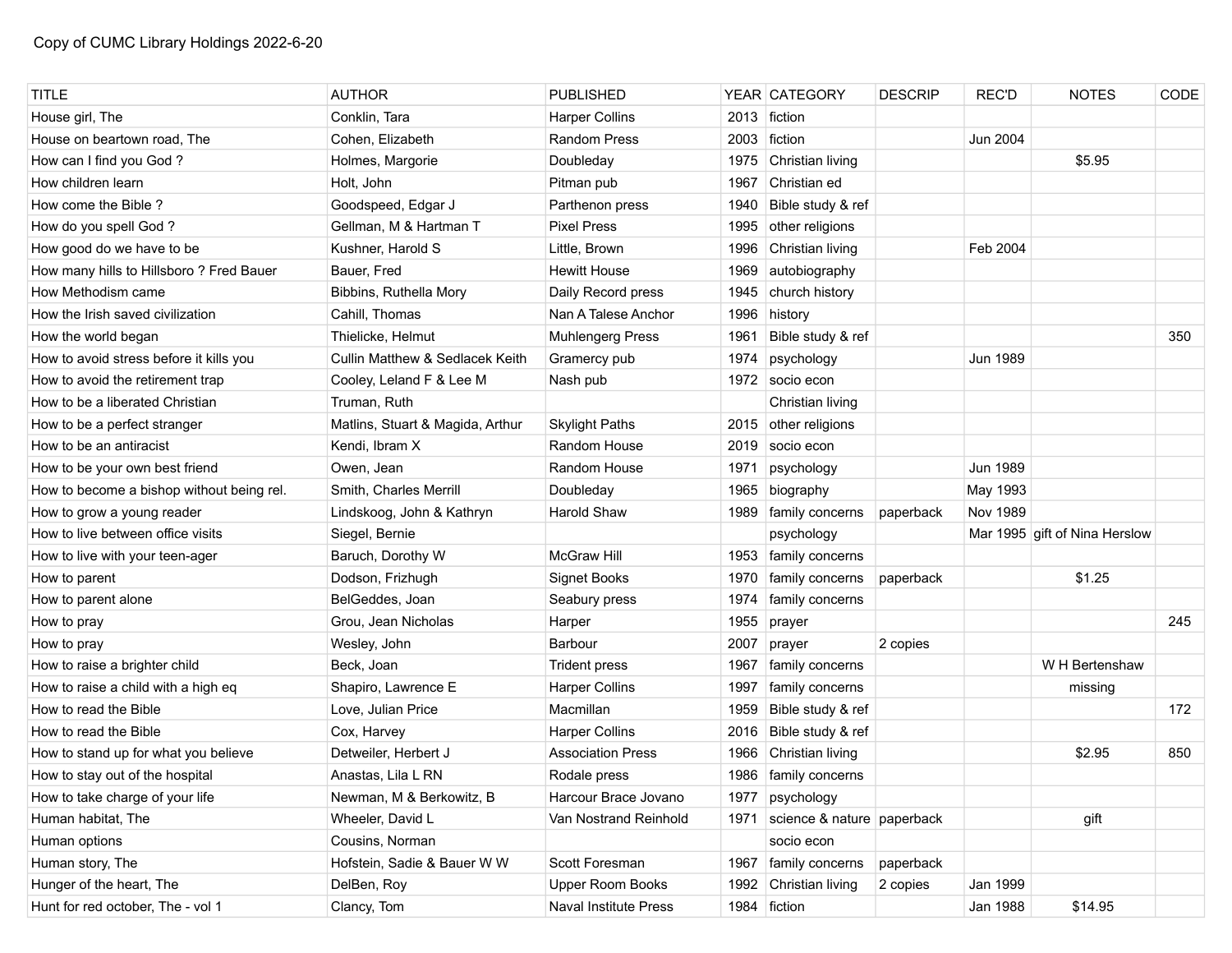| <b>TITLE</b>                             | <b>AUTHOR</b>                   | <b>PUBLISHED</b>           |      | YEAR CATEGORY          | <b>DESCRIP</b> | <b>REC'D</b> | <b>NOTES</b>   | CODE |
|------------------------------------------|---------------------------------|----------------------------|------|------------------------|----------------|--------------|----------------|------|
| Hurried child, The                       | Elkind, David                   |                            |      | family concerns        |                |              |                |      |
| Hyla doc                                 | Landstrom, Elsie H              | Q E D Press                | 1991 | biography              |                | Oct 1991     | Mrs H Hemmerle |      |
| Hymn games & quizzes                     | Olson, Rertha                   | Standard pub foundation    | 1955 | holidays               | paperback      |              |                |      |
| Hymns for primary worship                |                                 | Westminster press          | 1956 | music                  |                |              |                |      |
| Hymns today & tomorrow                   | Routley, Erik                   | <b>Abington Press</b>      | 1964 | music                  |                |              |                |      |
| Hymns we love, Stories of                | Rudin, Cecilia Margaret         | John Rudin                 | 1944 | music                  |                |              |                |      |
| I am a man, ode to Martin Luther King    | Merriam, Eve                    | Doubleday                  | 1971 | poetry                 |                |              | \$3.95         |      |
| I am a protestant                        | Jenny, Ray Freeman              | <b>Bobbs Merrill</b>       | 1951 | Church history         |                |              |                | 516  |
| I am Malala - education                  | Yousafzai, M & McCormick, P     | Hache He                   | 2014 | biography              |                |              |                |      |
| I believe                                | Kennedy, Bishop Gerald          | Abington                   | 1958 | Christian beliefs      |                |              |                | 525  |
| I believe - a Christian faith for youth  | Harner, Nevin C                 | <b>Christian Education</b> | 1953 | Christian beliefs      |                |              |                |      |
| I believe in immortality                 | Bonnell, John S                 | Abington                   | 1959 | Christian beliefs      |                |              |                | 386  |
| I Claudius                               | Graves, Robert                  | Random House               | 1934 | biography              |                | May 1990     |                |      |
| I hate to housekeep book                 | Bracken, Peg                    | Harcourt, Brace            | 1962 | family concerns        |                |              |                |      |
| I have kept the faith                    | Kraeling, Emil G                | Rand McNally               | 1965 | Bible study & ref      |                |              |                |      |
| I heard the owl call my name             | Craven, Margaret                | Doubleday                  | 1973 | fiction                |                |              | \$4.95         |      |
| I. Keturah                               | Wolff, Ruth                     | John Day                   |      | 1963 fiction           |                |              |                | 455  |
| I know why the caged bird sings          | Angelou, Maya                   | <b>Bantam Book</b>         | 1970 | biography              |                |              |                |      |
| I once knew an Indian woman              | Ebbitt, Cutler                  | Houghton Mifflin           | 1973 | biography              |                |              | \$3.95         |      |
| I rediscover Russia                      | Levine, Isaac Don               | Duell, Sloan & Pierce      | 1964 | geograph travel        |                |              |                | 760  |
| I stand by the door - Sam Shoemaker      | Shoemaker, Helen Smith          | Harper & Row               | 1967 | biography              |                |              |                |      |
| I will be your God                       | Otwell, John H                  | Abingdon press             | 1967 | Bible study & ref      |                |              |                |      |
| I will lift up mine eyes                 | Clark, Glenn                    | Harper                     | 1937 | wor & dev              |                |              |                | 405  |
| If I live to be 100                      | Carlin, Vivian & Mansberg, Ruth | Parker pub                 | 1984 | family concerns        |                | Jan 1988     |                |      |
| If it's going to be, it's up to me       | Schuller, Robert H              | Harper                     | 1997 | Christian living       |                |              |                |      |
| If it's raining this must be the weekend | Stahl, Nancy                    | Universal press            | 1937 | fiction                |                | Jun 1989     |                |      |
| If teaching is your job                  | Lobingier, John Leslie          | Pilgrim press              | 1956 | Christian ed           |                |              |                | 80   |
| If you live with little children         | Kauffman, C & Farrell, P        | Putnam                     | 1957 | family concerns        |                |              |                | 122  |
| If saddlebags could talk                 | Simpson, Robert Drew            | Providence House           | 1998 | church history         |                | Jan 2003     |                |      |
| If you will ask                          | Chambers, Oswald                | Discovery House            | 1958 | wor & dev              |                |              |                |      |
| Illustrated Bible & church handbook      | Stuber, Stanley                 | <b>Association Press</b>   |      | 1966 Bible study & ref |                |              |                |      |
| Imaging                                  | Peale, Norman Vincent           |                            |      | philosophy             |                |              |                |      |
| Immortal life of Henrietta Lacks, The    | Skloot, Rebecca                 | <b>Broadway Paperbacks</b> |      | biography              | paperback      |              |                |      |
| I'm ok, you're ok - psychology           | Harris, Thomas A md             | Harper & Row               |      | 1969   family concerns | 2 copies       |              |                |      |
| Imperial woman                           | Buck, Pearl S                   | John Day                   | 1956 | fiction                |                |              |                | 680  |
| Improvisation for the theatre            | Spolin, Viola                   | Northern Univ Press        |      | $1963$ drama           |                |              |                |      |
| In concert organ, piano & vocal music    | Song, Yanghee & Cholee, Ji-Yeun | <b>CUMC</b>                |      | 2002 music             | audio CD       | Apr 2002     |                |      |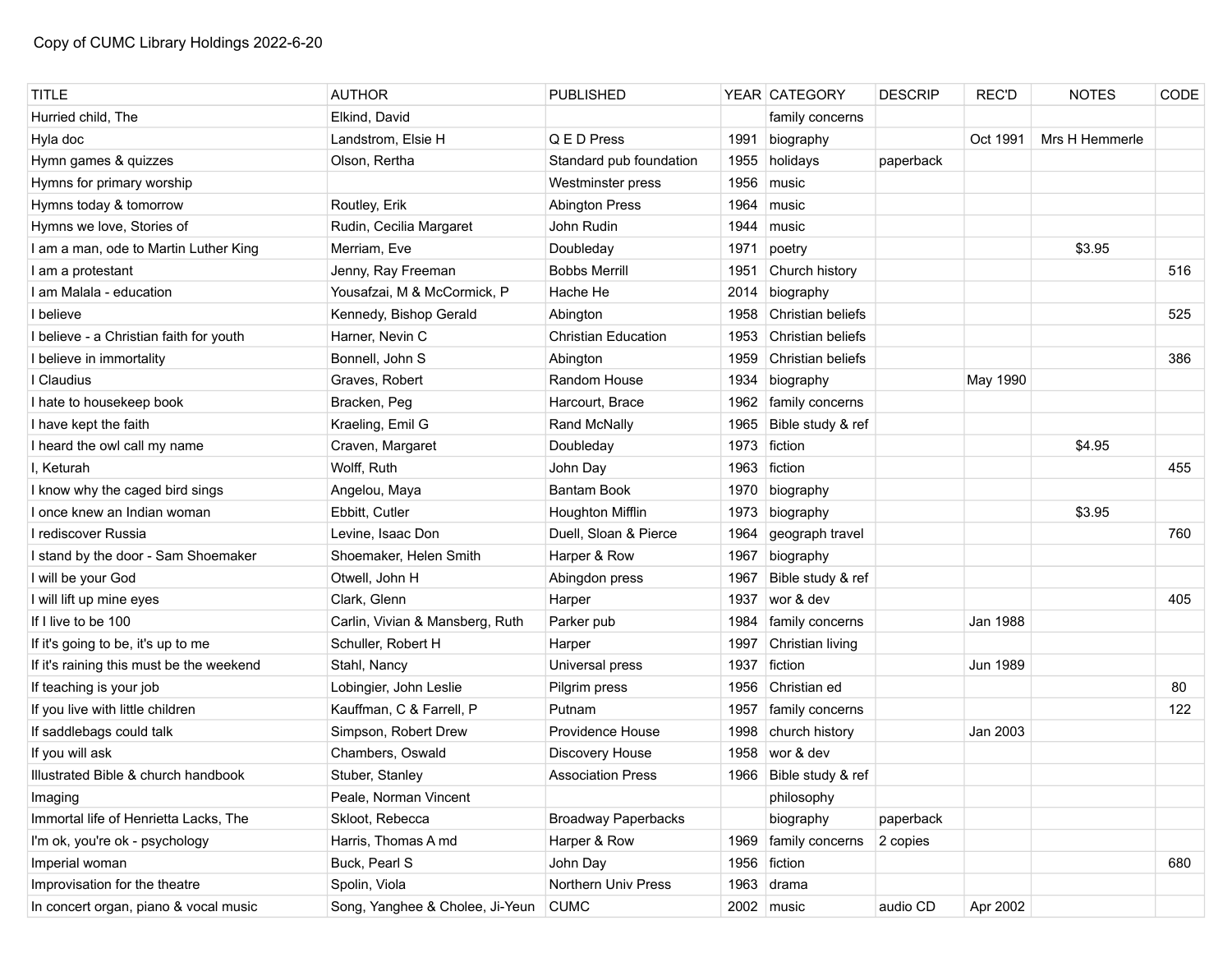| <b>TITLE</b>                                 | <b>AUTHOR</b>                   | <b>PUBLISHED</b>         |      | YEAR CATEGORY                     | <b>DESCRIP</b> | <b>REC'D</b> | <b>NOTES</b>     | CODE |
|----------------------------------------------|---------------------------------|--------------------------|------|-----------------------------------|----------------|--------------|------------------|------|
| In context                                   | Curtis, A Kenneth & Graves, Dan | Christian History Instit | 2012 | church history                    |                |              |                  |      |
| In faith & love                              | Strunk, Orlo                    | Graded press             | 1968 | Christian ed                      |                |              |                  |      |
| In his steps - Christian's happy life        | Sheldon, C & White, H           | Guideposts assoc         | 1962 | Christian living                  |                |              |                  | 309  |
| In my wildest dreams                         | Blanke, Gail                    | Simon & Schuster         | 1998 | family concerns                   |                | Jan 1999     |                  |      |
| In our image                                 | Harte, Houston                  | Oxford                   | 1949 | Bible study & ref                 |                |              | to church school | 258  |
| In pursuit of maturity                       | Sanders, J Oswald               | Cokesbury                |      | family concerns                   |                | Apr 1989     | \$8.95           |      |
| In retrospect                                | McNamara, Robert S              | Random House             | 1995 | socio econ                        | 2 copies       | Sep 1995     | \$27             |      |
| In the beginning God                         | Logan, William M                | John Knox Press          | 1957 | Bible study & ref                 |                |              |                  |      |
| In the footsteps of Crazy Horse              | Marshall, Joseph                | <b>Amulet Books</b>      |      | 2015 fiction                      |                |              |                  |      |
| In the footsteps of St Paul                  | Suchet, David nar               | <b>CTVC</b>              | 2011 |                                   | AV DVD         | Jun 2021     | replaced missing |      |
| In the footsteps of St Peter                 | Suchet, David nar               | <b>CTVC</b>              | 2011 |                                   | AV DVD         | Jun 2021     | replaced missing |      |
| In the shadow of the temple                  | Mier, Ben Dov                   | Harper & Row             | 1982 | archaeology                       |                | Oct 1986     | Isabel Clymer    |      |
| In the sight of the Lord - meditations Lent  | Bayne, Stephen                  | Harper                   | 1958 | wor & dev                         |                |              |                  | 117  |
| In the spirit of Crazy Horse                 | Matthiessen, Peter              | Penguin group            | 1991 | history general                   |                |              |                  |      |
| In this mountain                             | Karon, Jan                      | Penguin books            | 2002 | fiction                           | paperback      | May 2003     |                  |      |
| Inclusive language in the church             | Hardesty, Nancy A               | John Knox Press          | 1987 | wor & dev                         |                | Jan 1995     |                  |      |
| Incredible journey, The                      | Burnford, Sheila                | Little Brown             |      | 1960 fiction                      |                |              | \$12.95          |      |
| Index, The                                   | Bodley, Donald                  | Methodist pub            | 1959 | Christian ed                      |                |              |                  |      |
| Indians of the southeast - then & now        | Burt, Jesse & Ferguson, Robert  | Abingdon press           | 1973 | history general                   |                |              | \$7.95           |      |
| Individual & group services - youth          | Weissman, Harold H              | Association press        | 1969 | socio econ                        |                |              | \$4.95           |      |
| Inequality - effect of family & schooling    | Jenks, Christopher              | Friendship press         | 1972 | family concerns                   |                |              | \$12.50          |      |
| Inner life, The                              |                                 | Graded press             | 1969 | Christian living                  | paperback      |              |                  |      |
| Innovator & other modern parables, The       | Jones, G William                | Abingdon press           | 1962 | socio econ                        | paperback      |              |                  |      |
| Inquiry - search for faith                   |                                 | Methodist pub            | 1968 | Christian beliefs                 |                |              |                  |      |
| Inscape                                      | Snyder, Ross                    | Abingdon press           | 1958 | family concerns                   |                |              |                  |      |
| Inside my heart                              | McGraw, Robin                   | <b>Thomas Nelson</b>     | 2006 | family concerns                   |                |              |                  |      |
| Inside outside                               | Wouk, Herman                    |                          |      | fiction                           |                |              | \$19.95          |      |
| Inspirational writings of catherine marshall | Marshall, Catherine             | Inspirational press      | 1990 | Christian living                  |                | Oct 1991     | Naomi Circle     |      |
| Inspired - loving the Bible again            | Evans, Rachel Held              | Nelson Books             | 2018 | Christian living                  |                |              |                  |      |
| Instrument of thy peace                      | Paton, Alan                     | Seabury press            | 1968 | prayer                            |                |              |                  |      |
| Integrity for tomorrow's adults              | Carrier, Blanch                 | Crowell                  |      | 1959   family concerns            |                |              |                  | 195  |
| Intensive group experience, The              | Oden, Thomas C                  | Westminster press        |      | 1972   socio econ                 | paperback      |              | \$2.95           |      |
| Interpreter's Bible, The                     | Buttrick, George Arthur         | Abingdon press           |      | 1952 Bible study & ref 12 volumes |                |              |                  |      |
| Interpreter's dictionary of Bible, The       | Buttrick, George Arthur         | Abingdon press           |      | 1962 Bible study & ref vol 1-4    |                |              |                  |      |
| Interpreter's 1 volume Bible commentary      | Laymon, Charles M ed            | Abingdon press           | 1971 | Bible study & ref                 |                |              |                  |      |
| Interviews of CUMC members                   | Simpson, Robert                 | <b>CUMC</b>              | 1989 | CUMC history                      | audio mp3      |              |                  |      |
| Intimate marriage, The                       | Clinebell, Howard & Charlotte   | Harper & Row             |      | 1970 family concerns              |                |              | \$5.95           |      |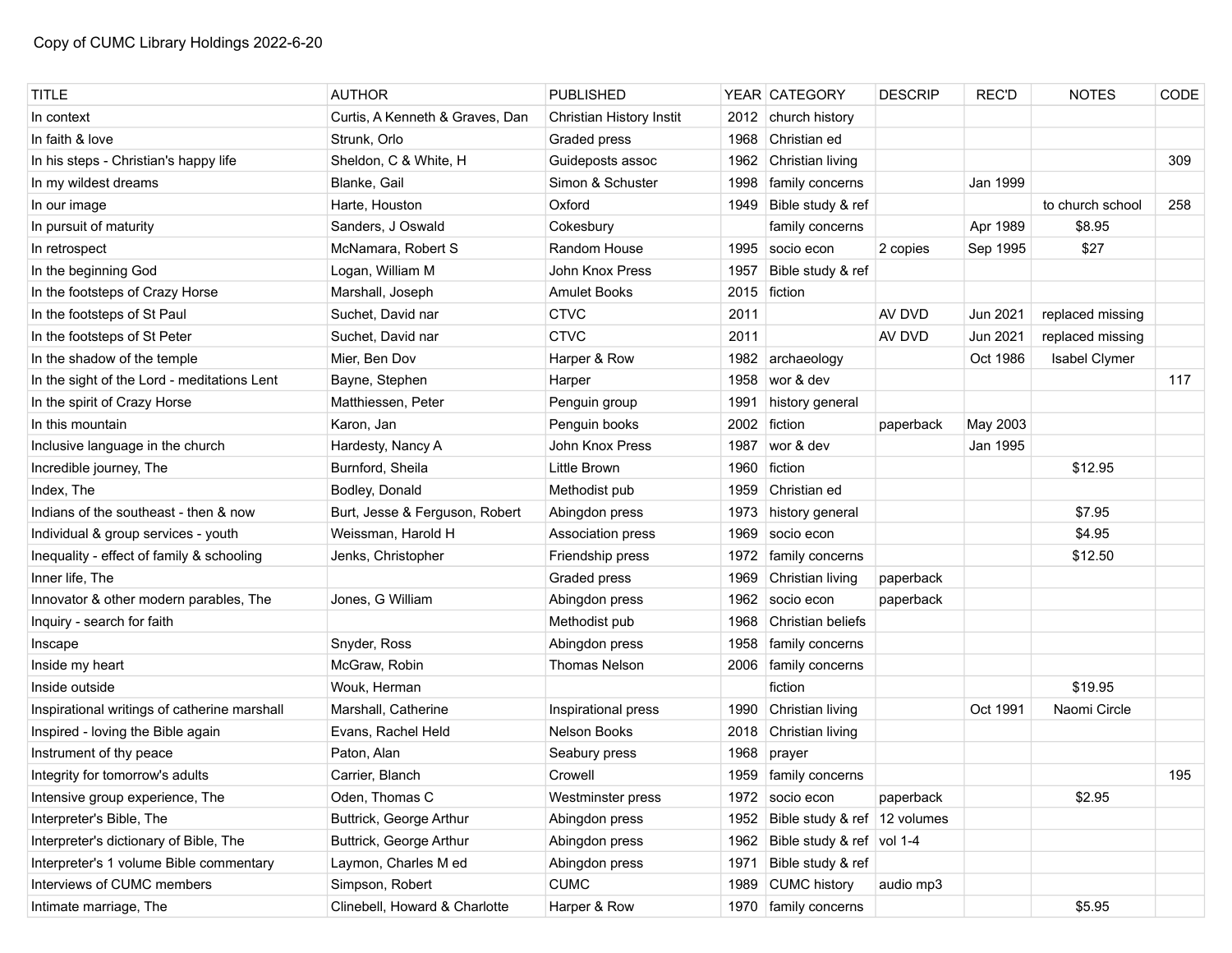| <b>TITLE</b>                                | <b>AUTHOR</b>                  | <b>PUBLISHED</b>               |      | YEAR CATEGORY                | <b>DESCRIP</b> | <b>REC'D</b>    | <b>NOTES</b>       | CODE |
|---------------------------------------------|--------------------------------|--------------------------------|------|------------------------------|----------------|-----------------|--------------------|------|
| Into parenthood                             | Wright, Donald G & Bernice M   | Graded press                   | 1964 | family concerns              | paperback      |                 |                    |      |
| Into the light - pray with the sick & dying | Del Bene, Ron                  |                                |      | family concerns              |                | <b>Jul 1989</b> |                    |      |
| Into thin air                               | Krakauer, Jon                  | Random House                   | 1997 | history general              |                | Feb 2000        |                    |      |
| Introduction to religion                    | King, Winston L                | Harper & Row                   | 1954 | Christian beliefs            |                |                 |                    |      |
| Introduction to the Bible                   | Kelly, Balmer ed               | John Knox press                | 1960 | Bible study & ref            |                |                 |                    |      |
| Introduction to the Bible                   | Foreman Kelly Rhodes Metzger   | John Knox press                |      | Bible study & ref            |                |                 |                    |      |
| Introduction to the Bible - commentary      |                                | John Knox press                |      | Bible study & ref 2 volume 1 |                |                 |                    |      |
| Is anybody listening to black America       | Lincoln, C Eric ed             | Seabury Press                  | 1968 | socio econ                   | paperback      |                 |                    |      |
| Is faith obsolete?                          | Brown, Robert McAfee           | Westminster press              | 1974 | Christian beliefs            |                |                 | \$6.50             |      |
| Is the homosexual my neighbor               | Scanzoni & Mollicott           | Harper                         | 1975 | Christian living             |                | May 1995        |                    |      |
| Islam                                       | Williams, John Alden ed        | George Braziller               | 1962 | other religions              |                |                 |                    |      |
| Islam - a short history                     | Armstrong, Karen               | Modern Library                 | 2002 | other religions              |                |                 |                    |      |
| Islam - empire of faith                     | Kingsley, Ben nar              | PBS Gardner Films              | 2000 |                              | AV DVD         |                 | 100 min.           |      |
| Israel - the royal tour                     | Netanyahu, B & Greenberg, P    | <b>PBS</b>                     | 2014 |                              | AV DVD         |                 | 60 min.            |      |
| Issei & Nissei - the internment years       | Kitagawa, Daisuke              | Seabury Press                  | 1967 | socio econ                   |                |                 |                    |      |
| It all began with God                       | Stowe, W McFerrin              | Abingdon press                 | 1965 | Christian beliefs            |                |                 |                    |      |
| It's bright in my valley                    | Cleveland, Philip Jerome       | Revell                         | 1962 | fiction                      |                |                 |                    | 337  |
| I've got to talk to somebody, God           | Holmes, Marjorie               | Doubleday                      | 1969 | prayer                       |                |                 |                    | 665  |
| Jabez                                       | Lemmons, Thom                  | <b>Waterbrook Press</b>        | 2001 | fiction                      |                |                 |                    |      |
| Jane Eyre                                   | Bronte, Charlotte              | Penguin English Library        | 1966 | fiction                      | paperback      |                 |                    |      |
| Jefferson's daughters - 3 sisters           | Kerrison, Catherine            | <b>Ballantine Books</b>        | 2018 | biography                    |                |                 |                    |      |
| Jerusalem - center of the world             | Goldberg, Andrew & Suarez, Ray | Oregon public broadcast        | 2009 |                              | AV DVD         |                 | 120 min.           |      |
| Jerusalem - time scanners Jerusalem         | Campbell, Dallas presenter     | <b>Atlantic Production PBS</b> | 2014 |                              | AV DVD         |                 |                    |      |
| Jesus and his times - vol 1-3               |                                | Reader's Digest                | 1979 |                              | AV VHS         |                 |                    |      |
| Jesus and the shroud of Turin               |                                | Discovery communicat           |      |                              | AV DVD         |                 | missing 2021-5-8   |      |
| Jesus - historian's review of the gospels   | Grant, Michael                 | <b>Charles Scribner's Sons</b> |      | Bible study & ref            |                |                 | Elizabeth Ann Keat |      |
| Jesus Christ son of man                     | Black, Susan Easton            | Greenwich Workshop             | 2001 | Bible study & ref            |                |                 |                    |      |
| Jesus conspiracy, The                       | Kersten Holger Gruber Elmer    | <b>Element Books</b>           | 1994 | church history               |                | <b>Jun 1998</b> |                    |      |
| Jesus I never knew, The                     | Yancey, Philip                 | Zandervan pub house            | 1995 | Bible study & ref 2 copies   |                | <b>Nov 2000</b> |                    |      |
| Jesus in his homeland                       | Johnson, Sherman E             | Scribner                       | 1957 | Bible study & ref            |                |                 |                    | 112  |
| Jesus is my friend always                   | Hamilton, Lawrie               |                                |      | children's book              | paperback      |                 |                    |      |
| Jesus - man and master                      | Morris, Mary C                 | World publishing               |      | 1968 Christian beliefs       |                |                 |                    |      |
| Jesus of Nazareth                           | Bornkamm, Gunther              | Harper & Row                   | 1956 | Christian beliefs            |                |                 |                    |      |
| Jesus of Nazareth - the hidden years        | Aron, Robert                   | <b>William Morrow</b>          | 1962 | Bible study & ref            |                |                 |                    | 306  |
| Jesus our contemporary                      | Ainger, Geoffrey               | Seaburg Press                  | 1967 | Christian beliefs            |                |                 | \$3.50             |      |
| Jesus story, The                            | Emerson, William A             | Harper & Row                   | 1971 | biography                    |                |                 | \$4.95             |      |
| Jesus through the centuries                 | Pelikan, Juroslav              | <b>Yale University</b>         |      | 1985 Christian beliefs       |                | Jan 2002        |                    |      |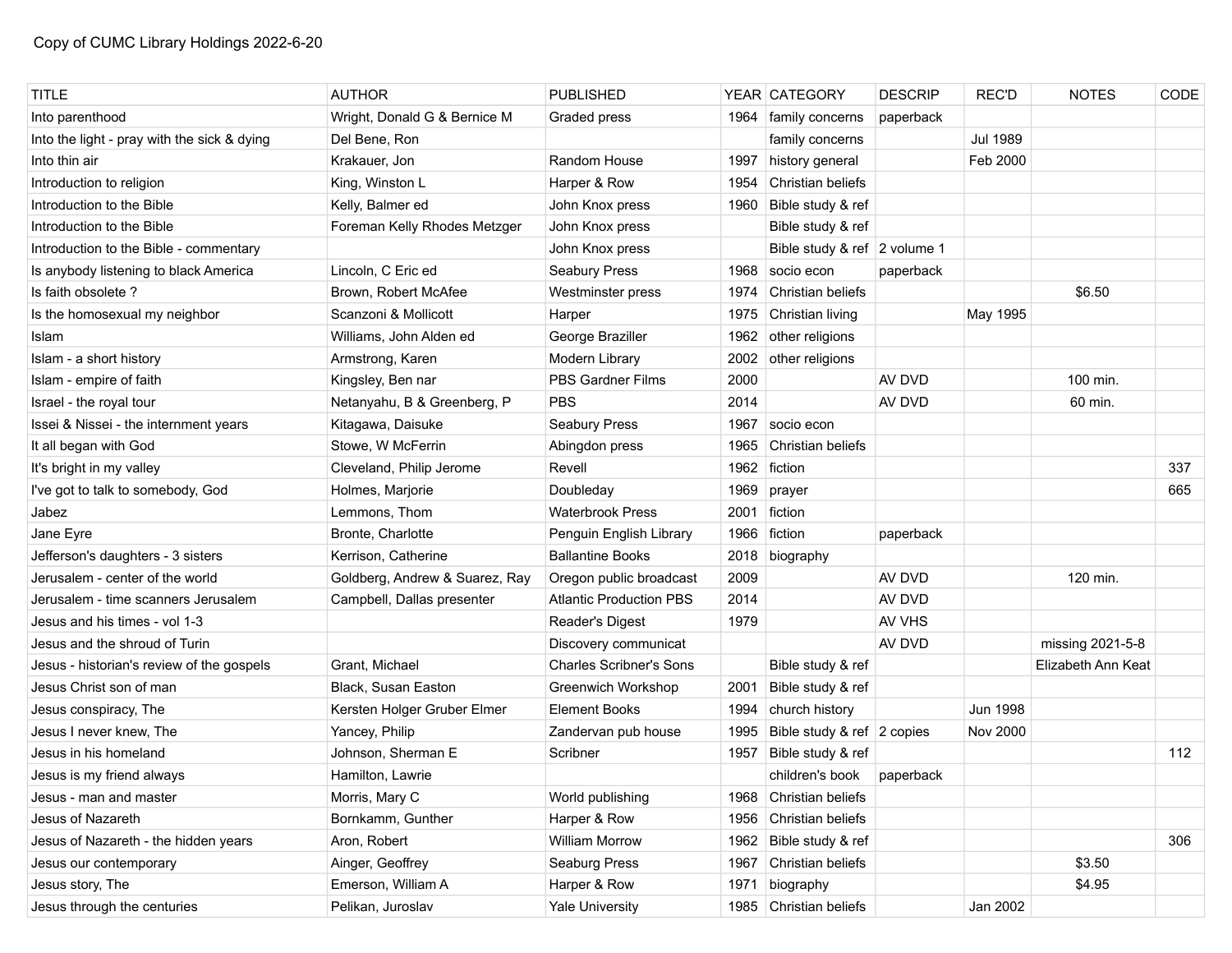| <b>TITLE</b>                                | <b>AUTHOR</b>              | <b>PUBLISHED</b>             |      | YEAR CATEGORY          | <b>DESCRIP</b> | <b>REC'D</b>    | <b>NOTES</b>      | CODE |
|---------------------------------------------|----------------------------|------------------------------|------|------------------------|----------------|-----------------|-------------------|------|
| Jesus through the centuries - Mary          | Pelikan, Juroslav          | <b>Yale University Press</b> | 2005 | Christian beliefs      |                |                 |                   |      |
| Jesus within Judaism                        | Charlesworth, James H      | Doubleday                    | 1988 | archaeology            |                | Mar 1994        |                   |      |
| Jew & the Christian missionary, The         | Segal, Gerald              | Ktav publishing house        | 1981 | missions               |                | Feb 1998        |                   |      |
| Jew in Christian America, A                 | Gilbert. Arthur            | Sheed & Ward                 | 1966 | socio econ             |                |                 |                   | 753  |
| Jewel in the crown, The                     | Scott, Paul                | G K Hall                     |      | fiction                | large print    |                 | Connie & Gen Hall |      |
| Jewish holidays - facts, activities, crafts | Purdy, Susan Gold          | Lippincott                   |      | 1969 other religions   |                |                 | \$5.95            |      |
| Jewish journey, The - America               | Goldberg, Wagner, Teichner | Two Cats Prod PBS            |      | 2015 other religions   | AV DVD         |                 |                   |      |
| Jewish people, The - a story of survival    | Chang, Goldberg, Yacus     | Two Cats Prod PBS            | 2008 | other religions        | AV DVD         |                 | 60 min.           |      |
| John - layman's Bible commentary vol 19     | Kelly, Balmer H ed         | John Knox Press              |      | Bible study & ref      |                |                 |                   |      |
| John - layman's Bible commentary vol 19     | Filson, Floyd V            |                              |      | Bible study & ref      |                |                 |                   |      |
| John Adams                                  | McCullough, David          | Simon & Schuster             | 2001 | biography              |                |                 |                   |      |
| John Paul II - a son from Poland            | Murphy, F X                | <b>Shepherd Press</b>        | 1978 | biography              |                | <b>Nov 1987</b> | Robert Simpson    |      |
| John Wesley                                 | Haddal, Ingvar             | Abingdon Press               | 1961 | Methodism              |                |                 |                   |      |
| John Wesley                                 | Rank, J Arthur             | <b>Vision Video</b>          | 1984 | Methodism              | AV DVD         |                 | 77 min.           |      |
|                                             |                            |                              |      |                        |                |                 |                   |      |
| John Wesley evangelist                      | Ensley, Francis Gerald     | Meth Evangelistic mat        |      | 1958 Methodism         | paperback      |                 |                   |      |
| John Wesley his life & theology             | Tuttle, Robert G           | Zondervan pub house          |      | 1978   Methodism       |                |                 |                   |      |
| John Wesley's England                       | Bewes, Richard             |                              |      | Methodism              |                |                 |                   |      |
| Jonathon Livingston                         | Bach, Richard              | Macmillan                    | 1973 | fiction                | 2 copies       | Feb 2004        |                   |      |
| Journals of rev Thomas Morrell 1747-1838    | McKay & Simpson, Robert ed | <b>Historical Soc NJ UMC</b> | 1984 | biography              |                |                 | Robert Simpson    |      |
| Journey into Dawn - poems                   | Crowell, Grace Noll        | Harper                       | 1955 | literature poetry      | 2 copies       |                 |                   |      |
| Journey to day before yesterday             | Eastman, E R               | <b>Prentice Hall</b>         | 1961 | history general        |                |                 | \$5.95            |      |
| Journey to Jerusalem                        | Halsell, Grace             |                              |      | church history         |                |                 |                   |      |
| Joy of teaching, The                        | Merjanian, Pepronia        | <b>United Church Press</b>   | 1966 | Christian ed           |                |                 |                   |      |
| Joy of the snow, The                        | Goudge, Elizabeth          | coward mccann geoghan        | 1974 | biograph auto          |                |                 | \$8.95            |      |
| Joyful Christian, The                       | Lewis, C S                 | Macmillan publishing         | 1977 | Christian living       |                | May 1993        | \$8.10            |      |
| Joys & sorrows - reflections Pablo Casals   | Kahn, Albert E             | Simon & Schuster             | 1970 | biography              |                |                 | \$7.95            |      |
| Jubilee                                     | Walker, Margaret           | Houghton, Mifflin            | 1966 | fiction                |                |                 |                   | 563  |
| Judaism                                     | Hertzberg, Arthur ed       | George Braziller             | 1962 | other religions        |                |                 |                   |      |
| Judaism                                     | Hertzberg, Arthur ed       | Simon & Schuster             | 1991 | other religions        | revised ed     |                 |                   |      |
| Julie                                       | Marshall, Catherine        | Avon                         |      | 1984 fiction           | paperback      |                 |                   |      |
| Julie                                       | Marshall, Catherine        | Guideposts                   |      | fiction                |                |                 | \$8.95            |      |
| Justice & the law                           | Weissman, Harold           | new social work series       |      | socio econ             |                |                 |                   |      |
| Justice & mercy                             | Niebuhr, Reinhold          | Harper & Row                 | 1974 | wor & dev              |                |                 | \$5.95            |      |
| Kagawa of Japan                             | Davey, April J             | Abingdon Press               | 1960 | missions               |                |                 |                   | 289  |
| Keep a true lent                            | Fillmore, Charles          | Unity School of Christ.      | 1957 | wor & dev              |                |                 |                   |      |
| Keeping love alive                          | Nelson, Elof G             | Augsburg publishing          |      | 1978   family concerns |                |                 |                   |      |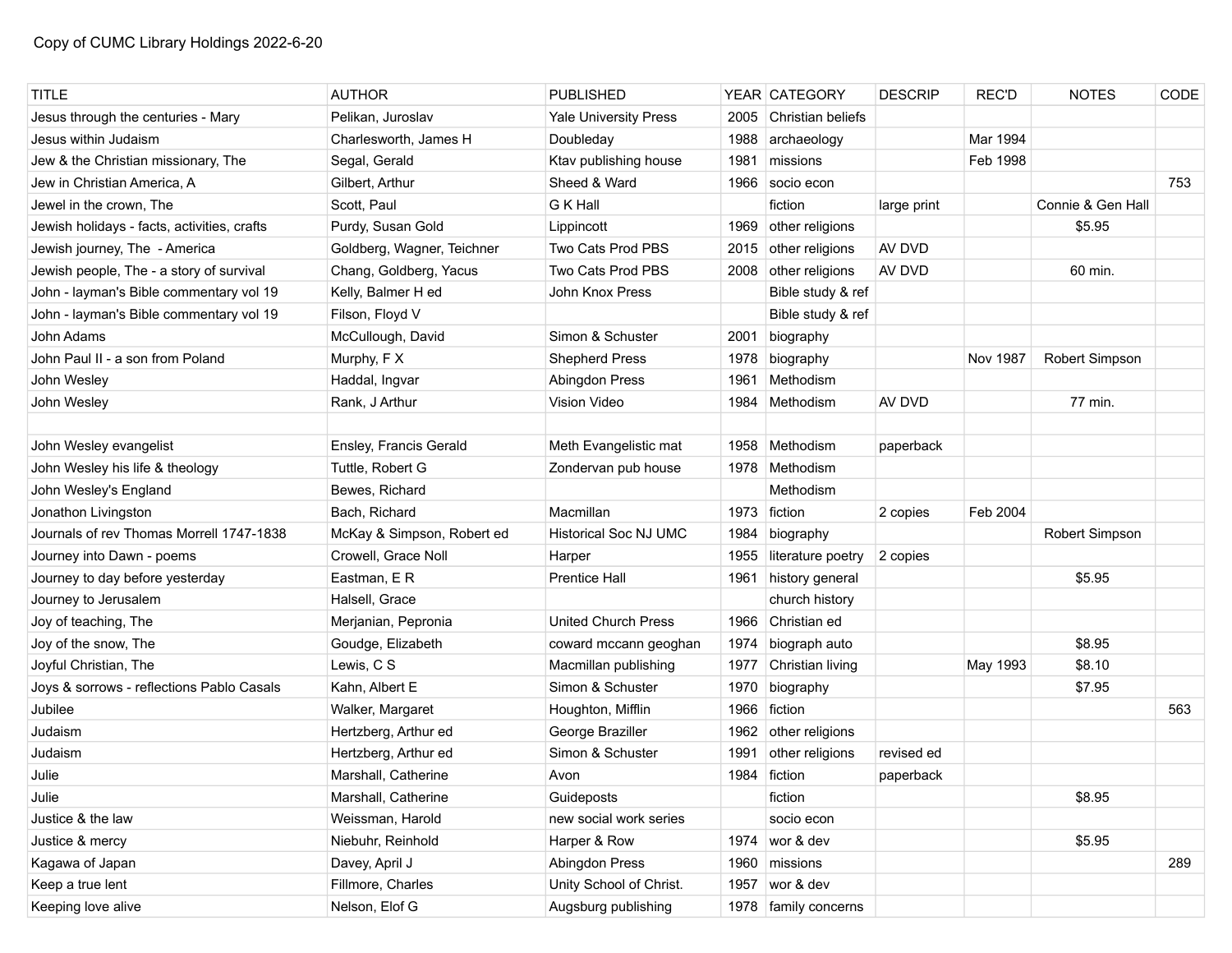| <b>TITLE</b>                                | <b>AUTHOR</b>                    | <b>PUBLISHED</b>           |      | YEAR CATEGORY              | <b>DESCRIP</b> | <b>REC'D</b>    | <b>NOTES</b> | CODE |
|---------------------------------------------|----------------------------------|----------------------------|------|----------------------------|----------------|-----------------|--------------|------|
| Kennedys, The                               | Collier, Peter & Horowitz, David | Simon & Schuster           | 1984 | biography                  |                | Nov 1997        |              |      |
| Key next door                               | Weatherhead, Leslie D            | Abingdon Press             | 1959 | Christian living           |                |                 |              | 291  |
| Key to a loving heart                       | Maims, Karen B                   | Guideposts                 | 1979 | Christian living           |                | Oct 1989        |              |      |
| King James Bible - KJB                      | Rhys Davis, John                 | Lions Gate films           | 2010 | Bible study & ref   AV DVD |                |                 |              |      |
| King's speech                               | Logue, Mark & Conradi, Peter     | <b>Sterling Publishing</b> | 2010 | history general            |                |                 |              |      |
| Kitchen House, The                          | Grissom, Kathleen                | Touchstone                 | 2010 | fiction                    |                |                 |              |      |
| Kiterunner, The                             | Hosseini, Khaled                 | <b>Riverhead Books</b>     | 2003 | fiction                    | 2 paperback    |                 |              |      |
| Knitting into the mystery                   | Jorgensen, Susan & Izard, Susan  | Morehouse Publishing       | 2003 | Christian living           |                |                 |              |      |
| Knowing Mandela - Nelson Mandela            | Carlin, John                     | Harper Perennial           | 2013 | biography                  |                |                 |              |      |
| Knox - life & legacy of Scotland's reformer |                                  | <b>Trinity digital</b>     |      | church history             | AV DVD         |                 |              |      |
| Labor, Industry & the church                | Daniel, John                     | Concordia                  | 1957 | socio econ                 |                |                 |              | 776  |
| Lads before the wind                        | Pryor, Karen                     | Harper & Row               | 1975 | science & nature           |                |                 | \$8.95       |      |
| Lady of Arlington, The                      | Kane, Harnett                    | Doubleday                  | 1953 | fiction                    |                |                 |              | 617  |
| Lament for a son                            | Wolterstorff, Nicholas           | Eerdman                    | 1987 | family concerns            |                |                 |              |      |
| Land beyond the nile                        | Forsberg, Malcolm                | Harper                     | 1958 | missions                   |                |                 |              | 266  |
| Land of a thousand hills, life in Rwanda    | Carr, Rosamond Halsey            | Plume Penguin group        | 2000 | socio econ                 | 3 copies       |                 |              |      |
| Land of Eldorado                            | Barbieri, Santo Uberto           | <b>Friendship Press</b>    |      | 1952 missions              | paperback      |                 |              |      |
| Landscapes of the Bible                     | Eichholz, Georg                  |                            |      | Bible study & ref          |                |                 |              |      |
| Language, hermeneutic, & word of God        | Funk, Robert w                   | Harper & Row               | 1966 | Christian beliefs          |                |                 |              |      |
| Language of love, The                       | Smalley, Gary & Trent, John      | Focus on the family        | 1988 | Christian living           |                |                 | Naomi Circle |      |
| Language of the heart, The - prayers        | Davies, A Powell                 | Farrar Straus Cudahy       | 1956 | prayer                     |                |                 |              | 441  |
| Last enemy, The                             | Doss, Richard W                  | Harper & Row               | 1974 | Christian living           |                |                 | \$4.95       |      |
| Last house on the road                      | Jager, Ronald                    | <b>Beacon Press Books</b>  | 1994 | biography                  |                | <b>Jul 1996</b> |              |      |
| Last lion alone, The - Winston Churchill    | Manchester, William              | Little Brown               | 1988 | biography                  |                |                 | \$18         |      |
| Last newspaper man, The                     | Di Ionno, Mark                   | Plexus                     |      | 2012 fiction               |                |                 |              |      |
| Last runaway, The                           | Chevalier, Tracy                 | Plume Penguin Group        |      | $2013$ fiction             |                |                 |              |      |
| Law in the scriptures, The                  | White, E J                       | Ovid Bell Press            | 1935 | Bible study & ref          |                |                 |              |      |
| Layman's guide to Protestant theology       | Hordern, William                 | Macmillan                  | 1955 | Christian beliefs 2 copies |                |                 |              | 121  |
| Lead kindly light - Mahatma Gandhi          | Sheean, Vincent                  | Random House               | 1945 | biography                  |                |                 |              | 310  |
| Leap of faith                               | Queen Noor                       | Hyperion                   | 2003 | biography                  |                | Jan 2004        |              |      |
| Learn to grow old                           | Tournier, Paul                   | Harper & Row               |      | 1972 Christian living      |                |                 | \$4.95       |      |
| Learning about sex                          | Kelly, Gary F                    | Barron's Ed Series         |      | 1977   family concerns     | paperback      |                 | \$3.95       |      |
| Learning in theological perspective         | Stinnette, Charles               | <b>Association Press</b>   | 1965 | Christian ed               |                |                 |              |      |
| Learning to forgive                         | Donnelly, Doris                  | Abingdon Press             | 1979 | Christian living           |                | Mar 1990        |              |      |
| Learning to pray                            | Muller, Wayne                    | <b>Bantam Dell</b>         | 2003 | prayer                     | 2 copies       |                 |              |      |
| Learning to read the great debate           | Chall, Jeanne                    | McGraw Hill                |      | 1967   family concerns     | paperback      |                 | gift         |      |
| Least of these, The                         | Young, Curt                      |                            |      | family concerns            |                |                 |              |      |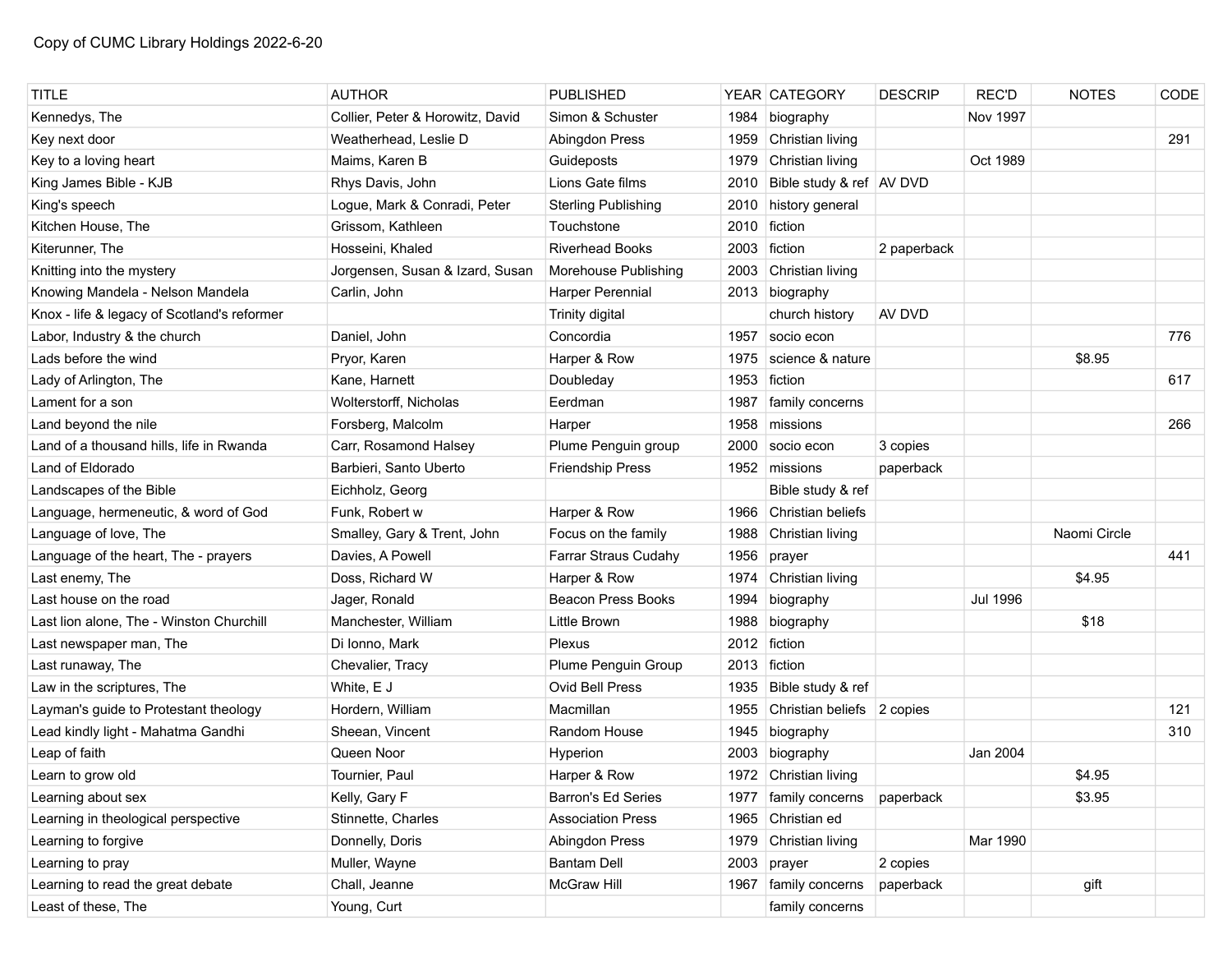| <b>TITLE</b>                                 | <b>AUTHOR</b>                     | <b>PUBLISHED</b>             |      | YEAR CATEGORY         | <b>DESCRIP</b> | <b>REC'D</b> | <b>NOTES</b>          | CODE |
|----------------------------------------------|-----------------------------------|------------------------------|------|-----------------------|----------------|--------------|-----------------------|------|
| Leaves of comfort                            |                                   | Crown                        |      | 1982   wor & dev      |                |              |                       |      |
| Leaves of grass - poetry                     | Whitman, Walt                     | Crown                        | 1941 | literature poetry     |                |              |                       |      |
| Leaving cold Sassy                           | Burns, Olive Ann                  | <b>Ticknor &amp; Fields</b>  | 1992 | fiction               |                | Sep 1993     |                       |      |
| Left to tell                                 | Ilibagiza, Immaculee Erwin, Steve | <b>Hay House</b>             | 2006 | socio econ            | 3 copies       |              |                       |      |
| Legacy of love                               | Kimmel, Tim                       | <b>Multnomah Press</b>       | 1989 | family concerns       |                | Oct 1989     | \$11.15               |      |
| Lenton Easter sourcebook                     | Wallis, Charles L ed              | Abington                     | 1961 | wor & dev             |                |              |                       | 362  |
| Leola Anderson piano dedication              | Louise Thomas pianist             | <b>CUMC</b>                  | 2001 | music                 | audio CD       | Mar 2001     | <b>Stuart Shippey</b> |      |
| Leonardo Da Vinci                            | Hahn, Emily                       | Random House                 | 1956 | biography             |                |              | gift                  |      |
| Lesson before dying, A                       | Gaines, Ernest J                  | Vintage Contemporaries       | 1994 | fiction               | paperback      | Jun 2021     | Jeff Markay           |      |
| Lessons in successful living                 | Cliffe, Albert & Kuhlman, Kathryn | <b>Guideposts Associates</b> | 1969 | Christian living      |                |              |                       |      |
| Let God in                                   | Latham, Lenn Learner              | <b>Guideposts Associates</b> | 1961 | Christian living      |                |              |                       | 518  |
| Let my heart be broken                       | Gehman, Richard                   | <b>McGraw Hill</b>           | 1960 | missions              |                |              |                       | 274  |
| Let my people go                             | Luthuli, Albert                   | <b>McGraw Hill</b>           | 1962 | autobiography         |                |              |                       |      |
| Let the children paint                       | Wright, Kathryn S                 | Seabury Press                | 1966 | Christian ed          |                |              |                       |      |
| Let's play a story                           | Allstrom, E                       | <b>Friendship Press</b>      | 1957 | Christian ed          |                |              |                       |      |
| Let's play & sing                            | Justus, May                       | <b>Broadman Press</b>        |      | Christian ed          |                |              |                       |      |
| Letter of John to James, The                 | Kater, John                       |                              |      | children's book       |                |              |                       |      |
| Letter from Peking                           | Buck, Pearl                       | John Day                     | 1957 | fiction               |                |              |                       | 392  |
| Letter to my daughter                        | Angelou, Maya                     | Random House                 | 2008 | biography             |                |              |                       |      |
| Letter to the Romans, The                    | Brunner, Ernie                    | Westminster Press            | 1959 | Bible study & ref     |                |              |                       | 209  |
| Letter writing in Greco-Roman antiquity      | Stowers, Stanley K                | <b>Westminster Press</b>     | 1986 | church history        |                |              |                       |      |
| Letters, The - Mother Theresa                | Stevenson, Juliet                 | 20th Century Fox             | 2015 |                       | AV DVD         |              |                       |      |
| Letters from a father's heart                | Kennedy, AR                       | American Tract Society       |      | 1966   wor & dev      |                |              |                       |      |
| Letters of James & Peter, The                | Barclay, William trans & ed       | <b>Westminster Press</b>     | 1978 | Bible study & ref     |                |              |                       |      |
| Letters to Karen                             | Shedd, Charlie W                  |                              |      | family concerns       |                |              |                       |      |
| Letters to Marc about Jesus                  | Nouwen, Henri, J M                | Harper & Row                 | 1987 | Bible study & ref     |                | Jan 1999     |                       |      |
| Letters to Mark - God & human suffering      | Bryden, James Davenport           | Harper                       |      | 1953 Christian living |                |              |                       | 10   |
| Letters to Philip                            | Shedd, Charlie W                  |                              |      | family concerns       |                |              |                       |      |
| Letters to scattered pilgrims                | O'Connor, Elizabeth               | Harper & Row                 |      | 1979 Christian living |                |              |                       |      |
| Letters to the Galatians & Ephesians, The    | Barclay, William                  | <b>Westminster Press</b>     | 1976 | Bible study & ref     |                |              |                       |      |
| Letters to the Philippians, Collossians, The | Barclay, William                  | Westminster John Knox        |      | Bible study & ref     |                | Sep 2000     |                       |      |
| Letters to Timothy, Titus & Philemon, The    | Barclay, William                  | Westminster John Knox        |      | Bible study & ref     |                | Sep 2000     |                       |      |
| Letters to young churches - NT epistles      | Phillips, J B                     | Macmillan                    |      | 1955 Bibles           | 2 copies       |              |                       |      |
| Lewis, C S                                   | Wilson, AN                        | W W Norton                   |      | biography             |                | Aug 1990     | Enid Sternberg        |      |
| Lie of the good life, The                    | Lawhead, Alice Slaikeu            | <b>Multnomah Press</b>       | 1989 | family concerns       |                |              |                       |      |
| Life & teachings of Jesus                    | Bauman, Edward W                  | <b>Westminster Press</b>     | 1960 | Bible study & ref     |                |              |                       |      |
| Life full of surprises, The                  | Ogilvie, Lloyd John               | Abingdon Press               |      | 1969 Christian living |                |              | \$3                   |      |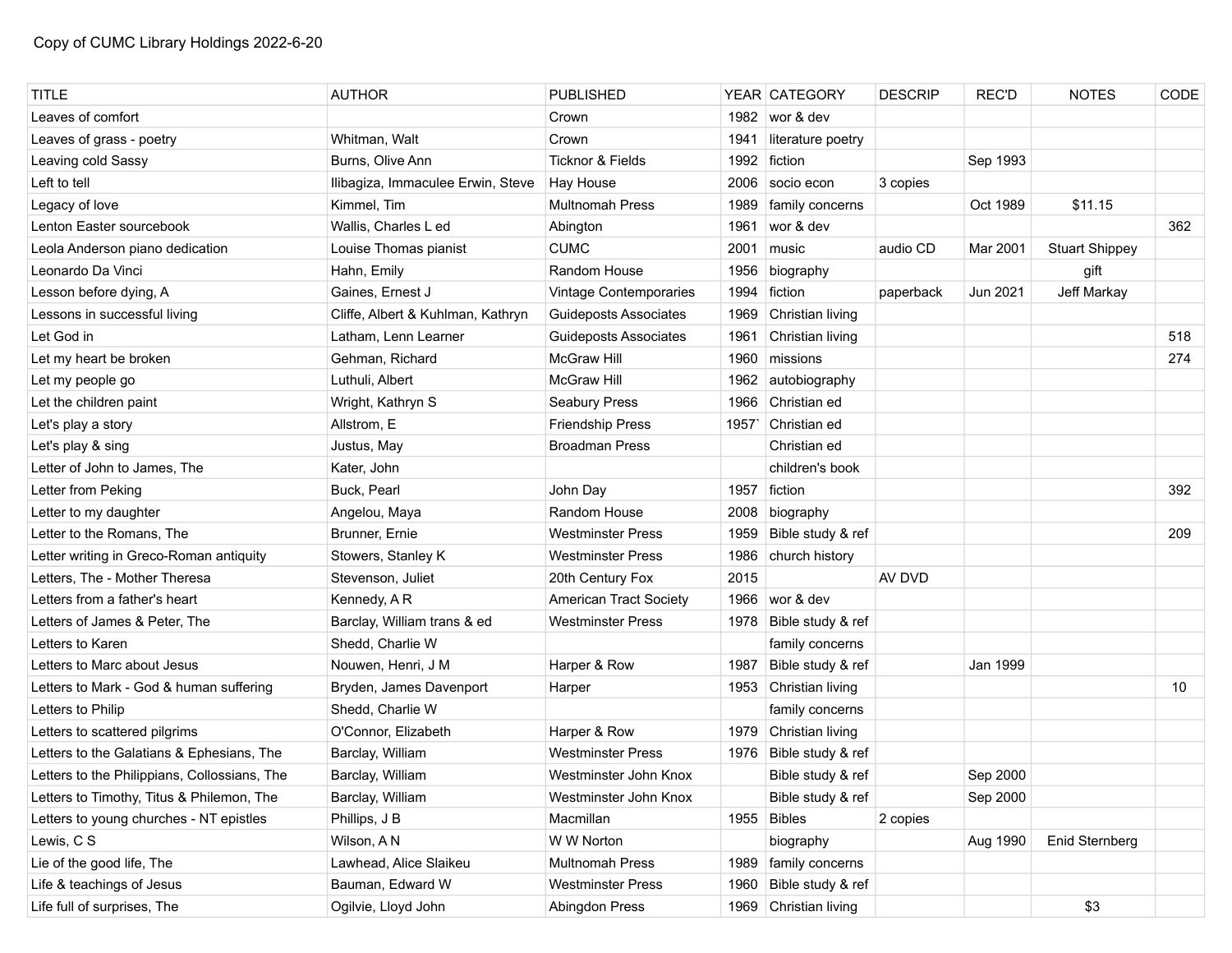| <b>TITLE</b>                                | <b>AUTHOR</b>                 | <b>PUBLISHED</b>          |      | YEAR CATEGORY          | <b>DESCRIP</b> | <b>REC'D</b> | <b>NOTES</b>  | CODE |
|---------------------------------------------|-------------------------------|---------------------------|------|------------------------|----------------|--------------|---------------|------|
| Life of PI                                  | Martel, Yann                  | Harcourt books            | 2001 | fiction                |                | Oct 2003     |               |      |
| Life of the beloved                         | Nouwen, Henri, J M            | Crossroad publishing      | 1992 | Christian living       |                |              |               |      |
| Life of the soul, The                       | Miller, Samuel H              | Harper                    | 1951 | Christian beliefs      |                |              |               | 366  |
| Life strategies for teens                   | McGraw, Jay                   | Fireside                  | 2000 | family concerns        |                |              |               |      |
| Life without anger                          | Van Leuven, Dean              | <b>DeVorss</b>            | 2003 | psychology             |                |              |               |      |
| Life between oceans, The                    | Stedman, ML                   | Scribner                  |      | 2012 fiction           |                |              |               |      |
| Light from heaven                           | Karon, Jan                    | Penguin group             | 2005 | fiction                |                |              |               |      |
| Light from many lamps                       | Watson, Lillian E             | Simon & Schuster          | 1951 | wor & dev              |                |              |               | 411  |
| Light in the jungle                         | Halliwell, Leo B              | David McKay               | 1959 | missions               |                |              |               |      |
| Light in the window, A                      | Karon, Jan                    | Penguin books             | 1997 | fiction                | vol 1          | Apr 1999     | 11.65 missing |      |
| Lincoln                                     | Vidal, Gore                   |                           | 1984 | fiction                |                |              |               |      |
| Lincoln Reader                              | Angle, Paul M                 | <b>Rutgers University</b> | 1947 | biography              |                |              |               |      |
| Lines of a layman                           | Penney, J C                   | <b>Channel Press</b>      | 1956 | Christian living       |                |              |               | 270  |
| Linspired - remarkable rise of Jeremy Lin   | Yorkey, Mike                  | Zondervan                 |      | 2012 biography         |                |              |               |      |
| Listen to the wind                          | Mortenson, Greg & Roth, Susan | Dial Books                |      | children's books       |                |              |               |      |
| Listener, The                               | Caldwell, Taylor              | Doubleday                 |      | 1960 fiction           |                |              |               | 240  |
| Listening ear, A                            | Tournier, Paul                | Augsburg                  | 1987 | Christian living       |                |              | \$8.45        |      |
| Little drummer girl, The                    | Le Carre, John                |                           |      | 1983 fiction           |                |              |               |      |
| Little jetts Bible, The                     | Smith, Wade                   | W A Wilde                 | 1942 | Bible study & ref      |                | Jun 1986     |               |      |
| Little prayers for stressful times          | Drake, Alice Hutchins         | Gosset & Dunlap           | 1943 | prayer                 |                |              |               | 316  |
| Lively may I walk                           | Asquith, Glenn H              | Abingdon                  | 1960 | wor & dev              |                |              |               | 249  |
| Lives of a cell, The                        | Thomas, Lewis                 | <b>Viking Press</b>       | 1974 | science & nature       |                |              | \$6.95        |      |
| Lives that inspire                          | Plumb, Beatrice               | T S Denison               |      | 1962 Christian living  |                |              |               | 333  |
| Living above the level of mediocrity        | Swindoll, Charles R           | Guideposts                | 1987 | Christian living       |                |              | \$10.98       |      |
| Living all your life - Christian principles | Redhead, John A               | <b>Abington Press</b>     | 1961 | Christian living       |                |              |               | 300  |
| Living alone & liking it                    | Shahan, Lynn                  |                           |      | family concerns        |                |              |               |      |
| Living faith                                | Carter, Jimmy                 | <b>Times Books</b>        | 1996 | Christian living       |                | Jan 1997     |               |      |
| Living faith, The                           | Douglas, Lloyd C              | Houghton Mifflin          |      | 1955 Christian beliefs |                |              |               | 281  |
| Living gospels of Jesus Christ, The         | Philips, J B                  |                           |      | <b>Bible</b>           |                |              |               |      |
| Living history                              | Clinton, Hilary Rodham        | Scribner                  | 2003 | biography              |                |              |               |      |
| Living, loving, learning                    | Buscaglia, Leo                | <b>Ballantine Books</b>   |      | 1982   psychology      |                | Apr 2002     |               |      |
| Living New Testament, The                   |                               | <b>Tyndale House</b>      |      | 1973 Bibles            | audio cass.    |              | 28 cassettes  |      |
| Living of these days, The                   | Fosdick, Harry Emerson        | Harper                    | 1956 | autobiography          |                |              |               | 105  |
| Living Psalms & Proverbs                    |                               | <b>Tyndale House</b>      | 1974 | Bibles                 | audio cass.    |              | 6 cassettes   |      |
| Living reminder, The                        | Nouwen, Henri, J M            |                           |      | prayer                 |                |              |               |      |
| Living room dialogues                       | Greespun, W & Norgren, W      | <b>Paulist Press</b>      |      | 1965 other religions   | 2 paperback    |              | \$1.45        |      |
| Living story of the new testament, The      | Bowie, Walter Russell         | <b>Prentice Hall</b>      |      | 1959 Bible study & ref |                |              |               |      |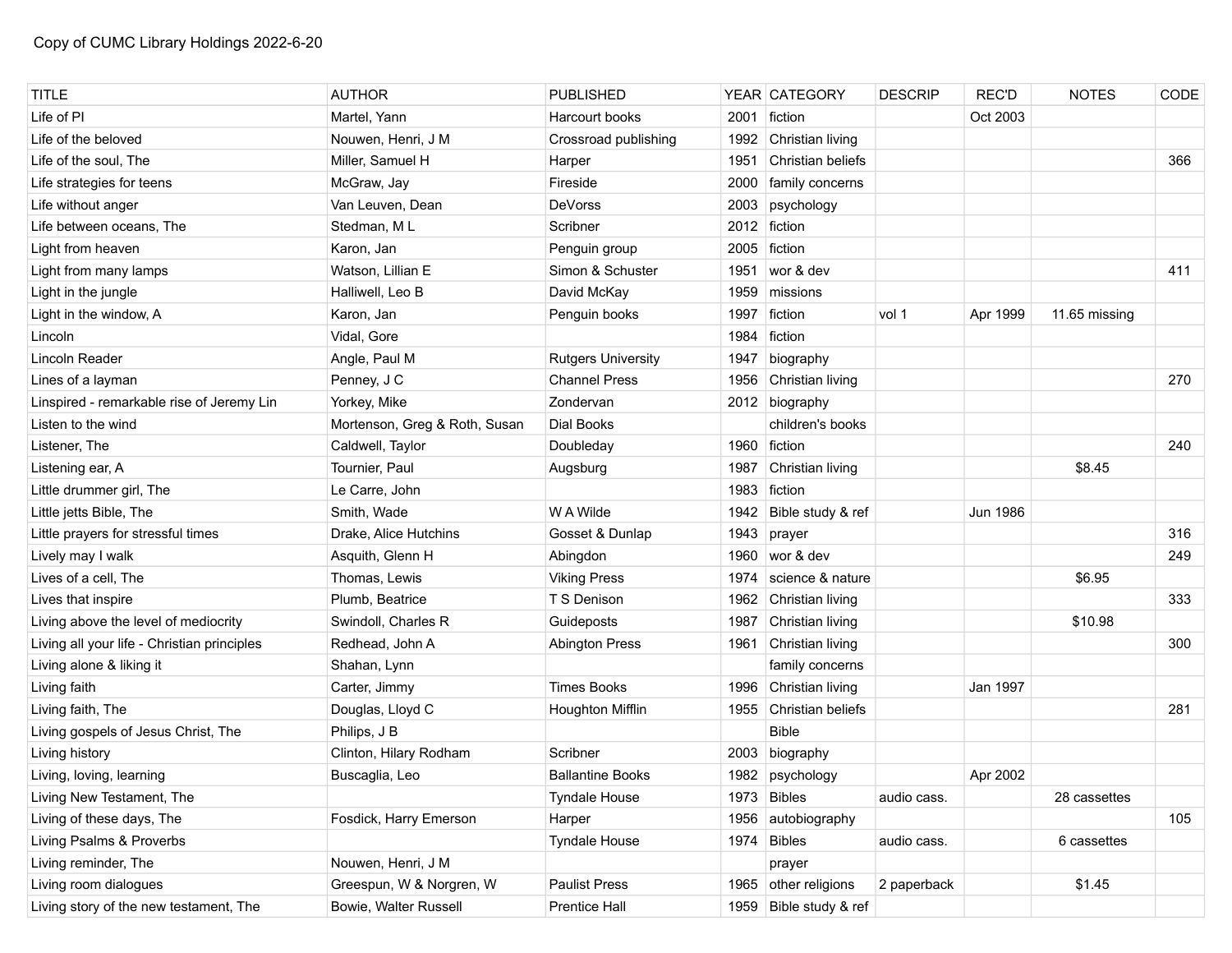| <b>TITLE</b>                                    | <b>AUTHOR</b>                | <b>PUBLISHED</b>            |      | YEAR CATEGORY                | <b>DESCRIP</b> | <b>REC'D</b> | <b>NOTES</b>       | CODE |
|-------------------------------------------------|------------------------------|-----------------------------|------|------------------------------|----------------|--------------|--------------------|------|
| Living story of the old testament, The          | Bowie, Walter Russell        | <b>Prentice Hall</b>        | 1964 | Bible study & ref            |                |              |                    |      |
| Living the Bible with children                  | Furnish, Dorothy Jean        | <b>Parthenon Press</b>      | 1979 | Christian ed                 |                |              |                    |      |
| Living through personal crisis                  | Stearns, Ann Kaiser          | <b>Thomas More Press</b>    | 1987 | Christian living             |                |              |                    |      |
| Living when a loved one has died                | Grollman, Ear A              | <b>Beacon Press</b>         | 1977 | family concerns              |                |              |                    |      |
| Living with an alcoholic parent                 | Hornik-Beer, Edith Lynn      | <b>Association Press</b>    | 1974 | family concerns              |                | Oct 1989     |                    |      |
| Living with dying                               | Davidson, Glen W             | Augsburg                    | 1975 |                              |                |              |                    |      |
| Living with the seven words                     | McElroy, John A              | <b>Abington Press</b>       |      | 1961 wor & dev               | 2 copies       |              |                    |      |
| Livingston                                      | Jeal, Tim                    | <b>G P Puntnam's Sons</b>   | 1973 | biography                    |                |              | gift of Horlachers |      |
| Long walk of Nelson Mandela, The                |                              | <b>Frontline PBS</b>        | 2012 |                              | AV DVD         |              | 120 min.           |      |
| Longitudes & attitudes                          | Friedman, Thomas L           | <b>Farrar Straus Giroux</b> | 2002 | socio econ                   |                |              |                    |      |
| Look me in the eyes - life with Aspergers       | Robison, John Elder          | <b>Broadway Books</b>       | 2008 | biography                    | 2 copies       |              |                    |      |
| Lord God made them all, The                     | Herriot, James               | St Martin's Press           | 1981 | biography                    |                |              |                    |      |
| Lord is my shepherd, The                        | Barclay, William             | <b>Westminster Press</b>    |      | 1980 wor & dev               |                |              |                    |      |
| Lord of the flies                               | Golding, William             | Perigree Books              |      | fiction                      |                | Apr 1996     | \$5.35             |      |
| Lords, ladies and gentlemen                     | Daniel, Clifton              | Arbor House                 |      | history genersl              |                |              | \$16.95            |      |
| Lost books of the Bible, The                    | Hone, William                | Konecky & Konecky           | 1926 | Bible study & ref            |                |              |                    |      |
| Lost Christianities - part 1 & 2                |                              | <b>Great Courses</b>        | 2002 | Bible study & ref   AV DVD 4 |                |              |                    |      |
| Lost Gospel Q, The                              | Moore, Thomas & Borg, Marcus | Ulyses, Press               | 1996 | Bible                        |                |              |                    |      |
| Love & laughter                                 | Holmes, Marjorie             | Doubleday                   |      | Christian living             |                |              | \$5.95             |      |
| Love & sexuality                                | Grimm, Robert                | <b>Association Press</b>    | 1964 | family concerns              |                |              | \$3.50             |      |
| Love, medicine, & miracles                      | Siegel, Bernie S             | Harper & Row                |      |                              |                |              | \$15.95            |      |
| Lovely ambition, The                            | Chase, Mary C                | Norton                      |      | 1960 fiction                 |                |              |                    | 253  |
| Lovescapes                                      | Summers, Julia               | <b>Hallmark Cards</b>       | 1971 | literature poetry            |                | Oct 1989     |                    |      |
| Loving God & a suffering world, The             | Murphee, Jon Tal             |                             |      | Christian beliefs            |                |              |                    |      |
| Luke - layman's Bible commentary vol 18         | Kelly, Balmer H ed           | John Knox Press             |      | Bible study & ref            |                |              |                    |      |
| Luke's portrait of Christ                       | Laymon, Charles M            | Board of Missions UMC       | 1959 | Christian living             |                |              |                    |      |
| Luther - his faith launched greatest revolution | Fiennes, Joseph              | Dolby Labs                  | 2003 |                              | AV DVD         |              | 124 min.           |      |
| Luther                                          | Osborn, John                 | <b>Signet Press</b>         | 1953 | young adults                 |                |              |                    |      |
| Lydia                                           | Henderson, Lous T            | Guideposts                  |      | 1979 fiction                 |                | Oct 1988     |                    |      |
| Lyric religion, romance of immoral hymns        | Smith, H Augustine           | Revell                      | 1931 | music                        | 2 copies       |              |                    |      |
| Mad morality of the ten commandments            | Eller, Vernard               | <b>Abingdon Press</b>       | 1970 | socio econ                   | paperback      |              | \$2.79             |      |
| Madam secretary                                 | Albright, Madeleine          | Hyperion                    |      | 2003 biography               |                | Apr 2004     |                    |      |
| Magic, 1-2-3                                    | Phelan, Thomas W             |                             |      | family concerns              |                |              |                    |      |
| Magic of walking, The                           | Sussman, Aaron & Goode, Ruth | Simon & Schuster            |      | 1967 recreation              |                |              |                    | 679  |
| Magic spectacles, The                           | Moore, Lilian                | Parent's Magazine           | 1965 | childrens books              |                |              |                    |      |
| Magic years, The                                | Fraiberg, Selma              | Scribner's                  |      | 1959 family concerns         |                |              |                    |      |
| Mahatma Gandhi                                  | Sheean, Vincent              | Knopf                       |      | 1955 biography               |                |              |                    | 57   |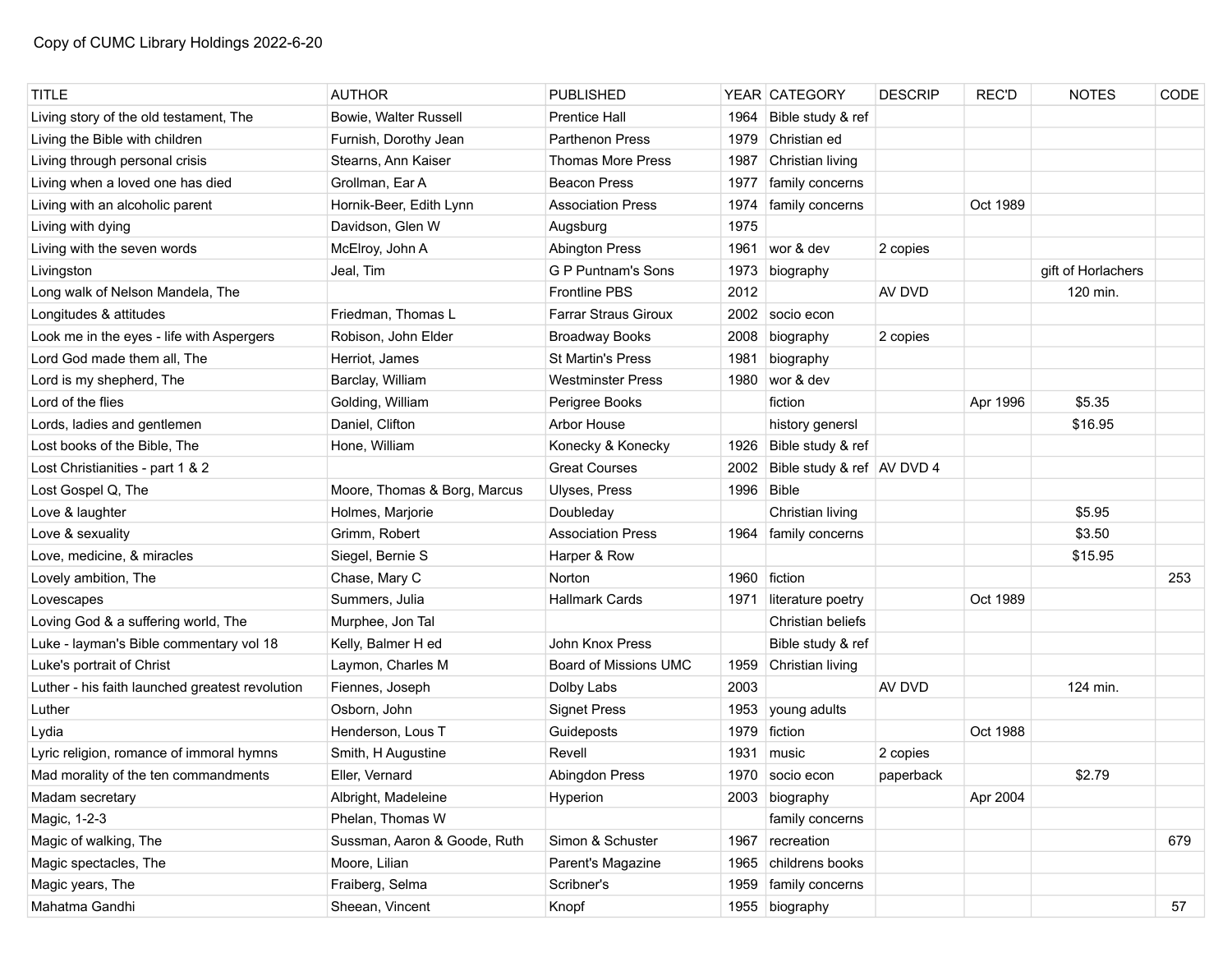| <b>TITLE</b>                               | <b>AUTHOR</b>                  | <b>PUBLISHED</b>            |      | YEAR CATEGORY              | <b>DESCRIP</b> | <b>REC'D</b> | <b>NOTES</b>          | CODE |
|--------------------------------------------|--------------------------------|-----------------------------|------|----------------------------|----------------|--------------|-----------------------|------|
| Major religions of the world               | Bach. Marcus                   | <b>Graded Press</b>         |      | 1959 other religions       |                |              |                       | 228  |
| Make it your business                      | Montero, Sylvia M              | Sylvia M Montero            | 2011 | biography                  |                |              |                       |      |
| Making a go of life                        | Smith, Roy L                   | Abington                    |      | 1948 wor & dev             |                |              |                       | 365  |
| Making children mind without losing yours  | Leman, Kevin                   |                             |      | family concerns            |                |              |                       |      |
| Making of the Bible                        | Barclay, William               | Abingdon                    | 1961 | Bible study & ref 2 copies |                |              |                       |      |
| Making peace in the global village         | Brown, Robert McAfee           | <b>Westminster Press</b>    | 1981 | socio econ                 |                |              |                       |      |
| Making prayer real                         | Radcliffe, Lynn J              | <b>Abington Press</b>       | 1952 | prayer                     |                |              |                       | 464  |
| Making religion real                       | Ferre, Nels S F                | Harper                      | 1955 | Christian living           |                |              |                       | 12   |
| Mama's way                                 | Bjorn, Thyra Ferre             | Rinehart                    | 1959 | fiction                    |                |              |                       | 223  |
| Man before the morning                     | Maiden, Cecil                  | Christian Herald books      | 1977 | fiction                    |                |              |                       |      |
| Man called Jesus, A - short plays          | Phillips, J B                  | Macmillan                   | 1959 | wor & dev                  |                |              |                       | 211  |
| Man called Peter - story of Peter Marshall | Marshall, Catherine            | McGraw Hill                 | 1951 | biography                  | 2 copies       |              |                       |      |
| Man for all seasons, A                     | Bolt, Robert                   | <b>Vintage Press</b>        |      | drama                      | 2 copies       | Dec 1995     | \$7.20                |      |
| Man from Nazareth, The - Jesus             | Fosdick, Harry Emerson         | Harper & Brothers           | 1949 | biography                  |                |              |                       |      |
| Man on fire                                | Blythe, LeGette                | Funk & Wagnalls             | 1964 | fiction                    |                |              |                       | 487  |
| Man on the mountain                        | Carroll, Gladys Hasty          | Little Brown                | 1969 | fiction                    |                |              |                       | 727  |
| Man spoke, A world listened, Walter Maier  | Maier, Paul L                  | <b>McGraw Hill</b>          | 1963 | biography                  |                |              |                       | 537  |
| Man's first love - the great commandment   | Sockman, Ralph W               | Doubleday                   | 1958 | Christian beliefs          |                |              |                       | 168  |
| Man's need & God's action                  | Howe, Reuel L                  | <b>Seabury Press</b>        | 1953 | Christian beliefs 2 copies |                |              |                       | 486  |
| Man's search for himself - modern & Bible  | Scheffczyk, Leo                | Sheed & Ward                | 1966 | Christian beliefs          |                |              |                       |      |
| Man's search for meaning                   | Frankl, Viktor E               | Pocket Books                | 1963 | Christian living           | paperback      |              | \$1.25                |      |
| Manhood of the master, The                 | Fosdick, Harry Emerson         |                             | 1958 | Bible study & ref          |                |              |                       |      |
| Many sleepless nights                      | Gutkind, Lee                   | W W Norton                  | 1988 | family concerns            |                | May 1989     | Plambeck family       |      |
| Many windows - seasons of the heart        | Baldwin, Faith                 | Rinehart                    | 1959 | fiction                    |                |              |                       | 146  |
| March of the eleven men                    | Mead, Frank S                  | Revell                      |      | church history             |                |              |                       |      |
| Marie - a tru story                        | Maas, Peter                    |                             | 1983 | socio econ                 |                |              |                       |      |
| <b>Marie Antoinette</b>                    | Haslip, Joan                   | Weidenfeld & Nicholson      | 1987 | biography                  | large print    |              | 19.95 missing         |      |
| Mark Twain & the three R's                 | Geismar, Maxwell ed            | <b>Bobbs Merrill</b>        | 1973 | socio econ                 |                |              | \$8.50                |      |
| Markings                                   | Hammerskjold, Dag              | A A Knopf                   | 1965 | biography                  | 2 copies       |              |                       |      |
| Marks of a Methodist, The                  | Kennedy, Gerald                | Methodist Evangelistic      | 1960 | Methodism                  |                |              |                       |      |
| Marriage collection, The                   |                                | Pyranee                     |      | 1989   family concerns     |                | Mar 1994     |                       |      |
| Marriage is a loving business              | Hauck, Paul A                  | <b>Westminster Press</b>    | 1977 | psychology                 | paperback      |              | \$3.75                |      |
| Martin Luther                              | Fosdick, Harry Emerson         | Random House                | 1956 | childrens books            |                |              |                       |      |
| Martin Luther                              | Manns, Peter                   |                             | 1983 | biography                  |                |              |                       |      |
| Martin Luther                              | Marty, Martin                  | Penguin Books               | 2008 | biography                  |                |              |                       |      |
| Martin Luther's small catechism, Dr        |                                | Concordia Publishing        | 1943 | other religions            |                |              |                       |      |
| Martin was more than a friend - MLK        | Babbitt, James read by Barbara | <b>CUMC Barbara Babbitt</b> | 2010 |                            | AV DVD-R       | Jan 2010     | <b>Stuart Shippey</b> |      |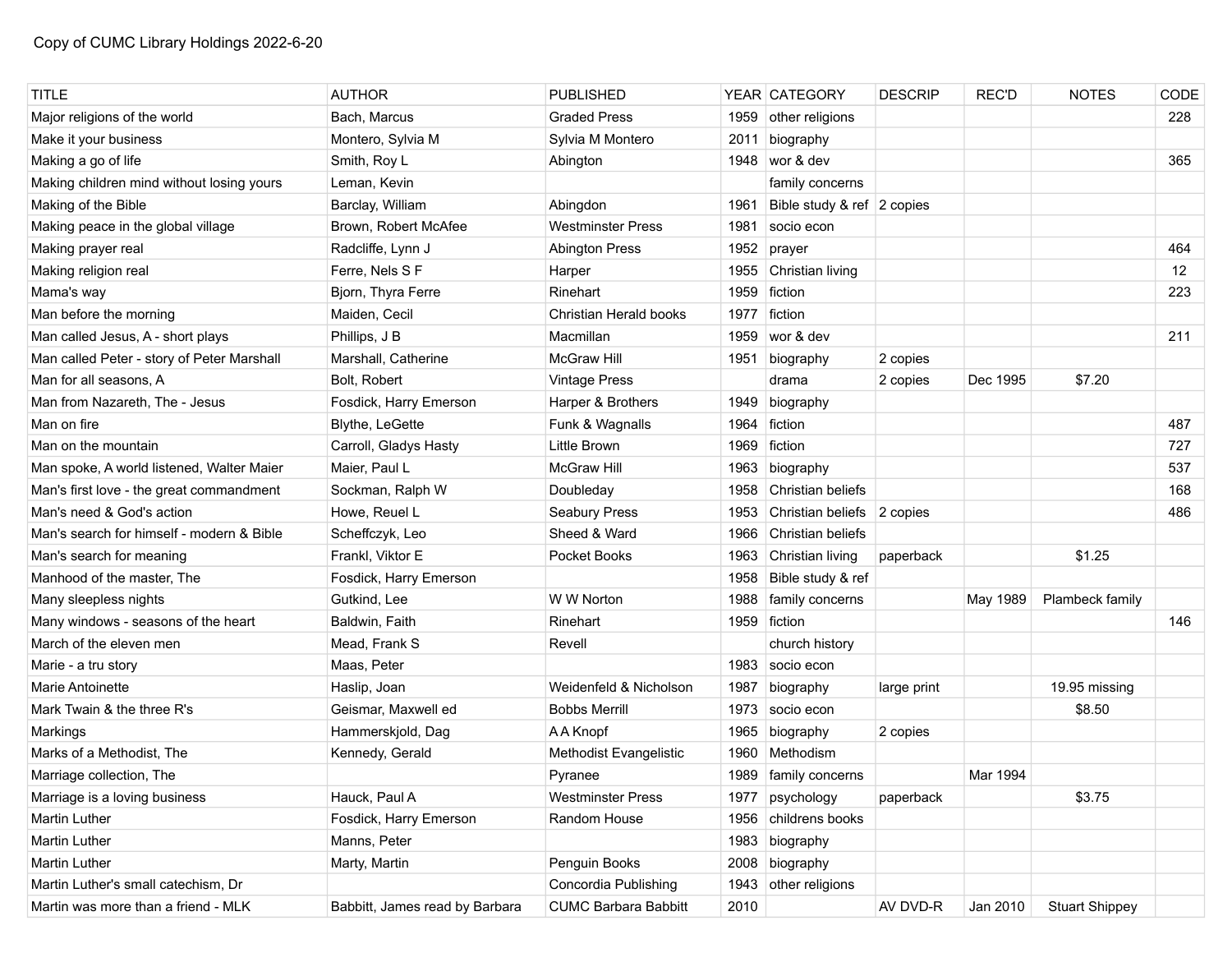| <b>TITLE</b>                                  | <b>AUTHOR</b>                      | <b>PUBLISHED</b>             |      | YEAR CATEGORY              | <b>DESCRIP</b> | <b>REC'D</b> | <b>NOTES</b> | CODE |
|-----------------------------------------------|------------------------------------|------------------------------|------|----------------------------|----------------|--------------|--------------|------|
| Master, The - life of Jesus                   | Pollock, John                      | <b>Victor Books</b>          | 1984 | Bible Study & ref          |                | Jan 2003     |              |      |
| Master calleth for three, The                 | Hosie, Lady                        | Board of Missions UMC        |      | wor & dev                  | paperback      |              |              |      |
| Master of Geneva - life of John Calvin        | Barr, Gladys H                     | <b>Hold Rinehart Winston</b> | 1961 | ∣ fiction                  |                |              |              | 322  |
| Matthew                                       | de Dietrich, Suzanne               | John Knox press              | 1961 | Bible Study & ref          |                |              |              |      |
| Matthew - his mind & his message              | Ellis, Peter L                     | <b>Liturgical Press</b>      | 1974 | Bible Study & ref          |                |              |              |      |
| Matthew - layman's Bible commentary v16       | Kelly, Balmer H ed                 | John Knox press              |      | Bible Study & ref vol 16   |                |              |              |      |
| Meaning & message of Lent, The                | Fairweather, Eugene R              | Harper & Bros                |      | 1962 Christian beliefs     |                |              |              |      |
| Meaning & mystery of the resurrection         | Kepler, Thomas S                   | <b>Association Press</b>     | 1963 | Christian beliefs          |                |              |              | 354  |
| Meaning of being a Christian, The             | Fosdick, Harry Emerson             | <b>Association Press</b>     | 1964 | Christian beliefs          |                |              |              | 485  |
| Meaning of communism, The                     | Miller, Roberts & Shulman          | Silver Burdett Co            | 1963 | socio econ                 |                |              |              |      |
| Meaning of persons, The                       | Tournier, Paul                     | Harper & Row                 | 1957 | socio econ                 |                |              |              |      |
| Meaning of prayer, The                        | Fosdick, Harry Emerson             | <b>Association Press</b>     | 1915 | prayer                     |                |              |              |      |
| Meditations for women                         | Abernathy, Jean B                  | Abingdon Cokesbury           | 1968 | wor & dev                  |                |              |              |      |
| Meditations on the Lord's prayer              | Prochnow, Herbert V                | W A Wilde                    | 1959 | wor & dev                  |                |              |              | 208  |
| Meet the Methodists                           | Allen, Charles L                   | Abingdon Press               | 1998 | Methodism                  |                |              |              |      |
| Membership manual of UMC for teenagers        |                                    |                              | 1951 | Methodism                  |                |              |              |      |
| Memoirs of a geisha                           | Golden, Arthur                     | Random House                 |      | 1997 fiction               |                | Jan 2001     |              |      |
| Memoirs of a president                        | Carter, Jimmy                      |                              |      | biography                  |                |              |              |      |
| Memory of all that, The - George Gershwin     | Peyser, Joan                       | Simon & Schuster             | 1993 | biography                  |                | Jun 1993     |              |      |
| Men as trees walking                          | Applegarth, Margaret T             | Harper                       | 1952 | Christian living           |                |              |              | 6    |
| Men called him master                         | Smith, Elwyn Allen                 | <b>Westminster Press</b>     | 1948 | children's books 2 copies  |                |              |              |      |
| Mental health emergencies                     | Benas, Nick & Hart, Michele        | Hatherleigh                  | 2017 | family concerns            |                |              |              |      |
| Mere Christianity                             | Lewis, C S                         | Macmillan                    | 1955 | Christian beliefs 2 copies |                |              |              | 17   |
| Message - Church's ministry w senior highs    |                                    | Board of Christian ed        | 1962 | Christian ed               |                |              |              |      |
| Message & the kingdom, The                    | Horsley & Silberman                | Penguin Putnam Books         | 1997 | Bible Study & ref          |                | Feb 2000     |              |      |
| Message of the Bible, The                     | Laymon, Charles M                  | <b>Graded Press</b>          | 1960 | Bible Study & ref          |                |              | \$1          |      |
| Message of Jesus, The                         | Branscomb, Harvie                  | Abingdon Press               | 1960 | Bible Study & ref          |                |              |              |      |
| Methodism & society in the twentieth century  | Muelder, Walter G                  | Abingdon Press               | 1961 | Methodism                  |                |              | \$6.95       |      |
| <b>Methodist Bishops</b>                      | Leete, Frederick DeLand            | Parthenon Press              | 1948 | church history             |                |              |              |      |
| Methodist first reader                        | Salecman, Charles                  |                              |      | Christian ed               | 2 copies       |              |              |      |
| Methodist post card album - churches in 3 co. | Bergen Hudson Passaic counties     | Academy Books                | 1991 | church history             |                |              |              |      |
| Methodist post card album - churches in 3 co. | <b>Essex Morris Union counties</b> | Academy Books                |      | 1992 church history        |                |              |              |      |
| Methodist primer, The                         | Selecman, Charles                  |                              |      | 1955 Christian ed          | 2 copies       |              |              |      |
| Methodist publishing house, The - a history   | Pilkington, James Penn             | Abingdon Press               |      | 1968 Methodism             | vol 1          |              | \$7.50       |      |
| Methodist way of life, The                    | Kennedy, Gerald                    | Prentice Hall                |      | 1958 Methodism             |                |              |              | 523  |
| Middle church                                 | Edgar, Bob                         | Simon & Schuster             | 2006 | Christian beliefs          |                |              |              |      |
| Middle eastern muslim women speak             | Fernea, E W & Bezirgan, B Q        | University of Texas          |      | 1988 socio econ            |                | May 1990     |              |      |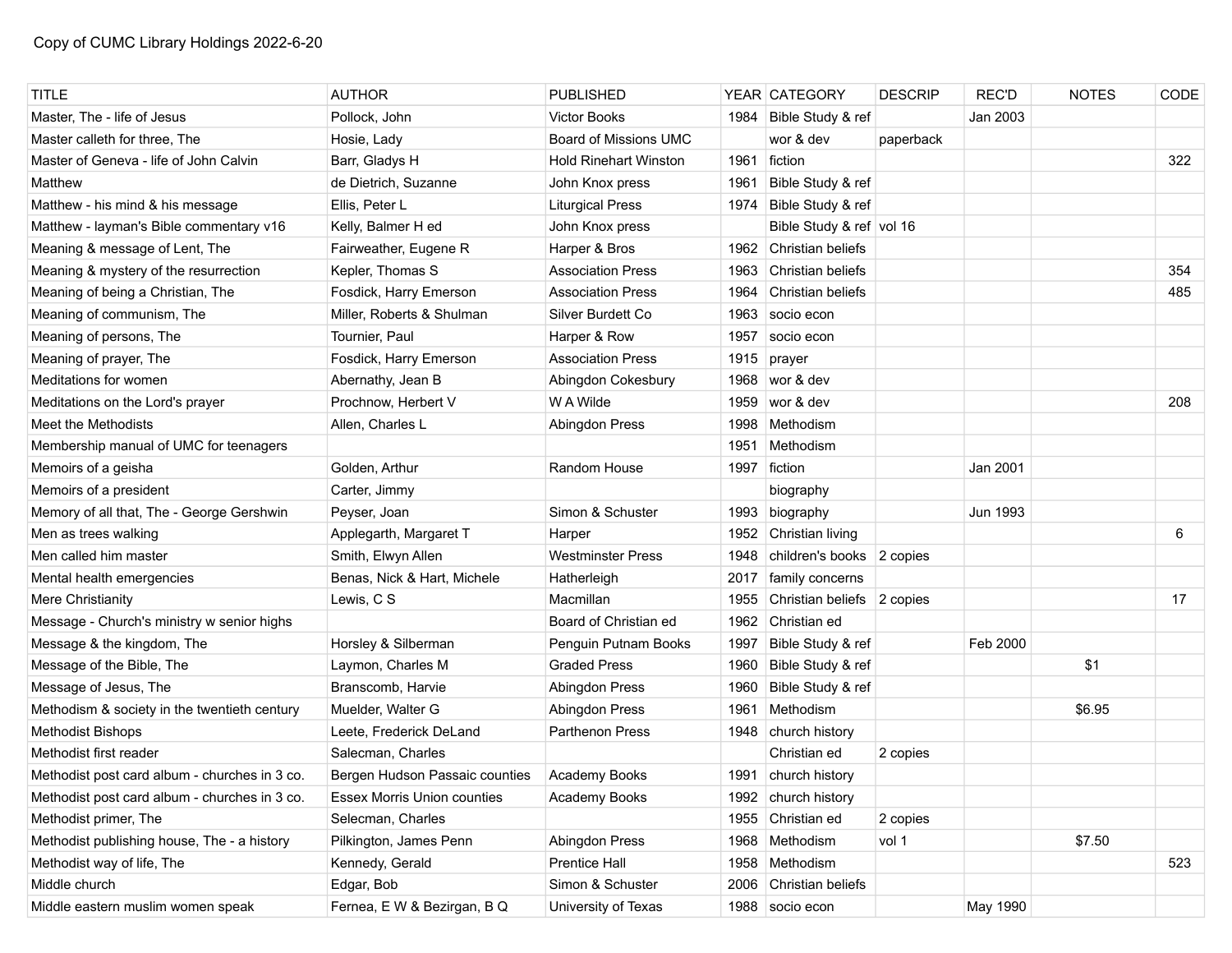| <b>TITLE</b>                                    | <b>AUTHOR</b>               | <b>PUBLISHED</b>            |      | YEAR CATEGORY          | <b>DESCRIP</b> | <b>REC'D</b>    | <b>NOTES</b> | CODE |
|-------------------------------------------------|-----------------------------|-----------------------------|------|------------------------|----------------|-----------------|--------------|------|
| Mind alive                                      | Overstreet, Harry & Bonaro  | Norton                      | 1954 | psychology             |                |                 |              | 104  |
| Mind goes forth - the drama of understanding    | Overstreet, Harry & Bonaro  | Norton                      |      | 1956 psychology        |                |                 |              | 76   |
| Minding God's business                          | Simpson, Megan D & Robert D |                             |      | church history         | 3 copies       | May 2004        |              |      |
| Miracle of dialogue, The                        | Howe, Reul L                | <b>Seabury Press</b>        | 1966 | Christian ed           | paperback      |                 |              |      |
| Miriam                                          | Henderson, Lois T           | Guideposts Harper Row       | 1983 | fiction                |                | Aug 1988        |              |      |
| Mirror for greatness, A - six Americans         | Bliven, Bruce               | <b>McGraw Hill</b>          | 1975 | biography              |                |                 | \$7.95       |      |
| Mission - USA                                   | Hoffman, James              | <b>Friendship Press</b>     | 1956 | missions               |                |                 |              |      |
| Missionary adventures in the South Pacific      | Crawford, David & Leona     | <b>Chas Tuttle</b>          | 1967 | missions               |                |                 |              | 726  |
| Mississippi - the closed society                | Silver, James W             | <b>Harcourt Brace World</b> |      | socio econ             |                |                 |              |      |
| Mister God, this is Anna                        | Fynn                        | 1st Ballantine Books        | 1976 | biography              |                |                 |              |      |
| Misunderstood Jew, The                          | Levine, Amy Jill            | <b>Harper Collins</b>       | 2006 | church history         | 2 paperback    |                 | missing      |      |
| Mobilrd                                         | Burns & Oates               | <b>Herder Book Center</b>   | 1967 | art & crafts           | paperback      |                 | \$1.25       |      |
| Modern American religion - vol 1                | Marty, Martin E             | University of Chiago        | 1986 | church history         |                | Jun 1987        |              |      |
| Modern priest looks at his outdated church, A   | Kavanaugh, James            | <b>Trident Press</b>        | 1967 | other religions        |                |                 |              |      |
| Modern reader's guide to the Gospels, The       | Hamilton, William           | <b>Association Press</b>    | 1960 | Bible Study & ref      |                |                 |              |      |
| Modern religious poems                          | Trapp, Jacob                | Harper Row                  | 1964 | literature poetry      |                |                 |              | 655  |
| Monastic movement, The                          | Zarnecki, George            | <b>McGraw Hill</b>          |      | 1972   church history  | paperback      |                 | gift \$3.95  |      |
| Monsignor Quixote                               | Greene, Graham              |                             |      | fiction                |                |                 |              |      |
| Moral exhortation a Greco-Roman sourcebook      | Malherbe, Abraham J         | <b>Westminster Press</b>    |      | 1986 church history    |                |                 |              |      |
| Moral world of the first Christmas, The         | Meeks, Wayne A              | <b>Westminster Press</b>    | 1986 |                        |                |                 |              |      |
| More meditations for women 365                  | Carcano, Minerva et al      | Dimensions for Living       | 1992 | Christian living       |                |                 |              | 365  |
| Moses - tr by Maurice Samuel                    | Asch, Sholem                | Putnam                      | 1951 | fiction                |                |                 |              | 181  |
| Mother Angelica - answers not promises          |                             | Harper & Row                | 1987 | Christian living       |                | Jan 1999        |              |      |
| Mother Teresa of Calcutta - a personal portrait | Maasburg, Leo               | Ignatius Press              | 2011 | biography              |                |                 |              |      |
| Mother tongue                                   | Bryson, Bill                | Penguin Books               |      | socio econ             |                |                 |              |      |
| Motherhood, The second oldest profession        | Bombeck, Erma               |                             | 1984 | family concerns        |                |                 |              |      |
| Mothering                                       | Ketterman, Grace            | <b>Thomas Nelson</b>        | 1991 | family concerns        |                | Nov 1991        | \$16.88      |      |
| Mothers & daughters                             | Capian, Marie               | <b>Bethany House</b>        | 1988 | family concerns        | paperback      | <b>Nov 1989</b> |              |      |
| Mothers of America - collective biography       | Davis, Elizabeth Logan      | <b>Fleming Revell</b>       | 1954 | biography              |                |                 |              | 449  |
| Mountain doctor                                 | Blythe, LeGette             | <b>William Morrow</b>       | 1964 |                        |                |                 |              | 481  |
| Moving mountains - poetry                       | Simpson, Megan Demarest     | Academy Books               |      | 2002 literature poetry | 4 copies       | Jan 2002        | signed       |      |
| Moving the earth - for a song                   | Gaillard, M Wilson          | John Knox Press             |      | 1946 socio econ        |                |                 | \$4          |      |
| Mr Jones meet the master - sermons prayers      | Marshall, Peter             | Fleming H Revell            |      | 1950 wor & dev         | 2 copies       |                 |              | 272  |
| Mr Noah & the second flood                      | Burnford, Sheila            | Praeger                     | 1973 | childrens books        |                |                 | \$4.95       |      |
| Mrs Lincoln's dressmaker                        | Chiaverini, Jennifer        | Plume Penguin Group         |      | 2013 fiction           |                |                 |              |      |
| Muhammad, The life of                           | Omaar, Ragen presented by   | <b>PBS</b>                  |      | 2013 other religions   | AV DVD         |                 | 180 min.     |      |
| Music & instruments for children to make        | Hawkinson, J & Faulhaber, M | Whitman Albert              |      | 1969 music             |                |                 |              |      |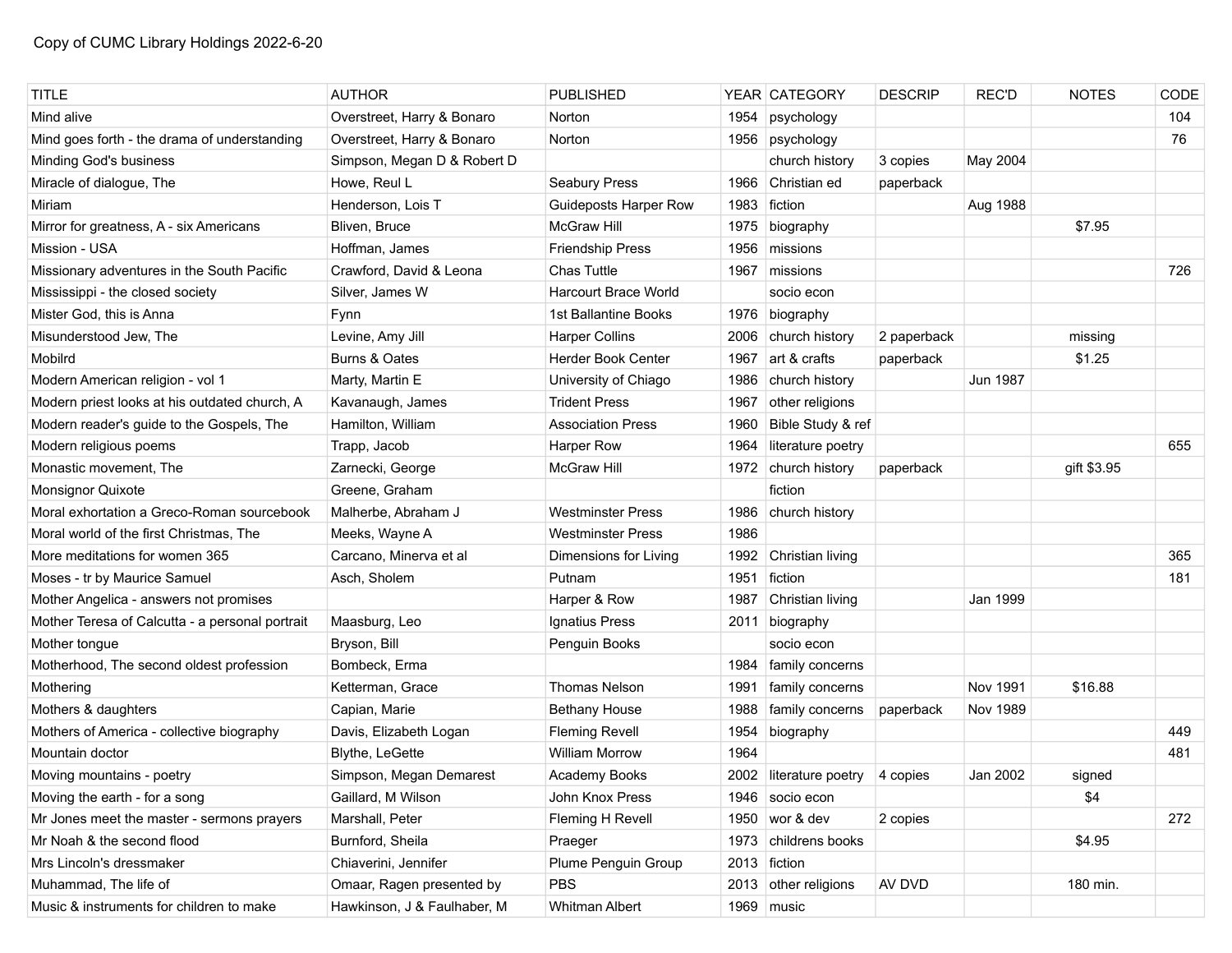| <b>TITLE</b>                                     | <b>AUTHOR</b>                  | <b>PUBLISHED</b>               |      | YEAR CATEGORY          | <b>DESCRIP</b> | <b>REC'D</b>    | <b>NOTES</b>                 | CODE |
|--------------------------------------------------|--------------------------------|--------------------------------|------|------------------------|----------------|-----------------|------------------------------|------|
| Music & worship in the church                    | Lovelace, A C & Rice, W C      | <b>Abingon Press</b>           | 1960 | music                  |                |                 |                              | 629  |
| Music lessons for the man in the pew             | Westendorf, Omer               | World Lib of Sacred Mu         | 1965 | music                  |                |                 |                              |      |
| Music of the Gospel, The                         | Hunter, Stanley Armstrong ed   | Abingdon Press                 | 1932 | music                  |                |                 |                              |      |
| My brother is a stranger                         | Hilton, Bruce                  | <b>Friendship Press</b>        | 1963 | young adults           | paperback      |                 |                              |      |
| My faith looks up                                | Dicks, Russell L               | Westminster Press              | 1949 | prayer                 |                |                 |                              |      |
| My family & other animals                        | Durrell, Gerald                | Doubleday                      | 1956 | nature                 | large print    | May 1988        |                              |      |
| My heart has seventeen rooms                     | Bartholonew, Carol             | Macmillan                      | 1959 | missions               |                |                 |                              | 189  |
| My life                                          | Meir, Golda                    | G P Putnam's Sons              | 1975 | autobiography          |                |                 | \$12.50                      |      |
| My life what will I make of it?                  | Ferguson, Rowena               | Rand McNally & Co              | 1966 | Christian living       |                |                 | \$2.95                       | 852  |
| My life, my love, my legacy                      | King, Coretta Scott B Reynolds | Henry Holt & Co                | 2017 | biography              |                |                 |                              |      |
| My lord, what a morning                          | Anderson, Marian               | <b>Viking Press</b>            | 1956 | autobiography          |                |                 |                              |      |
| My mama says                                     | Viorst, Judith                 | Athenum                        | 1973 | childrens books        |                |                 |                              |      |
| My orphans of the wild                           | Collett, Rosemary K            | J B Lippincott                 | 1974 | science & nature       |                |                 | \$8.95                       |      |
| My rose                                          | Bell, Geneva E                 | <b>United Church Press</b>     | 1997 | socio econ             |                |                 |                              |      |
| My sister's keeper                               | Butler, Beverly                |                                |      | young adults           |                |                 |                              |      |
| Mysteries of the middle ages                     | Cahill, Thomas                 | Anchor Books                   |      | 2008 history           |                |                 |                              |      |
| Mystery of the Dead Sea scrolls, The             | Allegro, John                  | <b>Gramercy Publishing</b>     | 1981 | archaeology            |                |                 |                              |      |
| My stormy youth                                  | Kamelgard, Norman              | <b>Outskirts Press</b>         | 2007 | history                |                |                 |                              |      |
| My turn, the memoirs of Nancy Reagan             | Nancy Reagan                   | Random House                   |      | 1989 biography         |                | Nov 1997        |                              |      |
| My utmost for his highest                        | Chambers, Oswald               | Barbour & Co                   |      | wor & dev              |                |                 |                              |      |
| Nag Hammadi scriptures, The                      | Meyer, Marvin ed               | <b>Harper Collins</b>          |      | church history         |                |                 |                              |      |
| Nail in a sure place, A                          | Jensen, Margaret               | Here's Life Publishers         | 1989 | Christian living       |                |                 | Nov 1989 gift of Min Fuechel |      |
| Naked came I                                     | Weiss, David                   | George J McLeod                | 1963 | fiction                |                |                 |                              |      |
| Nation & the kingdom, The                        | Forman, Charles W              | <b>Friendship Press</b>        | 1964 | socio econ             |                |                 |                              |      |
| Nation needs to pray, A                          | Anderson, Robert B             | Thomas Nelson & Sons           | 1963 | prayer                 |                | Nov 1993        |                              |      |
| Nation of strangers, A                           | Packard, Vance                 | David McKay                    | 1972 | socio econ             |                |                 |                              |      |
| Nation under God - religious patriotic anthology | Brentano, Frances ed           | <b>Channel Press</b>           | 1957 | history general        |                |                 |                              | 153  |
| Natural history of the Bible, The                | Hillel, Daniel                 | Columbia University            | 2006 | science & nature       |                |                 |                              |      |
| Natural resources - study & inventory Chatham    |                                |                                |      |                        |                |                 |                              |      |
| Nature lore manual for church leaders            | Carlson, Reynold E             | <b>Methodist Publishing</b>    | 1953 | Christian ed           |                |                 |                              |      |
| Nature of death. The                             | Ebeling, Gerhard               | <b>Fortress Press</b>          | 1961 | Christian beliefs      |                | May 1993        |                              |      |
| Nature of faith, The                             | Ebeling, Gehard                | <b>Fortress Press</b>          | 1961 | Christian beliefs      |                |                 |                              |      |
| Nazarene                                         | Asch, Sholem                   | <b>G P Putnam's Press</b>      |      | 1949 fiction           |                |                 |                              |      |
| Near life's end - what family & friends can do   | Del Bene, Ron                  |                                |      | family concerns        |                | <b>Jul 1989</b> |                              |      |
| Near the sun                                     | Bryant, Al                     |                                |      | wor & dev              |                |                 | \$9.95                       |      |
| Nearing home                                     | Graham, Billy                  | Thomas Nelson                  | 2011 | biography              |                |                 |                              |      |
| Need to believe, The                             | MacDonald, Murdo Ewen          | <b>Charles Scribner's Sons</b> |      | 1959 Christian beliefs |                |                 |                              |      |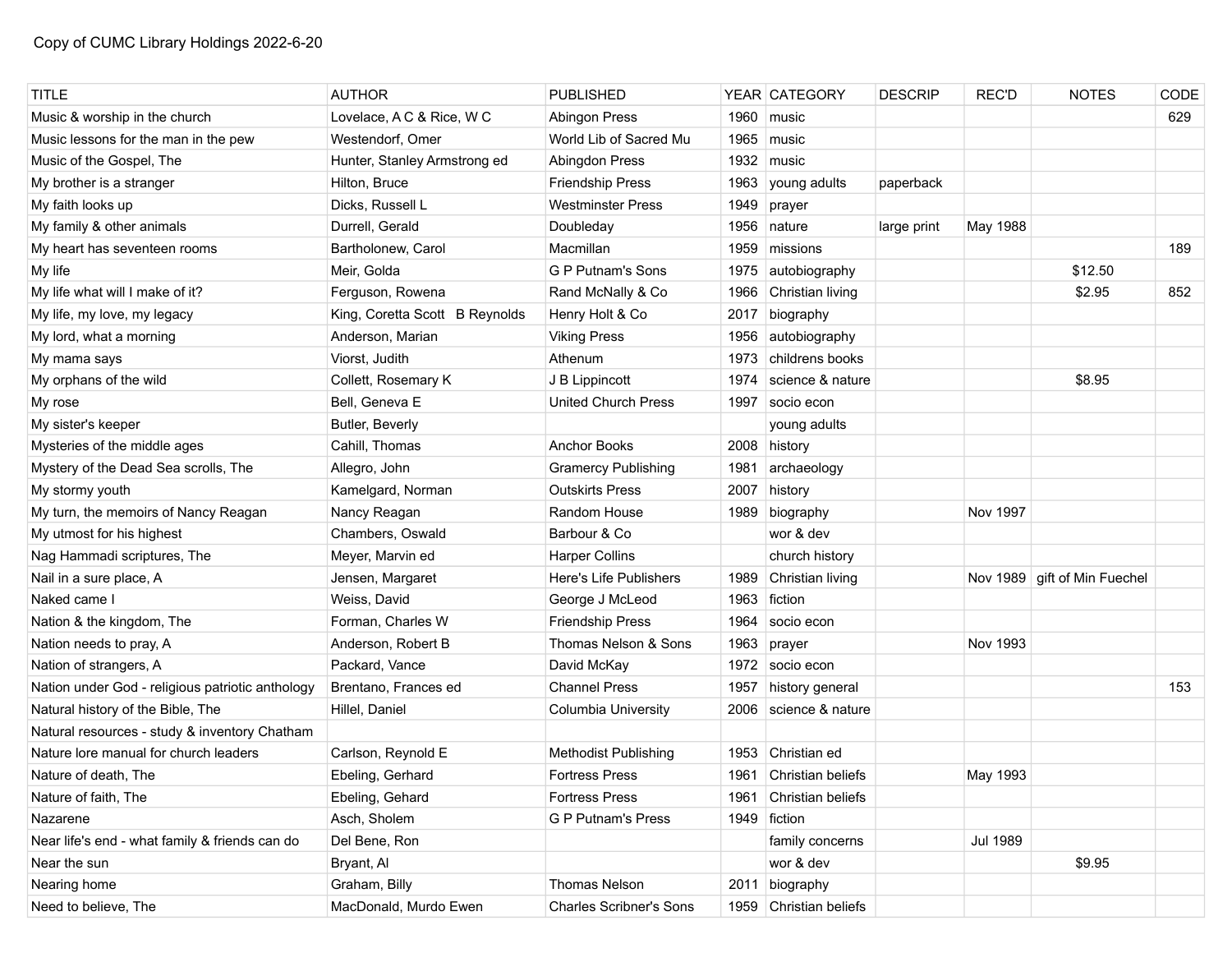| <b>TITLE</b>                                    | <b>AUTHOR</b>                    | <b>PUBLISHED</b>                 |              | YEAR CATEGORY                  | <b>DESCRIP</b> | <b>REC'D</b> | <b>NOTES</b>       | CODE |
|-------------------------------------------------|----------------------------------|----------------------------------|--------------|--------------------------------|----------------|--------------|--------------------|------|
| Negro pilgrimage in America, The                | Lincoln, C Eric                  | <b>Bantam Books</b>              | 1969         | socio econ                     |                |              |                    |      |
| Neighbors - Muslims in North America            | Mallon, Elias                    | Friendship Press                 | 1989         | other religions                |                | May 1995     |                    |      |
| New atlas of the Bible                          | Negenman, Jan H                  | Doubleday                        | 1968         | Bible study & ref              |                |              |                    |      |
| New creation, The                               | Runyon, Theodore                 | Abingdon Press                   | 1998         | science & nature               |                | Oct 1998     |                    |      |
| New creation & the new generation, The          | Van den Heuvel, Albert H ed      | Friendship Press                 | 1965         | Christian ed                   | paperback      |              | \$1.75             |      |
| New demons, The                                 | Ellul, Jacques                   | <b>Seabury Press</b>             | 1975         | Christian living               |                |              |                    |      |
| New design for living, A                        | Holmes, Ernest & Kinnear, Willis | <b>Prentice Hall</b>             | 1959         | Christian living               |                |              |                    | 401  |
| New dictionary of thoughts, The                 | Edwards, D D                     |                                  |              | dictionary                     |                |              |                    |      |
| New english Bible, The - New Testament          |                                  | <b>Oxford University</b>         | 1961         | <b>Bible</b>                   |                |              |                    | 220  |
| New english Bible with apocrypha                |                                  | <b>Cambridge University</b>      | 1970         | <b>Bible</b>                   |                |              |                    |      |
| New goals for old age                           | Lawton, George                   | Columbia Univ Press              | 1943         | family concerns                |                |              | \$3.25             |      |
| New interpreter's Bible, The                    |                                  | Abingdon Press                   | 1994         | Bible study & ref   12 volumes |                | Sep 1994     | vol ix, x missing  |      |
| New Jersey sampler, The                         | Cunningham, John                 | New Jersey Almanac               | 1964         | history                        |                |              |                    |      |
| New joy & the Christian family, A               | Evans, Colleen & Christenson, L  | Fleming H Revell                 | 1973         | family concerns                |                |              |                    |      |
| New life in the church                          | Raines, Robert A                 | Harper & Row                     | 1961         | missions                       |                | May 1993     |                    |      |
| New song, A                                     | Karon, Jan                       | Penguin Books                    | 2004         | fiction                        |                |              |                    |      |
| New Testament - revised standard edition RSV    |                                  | Nelson                           | $1946$ Bible |                                | 2 copies       |              |                    | 220  |
| New Testament, The - An introduction            | Perrin, Norman                   | Harcourt Brace Jovanovich        | 1974         | Bible study & ref              |                |              |                    |      |
| New Testament & psalms - King James edition     |                                  | American Bible Society           |              | <b>Bible</b>                   | large print    |              |                    |      |
| New Testament Christianity                      | Phillips, J B                    | Macmillan                        | 1956         | Bible study & ref              |                |              |                    | 82   |
| New Testament in its social environment, The    | Stambaugh, J E & Balch, D L      | <b>Westminster Press</b>         | 1986         | Christian history              |                |              |                    |      |
| New Testament in modern english, The            | Phillips, J B                    | Macmillan                        | 1952         | <b>Bible</b>                   |                |              |                    |      |
| New Testament in modern english - for schools   | Phillips, J B                    | <b>Bles-Collins</b>              | 1959         | Bible                          |                |              |                    |      |
| New trails for the Christian teacher            | Smith, Robert Seneca             | <b>Westminster Press</b>         | 1934         | Christian                      |                |              | gift William Rodda |      |
| New ways to worship                             | Christensen, James L             | Fleming H Revell                 | 1973         | wor & dev                      |                |              | \$5.95             |      |
| New westminster dictionary of liturgy & worship | Bradshaw, Paul                   | Westminster John Knox            | 2004         | wor & dev                      |                | Oct 2004     |                    |      |
| New world translation of the Holy scriptures    |                                  | Watchtower                       |              | <b>Bible</b>                   |                |              |                    |      |
| New York Times parent's guide children books    |                                  | <b>New York Times</b>            |              | family concerns                |                | Sep 1992     | \$15               |      |
| Newark conference centennial history            | Hampton, Vernon B ed             | <b>Historical Society of UMC</b> | 1957         | Methodism                      | 2 copies       |              |                    |      |
| Newsweek condensed books                        |                                  | Newsweek Books                   | 1980         | socio econ                     |                |              |                    |      |
| Niagra, a history of the falls                  | Berton, Pierre                   | Kodansha America                 |              | 1997 history geog              |                | Feb 1998     |                    |      |
| Nickel's worth of skimmed milk                  | Hastings, Robert J               | Southern Illinois University     |              | 1972 biography                 |                |              |                    |      |
| Nicholas & Alexandra - Romanov                  | Massie, Robert K                 | Atheneum                         |              | 1967 biography                 |                |              |                    |      |
| Night                                           | Wiesel, Elie                     | <b>Hilland Wang</b>              |              | 1958 biography                 |                |              |                    |      |
| Night of Camp David, The                        | Knebel, Fletcher                 | <b>Bantom Books</b>              |              | 1963 fiction                   | paperback      |              | \$0.95             |      |
| Night they burned the mountain, The             | Dooley, Thomas A                 | Farrar Straus Cudahy             |              | 1960 autobiography             |                |              |                    | 399  |
| Nilda                                           | Mohr, Nicholasa                  | Harper & Row                     |              | 1973 fiction                   |                |              | \$5.95             |      |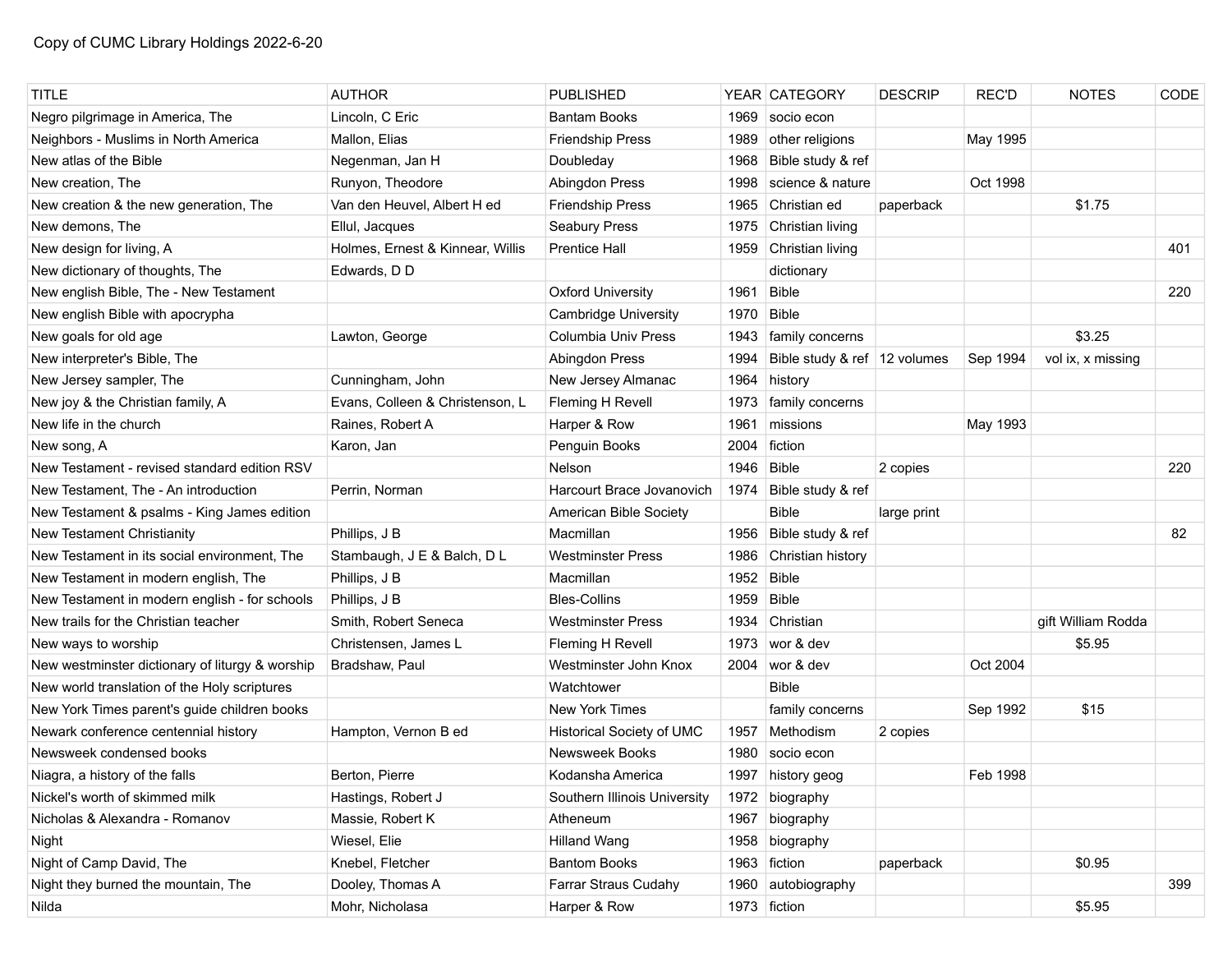| <b>TITLE</b>                                   | <b>AUTHOR</b>                   | <b>PUBLISHED</b>                |      | YEAR CATEGORY          | <b>DESCRIP</b> | <b>REC'D</b>    | <b>NOTES</b>           | CODE |
|------------------------------------------------|---------------------------------|---------------------------------|------|------------------------|----------------|-----------------|------------------------|------|
| Ninety minutes in heaven                       | Piper, Don                      | Revell                          | 2004 | Christian living       | 2 copies       |                 |                        |      |
| Niv premium gift Bible                         |                                 | Zondervan                       | 2011 | Bible study & ref      |                |                 |                        |      |
| Niv topical study Bible, The                   |                                 | Zondervan                       | 1989 | Bible study & ref      |                |                 |                        |      |
| Nine & half 9 1/2 mystics - the Kabbala today  | Weiner. Herbert                 | Holt Rinehart & Winston         | 1969 | other religions        |                |                 | \$6.95                 |      |
| Nine parts of desire                           | Brooks, Geraldine               | <b>Anchor Press</b>             | 1985 | socio econ             |                | Feb 2002        |                        |      |
| No dark valley                                 | Fraser, Gordon H                | <b>SW School of Missions</b>    | 1965 | missions               |                |                 |                        |      |
| No escape from life                            | Bonnell, John Sutherland        | Harper                          | 1958 | Christian living       |                |                 |                        | 130  |
| No golden agers here                           | Taylor, Blaine                  |                                 | 1984 | wor & dev              |                |                 |                        |      |
| No marriage in heaven                          | Fletch, Grace N                 | E P Dutton                      | 1960 | fiction                |                |                 |                        | 313  |
| No ordinary times                              | Goodwin, Doris Kearns           | Simon & Schusster               |      | 1995 biographyy        |                | Feb 1997        |                        |      |
| No one to play with                            | Osman, Betty B                  |                                 |      |                        |                |                 |                        |      |
| No pain, no gain                               | Wimmer, John                    | Guideposts                      |      | Christian living       |                | Nov 1987        | \$11                   |      |
| No room at the inn                             | Carlson, Melody                 | Guideposts                      |      | 2006 holidays          |                |                 |                        |      |
| No wonder they call him savior                 | Lucado, Max                     | <b>Multnomah Press</b>          | 1986 | wor & dev              |                | <b>Jul 2000</b> |                        |      |
| Nop's trials                                   | McCaig, Donald                  |                                 | 1984 | fiction                |                |                 |                        |      |
| Not only peace                                 | Booth, Alan                     | Seabury Press                   | 1967 | socio econ             |                |                 |                        | 761  |
| Not your princess - voices of native Am women  | Charleyboy, C & Leatherdale, MB | <b>Annick Press</b>             |      | 2017 biography         |                |                 |                        |      |
| Nursery years, The                             | Isaacs, Susan                   | Schocken Books                  |      | Christian ed           | paperback      |                 | \$1.95                 |      |
| O Christmas tree                               |                                 | Nine Turtles PBS                | 2006 |                        | AV DVD         |                 | 60 min.                |      |
| O happy day - the story of the Pentecost       | Wangerin, Walter                |                                 |      | childrens books        | paperback      |                 |                        |      |
| O Lord, hold our hands                         | Stroupe, Nibs & Leach, Caroline | Westminster John Knox           | 2003 | Christian living       | 2 copies       |                 |                        |      |
| Oath, The                                      | Wiesel, Elie                    | Random House                    |      | 1973 fiction           |                |                 | \$7.95                 |      |
| Ocean apart, An                                | Pilcher, Robin                  | <b>St Martins Press</b>         |      | fiction                |                | Jan 2000        |                        |      |
| Odd aspects of England                         | Hogg, Gary                      |                                 |      | geography travel       |                |                 |                        |      |
| Offer of uncles, An - priesthood of Adam       | Capon, Robert F                 | Sheed & Ward                    |      | 1967 Christian living  |                |                 |                        | 749  |
| Office hours - day & night                     | Travell, Janet                  | NAL book World Pub              |      | autobiography          |                | Jan 1969        |                        | 688  |
| Old & historic churches of New Jersey          | Derry, Ellis & Wise, Wm H       |                                 |      | church history         |                | Mar 1994        |                        |      |
| Old New York                                   | Wharton, Edith                  | Virago Press                    |      | fiction                |                | Nov 1993        |                        |      |
| Old Testament & the fine arts, The - vol 2     | Maus, Cynthia Pearl             | Harper & Bros                   | 1954 | literature poetry      | 2 copies       |                 | <b>Richard Troeger</b> |      |
| Old Testament illustrations - Bible commentary | Ackroud, Leaney & Packer ed     | <b>Cambridge University</b>     | 1971 | Bible study & ref      |                |                 | \$5.95                 |      |
| Old Testament in dialogue with modern man      | Smart, James D                  |                                 |      | Bible study & ref      |                |                 |                        |      |
| Old Testament portraits                        | Strong, Kendrick                | <b>Christian Eduction Press</b> |      | 1958 Bible study & ref |                |                 |                        | 194  |
| Old Testament theology vol II                  | Van Rad, Gerhard                | Harper & Row                    | 1965 | Bible study & ref      |                |                 |                        |      |
| Old woman                                      | Martz, Sandra                   | Papier Mache Press              | 1991 | family concerns        |                | Apr 2004        |                        |      |
| Older than Eden                                | McKirachan, J Charles           | Augsburg                        | 1966 | Bible study & ref      |                |                 |                        | 547  |
| On being a real person                         | Fosdick, Harry Emerson          | Harper & Row                    | 1977 | Christian living       | paperback      |                 |                        |      |
| On death & dying                               | Kubler-Ross, Elisabeth          | MacMillan                       |      | 1969   family concerns | paperback      |                 | \$1.95                 |      |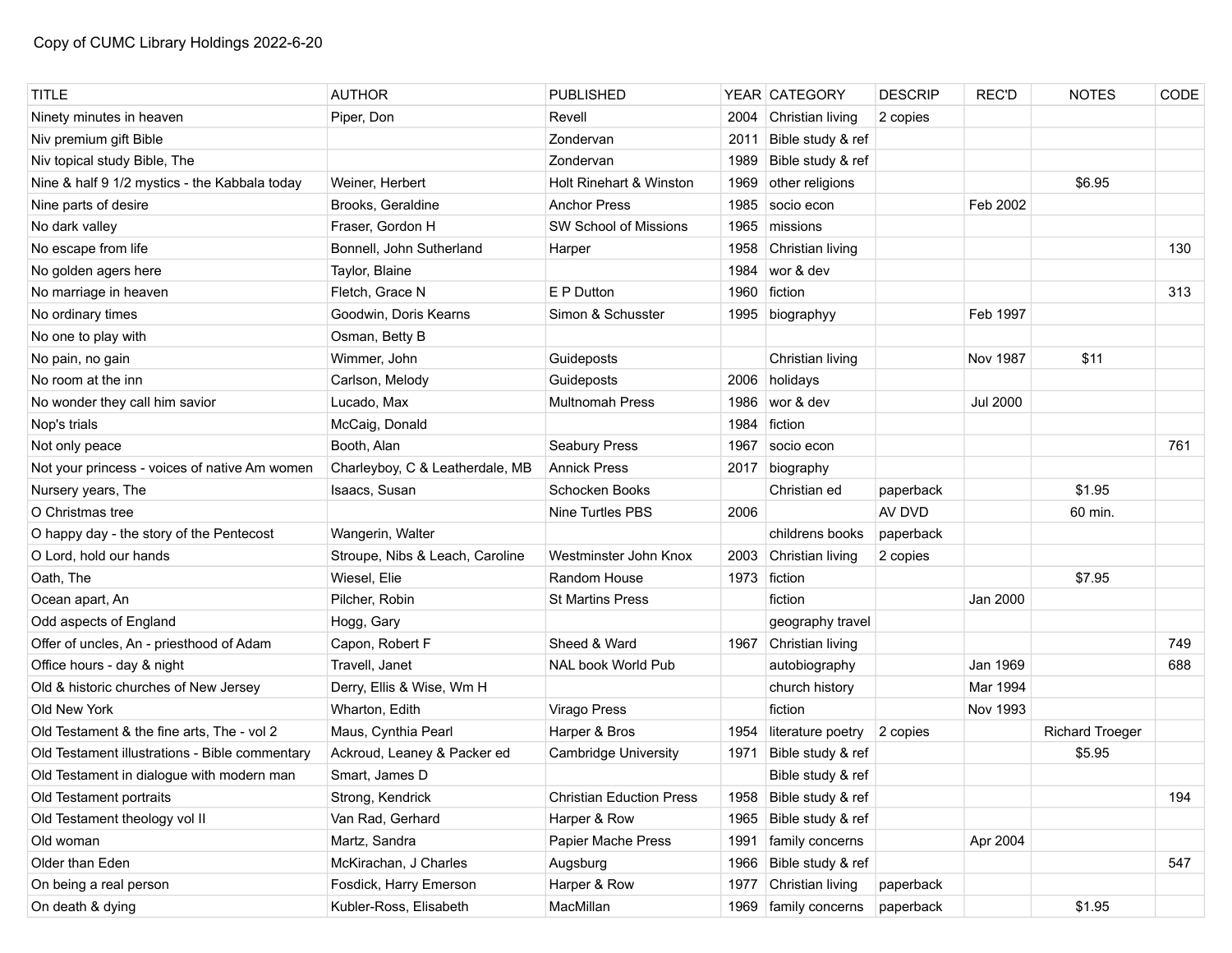| <b>TITLE</b>                              | <b>AUTHOR</b>                     | <b>PUBLISHED</b>            |      | YEAR CATEGORY     | <b>DESCRIP</b> | <b>REC'D</b>    | <b>NOTES</b>          | CODE |
|-------------------------------------------|-----------------------------------|-----------------------------|------|-------------------|----------------|-----------------|-----------------------|------|
| On Juneteenth                             | Gordon-Reed, Annette              | Liveright Publishing        | 2021 | history           |                | 2022            |                       |      |
| On the Christian faith                    | Calvin, John                      |                             |      | church history    |                |                 |                       |      |
| On prayer                                 | Ebeling, Gerhard                  | <b>Fortress Press</b>       | 1966 | prayer            | paperback      |                 | \$2                   |      |
| On that night - a Christmas parable       | Yates, Elizabeth                  | E P Dutton                  |      | 1969 holidays     |                |                 |                       | 724  |
| One foot in heaven                        | Spence, Hartzell                  |                             |      | biography         |                |                 |                       |      |
| One God - the ways we worship him         | Fitch, Florence Mary              | Lothrop, Lee & Shepard      | 1944 | childrens books   |                |                 | \$2.75                |      |
| One great ground of hope                  | Van Dusen, Henry                  | Westminster                 | 1961 | missions          |                |                 |                       | 612  |
| One hundred & one hymn stories            | Price, Carl F                     |                             | 1923 | music             |                |                 |                       |      |
| One hundred graces                        | Kelly, Marcia & Jack              | Owen publishers             | 1992 | prayer            |                | 2003            |                       |      |
| One little boy                            | Baruch, Dorothy W                 | Dell                        | 1952 | family concerns   |                |                 |                       |      |
| One nation                                | Carson, Ben md                    | Sentinel                    | 2014 | socio econ        |                |                 |                       |      |
| One night with the king - story of Esther | Peter O'Toole, Omar Sherif, et al | Fox Faith                   | 2006 |                   | AV DVD         |                 |                       |      |
| One sovereign life                        | Booth, Edwin                      | Abingdon Press              | 1965 | Christian beliefs |                |                 |                       |      |
| One world one mission                     | Hogg, W Richey                    | Friendship Press            | 1960 |                   | paperback      |                 | \$1.50                | 233  |
| Oneness of all life                       | Russell, Marjorie H               | <b>Unity Books</b>          | 1984 | science & nature  |                |                 |                       |      |
| Ongoing journey, The - women & the Bible  | Emswiller, Sharon Neufer          | Nat Council of Churches     | 1977 |                   |                | Feb 2004        |                       |      |
| Only in Alaska                            | Thomas, Tay                       | Doubleday                   | 1969 | geog & travel     |                |                 |                       | 717  |
| Only one year                             | Alliluyeva, Svetlana              | Harper & Row                | 1969 | biography         |                |                 | gift of Gay Heiser    |      |
| Open circle, The - Christian brotherhood  | Ratzinger, Joseph                 | Sheed & Ward                | 1966 | Christian beliefs |                |                 |                       |      |
| Open door, The - blind                    | Keller, Helen                     | Doubleday                   | 1957 | wor & dev         |                |                 |                       | 137  |
| Open secrets                              | Lischer, Richard                  | Doubleday                   | 2001 | biography         |                |                 |                       |      |
| Opening doors to the job market           | Sheard, Stalley, Williamson       |                             |      | socio econ        |                |                 |                       |      |
| Opening the door for God                  | Sweet, Herman J                   | <b>Westminster Press</b>    |      | 1943 Christian ed |                |                 |                       |      |
| Organ piano preludes postludes            | Song, Yang-Hee organist pianist   | <b>CUMC</b>                 | 2007 | music             | audio CD-R     | 2007            | Shippey missing       |      |
| Organ recital, Fall                       | Mark Miller organist              | <b>CUMC</b>                 |      | music             | audio CD-R     | <b>Nov 1998</b> | <b>Stuart Shippey</b> |      |
| Organizing to beat the devil              | Ferguson, Charles W               | Doubleday                   |      | 1933 Methodism    |                | May 1971        |                       |      |
| Original vision, The                      | Robinson, Edward                  |                             |      | Christina ed      |                |                 |                       |      |
| Other people's houses - Lore Grossmann    | Segal, Lore                       | <b>Harcourt Brace World</b> |      | 1958 biography    |                |                 |                       |      |
| Our ageless Bible                         | Leishman, Thomas Linton           | Thomas Nelson & Sons        | 1939 | Bible study & ref |                |                 |                       |      |
| Our American heritage                     | Wallis, Charles L                 | Harper & Row                | 1970 | history general   |                |                 |                       |      |
| Our best years                            | Hayes, Helen                      |                             |      | 1984 biography    |                |                 |                       |      |
| Our brother's keeper                      | Cahn, E S & Hearne, D W ed        | World Publishing            |      | 1969 socio econ   |                |                 | \$3.95                |      |
| Our English Bible in the marking          | May, Herbert, Gordon              | Westminster                 | 1965 | Bible study & ref |                |                 |                       |      |
| Our endangered values                     | Carter, Jimmy                     | Simon & Schuster            | 2005 | socio econ        |                |                 |                       |      |
| Our Hymnody - manual of Methodist Hymnal  | McCutchan, Robert Guy             | Abingdon Cokesbury          | 1937 | music             |                |                 |                       | 44   |
| Our many selves                           | O'Connor, Elizabeth               | Harper & Row                | 1971 | psychology        |                |                 | \$4.95                |      |
| Our Methodist post card album             | Simpson, Robert Drew ed           |                             |      | church history    |                |                 |                       |      |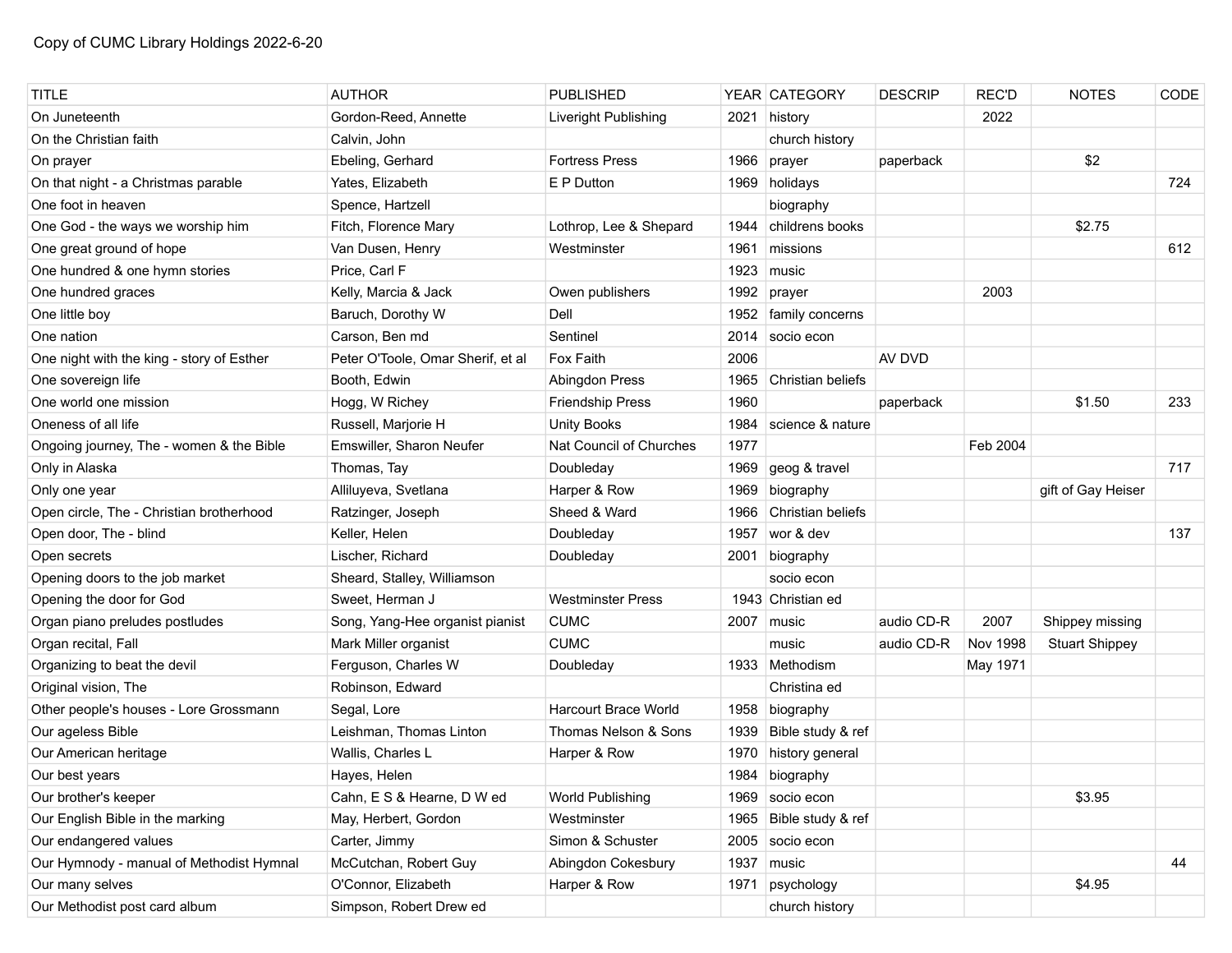| <b>TITLE</b>                                   | <b>AUTHOR</b>                   | <b>PUBLISHED</b>                  |      | YEAR CATEGORY              | <b>DESCRIP</b> | REC'D    | <b>NOTES</b> | CODE |
|------------------------------------------------|---------------------------------|-----------------------------------|------|----------------------------|----------------|----------|--------------|------|
| Our mission today                              | Jones, Tracey K                 | <b>World Outlook Press</b>        |      | 1963 missions              | paperback      |          |              |      |
| Out of my heart                                | Turnbull, Agnes Sligh           | Houghton                          |      | 1958 biography             |                |          |              |      |
| Out of sync child has fun                      | Kranowitz, Carol Stock          |                                   |      | family concerns            |                |          |              |      |
| Out of the depths                              | Anderson, B W                   | Board of Missions UMC             | 1979 | Bible study & ref          |                | May 1993 |              |      |
| Out to Canaan vol 4                            | Karon, Jan                      | Penguin Books                     | 1997 | fiction                    | vol 4          | Apr 1999 | \$11.65      |      |
| Outsider & the word of God, The                | Sellers, James E                | Abingdon Press                    | 1961 | Christian beliefs          |                |          |              |      |
| Overcoming dyslexia                            | Shaywitz, Sally md              | Alfred A Knopf                    | 2003 | family concerns            |                |          |              |      |
| Pagan & Christian in an age of anxiety         | Dodds, ER                       | <b>Cambridge University</b>       |      | 1965 church history        |                |          |              |      |
| Palestine, peace, not apartheid                | Carter, Jimmy                   | Simon & Schuster                  |      | socio econ                 |                |          |              |      |
| Palms & passion                                | Carbaugh, D & Goetz, M soloists | Questar                           | 2004 |                            | AV DVD         |          | 95 min.      |      |
| Parables, The                                  | Kennedy, Gerald                 | Harper                            |      | 1960 wor & dev             |                |          |              | 226  |
| Parables he told, The                          | Redding, David A                | <b>Fleming Revell</b>             |      | 11968 Bible study & ref    |                |          |              | 607  |
| Parables of Jesus                              | Buttrick, George A              | Harper                            |      | 1928 Bible study & ref     |                |          |              | 46   |
| Parables of Kierkegaard                        | Kierkegaard, Soren Aabye        | <b>Princeton University Press</b> | 1978 | Christian living           |                |          |              |      |
| Parables of peanuts, The                       | Short, Robert L                 | Harper & Row                      | 1968 | Christian ed               |                |          |              |      |
| Parenting isn't for cowards                    | Dobson, James C                 | Zondervan                         |      | 1973   family concerns     |                | Mar 1990 | \$15.95      |      |
| Parenting toward solutions                     | Medcalf, Linda                  |                                   |      | family concerns            |                |          |              |      |
| Parents & teenagers                            | Kesler, Jay                     |                                   |      | family concerns            |                |          |              |      |
| Parson's daughter, The                         | Cookson, Catherine              |                                   |      | fiction                    |                | Apr 1989 |              |      |
| Passages                                       | Sheehy, Gail                    | E P Dutton                        | 1976 | family concerns            |                |          |              |      |
| Past through tomorrow, The - future history    | Heinlein, Robert A              | G P Putnam's Sons                 | 1967 | fiction                    |                |          |              | 700  |
| Pastoral counseling                            | Hiltner, Seward                 |                                   |      | psychology                 |                |          |              |      |
| Pastoral counseling                            | Hostie, Raymond                 | Sheed & Ward                      |      | 1966 Christian ed          |                |          |              |      |
| Pastors' barracks, The                         | Wise, Robert L                  | <b>Victor Books</b>               | 1986 | fiction                    |                |          |              |      |
| Pat Nixon                                      | Eisenhower, Julie Nixon         | Simon & Schuster                  | 1986 | biography                  |                |          |              |      |
| Patchwork clan                                 | Lund, Doris                     |                                   |      | young adult                |                |          |              |      |
| Pathfinders                                    | Sheehy, Gail                    | United Way of N NJ                |      | 2014   family concerns     | audio          |          |              |      |
| Pathways of the inner life - an anthology      | Barrois, Georges A ed           | <b>Bobbs Merrill</b>              |      | 1956 Christian living      |                |          |              | 100  |
| Paul - apostle to the Nation Athens Corin Rome | Sauders, Ernest                 | <b>Graded Press</b>               |      | Bible study & ref   AV VHS |                |          | tape 3       |      |
| Paul & the world's most famous letters         | Haughton, Rosemary              | <b>Abingdon Press</b>             | 1970 | Bible study & ref          |                |          | \$3.75       |      |
| Paul the traveller                             | Bradford, Ernle                 | Barnes & Noble                    | 1974 | biography                  |                | Feb 2000 |              |      |
| Paulus - biography of Paul Tillich             | May, Rollo                      | Harper & Row                      |      | 1973 biography             |                |          | \$5.95       |      |
| Peace - words & inspiration Mahatma Gandhi     | Gandhi, Mahatma                 | <b>Blue Mountain Arts</b>         |      | socio econ                 |                |          |              |      |
| Peace, love, & healing                         | Siegel, Bernie S md             | Harper & Row                      |      | 1989 science & nature      |                |          |              |      |
| Peace of mind through possibility thinking     | Schuller, Robert H              | Doubleday                         | 1977 | Philosophy                 | 2 copies       |          |              |      |
| Peace with God                                 | Graham, Billy                   | Doubleday                         |      | 1953 Christian living      | 2 copies       |          |              | 284  |
| Peculiar treasures                             | Buechner, Frederick             | Harper & Row                      |      | 1979 Bible study & ref     |                |          | \$8.95       |      |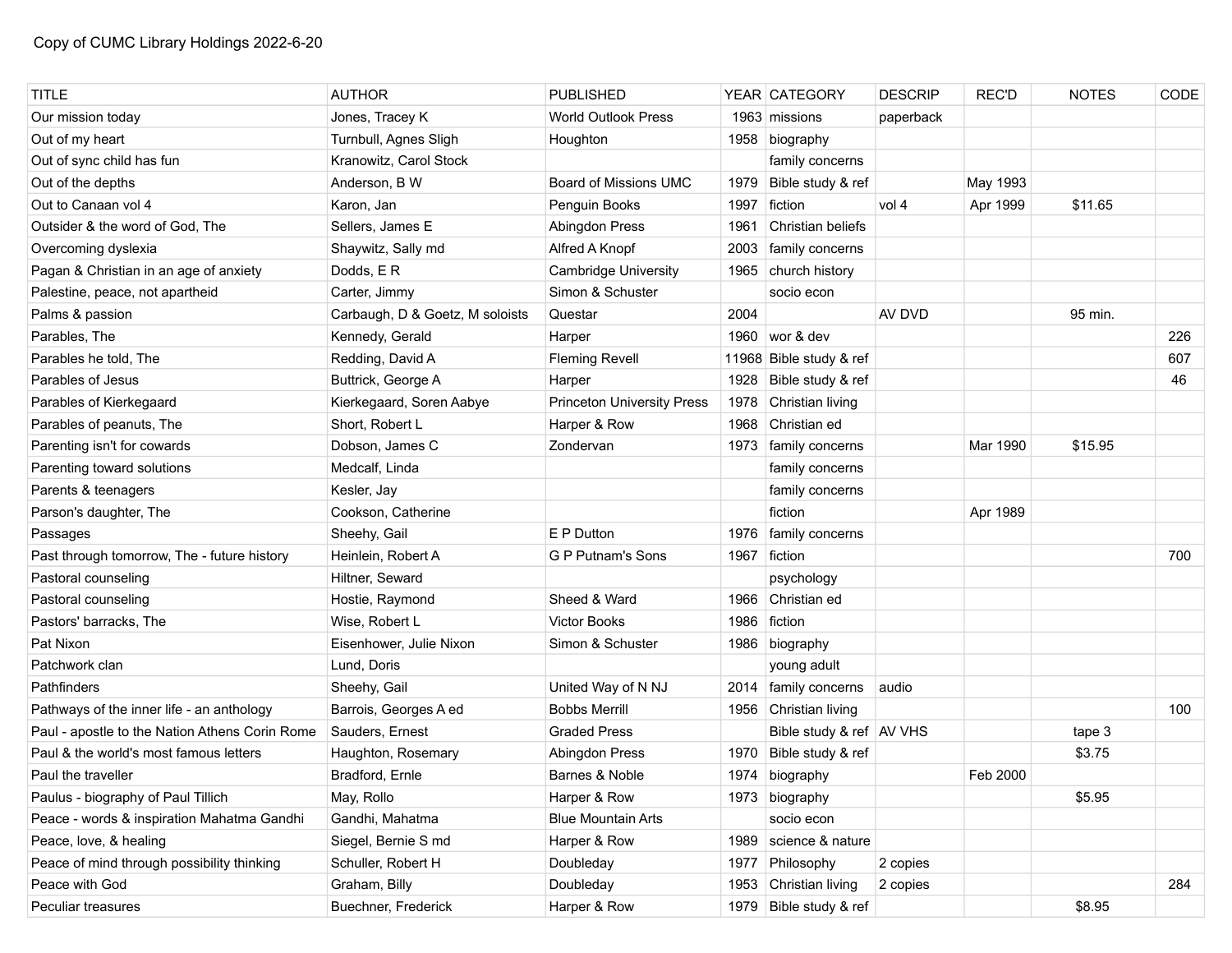| <b>TITLE</b>                                    | <b>AUTHOR</b>                  | <b>PUBLISHED</b>             |      | YEAR CATEGORY          | <b>DESCRIP</b> | <b>REC'D</b>    | <b>NOTES</b>       | CODE |
|-------------------------------------------------|--------------------------------|------------------------------|------|------------------------|----------------|-----------------|--------------------|------|
| Peloubet's Bible dictionary                     | Peloubet, F N                  |                              | 1947 | Bible study & ref      |                |                 |                    |      |
| Penny a copy, A - from The Catholic worker      | Cornell, T C & Forest, J H ed  | Macmillan                    | 1968 | socio econ             |                |                 | \$6.95             |      |
| People land & churches - trends rural church    | Smith, Rockwell C              | <b>Friendship Press</b>      | 1959 | Methodism              | paperback      |                 |                    |      |
| People of the book                              | Brooks, Geraldine              | Penguin Books                | 2008 | fiction                |                |                 |                    |      |
| People of the lie                               | Peck, M Scott                  | Simon & Schuster             | 1981 | psychology             |                | <b>Jun 1986</b> |                    |      |
| People speak, are you listening                 | Arnott, Anna Louise            | <b>Exposition Press</b>      | 1982 | literature poetry      | paperback      |                 | gift of Mrs E Hall |      |
| Perspective                                     | Halverson, Richard C           | <b>Cowman Publications</b>   | 1957 | wor & dev              |                |                 |                    | 721  |
| Peter & Paul & the Christian revolution         | Koval, Margaret                | <b>Koval Films PBS</b>       | 2002 |                        | AV DVD         | Jun 2021        | replaced missing   |      |
| Philosophy of religion                          | Geisler, Norman L              | Zondervan                    | 1974 | Christian beliefs      |                |                 |                    |      |
| Pictorial history of Protestantism - Europe, US | Ferm, Vergilius                | Philosophical Lib            |      | church history         |                |                 |                    | 133  |
| Pictorial profile of the Holy Land              | Holley, J E & Holley, C F      | <b>Fleming Revell</b>        | 1959 | Bible study & ref      |                |                 |                    |      |
| Pilgrim at tinker creek                         | Dillard, Anne                  | Harper & Row                 | 1974 | philosophy             |                | Nov 1995        | \$11.70            |      |
| Pilgrim Pope, The - Pope John Paul              | Murphy, Francis X              | <b>Shepherd Press</b>        | 1979 | biography              |                | <b>Nov 1987</b> | Robert Simpson     |      |
| Pilgrim prince, The                             | Barr, Gladys H                 | <b>Holt Rinehart Winston</b> | 1963 | fiction                |                |                 |                    | 506  |
| Pipe cleaner figures                            | Burns & Oates                  | Herder & Herder              | 1967 | arts crafts            | paperback      |                 | \$1.25             |      |
| Pitcairn islanders, The                         | Shapiro, Harry L               | Simon & Schuster             | 1968 | history general        | paperback      |                 |                    |      |
| Place for you, A                                | Tournier, Paul                 | Harper & Row                 | 1968 | family concerns        |                |                 | \$4.95             |      |
| Place within, The - poetry of pope John Paul II | Peterkiewicz, Jerzy translator | Random House                 | 1982 | poetry                 |                |                 |                    |      |
| Plain account of Christian perfection -J Wesley | reprint of 1872 original text  | <b>Beacon Hill Press</b>     | 1966 | wor & dev              |                |                 | S & H Gventer      |      |
| Plain man looks at the cross                    | Weatherhead, Leslie            | <b>Abington Press</b>        | 1945 | Christian beliefs      |                |                 |                    | 308  |
| Plain prayers for a complicated world           | Brooke, Avery                  | Reader's Digest Press        | 1975 | prayer                 |                |                 |                    |      |
| Plains of passage, The                          | Aue, Jean M                    | Crown Pub                    | 1991 | fiction                |                | Dec 2004        |                    |      |
| Plants, flowers & herbs of the Bible            | Shewell-Cooper, W E            | <b>Keats Pub</b>             | 1977 | science & nature       |                |                 | \$3.95             |      |
| Playing with words                              | Shipley, Joseph                | <b>Prentice Hall</b>         | 1960 | recreation             |                |                 |                    | 403  |
| Pleasure by the busload                         | Kimbrough, Emily               | Harper                       | 1961 | geog & travel          |                |                 |                    | 729  |
| Poems selected & new                            | Turner, Nancy Byrd             | <b>Golden Quill Press</b>    | 1965 | literature poetry      |                |                 |                    | 789  |
| Poems to inspire                                | Nick, Kenney                   | Denison                      | 1959 | literature poetry      |                |                 |                    | 206  |
| Poems with power to strengthen the soul         | Mudge, James                   | Abingdon                     | 1935 | literature poetry      |                |                 |                    | 394  |
| Poisonwood Bible, The                           | Kingsulver, Barbara            |                              |      | fiction                |                |                 |                    |      |
| Poland                                          | Michener, James A              |                              |      | fiction                |                |                 |                    |      |
| Poland greets the pope                          | Murphy, Francis X              | <b>Shaperd Press</b>         |      | 1979 history general   |                |                 |                    |      |
| Pompeii                                         | Harris, Robert                 | Random House                 |      | 2003 fiction           | paperback      |                 |                    |      |
| Portrait of myself                              | White, Margaret Bourke         | Simon Schuster               | 1963 | biography              |                |                 |                    | 435  |
| Positive discipline                             | Nelsen, Jane ed                | <b>Sunrise Press</b>         | 1981 | family concerns        |                | Nov 1996        |                    |      |
| Positive discipline A-Z                         | Nelsen, J Lott, L Glenn H S    | Prims Pub                    | 1993 | family concerns        |                | Nov 1993        |                    |      |
| Positive discipline for pre-schoolers           | Nelsen, J Erwin, C Duffy, R    | Prims pub                    | 1995 | family concerns        |                | Nov 1996        |                    |      |
| Positive discipline for single parents          | Nelsen, J Erwin, C Delzer, C   | Prima pub                    |      | 1993   family concerns |                | <b>Nov 1996</b> |                    |      |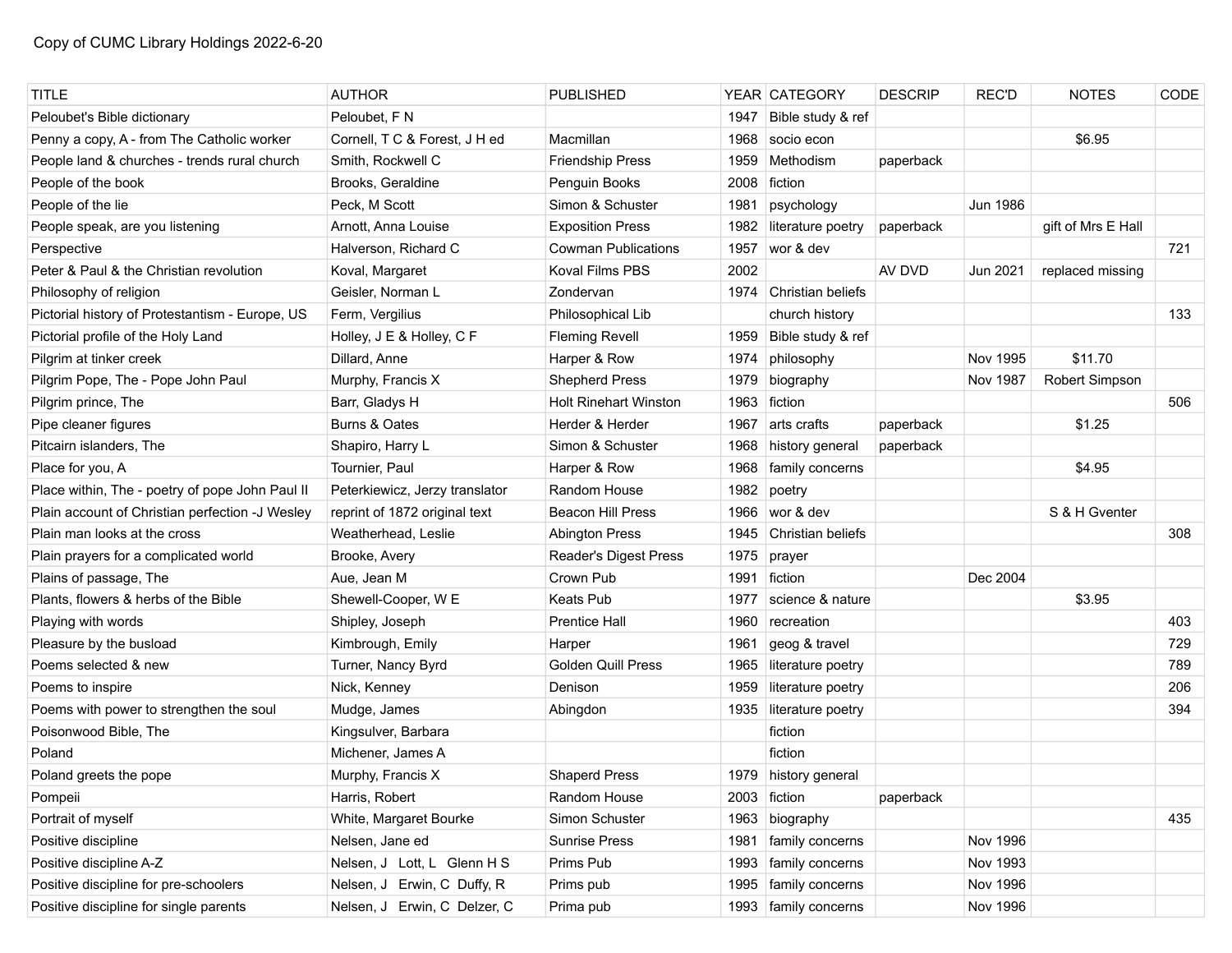| TITLE                                         | <b>AUTHOR</b>                 | <b>PUBLISHED</b>                 |      | YEAR CATEGORY          | <b>DESCRIP</b> | <b>REC'D</b> | <b>NOTES</b> | <b>CODE</b>    |
|-----------------------------------------------|-------------------------------|----------------------------------|------|------------------------|----------------|--------------|--------------|----------------|
| Positive discipline for teenagers             | Nelsen, J Lott, L             | Prims Pub                        | 1994 | family concerns        |                | Nov 1996     |              |                |
| Positive imaging                              | Peale, Norman Vincent         |                                  |      | philosophy             |                |              |              |                |
| Power for life - daily devotional             | Schuller et al                | Panographs                       | 2008 | wor & dev              |                |              |              |                |
| Power of Myth, The                            | Moyers, Bill                  | Parabola                         | 1988 |                        | AV VHS 6       |              |              |                |
| Power of positive praying, The                | Bisagno, John                 | Zondervan                        | 1979 | prayer                 | 2 copies       |              |              |                |
| Power of positive thinking, The               | Peale, Norman Vincent         | <b>Prentice Hall</b>             | 1952 | Christian living       |                |              |              | 59             |
| Power of the plus                             | Peale, Norman Vincent         |                                  | 1987 | Christian living       |                |              |              |                |
| Power through prayer groups                   | Shoemaker, Helen Smith        | Revell                           | 1958 | prayer                 |                |              |              | 400            |
| Power with grace - Mrs Woodrow Wilson         | Ross, Ishbel                  | <b>G P Putnam's Sons</b>         | 1975 | biography              |                |              | \$9.95       |                |
| Practical guide to every day law, The - J & M | Koff, Gail J                  | Simon & Schuster                 | 1985 | socio econ             |                |              |              |                |
| Practice & power of prayer                    | Bonnell, John Sutherland      | Westminster                      | 1954 | prayer                 |                |              |              | 4              |
| Prayer                                        | Laubach, Frank C              | Revell                           | 1946 | prayer                 |                |              |              | $\overline{7}$ |
| Prayer & the common life                      | Harkness, George              | Abingdon                         | 1948 | prayer                 |                |              |              | 62             |
| Prayer can change your life                   | Parker, Wm & St Johns, Elaine | <b>Prentice Hall</b>             | 1957 | prayer                 |                |              |              | 454            |
| Prayer for every day, A - 365 daily prayers   | Sandlin, John Lewis           | Revell                           | 1958 | prayer                 |                |              |              | 377            |
| Prayer for Owen Meany, A                      | Irving, John                  | <b>William Morrow</b>            | 1989 | fiction                |                | 2003         |              |                |
| Prayer of Jabez, The                          | Wilkinson, Bruce              | <b>Multnomah Publishers</b>      | 2000 | wor & dev              | 2 copies       |              |              |                |
| Prayer of Jabez for women, The                | Wilkinson, Darlene            | <b>Multnomah Publishers</b>      | 2002 | prayer                 |                |              |              |                |
| Prayer that prevails                          | Jordan, Ray                   | MacMillan                        | 1958 | prayer                 |                |              |              | 324            |
| Prayers                                       | Quoist, Michel                | Sheed & Ward                     | 1963 | prayer                 |                |              |              | 664            |
| Prayers of Peter Marshall                     | Marshall, Catherine           | <b>McGraw Hill</b>               | 1954 | prayer                 |                |              |              | 268            |
| Prayers to pray without really trying         | Struchen, Jeannette           | J P Lippincott                   | 1967 | prayer                 |                |              |              |                |
| Praying - how, when, where, why               | Lester, Muriel                | Revell                           | 1960 | prayer                 |                |              |              | 376            |
| Prescription for anxiety                      | Weatherhead, Leslie           | Abington                         | 1956 | Christian living       |                |              |              | 380            |
| President's wife, The - Mary Todd Lincoln     | Ross, Ishbel                  | G P Putnam's Sons                | 1973 | biography              |                |              | \$4.98       |                |
| Pretending to be normal                       | Willey, Liane Holliday        | Jessica Kingsley                 | 1999 | family concerns        |                |              |              |                |
| Price of privilege, The                       | Levine, Madeline              | <b>Haper Collins</b>             | 2006 | family concerns        |                |              |              |                |
| <b>Primer for Protestants</b>                 | Nichols, James H              |                                  |      | Christian beliefs      |                |              |              |                |
| Primer of beliefs, A                          | Copeland, Kenneth W           | <b>Methodist Evang Materials</b> | 1959 | Methodism              | 2 copies       |              |              |                |
| Primer of Roman Catholicism                   | Stuber, Stanley, I            | <b>Association Press</b>         | 1960 | other religions        |                |              |              | 602            |
| Private devotions for home & church           | Stoudt, John Joseph           | <b>Christian Education Press</b> |      | 1956 wor & dev         |                |              |              | 320            |
| Private letters of Luke                       | Lloyd, Roger                  | <b>Channel Press</b>             |      | 1958 Bible study & ref |                |              |              | 150            |
| Private prayers for worldly Christians        | Pottebaum, G A & Winkel, J    | <b>Pflaum Press</b>              | 1968 | prayer                 | 2 paperback    |              | \$5.95       |                |
| Profile of the negro American, A              | Pettigrew, Thomas F           | D VanNostrand                    |      | 1964 socio econ        |                |              | \$2.75       |                |
| Profiles in courage - collective biography    | Kennedy, John F               | Harper                           |      | 1956 biography         |                |              |              | 124            |
| Promises to keep                              | Biden, Joe                    | Random House                     | 2008 | biography              | paperback      |              |              |                |
| Promises to keep - a life of Thomas A Dooley  | Dooley, Agnes W               | Farrar, Strauss & Co             |      | 1962 biography         |                |              |              |                |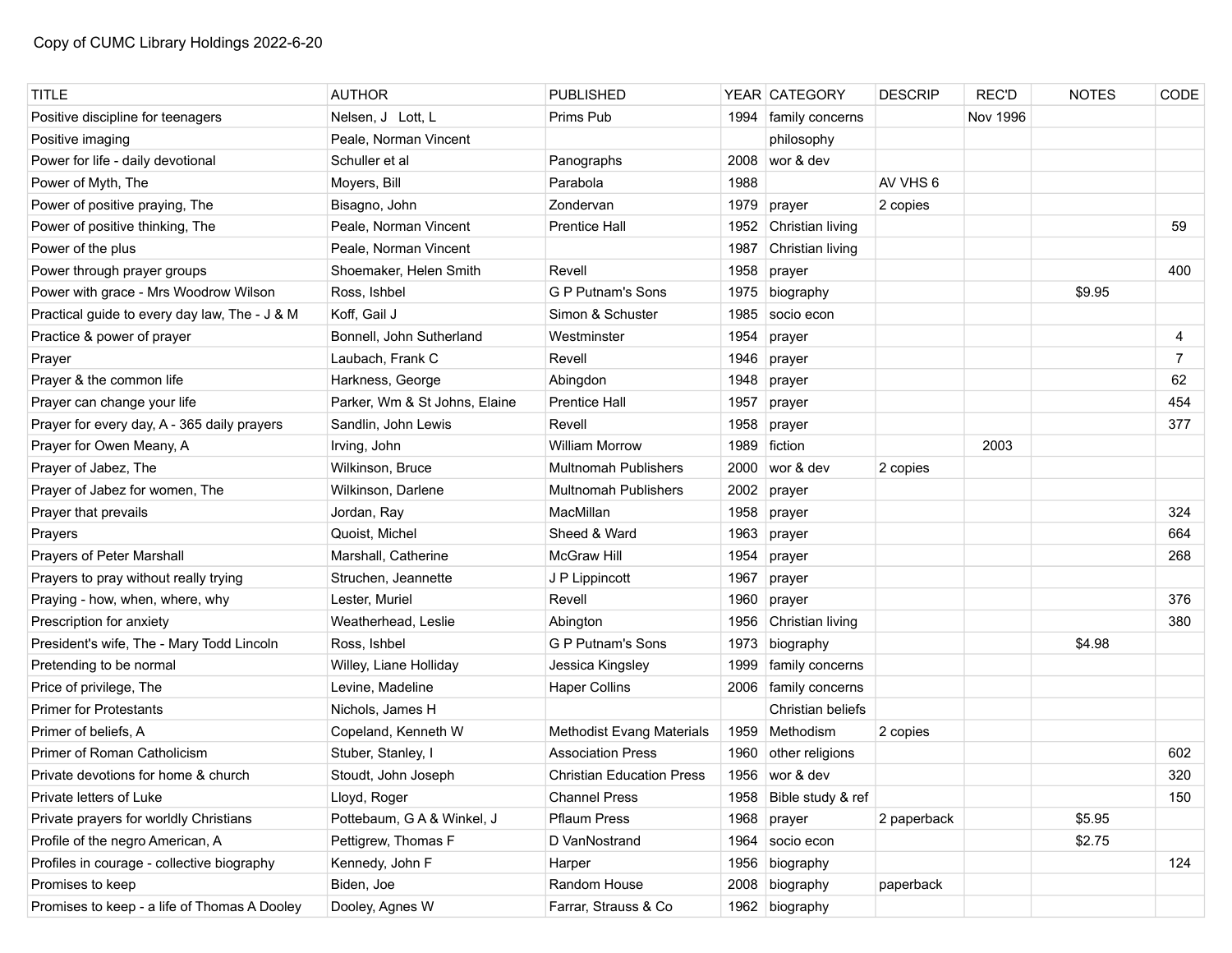| <b>TITLE</b>                                    | <b>AUTHOR</b>                      | <b>PUBLISHED</b>             |      | YEAR CATEGORY              | <b>DESCRIP</b> | <b>REC'D</b> | <b>NOTES</b>       | CODE |
|-------------------------------------------------|------------------------------------|------------------------------|------|----------------------------|----------------|--------------|--------------------|------|
| Proof of heaven                                 | Eben, Alexander md                 | Simon & Schuster             |      | 2012   family concerns     |                |              |                    |      |
| Proofs of his presence                          | Crowell, Grace Noll                | Abingdon                     | 1958 | wor & dev                  |                |              |                    | 148  |
| Prophet, The                                    | Gibran, Kahlil                     | Alfred C Knoff               |      | 1965 philosophy            |                |              |                    |      |
| Prophet Jeremiah, The                           | Case, Harold                       |                              |      | Bible study & ref          |                |              |                    |      |
| Prophet of plenty - W D Weatherhead             | Dykeman, Wilma                     | University of Tenn Press     | 1966 | biography                  |                |              |                    |      |
| Prophets, The                                   | Heschel, Abraham                   | Harper & Row                 | 1962 | Bible study & ref          |                |              |                    | 418  |
| Prophets for the common reader, The             | Chase, Mary Ellen                  | W W Norton                   |      | 1963 Bible study & ref     |                |              |                    | 430  |
| <b>Protestant Christianity</b>                  | Dillenber, Jorh & Welch, Claude    |                              |      | church history             |                |              |                    |      |
| Protestant panorama                             | Hall, Clarence & Holisher, Desider | Farrar, Straus & Young       | 1951 | church history             |                |              | \$4                |      |
| Protestant primer, A                            | Seidenspinner, Clarence            | Tidings                      | 1954 | Christian beliefs 2 copies |                |              |                    |      |
| Protestantism                                   | Dunstan, J Leslie ed               | George Braziller             | 1962 | church history             |                |              |                    |      |
| Protestantism in America                        | Brauer, Jerald C                   | <b>Westminster Press</b>     | 1965 | church history             |                |              |                    |      |
| Providence of God, The                          | Harkness, George                   | Abingdon                     | 1960 |                            |                |              |                    | 243  |
| Psalms & New Testament - King James vers        |                                    | American Bible Association   |      | <b>Bible</b>               | large print    |              |                    |      |
| Psalms of the Jerusalem Bible                   | Jones, Alex ed                     | Doubleday                    | 1966 | Bible study & ref          |                |              |                    |      |
| Psalms for the common reader                    | Chase, Mary Ellen                  | W W Norton                   |      | 1962 Bible study & ref     |                |              |                    | 353  |
| Psalms Proverbs - Ecclesiastes                  | Leighton, Gardi                    | Doubleday                    | 1952 | Bible study & ref          |                |              |                    | 544  |
| Puritan jungle - America's sexual underground   | Harris, Sara                       | <b>G P Putnam's Sons</b>     | 1969 | socio econ                 |                |              |                    |      |
| Puritanism in America                           | Larzer, Ziff                       | <b>Viking Press</b>          | 1973 | socio econ                 |                |              | \$10               |      |
| Purpose driven church, The                      | Warren, Rick                       | Zondervan                    | 1995 | Christian living           |                |              |                    |      |
| Purpose driven church, The                      | Warren, Rick                       | Zondervan                    | 2002 | Christian living           | 2 copies       |              |                    |      |
| Purpose of Christmas                            | Warren, Rick                       | <b>Howard Books</b>          |      | 2008 holidays              |                |              |                    |      |
| Put your future in ruins - essays Robert J Bull | Thompson, Henry O ed               | Wyndham Hall Press           | 1986 | archaeology                |                |              | Elizabeth Ann Keat |      |
| Quaker by convincement                          | Hubbard, Geoffrey                  | Quaker Home Service          | 1992 | other religions            |                |              |                    |      |
| Quality of life, The                            | Michener, James A                  | J P Lippincott               | 1970 | socio econ                 |                |              |                    |      |
| Queen mother, The - Queen Elizabeth             | Cathcart, Helen                    | Dodd, Mead                   |      | biography                  |                |              |                    | 590  |
| Quest of the historical Jesus, The              | Schweitzer, Albert                 | Macmillan                    |      | 1968 Christian beliefs     | paperback      |              | \$3.95             |      |
| Questions older people ask                      | Kish, Henriette                    | Dutton                       |      | 1955   family concerns     |                |              |                    |      |
| Quiet moments                                   | Bacher, June Masters               |                              |      | wor & dev                  |                |              |                    |      |
| Quiet times                                     | Wright, H Norman                   | <b>Harvest House</b>         |      | 1990 wor & dev             |                | Mar 1994     |                    |      |
| Rachel & her children                           | Kozol, Jonathan                    | <b>Ballentine Books</b>      |      | 1998 socio econ            |                | Jun 2004     |                    |      |
| Racism & Christian understanding of man         | Kesey, George                      |                              |      | socio econ                 |                |              |                    |      |
| Radium Girls, The - America's shining women     | Moore, Kate                        | Sourcebooks                  |      | 2017 history               |                |              |                    |      |
| Raise a jubilee                                 | Jensen, Donald                     | <b>Graded Press</b>          | 1970 | music                      |                |              |                    |      |
| Raising cain                                    | Kindlon, Dan & Thompson, M         | <b>Ballantine Publishing</b> | 1999 | family concerns            |                |              |                    |      |
| Raising children who think for themselves       | Medhus, Elisa md                   | <b>MJF Books</b>             | 2001 | family concerns            |                |              |                    |      |
| Raising drug-free kids in a drug-filled world   | Perkins, Nancy & William           | Hazelden                     |      | family concerns            |                | May 1986     | \$5.95             |      |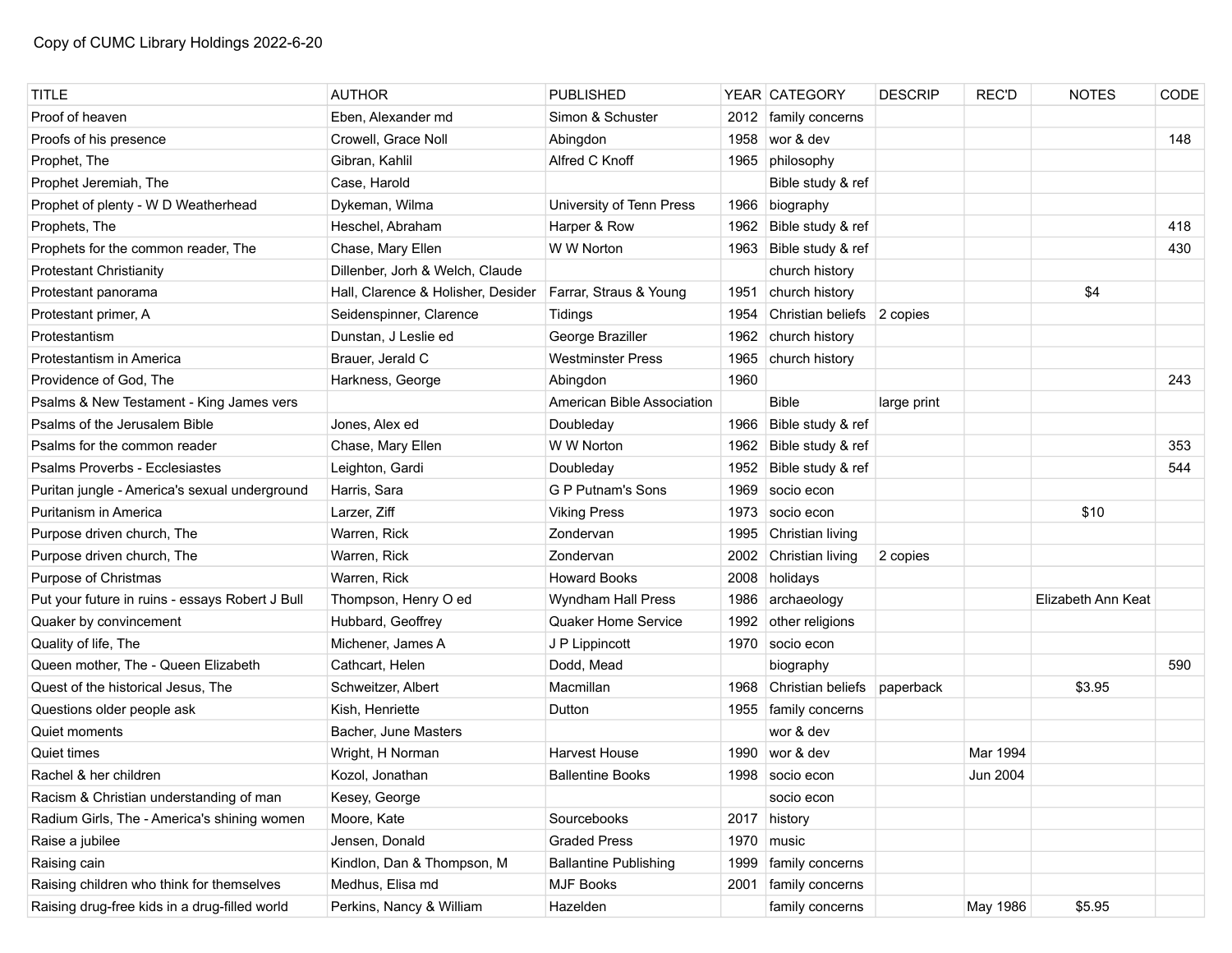| <b>TITLE</b>                                      | <b>AUTHOR</b>                    | <b>PUBLISHED</b>                |      | YEAR   CATEGORY               | <b>DESCRIP</b> | <b>REC'D</b> | <b>NOTES</b>   | CODE |
|---------------------------------------------------|----------------------------------|---------------------------------|------|-------------------------------|----------------|--------------|----------------|------|
| Raising safe kids in an unsafe world              | Wagner, Jan                      | <b>Nest Entertainment</b>       | 1997 | family concerns               |                |              |                |      |
| Raising self-reliant children in self-indulgent w | Glenn H S & Nelson J ed          | Prima Publishing                | 2000 | family concerns               |                |              |                |      |
| Rambling with gambling - morning radio host       | Gambling, John                   | <b>Prentice Hall</b>            | 1972 | biography                     |                |              |                |      |
| Rapture exploded, The                             | Rossing, Barbar R                | <b>Basic Books</b>              | 2004 | Christian beliefs             |                |              |                |      |
| Reaching out                                      | Nouwen, Henri J M                | Doubleday                       | 1986 | Christian living              |                | Apr 2004     |                |      |
| Read aloud handbook, The                          | Trelease, Jim                    | Penguin Books                   | 1982 | family concerns               |                | Nov 1989     |                |      |
| Reader's Digest Bible, The - vol I, II, III RSV   | Metzger, Bruce M ed              | Reader's Digest for blind       | 1982 | Bible study & ref large print |                |              |                |      |
| Reader's Digest nonfiction best sellers - 1979    |                                  | Reader's Digest                 | 1979 | biography                     |                |              |                |      |
| Reader's Digest nonfiction best sellers - 1983    |                                  | <b>Reader's Digest</b>          | 1983 | fiction                       | vol 1          |              |                |      |
| Reader's Digest nonfiction best sellers - 1999    |                                  | <b>Reader's Digest</b>          | 1999 | ∣ fiction                     |                | Mar 2003     |                |      |
| Reader's Digest condensednbooks                   |                                  | <b>Reader's Digest</b>          |      | fiction                       | large print    |              |                |      |
| Readiness for religion                            | Goldman, Ronald                  | Seabury Press                   |      | 1965 Christian ed             |                |              |                |      |
| Readings in earth sciences                        | Moulton, Benjamin                | McGraw Hill                     | 1972 | science & nature paperback    |                |              | gift           |      |
| Reagan - his polital life & lasting legacy        | Howe, Robert E ed                | Time Books                      | 2014 | biography                     |                |              |                |      |
| Real Jesus, The                                   | Cassels, Louis                   | Doubleday                       | 1968 | Christian beliefs             |                |              | \$4.50         |      |
| Real Romney, The                                  | Kranish, Michael & Helman, Scott | <b>Harper Collins</b>           | 2012 | biography                     |                |              |                |      |
| Reality & prayer                                  | Magee, John B                    | Harper                          | 1957 | prayer                        |                |              |                | 398  |
| Reason for hope                                   | Goodall, Jane                    | Time Warner pub                 | 1999 | biography                     |                | 2003         |                |      |
| Reasoned faith, A                                 | <b>Baillie</b>                   | <b>Charles Scribner's</b>       | 1963 | Christian beliefs             |                |              |                | 438  |
| Rebels with a cause                               | Mead, Frank                      | Abingdon Press                  |      | 1964 Christian living         |                |              |                |      |
| Rebirth of America, The                           |                                  | Arthur S DeMoss Found           |      | history                       |                |              |                |      |
| Rebirth of the laity                              | Grimes, Howard                   | Abington                        |      | 1962 Christian living         |                |              |                | 351  |
| Rebuilding & remembering                          | Haugk, Kenneth C                 | <b>Stephens Ministries</b>      | 2004 | family concerns               | paperback      | Jun 2021     | Jeff Markay    |      |
| Reconstructing Herod's temple in Jerusalem        | Ritmeyer, Kathleen & Leen        | <b>Biblical Archaeology Soc</b> | 1990 | geog & history                |                |              |                |      |
| Recovery of life's meaning, The                   | Jones, W Paul                    | <b>Association Press</b>        | 1963 | Christian beliefs             |                |              |                |      |
| Red cloud - a Lakota story of war & surrender     | Nelson, SD                       | Abrams Books for young          | 2017 | history                       |                |              |                |      |
| Red fox. Memoirs of Chief                         |                                  | <b>McGraw Hill</b>              | 1971 | biography                     |                |              |                |      |
| Red giants & white dwarfs                         | Jastrow, Robert                  | Harper & Row                    | 1967 | childrens books               |                |              | W H Bertenshaw |      |
| Red letter Christians                             | Campolo, Tony                    | <b>Baker Books</b>              | 2008 | socio econ                    |                |              | missing        |      |
| Red man reservations, The                         | wissler, Clark                   | Collier-MacMillan               |      | socio econ                    |                |              | \$1.95         |      |
| Redeemed captive, The                             | Demos, John                      | Random House                    |      | 1994 history                  |                | Nov 1999     |                |      |
| Rediscovering God in America                      | Gingrich, Newt                   | Thomas Nelson                   |      | 2009 socio econ               |                |              |                |      |
| Reflections on the Psalms                         | Lewis, C S                       | Harcourt                        |      | 1958 Bible study & ref        |                |              |                | 170  |
| Relational revolution, The                        | Larson, Bruce                    | <b>Word Books</b>               | 1976 | socio econ                    |                |              |                |      |
| Religion & faith in Latin America                 | Rycroft, W Stanley               | <b>Westminster Press</b>        |      | 1958 missions                 |                |              |                | 177  |
| Religion & leisure in America                     | Lee, Robert                      | Abingdon Press                  |      | 1963 socio econ               |                |              |                |      |
| Religion of Abraham Lincoln                       | Wolf, William J                  | Seabury Press                   |      | 1963 Christian living         |                |              |                | 532  |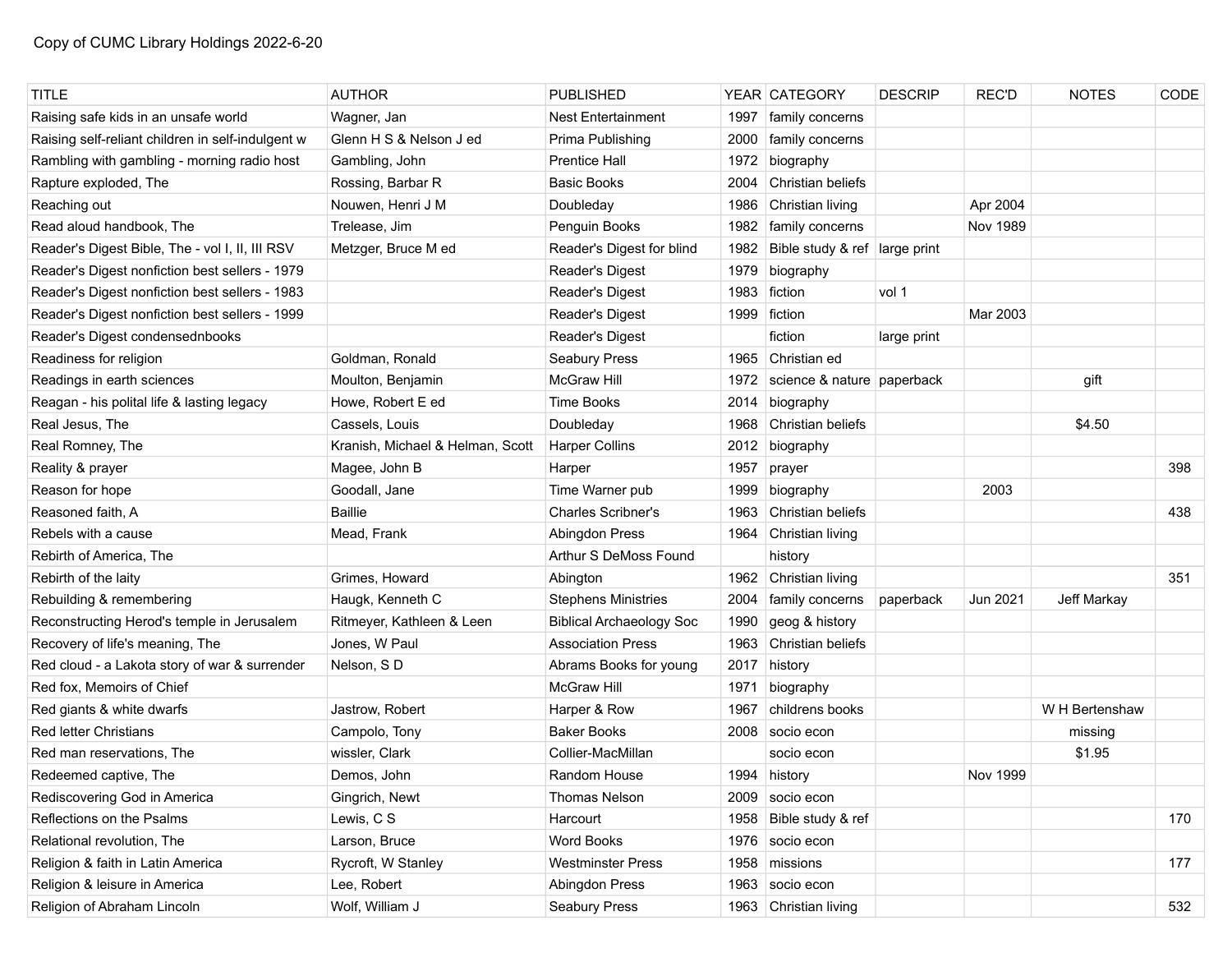| <b>TITLE</b>                                    | <b>AUTHOR</b>                   | PUBLISHED                 |      | YEAR CATEGORY         | <b>DESCRIP</b> | <b>REC'D</b> | <b>NOTES</b> | CODE |
|-------------------------------------------------|---------------------------------|---------------------------|------|-----------------------|----------------|--------------|--------------|------|
| Religions around the world                      | Wolcott, Leonard & Carolyn      |                           |      | other religions       |                |              |              |      |
| Religions of America, Guide to                  | Rosten, Leo ed                  | Simon & Schuster          |      | 1955 other religions  | paperback      |              |              |      |
| Religious art                                   |                                 | New York Graphic Society  |      | art                   | 2 copies       |              |              |      |
| Religious Christmas stories for children        | Hooper, Van B ed                | Ideals pub                | 1961 |                       | 2 copies       |              |              |      |
| Religious drama 3 - an anthology                |                                 | Living Age Books          | 1963 | literature drama      | paperback      |              | \$1.55       |      |
| Religious ferment in Russia                     | Bourdeaux, Michael              | Macmillan                 | 1968 | socio econ            |                |              |              | 708  |
| Religious theatre - brief violent reign absolam | Pendleton, James                |                           |      | drama                 |                |              |              |      |
| Religious thinking - childhood to adolescence   | Goldman, Ronald                 | Routledge & Kegan         | 1964 | Christian ed          |                |              |              |      |
| Rekindling the flame - vital Methodism          | William, Wm H & Wilson, R L     | Abingdon Press            | 1987 | Methodism             |                |              |              |      |
| Rembrandt's life of Christ                      | Rachleff, Owen R                | <b>Abradale Press</b>     |      | art archaeology       |                | May 1990     |              |      |
| Remembering Deir Yassin                         | McGowan, Daniel & Ellis, Marc H | <b>Olive Branch Press</b> | 1998 | missions              |                | Mar 2002     |              |      |
| Renewal of hope, The                            | Kee, Howard Clark               | <b>Association Press</b>  | 1959 | Christian living      |                |              |              | 244  |
| Reporter in search of God, A                    | Whitman, Howard                 | Doubleday                 | 1953 | wor & dev             |                |              |              | 642  |
| Reporter's life, A                              | Cronkite, Water                 | Alfred K Knopf            | 1996 | biography             |                | Feb 1998     |              |      |
| Reprieve                                        | DeMille, Agnes                  |                           | 1982 | biography             |                |              |              |      |
| Reshaping the Christian life                    | Raines, Robert A                | Harper & Row              | 1964 | Christian beliefs     |                |              |              |      |
| <b>Resident aliens</b>                          | Hauerwas, S & Willimon, W H     | Abingdon Press            | 1990 | Christian living      | paperback      | May 1990     |              |      |
| Response of the church in changing Japan        | Germany, Charles H              | <b>Friendship Press</b>   | 1967 | missions              | paperback      |              | \$1.75       |      |
| Resurrection & the life                         | Weatherhead, Leslie             | <b>Abington Press</b>     | 1958 | worship               |                |              |              | 540  |
| Retire to action - guide to voluntary service   | Arthur, Julietta K              | Abingdon Press            | 1969 | family concerns       |                |              | \$5.95       |      |
| Retirement handbook, The                        | Buckley, Joseph C               | Harper & Brothers         | 1953 | family concerns       | paperback      | 1982         |              |      |
| Reverence for life                              | Schweitzer, Albert              | Harper & Row              | 1966 | Christian beliefs     |                |              |              | 728  |
| Reviving Ophelia                                | Pipher, Mary                    | <b>Riverhead Books</b>    | 1994 | family concerns       |                |              |              |      |
| Rice in the storm                               | Asedillo, R C & Williams, B D   | <b>Friendship Press</b>   | 1989 | socio econ            |                | May 1990     |              |      |
| Rich Christian in a age of hunger               | Sider, Ronald J                 | <b>Paulist Press</b>      | 1974 | Bible study & ref     |                |              |              |      |
| Richer by India                                 | Scovel, Myra                    | Harper Row                | 1964 | missions              |                |              |              | 478  |
| Riches of the kingdom                           | Crowell, Grace Noll             | Abingdon                  | 1954 | wor & dev             |                |              |              | 149  |
| Rickenbacker, an autobiography                  | Rickenbacker, Edward A          | <b>Prentice Hall</b>      | 1967 | autobiography         |                |              |              |      |
| Righteousness of the kingdom                    | Rauschenbusch & Stackhouse      | Abingdon Press            | 1968 | Christian beliefs     |                |              |              | 705  |
| Ring of truth                                   | Phillips, J B                   |                           |      | Bible study & ref     |                |              |              |      |
| Risen                                           | Joseph Fiennes                  | <b>Columbia Pictures</b>  | 2016 |                       | AV DVD         |              |              |      |
| Rites & symbols of initiation                   | Eliade, Mircea                  | Harper Torchbooks         |      | 1958 anthropology     |                |              |              |      |
| Road less traveled, The                         | Peck, M Scott                   | Simon & Schuster          | 1978 | family concerns       | paperback      | Mar 1988     | \$8.95       |      |
| Road to faith, The                              | Oursler, Will                   | Rinehart                  |      | 1960 Christian living |                |              |              | 221  |
| Road unseen, The                                | Jenkins, Peter & Barbara        | Guidepost                 |      | biography             |                |              |              |      |
| Robber - a tale of the time of the Herods       | Brooker, Bertram                | Duell                     |      | 1949 fiction          |                |              |              | 51   |
| Robe, The                                       | Douglas, Lloyd                  | Houghton Mifflin          |      | 1962 fiction          |                |              |              | 484  |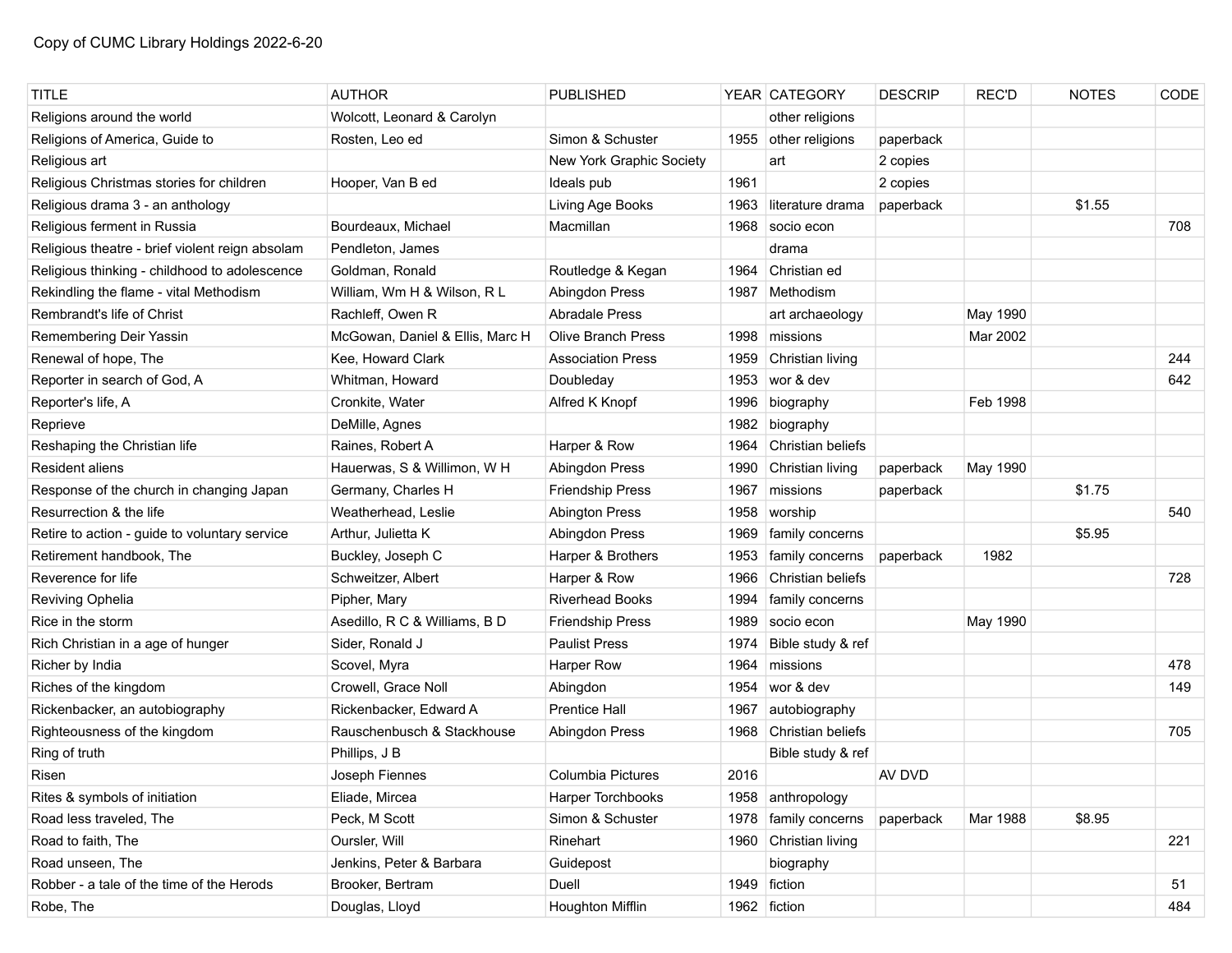| <b>TITLE</b>                                  | <b>AUTHOR</b>                   | <b>PUBLISHED</b>                 |      | YEAR CATEGORY                   | <b>DESCRIP</b> | <b>REC'D</b>    | <b>NOTES</b>       | CODE |
|-----------------------------------------------|---------------------------------|----------------------------------|------|---------------------------------|----------------|-----------------|--------------------|------|
| Rock that is higher, The                      | L'Engle, Madeleine              | <b>Harold Shaw</b>               | 1993 | Christian living                |                | Apr 1996        | \$16.19            |      |
| Rome & reunion                                | Grant, Frederick C              | <b>Oxford Press</b>              | 1965 | church history                  |                |                 |                    | 611  |
| Rommel - field marshal Erwin Rommel           | Douglas Home, Charles           | Saturday Review Press            | 1973 | biography                       |                |                 |                    |      |
| Roosevelt, Eleanor                            | Cook, Blanche Wiesen            | <b>Viking Penguin</b>            | 1999 | biography                       |                | Jan 2000        |                    |      |
| Roots - a family saga                         | Haley, Alex                     | Doubleday                        | 1976 | biography                       |                |                 |                    |      |
| Roots of Christianity                         | Walsh, Michael                  | <b>Grafton Books</b>             | 1986 | Christian beliefs               |                | Mar 1994        |                    |      |
| Royal service - Prince Charles                | Barry, Stephen                  | Macmillan                        | 1983 | biography                       |                | Nov 1987        | gift of Mrs E Hall |      |
| Royality of the pulpit, The                   | Jones, Edgar DeWitt             | Harper & Brothers                | 1951 | wor & dev                       |                |                 |                    |      |
| Runaway jury, judgement, capitol offense      |                                 | <b>Readers Digest</b>            | 1997 | fiction                         |                |                 |                    |      |
| Russia                                        | Shipler, David K                | <b>Time Books</b>                | 1983 | socio econ                      | paperback      | Mar 1988        | \$7.95             |      |
| Ruth                                          | Henderson, Lois T               | Guidepost                        | 1981 | fiction                         |                |                 | \$7.95             |      |
| Sabboth & festival prayer book, The - Judaism |                                 | Rabbinical Assembly of Am        | 1946 | other religions                 |                |                 |                    | 296  |
| Sacagawea speaks                              | Hunsaker, Joyce Badgley         | Globe Pequot Press               | 2001 | history                         |                | May 2001        | \$26               |      |
| Safe in bondage                               | Spike, Robert W                 | <b>Friendship Press</b>          | 1960 | missions                        | 2 copies       |                 |                    | 235  |
| Safeguarding motherhood                       | DeLee, Sol T                    | J B Lippincott                   | 1969 | family concerns                 |                |                 |                    |      |
| Sagebrush surgeon - Clarence Salsbury         | Means, Florence C               | <b>Friendship Press</b>          | 1955 | biography                       | paperback      |                 |                    |      |
| Sailing the wine-dark sea - why Greeks matter | Cahill, Thomas                  | Nan Talese, Anchor Books         | 2003 | history                         |                |                 |                    |      |
| Saint Joan                                    | Shaw, Bernard                   | Penguin Books                    |      | drama                           | 2 copies       | Feb 1996        | \$7.31             |      |
| Saint Maybe                                   | Tyler, Anne                     | <b>Fawcett Columbine</b>         |      | fiction                         |                | May 2001        |                    |      |
| Salt for society - NT Matthew interpretation  | Keller, W Phillip               | Word Books                       | 1981 | Bible study & ref               |                |                 |                    | 226  |
| Sampler of American songs                     | Krythe, Maymie R                |                                  | 1969 | music                           |                |                 |                    | 775  |
| Sandwich generation, The                      | Zal, H Michael                  | Perseus                          | 1992 | family concerns                 |                |                 |                    |      |
| Sarum                                         | Rutherford, Edward              | Crown                            | 1987 | fiction                         |                | <b>Jun 1988</b> | \$19.95            |      |
| Save the earth!                               | Miles, Betty                    | Alfred A Knopf                   | 1974 | science & nature paperback      |                |                 | \$2.50             |      |
| Saving the great swamp                        | Cavanaugh, Cam                  | Columbia                         |      | 1978 socio econ                 |                |                 |                    |      |
| Say yes to life                               | Greenberg, Sidney               |                                  |      | Christian living                |                |                 |                    |      |
| Scary things                                  | Smaridge, Norah                 | Abingdon Press                   | 1969 | children's books                |                |                 | \$3.25             |      |
| Schweitzer of Lambarene, Dr                   | Cousins, Norman                 | Harper                           | 1960 | biography                       |                |                 |                    | 252  |
| Science & creation                            | Frair, Wayne                    | <b>Creation Research Society</b> | 2002 | Christian beliefs               |                | Oct 2004        |                    |      |
| Science & the modern world                    | Whitehead, Alfred North         | <b>Free Press</b>                | 1925 | science & nature                |                |                 |                    |      |
| Screwtape letters                             | Lewis C S                       | Macmillan                        |      | 1944 Christian beliefs 2 copies |                |                 |                    |      |
| Sea around us, The                            | Carson, Rachel L                | <b>Oxford University</b>         |      | 1951 science & nature           |                |                 |                    | 459  |
| Searching for God in America                  | Hewitt, Hugh                    | Word Publishing                  | 1996 | history                         |                |                 |                    |      |
| Searching spirit, The                         | Adamson, Joy                    | Harcourt Brace Jovanovich        | 1979 | biography                       |                | Jan 1993        |                    |      |
| Seasons & symbols                             | Wetzler, Robert & Huntington, H | Augsburg                         |      | 1962 church history             |                |                 |                    |      |
| Seasons of a man's life, The                  | Levinson, Daniel J              | Knopf                            | 1978 | psychology                      |                |                 |                    |      |
| Second living room dialogues                  | Greenspun, Wm B & Wedel, C C    | <b>Friendship Press</b>          |      | 1967 wor & dev                  | paperback      |                 | \$1                |      |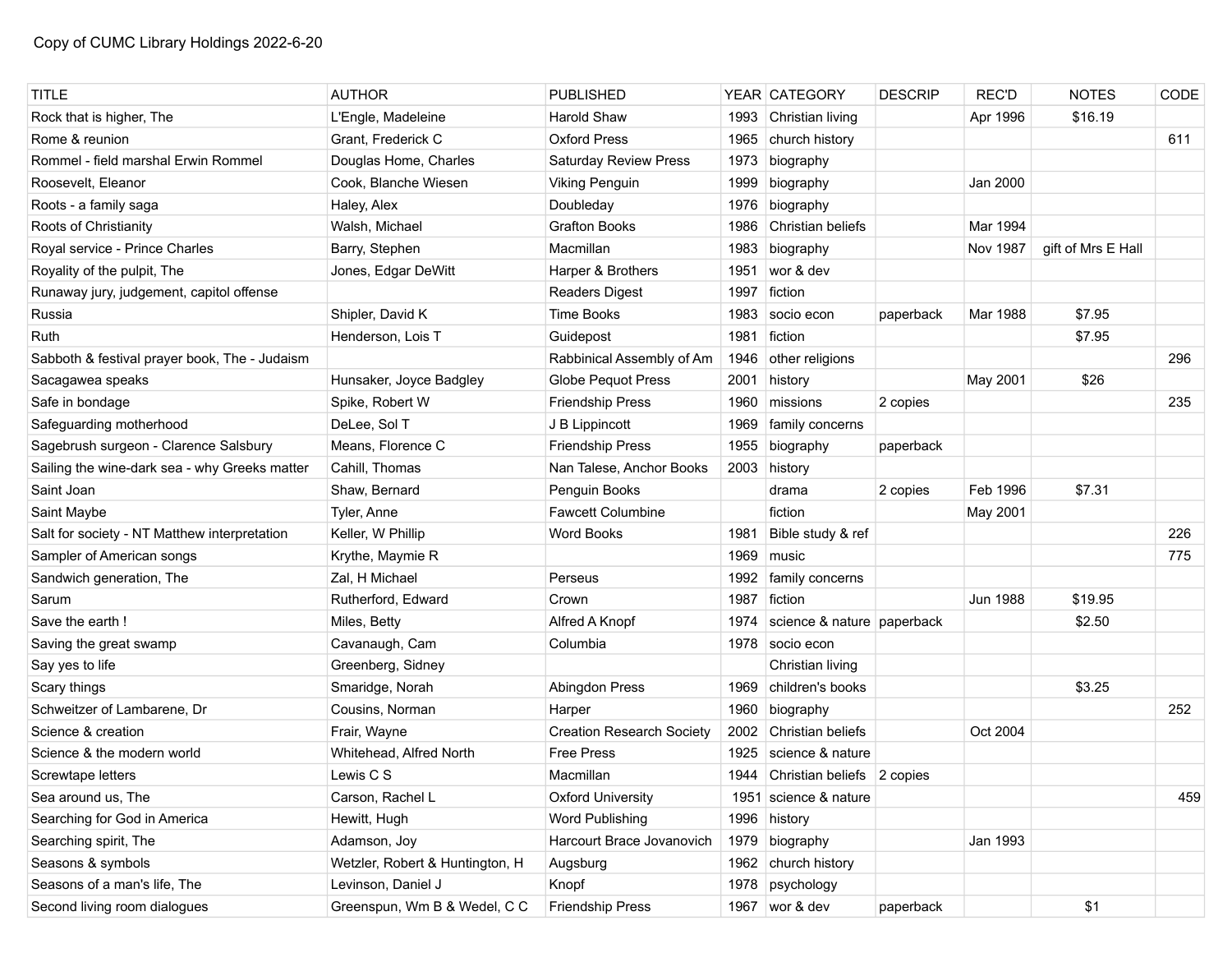| <b>TITLE</b>                                 | <b>AUTHOR</b>                  | <b>PUBLISHED</b>           |            | YEAR CATEGORY              | <b>DESCRIP</b> | REC'D    | <b>NOTES</b>          | CODE |
|----------------------------------------------|--------------------------------|----------------------------|------------|----------------------------|----------------|----------|-----------------------|------|
| Second touch, A                              | Miller, Keith                  | <b>Word Books</b>          | 1967       | Christian living           |                |          | \$3.95                |      |
| Secret life of bees                          | Kidd, Sue                      | Monk                       |            | science & nature           |                |          |                       |      |
| Secret journey, The - Matthew 2:13-23        | Mueller, Virginia              |                            |            | children's books paperback |                |          |                       |      |
| Secret of happiness - the Beatitudes         | Graham, Billy                  | Doubleday                  | 1955       | Christian living           |                |          |                       | 13   |
| Secret world of kids                         | Linkletter, Art                | <b>Beraard Geis Assocs</b> | 1959       | family concerns            |                |          |                       | 319  |
| Secrets of effective fathers, The 7          | Canfield, Ken R                |                            |            | family concerns            |                |          |                       |      |
| Secrets of Noah's ark                        | Young, Nic                     | <b>Blink Entertainment</b> | 2014       |                            | AV DVD         |          |                       |      |
| Secrets of positive health                   | Brady, William md              | <b>Prentice Hall</b>       | 1961       | family concerns            |                |          |                       | 391  |
| Secrets of strong families                   | Stinnett, Nick & DeFrain, John | Berkeley                   | 1985       | family concerns            |                | Oct 1986 |                       |      |
| Secular city, The                            | Cox, Harvey                    | MacMillan                  | 1965       | socio econ                 | 2 paperback    |          |                       |      |
| Secular congregation, The                    | Raines, Robert A               | Harper & Row               | 1968       | Christian beliefs          |                |          |                       |      |
| Seduction of the spirit, The                 | Cox, Harvey                    | Simon & Schuster           | 1973       | socio econ                 |                |          | \$8.95                |      |
| See yourself in the Bible                    | Bowie, Walter Russell          | Harper & Row               | 1966       | Christian living           |                |          |                       | 672  |
| Seed shall serve, A - story of Kagawa        | Dutton                         | 1958                       |            |                            |                |          |                       | 188  |
| Seeds 2                                      | Leonard, Anne                  | <b>Feminist Press</b>      | 1995       | missions                   |                | Mar 2002 |                       |      |
| Selected passages from the Bible             |                                | American Bible Society     | 1976 Bible |                            | large print    |          |                       |      |
| Self esteem - the new reformation            | Schuller, Robert M             |                            |            | Christian beliefs          |                |          |                       |      |
| Self in pilgrimage, The                      | Loomis, Earl A md              | Harper & Row               | 1960       | psychology                 |                |          |                       |      |
| Self renewal                                 | Gardener, John W               | Harper & Row               | 1963       | socio econ                 |                |          |                       |      |
| Seminary, The                                | Wagoner, Walter D              | Sheed & Ward               |            | 1966 other religions       |                |          |                       |      |
| Sensory secrets                              | Schneider, Catherine C         |                            |            | family concerns            |                |          |                       |      |
| Separate peace, A                            | Knowles, John                  | Macmillan                  | 1960       | fiction                    |                | Apr 1996 | \$4.49                |      |
| September monkey                             | Pahk, Induk                    | <b>Harper Bros</b>         | 1954       | biography                  |                |          |                       | 472  |
| Serendipity                                  | Hamilton, J Wallace            | Fleming H Revell           | 1965       | Christian living           |                |          |                       | 604  |
| Serendipity Bible                            |                                | Zondervan                  | 1966       | Bible study & ref          |                | Jun 2003 |                       |      |
| Serendipity Bible for personal & group study |                                | Zondervan                  | 1998       | Bible study & ref          |                |          |                       |      |
| Sermon on the mount, The                     |                                | Fox Emmet Grosset Dunlap   | 1934       | Christian beliefs          | vol 2          |          |                       |      |
| Sermons of Tanya Lynn Bennett 2002-2004      |                                | <b>CUMC</b>                |            | sermons                    | audio mp3      |          | <b>Stuart Shippey</b> |      |
| Sermons of Galen Goodwin 1994-1999           |                                | <b>CUMC</b>                |            | sermons                    | <b>PDFs</b>    |          | <b>Stuart Shippey</b> |      |
| Sermons of Clarissa South Holland 1995-2002  |                                | <b>CUMC</b>                |            | sermons                    | PDF & mp3      |          | <b>Stuart Shippey</b> |      |
| Sermons of Richard Knox 2007-2013            |                                | <b>CUMC</b>                |            | sermons                    | mp3            |          | <b>Stuart Shippey</b> |      |
| Sermons of Paul Maliel 2001-2007             |                                | <b>CUMC</b>                |            | sermons                    | mp3            |          | <b>Stuart Shippey</b> |      |
| Sermons of Jeff Markay 2013-                 |                                | <b>CUMC</b>                |            | sermons                    | mp3            |          | <b>Stuart Shippey</b> |      |
| Sermons of Frances Preston 2003-2005         |                                | <b>CUMC</b>                |            | sermons                    | audio mp3      |          | <b>Stuart Shippey</b> |      |
| Sermons of William F B Rodda 1959-1965       |                                | <b>CUMC</b>                |            | sermons                    | PDF & mp3      |          | <b>Stuart Shippey</b> |      |
| Sermons of Robert Drew Simpson 1965-1989     |                                | <b>CUMC</b>                |            | sermons                    | PDF & mp3      |          | <b>Stuart Shippey</b> |      |
| Sermons of Kathy Stolz 1995-1996             |                                | <b>CUMC</b>                |            | sermons                    | <b>PDFs</b>    |          | <b>Stuart Shippey</b> |      |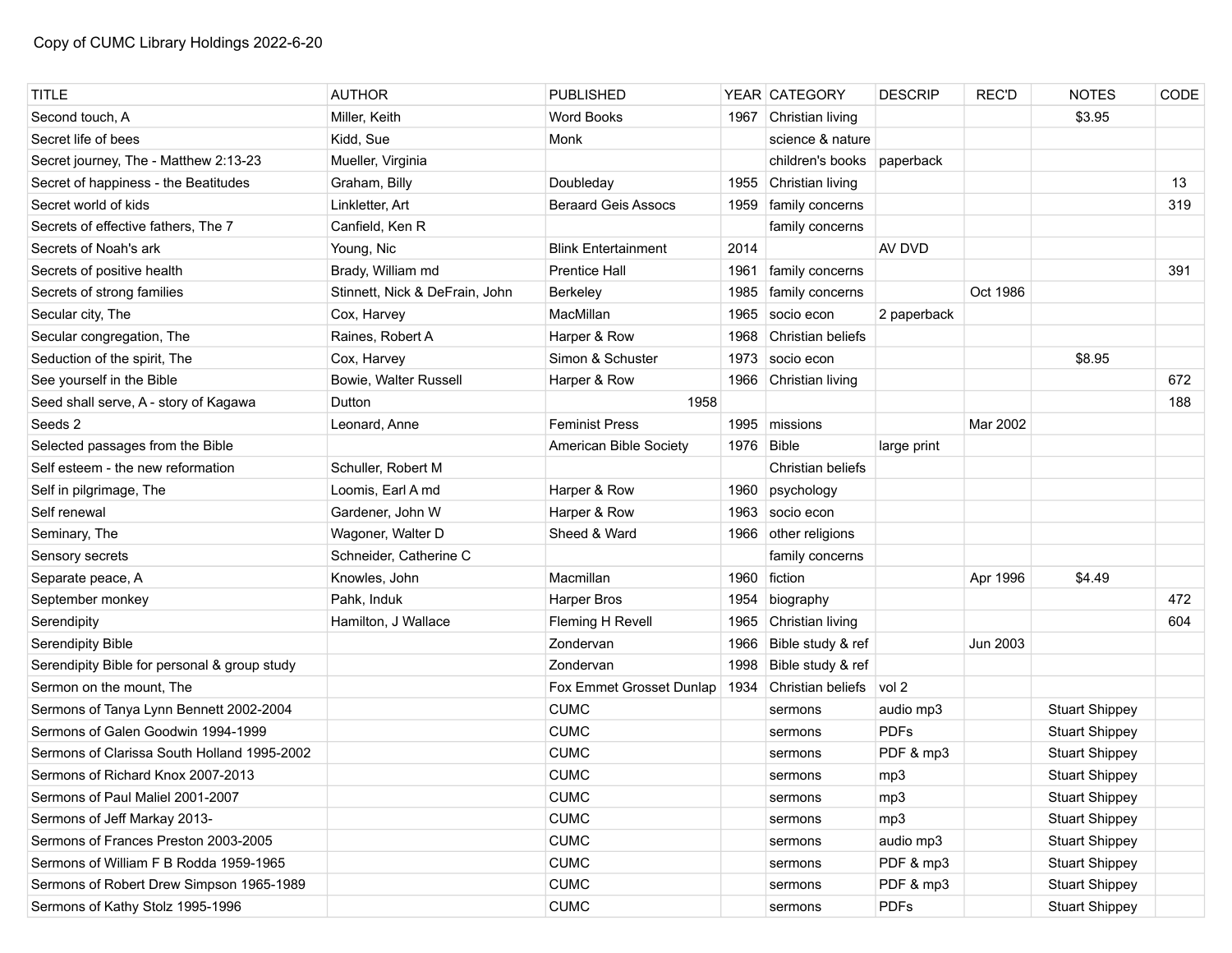| <b>TITLE</b>                                                      | <b>AUTHOR</b>                  | <b>PUBLISHED</b>               |      | YEAR CATEGORY         | <b>DESCRIP</b> | <b>REC'D</b>    | <b>NOTES</b>          | CODE |
|-------------------------------------------------------------------|--------------------------------|--------------------------------|------|-----------------------|----------------|-----------------|-----------------------|------|
| Sermons of Kath Riddleberger Stone 1996-99                        |                                | <b>CUMC</b>                    |      | sermons               | <b>PDFs</b>    |                 | <b>Stuart Shippey</b> |      |
| Service of celebration of life of Dale H Forsman                  |                                | <b>CUMC</b>                    |      | special events        | audio mp3      |                 | <b>Stuart Shippey</b> |      |
| Seven arrows                                                      | Storm, Hyemeyohsts             | <b>Ballentine Books</b>        |      | 1972   socio econ     | paperback      |                 | \$4.95                |      |
| Seven days that changed the world                                 | Viets, Wallace T               | <b>Abington Press</b>          | 1962 | holidays              |                |                 |                       | 307  |
| Seven reasons why a scientist believes in God                     | Morrison, A Cressy             | Fleming H Revell               | 1962 | wor & dev             |                |                 | \$1                   |      |
| Seven steps to a vital faith                                      |                                | Guideposts                     |      | 1965 Christian living |                |                 |                       |      |
| Seven words, The - words of Jesus on the cross Chappell, Clovis G |                                | <b>Abington Press</b>          | 1952 | holidays              |                |                 |                       | 304  |
| Seventh day adventists believe                                    |                                | Review & Herald Publishing     | 1988 | other religions       |                |                 |                       |      |
| 1776                                                              | McCullough, David              | Simon & Schuster               |      | 2005 history          |                |                 |                       |      |
| Sex & the adolescent                                              | Davis, Maxine                  | Permabooks                     | 1958 | family concerns       |                |                 |                       |      |
| Sex age, The                                                      | Whitman, Howard                | Doubleday                      | 1962 | socio econ            |                |                 |                       |      |
| Sex manual for Puritans, The                                      | Eller, Vernard                 | Abingdon Press                 | 1971 | family concerns       |                |                 | \$3                   |      |
| Shack, The                                                        | Young, William Paul            | Windblown Media                | 2007 | fiction               |                |                 |                       |      |
| Shasta & rogue                                                    | Beh me, Robert L               | Simon & Schuster               | 1974 | science & nature      |                | Jan 1993        |                       |      |
| Shelter, The                                                      | Fay, Juliette                  | Avon Harper Collins            |      | 2009 fiction          |                |                 |                       |      |
| Shelter of each other, The                                        | Pipher, Mary                   |                                |      | family concerns       |                |                 |                       |      |
| Shepherd looks at Psalm 23, A                                     | Keller, Philip                 |                                |      | prayer                |                |                 |                       |      |
| Shepherds abiding                                                 | Karon, Jan                     | Viking                         |      | 2003 fiction          |                |                 |                       |      |
| Shining stair, The - a collection of poems                        | Wheeler, Ruth Winant           |                                | 1949 | wor & dev             |                |                 |                       |      |
| Ship called hope, A                                               | Walsh, William B md            | Helen Walsh & Lester Hook      | 1964 | socio econ            | paperback      |                 |                       |      |
| Short history of Christianity, A                                  | Marty, Martin E                | Living Age Books               | 1959 | church history        |                |                 | \$1.75                |      |
| Short history of nearly everything, A                             | Bryson, Bill                   | <b>Broadway Books</b>          | 2003 | history               |                |                 |                       |      |
| Siblings without rivalry                                          | Faber, Adele & Mazlish, Elaine | Avon Books                     | 1987 | family concerns       |                |                 |                       |      |
| Significance of the church, The                                   | Brown, Robert McAfee           | <b>Westminster Press</b>       | 1966 | church history        | paperback      |                 | \$1                   |      |
| Significant others, understanding non-Christians                  | Cox, Monte                     | Leafwood publishers            | 2017 | other religions       |                |                 |                       |      |
| Silence                                                           | Ende, Shuskau                  | Charles E Turrle               | 1972 | Christian living      |                |                 |                       |      |
| Silent billion, 30 years with                                     | Laubach, Frank C               | Revell                         | 1946 | socio econ            |                |                 |                       | 224  |
| Silver chalice, The                                               | Costain, Thomas B              | Doubleday                      |      | 1952 fiction          |                |                 |                       | 461  |
| Silver pony, The                                                  | Ward, Lynd                     | Houghlin Mifflin               | 1973 | childrens books       | pictorial      |                 |                       |      |
| Simple abundance                                                  | Breathnach, Sarah Ban          | <b>Warner Books</b>            | 1995 | wor & dev             |                | Sep 1998        | \$18.90               |      |
| Simply understanding the Bible                                    | Jensen, Irving L               | <b>World Wide Publications</b> | 1990 | Bible study & ref     |                | Mar 1994        |                       |      |
| Sin, sex & self control                                           | Peale, Norman Vincent          | Doubleday                      |      | 1965 Christian living |                |                 | \$4.50                |      |
| Sing, shout & clap for joy                                        | Poethig, Eunice Blanchard      | United Methodist Church        |      | wor & dev             |                | <b>Jul 1990</b> |                       |      |
| Single path, The                                                  | Fifield, James W               | <b>Prentice Hall</b>           | 1957 | Christian living      |                |                 |                       | 204  |
| Sitting Bull Lakota warrior defender of his people Nelson, S D    |                                | Abrams Books for young         |      | 2015 history          |                |                 |                       |      |
| Small group decision making                                       | Fisher, B Aubrey               | McGraw Hill                    | 1974 | Christian ed          |                |                 |                       |      |
| Small windows on a big world                                      | Howard, J Gordon               | Abingdon Press                 |      | 1969 wor & dev        |                |                 |                       | 707  |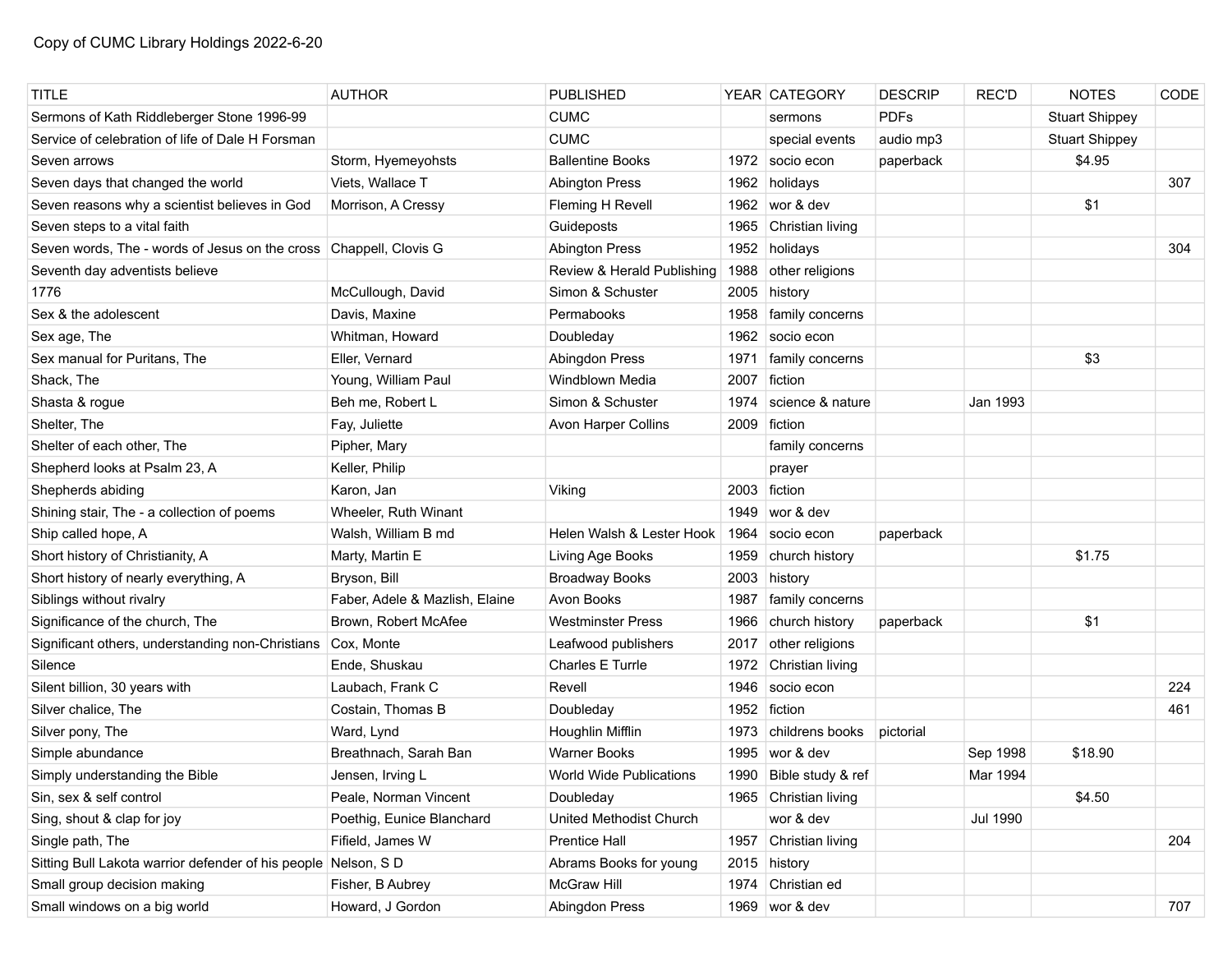| TITLE                                              | <b>AUTHOR</b>                   | <b>PUBLISHED</b>               |              | YEAR CATEGORY       | <b>DESCRIP</b> | <b>REC'D</b>    | <b>NOTES</b>    | CODE |
|----------------------------------------------------|---------------------------------|--------------------------------|--------------|---------------------|----------------|-----------------|-----------------|------|
| Small woman, The - Gladys Aylward biography        | Burgess, Alan                   | E P Dutton                     | 1957         | biography           |                |                 |                 | 600  |
| Snows of Kilimanjaro & other stories               | Hemingway, Ernest               | Scribner Paperback Fiction     | 1995         | fiction             |                |                 |                 |      |
| So who's afraid of birthdays                       | Mow, Anna B                     | J B Lippincott                 | 1969         | family concerns     |                |                 |                 | 745  |
| So you're getting married                          | Wright, H Norman                | <b>Regal Books</b>             | 1985         | family concerns     |                | Mar 1994        |                 |      |
| Social principles of the UMC 2005-2008             | General Board of Church & Soc   | <b>United Methodist Church</b> |              | Methodism           |                |                 |                 |      |
| Society & the environment                          | Johnson Mac Donald ed           | Van Nostrand Reinhold          | 1971         | socio econ          |                |                 | gift            |      |
| Some sweet day                                     | Woolley, Bryan                  | Random House                   | 1973         | fiction             |                |                 | \$4.95          |      |
| Something more                                     | Marshall, Catherine             | <b>McGraw Hill</b>             | 1974         | Christian living    |                |                 | \$6.95          |      |
| Song of Solomon                                    | Morrison, Toni                  | Penguin Books                  | 1987         | fiction             |                | <b>Jul 2000</b> |                 |      |
| Songs along the way                                | Allstrom, Elizabeth             |                                |              | music & children    |                |                 |                 |      |
| Songs of revival                                   | Broadbelt, Percy W              | Dorrance                       |              | 1992 music & poetry |                | May 1996        |                 |      |
| Sons of Anak - sermons                             | Read, David H                   | <b>Charles Scribner</b>        | 1964         | Christian living    |                |                 |                 | 483  |
| Soul surfer                                        | Hamilton, Bethany               | Pocket Books                   | 2011         | biography           |                |                 |                 |      |
| Soul surfer - story of Bethany Hamilton            | Hamilton, Bethany               | Sony Pictures Home             | 2011         | biography           | AV DVD         |                 | 106 min.        |      |
| Sound & the fury, The                              | Faulkner, William               | Vintage International          | 1984         | fiction             |                | Feb 1998        |                 |      |
| Sound of freedom, The                              | Arsenault, Raymond              | <b>Bloomsbury Press</b>        | 2009         | history             |                |                 |                 |      |
| Soundings                                          | Raines, Robert A                | Harper & Row                   | 1970         | wor & dev           |                |                 | \$3.95          |      |
| Source book of the Bible for teachers              | Walton, Robert C                | <b>Thomas Nelson</b>           | 1970         | Christian ed        |                |                 | \$7.95          |      |
| Sources of strength meditations for a living faith | Carter, Jimmy                   | Random House                   | 1997         | Christian living    | large print    |                 |                 |      |
| South Africa - time is running out                 | Foreigh Policy Study Foundation | University of California       |              | socio econ          |                |                 | Betty Anne Keat |      |
| South of the Himalayas                             | Mathews, James K                | <b>United Methodist Church</b> | 1955         | missions            | paperback      |                 |                 |      |
| Sowing the dragon's teeth - land minds & war       | Winslow, Philip C               | <b>Beacon Press</b>            | 1997         | socio econ          |                |                 |                 |      |
| Space                                              | Michener, James                 |                                |              | fiction             |                |                 |                 |      |
| Spaceship earth                                    | Dwiggins, Don                   | Golden Gate Junior Books       | 1970         | socio econ          |                |                 |                 |      |
| Speak to the earth - Rachel Peden biography        | Peden, Rachel                   | Alfred A Knopf                 | 1974         | biography           |                |                 | \$7.95          |      |
| Speaking of God                                    | Dirscherl, Denis ed             | <b>Bruce Publishing</b>        | 1967         | Christian beliefs   |                |                 |                 | 733  |
| Spirit of '76, The                                 | Sloane, Eric                    | Walker & Sloane                | 1973         | history general     |                |                 |                 |      |
| Spirit of man, The                                 | Burnett, Whit                   | Hawthorn                       | 1958         | Christian living    |                |                 |                 | 246  |
| Spiritual life, The                                | Underhill, Evelyn               | Harper                         | 1937         | wor & dev           |                |                 |                 | 216  |
| Spiritual literacy                                 | Brussat, Frederic & Mary Ann    | Touchstone                     | 1996         | Christian living    |                |                 |                 |      |
| Spoken from the heart                              | Bush, Laura                     | Scribner                       |              | 2010 biography      |                |                 |                 |      |
| Spoken word, The                                   | Evans, Richard L                | Harper & Brothers              |              | 1943 wor & dev      |                |                 |                 |      |
| Springtime in Britain                              | Teale, Edward Way               | Dodd, Mead                     | 1970         | geog & travel       |                |                 |                 | 742  |
| Spouse gap, The                                    | Lee, Robert                     | Abingdon Press                 | 1971         | family concerns     |                |                 |                 |      |
| Stability amid change                              | Harkness, Georgia               | Abingdon Press                 | 1969         | Christian beliefs   |                |                 |                 |      |
| Star of Bethlehem, The                             | McEveety, Stephen producer      | <b>Mpower Distribution</b>     | 2009         | holidays            | AV DVD         |                 | 65 min.         |      |
| Stave church paintings, The                        | Blindheim, Martin               | Mentor-Unesco Art Book         | 1965 $ $ art |                     | paperback      |                 | \$0.95          |      |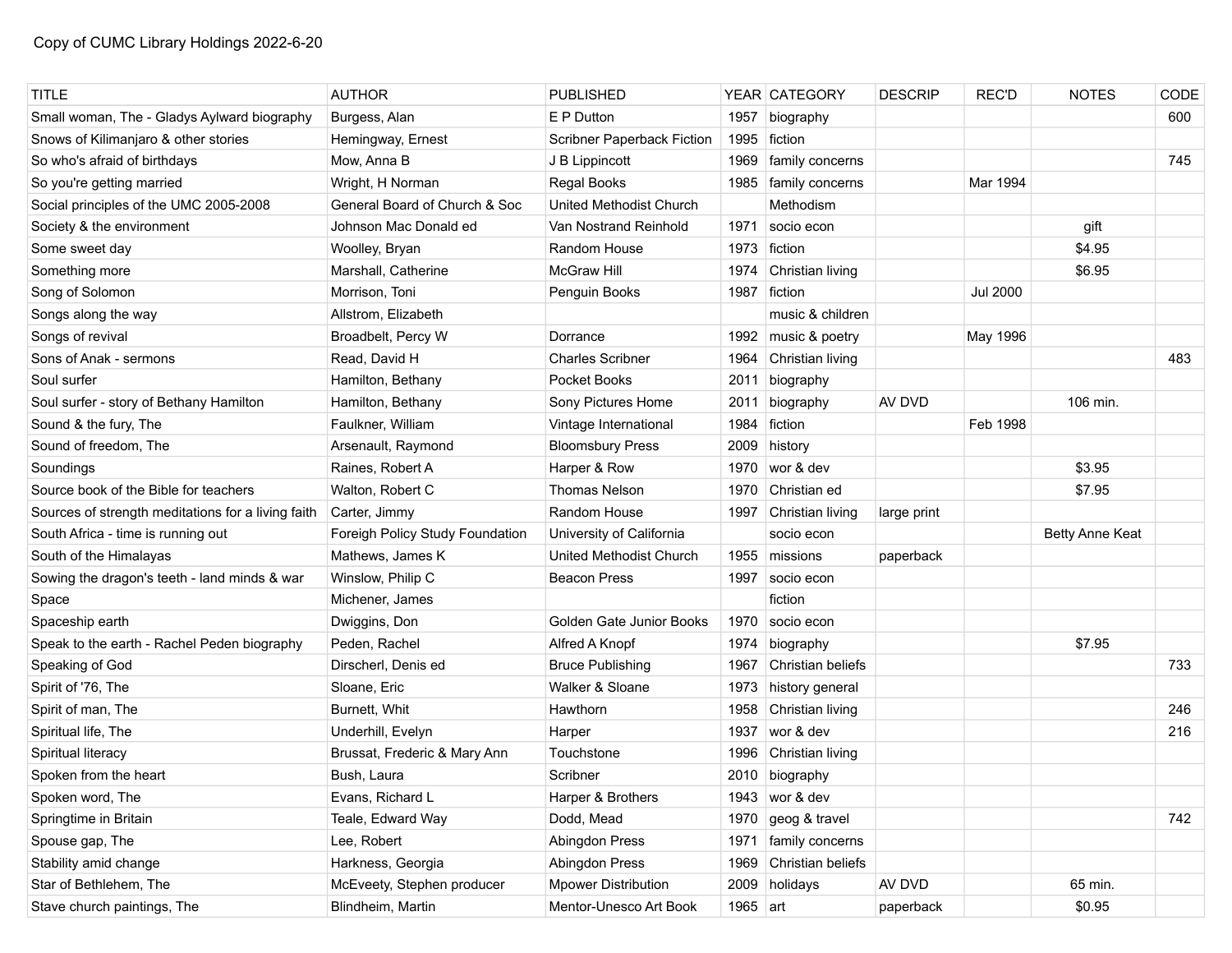| <b>TITLE</b>                                     | <b>AUTHOR</b>                | <b>PUBLISHED</b>             |      | YEAR CATEGORY          | <b>DESCRIP</b> | <b>REC'D</b> | <b>NOTES</b> | CODE |
|--------------------------------------------------|------------------------------|------------------------------|------|------------------------|----------------|--------------|--------------|------|
| Stay - history of suicide & arguments against it | Hecht, Jennifer Michael      | <b>Yale University Press</b> | 2013 | family concerns        |                |              |              |      |
| Stepfamily, The                                  | Einstein, Elizabeth          | Shambhala                    |      | 1985   family concerns |                |              | \$8.95       |      |
| Stepping stones, meditations in a garden         | Marshall, Lillian            |                              |      | Christian living       |                |              |              |      |
| Stewardship in contemporty theology              | Thompson, J K                | <b>Association Press</b>     | 1960 | Christian living       | paperback      |              |              |      |
| Still me                                         | Reeve, Christopher           | <b>Cambris Productions</b>   | 1998 | biography              |                | Dec 2001     |              |      |
| Stillmeadow album                                | Taber, Gladys                | J B Lippincott               | 1969 | nature                 |                |              |              | 769  |
| Stone soldiers, The                              | Burnett, Whit & Hallie       | Fleet                        | 1964 | biography              |                |              |              | 758  |
| Stones into schools                              | Mortenson, Greg              | Viking Penguin Audio         | 2009 | socio econ             | audio CD 10    |              |              |      |
| Stories behind the great traditions of Christmas | Collins, Ace                 | Zondervan                    |      | 2003 holiday           |                |              |              |      |
| Stories of Jesus                                 | Hammond & Goddard            |                              |      | Christian ed           |                |              |              |      |
| Stories of our favorite hymns                    | Idle, Christopher            |                              |      | music                  |                |              |              |      |
| Story of America's religions, The                | Spence, Hartzell             | <b>Abington Press</b>        | 1957 | church history         | paperback      |              |              | 500  |
| Story of Jesus, The                              | Alexander, Beatrice          | Simon & Schuster             | 1946 | Christian ed           |                |              |              |      |
| Story of the Bible World in map, word & pictures | Keyes, Nelson Beecher        | C S Hammond                  | 1959 | Bible study & ref      |                |              |              |      |
| Story of the church                              | Bowie, Walter Russell        | Abingdon Press               | 1955 | church history         |                |              |              |      |
| Story of the Jews                                | Schama, Simon presenter      | Oxford Film WNET             |      | 2013 other religions   | AV DVD         |              | 5 hours      |      |
| Straight talk about teaching in today's church   | Bowman, Locke E              | Westminster Press            | 1967 | Christian ed           | paperback      |              | \$1.95       |      |
| Stranger inside you, The                         | Stein, Edward V              | <b>Westminster Press</b>     | 1965 | psychology             |                |              |              |      |
| Strategic living                                 | McMinn, Don J                | <b>Baker Bookhouse</b>       | 1988 | Christian living       | 2 paperback    |              |              |      |
| Straw stars                                      | Burns & Oates                | <b>Herder Book Center</b>    | 1968 | art & crafts           | paperback      |              | \$1.25       |      |
| Streams in the desert                            | Cowman, Mrs Charles E        | Zondervan                    | 1950 | wor & dev              | large print    |              |              | 236  |
| Strength to love - Martin Luther King            | King, Martin Luther Jr       | Harper & Row                 |      | 1963 wor & dev         |                |              |              | 417  |
| Strengthening the adult sunday school class      | Murray, Dick                 |                              |      | Christian ed           |                |              |              |      |
| Stress & the healthy family                      | Curran, Dolores              | <b>Winston Press</b>         | 1985 | family concerns        |                |              | \$13.95      |      |
| Stress in children                               | Youngs, Bettie B             | Arbor House                  | 1985 | family concerns        |                |              |              |      |
| Stress proof child, The                          | Sauders, Annette             | Holdt, Rinehart & Winston    | 1985 | family concerns        |                |              |              |      |
| Study of the Gospels, The - teacher's guide      | Moon, Alleen                 | Abingdon-Cokesbury           | 1953 | Christian ed           | 2 copies       |              | \$1.75       |      |
| Style & content in Christian art                 | Dillenberger, Jane           | <b>Abington Press</b>        | 1965 | art                    |                |              |              |      |
| Sugar in the raw - young black girls in America  | Carroll, Rebecca             | <b>Three Rivers Press</b>    | 1997 | socio econ             |                |              |              |      |
| Summer book, The                                 | Jansson. Tove                | Pantheon Books               | 1974 | science & nature       |                |              | \$6.95       |      |
| Summer of the great grand-mother, The            | L'engle, Madeleine           | Farrar, Straus & Giroux      | 1974 | biography              |                |              | \$7.16       |      |
| Summons, The                                     | Grisham, John                | <b>Bantam Dell</b>           |      | 2002 fiction           | paperback      |              |              |      |
| Surgery of the soul                              | Reed, William Standish md    | Fleming H Revell             | 1969 | psychology             |                | Oct 1989     |              |      |
| Survey of the Old Testament, A                   | Sloan, W W                   | Abingdon                     | 1957 | Bible study & ref      |                |              |              | 539  |
| Surviving the savage sea                         | Robertson, Douglas           | Praeger                      | 1973 | biography              |                |              | \$7.95       |      |
| Susanna, mother of the Wesleys                   | Harmon, Revecca Lamar        |                              |      | biography              |                |              |              |      |
| Susanna Wesley - her remarkable life             | Comfort, Ray & Ramos, Trisha | Bridge - Logos               |      | 2014 biography         |                |              |              |      |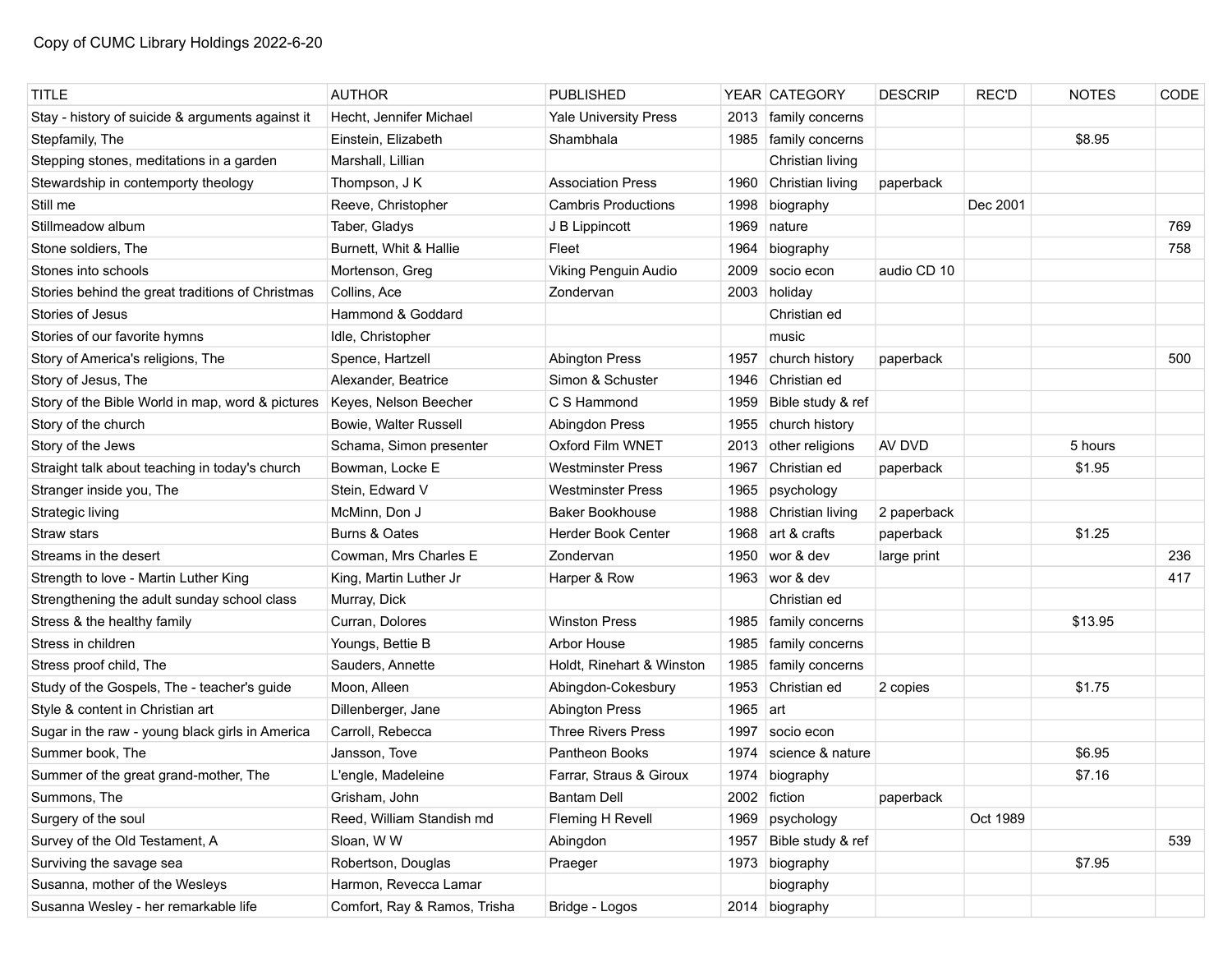| <b>TITLE</b>                                       | <b>AUTHOR</b>                    | <b>PUBLISHED</b>            |          | YEAR CATEGORY     | <b>DESCRIP</b> | <b>REC'D</b> | <b>NOTES</b>                  | CODE |
|----------------------------------------------------|----------------------------------|-----------------------------|----------|-------------------|----------------|--------------|-------------------------------|------|
| Susanna Wesley - mother of John & Charles W        | Dallimore, Arnold A              | <b>Baker Book House</b>     | 1993     | biography         |                |              |                               |      |
| Switched on - brain change emotional awaken        | Robinson, John E                 | Spiegel & Grau              | 2017     | biography         | paperback      |              |                               |      |
| Table talk of Martin Luther, The                   | Kepler, Thomas S                 |                             |          | wor & dev         |                |              |                               |      |
| Taking the Bible seriously                         | Keck, Leander                    | <b>Association Press</b>    | 1962     | Bible study & ref |                |              |                               |      |
| Tales from a troubled land                         | Paton, Alan                      | Scribner's                  | 1961     | missions          |                |              |                               | 262  |
| Tales of the sea                                   | Conrad, Joseph                   | Castle Books                |          | 2002 fiction      |                |              |                               |      |
| Talking about death                                | Grollman, Earl A                 | <b>Beacon Press</b>         | 1976     | family concerns   |                |              |                               |      |
| Talking peace                                      | Carter, Jimmy                    | Penguin books               | 1993     | socio econ        |                | Jan 2002     |                               |      |
| Talking to children about sex                      | Lehman, Edna S                   | Harper & Row                | 1970     | family concerns   |                |              | \$0.95                        |      |
| Taste of wine & habitations of dragons, A          | Miller, Keith                    | Guideposts                  | 1965     | devotional        |                |              |                               |      |
| Tattoos on the heart - boundless compassion        | Boyle, Gregory                   | <b>Free Press</b>           | 2010     | biography         |                |              |                               |      |
| Teach us to pray                                   | Hanson, Bradley                  | <b>Augsburg Fortress</b>    | 1990     | prayer            |                | Oct 1990     | \$7.98                        |      |
| Teach yourself to pray                             | Winward, Stephen F               | Harper                      | 1961     | prayer            |                |              |                               | 336  |
| Teacher                                            | Aston-Warner, Sylvia             | Simon & Schuster            | 1963     | Christian ed      |                |              |                               |      |
| Teacher & child                                    | Ginott, Haim                     | MacMillan                   |          | 1972 Christian ed |                |              | \$5.95                        |      |
| Teacher man                                        | McCourt, Frank                   | Scribner                    |          | biography         |                |              |                               |      |
| Teaching early adolescents creatively              | Seely, Edward D                  | Westminster                 | 1971     | Christian ed      |                |              | \$2.95                        |      |
| Teaching moral & spiritual values                  | Langdon, Grace & Stout, Irving W | John Day                    | 1962     | family concerns   |                |              |                               |      |
| Teaching your children values                      | Eyre, Linda & Richard            | Fireside Simon & Schuster   | 1993     | family concerns   | 2 copies       | May 1993     | \$9.90                        |      |
| Team of rivals                                     | Goodwin, Doris Kearns            | Simon & Schuster            | 2005     | history           |                |              |                               |      |
| Team teaching with the Scotts & Bartons            | Holcomb, Jerry                   | <b>Judson Press</b>         | 1968     | Christian ed      |                |              |                               |      |
| Teen-agers & sex                                   | Pike, James A                    | <b>Prentice Hall</b>        | 1965     | family concerns   |                |              | W H Bertenshaw                |      |
| Teen-agers pray                                    | Kramer, William                  | Concordia                   | 1962     | prayer            |                |              |                               |      |
| Television & religion - faith, values, & culture   | Fore, William F                  | Augsburg                    | 1987     | socio econ        |                |              |                               |      |
| Tell us please - answers to life's great questions | Woodbridge, Charles              | Revell                      | 1958     | Christian beliefs |                |              |                               | 383  |
| Temple Grandin - my life in pictures - autism      | Danes, Claire                    | <b>HBO Films Ruby Films</b> | 2010     |                   | AV DVD         |              | 109 min.                      |      |
| Ten basic steps toward Christian maturity          | Bright, Bill                     | Here's Life                 | 1965     | Bible study & ref |                | May 1999     |                               |      |
| Testament                                          | Romer, John                      | Henry Holt                  | 1988     | Bible study & ref |                |              | Aug 1989 gift Betty Anne Keat |      |
| Testament of devotion - Douglas V Steere           | Kelly, Thomas R                  | Harper                      | 1941     | wor & dev         |                |              |                               | 162  |
| That girl in your mirror                           | Van Dyke, Vonda Kay              | Fleming H Revell            | 1966     | Christian living  |                |              |                               | 557  |
| That old time religion                             | Gilmore, Jan & Jacoby, Ginny     | <b>Hallmark Edition</b>     | 1972     |                   |                |              |                               |      |
| Then came Jesus                                    | Kirby, Clyde                     | Zondervan                   | 1967     | Christian living  |                |              |                               |      |
| Then sings my song                                 | Morgan, Robert J                 | Thoms Nelson                | 2003     | church history    |                |              |                               |      |
| Then sings my soul                                 | Shea, George Beverly             | Fleming H Revell            | 1968     | autobiography     |                |              |                               |      |
| Then there grew up a generation                    | Bjorn, Thyra Ferr                | Hold, Rinehart & Winston    | 1970     | fiction           |                |              |                               | 784  |
| Theological approach to art                        | Hazelton, Roger                  | Abingdon Press              | 1967 art |                   |                |              |                               |      |
| These high green hills                             | Karon, Jan                       |                             |          |                   |                |              |                               |      |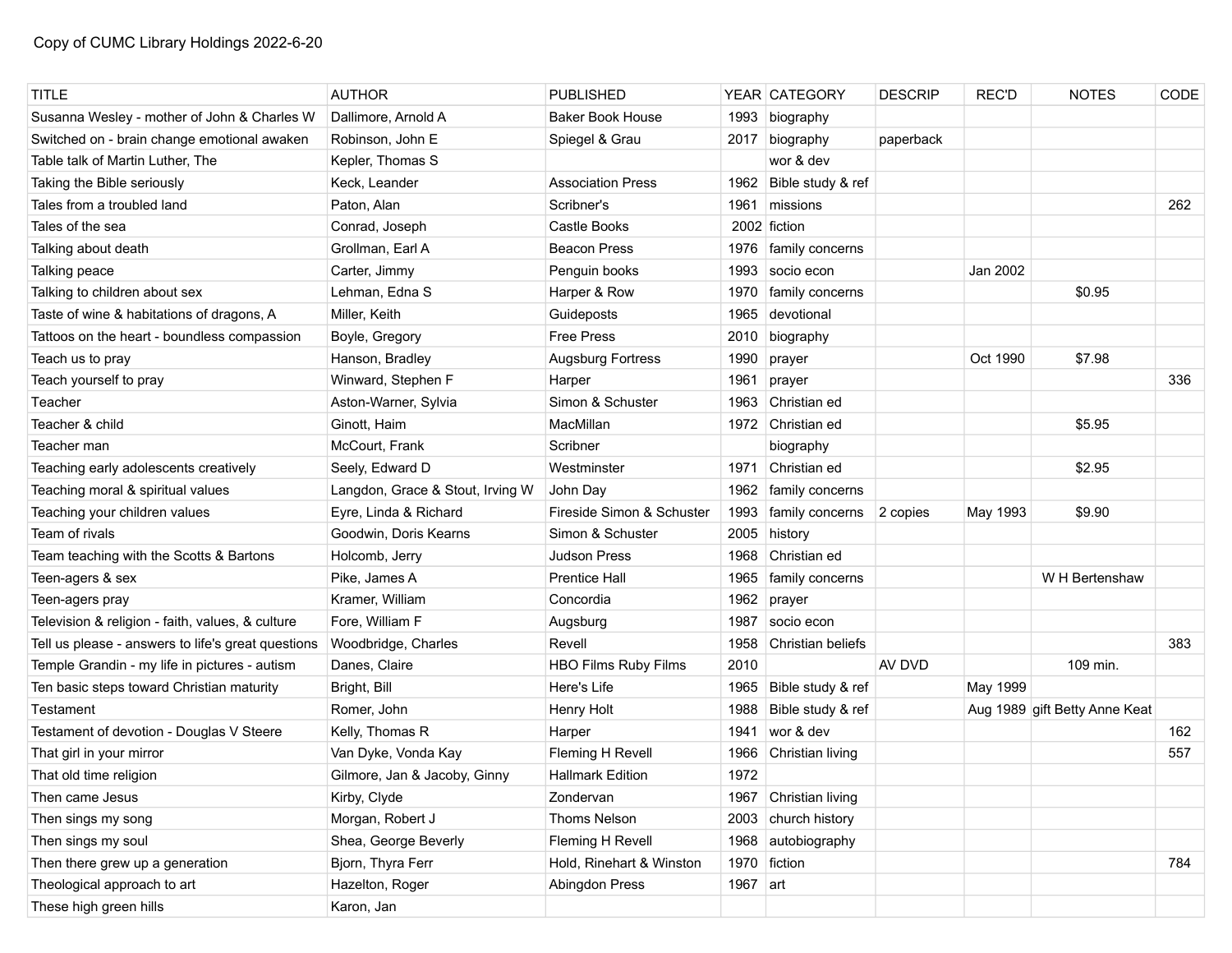| <b>TITLE</b>                                  | <b>AUTHOR</b>                    | <b>PUBLISHED</b>               |            | YEAR CATEGORY          | <b>DESCRIP</b> | REC'D    | <b>NOTES</b> | CODE |
|-----------------------------------------------|----------------------------------|--------------------------------|------------|------------------------|----------------|----------|--------------|------|
| These rich years                              | Hersey, Jean & Robert            | <b>Charles Scribner's Sons</b> | 1969       | biography              |                |          |              | 725  |
| They knew Jesus                               | Cornell, George W                | Morrow                         | 1957       | Bible study & ref      |                |          |              | 136  |
| Things fall apart                             | Achebe, Chinua                   | <b>Anchor Books</b>            | 1994       | socio econ             | 2 copies       |          |              |      |
| Thinking & acting like a Christian            | Lockerbe, D Bruce                | <b>Multnomah Pres</b>          | 1989       | Christian living       | paperback      |          |              |      |
| Thinking in pictures - my life with autism    | Grandin, Temple                  | Vintage Books                  | 1996       | autobiography          | 2 copies       |          |              |      |
| Thinking in pictures - my life with autism    | Grandin, Temple                  | Vintage Books                  | 2006       | autobiography          |                |          |              |      |
| Third reconstruction, The                     | Barber, William                  | <b>Beacon Press</b>            | 2016       |                        |                |          |              |      |
| Third wave, The                               | Toffler, Alvin                   | <b>William Morrow</b>          | 1980       | socio econ             |                |          |              |      |
| 36 hour day, The                              | Mace, Nancy & Rabins, Peter      |                                |            | family concerns        |                |          |              |      |
| This changed everything - 500 yrs reformation | Sucket, David nar                | Christian History Institute    |            | 2016 church history    | AV DVD         |          |              |      |
| This day & always                             | Evans, Richard L                 | Harper & Bros                  |            | 1942 wor & dev         |                |          |              | 770  |
| This hungry world                             | Helfman, Elizabeth S             | Lothrop, Lee & Shepard         | 1970       | socio econ             |                |          |              |      |
| This I believe                                | Welk, Lawrence                   |                                |            | Christian living       |                |          |              |      |
| This I believe - living philosophies          | Morgan, Edward P ed              | Simon                          | 1952       |                        |                |          |              | 159  |
| This is my life                               | Bjorn, Thyra Ferre               | Holt, Rinehart & Winston       | 1966       | autobiography          |                |          |              | 658  |
| This is my story, this is my song             | Hines, Jerome                    | Fleming H Revell               | 1968       | autobiography          |                |          | missing      | 667  |
| This sacred earth                             |                                  | Routledge                      | 1995       | science & nature       |                | Oct 1998 | \$25.19      |      |
| This time count me in                         | Wood, Phyllis Anderson           |                                |            | young adult            |                |          |              |      |
| Thomas Jefferson                              | Brodie, Fawn M                   | W W Norton                     | 1974       | biography              |                |          |              |      |
| Those who love - Abigail & John Adams         | Stone, Irving                    | Doubleday                      | 1965       | biography              |                |          |              |      |
| Thou shalt not fear                           | Collyer, Bud                     | Fleming H Revell               | 1966       | Christian living       |                |          |              | 559  |
| Three cups of tea - young adults              | Mortenson, Greg & Relin, David O | <b>Tantor Viking Penguin</b>   | 2006       | socio econ             | audio CD 11    |          |              |      |
| Three daughters of Madame Liang, The          | Buck, Pearl S                    | John Day                       | 1969       | fiction                |                |          |              | 685  |
| Three from Galilee                            | Holmes, Marjorie                 | Fleming H Revell               | 1972       | fiction                |                | Oct 1989 |              |      |
| Three simple rules - a Wesleyan way of living | Job, Rueben P                    | Abingdon Press                 |            | 2007 Christian living  |                |          |              |      |
| Three treatises                               | Luther, Martin                   |                                |            | church history         |                |          |              |      |
| Through gates of splender                     | Elliot, Elisabeth                | Harper                         | 1957       | missions               |                |          |              | 120  |
| Through the pslams with Jesus                 | Geist, Joseph E                  | Vantage Press                  |            | 1993 Bible study & ref |                | May 1996 |              |      |
| Through the valley of the Kwai                | Gordon, Ernest                   | Harper Bros                    | 1962       | Christian living       |                |          |              | 318  |
| Through Wesley's England                      | Dowley, T E                      | Abingdon Press                 |            | 1988 AV VHS            |                |          |              |      |
| Thunder of bare feet, The                     | Hamilton, J Wallace              | Fleming H Revell               | 1964       | missions               |                |          |              |      |
| Thus it is written                            | Hooper, Van B                    | Ideals                         | 1961 $art$ |                        |                |          |              |      |
| Tim Tebow                                     | Yorkey, Mike                     | Barbour                        |            | biography              |                |          |              |      |
| Tim Tebow - everything in between             | Heavener, Charles producer       | Summit entertainment           | 2011       |                        | AV DVD         |          | 56 min.      |      |
| Time for all things                           | Shedd, Charlie W                 | <b>Abington Press</b>          |            | 1962 wor & dev         |                |          |              | 656  |
| Time for God                                  | Weatherhead, Leslie D            | Abingdon Press                 | 1967       | wor & dev              |                |          | \$3          |      |
| Time to grieve, A                             | Haugk, Kenneth C                 | <b>Stephens Ministries</b>     |            | 2004   family concerns | paperback      | Jun 2021 | Jeff Markay  |      |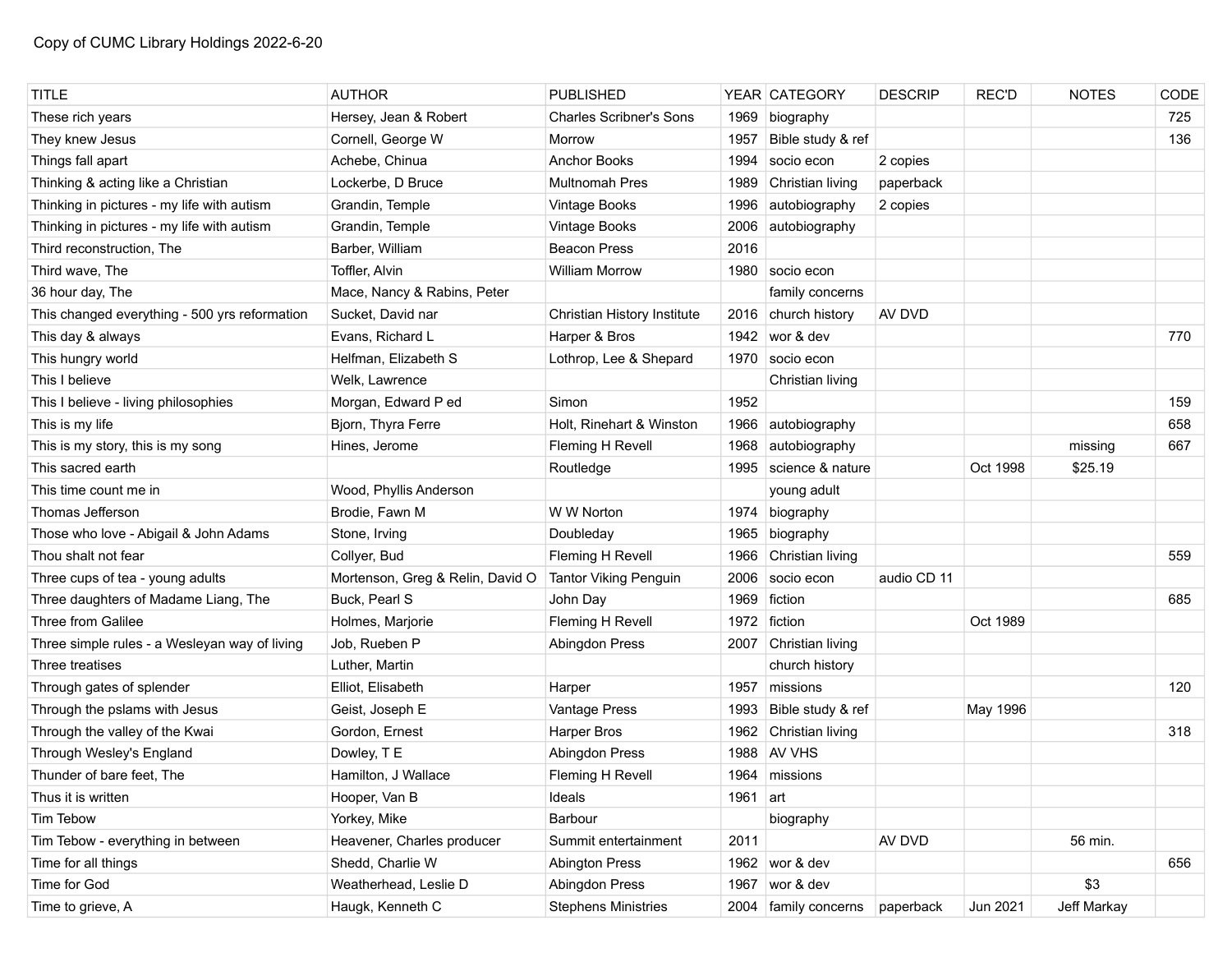| <b>TITLE</b>                                      | <b>AUTHOR</b>                   | PUBLISHED                    |      | YEAR   CATEGORY        | <b>DESCRIP</b> | <b>REC'D</b>    | <b>NOTES</b>     | CODE |
|---------------------------------------------------|---------------------------------|------------------------------|------|------------------------|----------------|-----------------|------------------|------|
| Time to morn, A - recover from loved one death    | Del Bene, Ron                   |                              |      | family concerns        |                | <b>Jul 1989</b> |                  |      |
| Time to pray                                      | Witt, Elmer N                   |                              |      | prayer                 |                |                 |                  |      |
| Time with God                                     | Claydon, Graham                 | Zondervan                    | 1979 | wor & dev              |                |                 |                  |      |
| Times of our lives                                | Bugg, Ralph                     | <b>Graded Press</b>          | 1970 | Christian ed           | paperback      |                 |                  |      |
| Tipple, Ezra Squire - by his friends & colleagues | Joy, James R et al              | <b>Drew University</b>       | 1937 |                        | no circulation |                 | gift Asbury Room |      |
| Tis                                               | McCourt, Frank                  | Scribner                     | 1999 |                        |                |                 |                  |      |
| To every thing a season                           | Hifler, Joyce                   | Doubleday                    | 1969 | Christian living       |                |                 |                  |      |
| To kill a mocking bird                            | Lee, Harper                     | Lippincott                   | 1960 | fiction                |                |                 |                  | 465  |
| To know God better                                | Rhoades, Winifred               | Harper                       | 1958 | wor & dev              |                |                 |                  | 367  |
| To live again                                     | Marshall, Catherine             | McGraw                       | 1957 | Christian living       |                |                 |                  | 126  |
| To live until we say good-bye                     | Kubler-Ross, Elisabeth          | <b>Prentice Hall</b>         | 1978 | family concerns        |                |                 | \$12.95          |      |
| To my son - faith at our house                    | Rogers, Dale Evan               | Revell                       | 1957 | Christian living       |                |                 |                  | 115  |
| To pray & grow                                    | Wuellner, Flora Slosson         | Abingdon Press               | 1970 | prayer                 |                |                 | \$4.25           |      |
| To race the wind                                  | Krentz, Harold                  | <b>G P Putnam's Sons</b>     | 1972 | biography              |                |                 | \$6.95           | 841  |
| To sir, with love                                 | Braithwaite, E R                | <b>Prentice Hall</b>         | 1959 | biography              |                |                 |                  | 359  |
| To understand each other                          | Turner, Paul                    | John Knox                    | 1967 | psychology             |                | May 1993        | \$7.20           |      |
| To understand each other                          | Turner, Paul                    | John Knox                    | 1972 | psychology             |                |                 | \$2.95           |      |
| To walk the sky path                              | Naylor, Phyllis Reynolds        | Follett                      | 1973 | children's books       |                |                 |                  |      |
| Today's best nonfiction                           | Mortenson Andersen Greene er al | Reader's Digest Assoc        | 2006 | biography              |                |                 |                  |      |
| Tom Landry                                        | Landry, Tom & Lewis, Gregg      | Zondervan                    | 1990 | biography              |                | Oct 1991        | \$10.88          |      |
| Tomorrow's church - trends                        | Holmes, William A               | Abingdon Press               | 1968 | church history         |                |                 |                  |      |
| Too busy not to pray                              | Carr, Jo & Sorley Imogene       | Abingdon Press               | 1966 | prayer                 |                |                 |                  | 583  |
| Too late the phalarope                            | Paton, Alan                     | <b>Charles Scribner</b>      | 1953 |                        |                |                 |                  | 572  |
| Touch of wonder, A                                | Gordon, Arthur                  | Fleming H Revell             | 1974 | Christian living       |                |                 |                  |      |
| Tough times never last, but tough people do       | Schuller, Robert                | <b>Thomas Nelson</b>         | 1983 | psychology             |                | Feb 1998        |                  |      |
| Toward a mature faith                             | Goodenough, Erwin               | <b>Prentice Hall</b>         | 1955 | Christian beliefs      |                |                 |                  | 407  |
| Traits of a healthy family                        | Curran, Dolores                 | <b>Winston Press</b>         | 1983 | family concerns        | 2 paperback    | Apr 1992        | \$4.95           |      |
| Tramp for the world                               | ten Boom, Corrie                | Christian Literature Crusade | 1974 | Christian living       |                |                 | \$5.95           |      |
| Trail of tears, The - Cherokee legacy             | Wes Studi - James Earl Jones    | Rich-Heape Films             | 2006 |                        | AV DVD         | Jun 2021        | replaced missing |      |
| Transformations                                   | Gould, Roger L                  | Simon & Schuster             | 1978 | psychology             |                |                 |                  |      |
| Transforming friendship, The                      | Weatherhead, Leslie D           | Abington                     |      | Christian living       | 2 copies       |                 |                  | 345  |
| Transitions                                       | Bridges, William                | <b>Addison Wesley</b>        |      | 1980   family concerns |                |                 |                  |      |
| Trapp family singers, The story of                | Trapp, Maria Augusta            | J B Lippincott               |      | 1949 biography         | 2 copies       | <b>Jun 1988</b> | \$5.95           |      |
| Traveling light                                   | Lucado, Max                     | W Publishing Group           |      | Christian living       | 2 copies       |                 |                  |      |
| Travels with Charley                              | Steinbeck, John                 | Curtis Publishing            | 1961 | fiction                | 2 copies       |                 |                  |      |
| Treasure of Christmas religious art, A            | Hooper, Van B ed                | Ideals                       | 1961 | holidays               |                |                 |                  |      |
| Treasury of Christian teaching, A                 | Eggleston, George T             | Harcourt, Brace              |      | 1958 Christian ed      |                |                 | \$3.95           |      |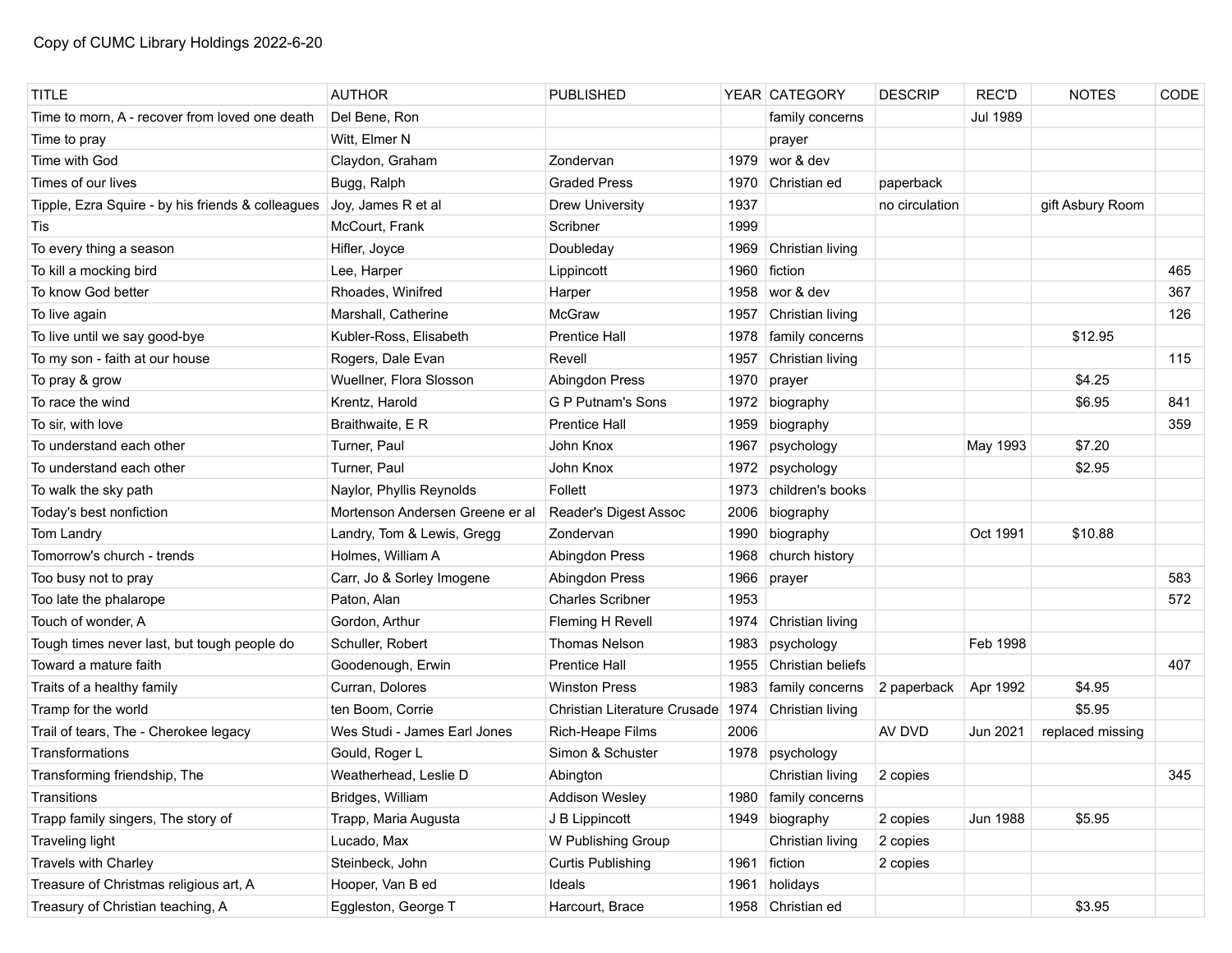| <b>TITLE</b>                                     | <b>AUTHOR</b>                   | <b>PUBLISHED</b>           |      | YEAR CATEGORY               | <b>DESCRIP</b> | <b>REC'D</b> | <b>NOTES</b>    | CODE |
|--------------------------------------------------|---------------------------------|----------------------------|------|-----------------------------|----------------|--------------|-----------------|------|
| Treasury of courage & confidence, A              | Peale, Normal Vincent           | K S Giniger                | 1996 | Christian living            |                | Feb 1997     |                 |      |
| Treasury of poems for worship & devotion         | Wallis, Charles L ed            | Harper                     | 1959 | literature poetry           |                |              |                 | 251  |
| Triumph of Christianity, The                     | Ehrman, Bart D                  | Simon & Schuster           | 2018 | church history              |                |              |                 |      |
| Triumph over tragedy                             | McLaughlin, Iona Henry          | Pickwick                   | 1993 | Christian living            |                | Jun 2004     |                 |      |
| Triumph over tragedy                             | Henry, Iona with Mead, Frank S  | Fleming H Revell           | 1957 | Christian living            | 4 copies       |              |                 | 92   |
| True religious Christmas, The                    | Hooper, Van B ed                | Ideals                     | 1961 | holidays                    |                |              |                 |      |
| True story of St Nicholas, The                   | Haskell, Rebecca Benson         | Allan C Hood               | 1997 | holidays                    |                |              |                 |      |
| Truman                                           | McCullough, David               | Simon & Schuster           | 1992 | biography                   | paperback      |              |                 |      |
| Try giving yourself away                         | Dunn, David                     | <b>Prentice Hall</b>       | 1947 | Christian living            |                |              |                 | 582  |
| Try reading the Bible this way                   | Raymond E Balcomb               | <b>Westminster Press</b>   | 1961 | Bible study & ref paperback |                |              |                 |      |
| Tuesdays with Morrie                             | Albom, Mitch                    | Doubleday                  | 1997 | biography                   |                | Jan 2000     |                 |      |
| Twelve Christ chose, The                         | Smith, Asbury                   | Harper                     | 1958 | Bible study & ref           |                |              |                 | 139  |
| 12 lessons on life I learned from my garden      | Glyck, Vivian Elizabeth         | Daybreak Books             | 1997 | Christian living            |                |              |                 |      |
| Twelve years a slave                             | Northrup, Solomon               | Simon & Schuster           | 2013 | biography                   |                |              |                 |      |
| 20 centuries of Christianity                     | Hutchison, P & Garrison, W E    | Harcourt, Brace            | 1959 | church history              |                |              |                 |      |
| Twixt twelve & twenty                            | Boone, Pat                      | <b>Prentice Hall</b>       | 1958 | family concerns             |                |              |                 | 179  |
| Two from Galilee                                 | Holmes, Marjorie                | Fleming H Revell           |      | 1972 fiction                |                |              | \$5.95          |      |
| 200 years of Methodism                           |                                 | <b>Drew University</b>     |      | Methodism                   |                |              |                 |      |
| Two old women - native american studies          | Wallis, Velma                   | Harper Collins Perennial   | 2004 | fiction                     | 2 copies       |              |                 |      |
| Two or three together                            | Freer, H W & Hall, F B          | Harper                     | 1954 | prayer                      | 2 copies       |              |                 |      |
| Two roads to Sumter                              | Catton, William & Bruce         | <b>McGraw Hill</b>         |      | 1963 history general        | paperback      |              | gift            |      |
| 2000 years of Christianity                       | Entholt, Unterburg, Herzog      | Image Entertainment        | 2011 |                             | AV 8 DVD       |              | #6 missing 2021 |      |
| 2000 years of Christian art                      | Newton, Eric & Neil, William    | Harper & Row               | 1996 | art & architecture          |                | Oct 1986     |                 |      |
| Ultimate gift, The                               | Stovall, Jim                    | River Oak, Cook Com        | 2001 | fiction                     |                |              |                 |      |
| Uncommon prayer                                  | Swanson, Kenneth                | <b>Ballantine Epiphany</b> | 1987 | prayer                      |                |              |                 |      |
| Uncovered feelings                               | Brokering, Herbert F            | <b>Fortress Press</b>      |      | 1969   wor & dev            |                |              |                 |      |
| Uncovering your hidden fears                     | Wright, Norman H                | <b>Tyndale House</b>       | 1989 | psychology                  |                | Oct 1989     | \$7.95          |      |
| Underground church, The                          | Boyd, Malcolm ed                | Sheed & Ward               |      | 1968 socio econ             |                |              | \$4.95          |      |
| Underground railroad - the William Still story   | Drewery, Laine director         | 90th Parallel Productions  | 2011 |                             | AV DVD         |              | 60 min.         |      |
| Underground railroad, The - authentic narratives |                                 | Areturos                   | 2017 | history                     |                |              |                 |      |
| Understanding the Christian faith                | Harkness, Georgia               | Abingdon                   | 1947 | Christian beliefs           |                |              |                 | 58   |
| Understanding grief                              | Jackson, Edgar N                | Abingdon                   |      | 1957   family concerns      |                |              |                 | 456  |
| Understanding the cults                          | McDowell, Josh & Stewart, Don   | Here's Life                |      | 1982 other religions        |                |              |                 |      |
| Understanding the Methodist church               | Harmon, Noland B                | Methodist Pub House        |      | Methodism                   |                |              |                 |      |
| Understanding the New Testament                  | Kee, Howard & Young, Franklin W | <b>Prentice Hall</b>       | 1960 | Bible study & ref 2 copies  |                | Sep 1995     |                 |      |
| Understanding the Old Testament                  | Anderson, Bernhard W            | <b>Prentice Hall</b>       | 1957 | Bible study & ref           |                |              |                 |      |
| Unfinished business - short diversions           | Luccock, Halford E              | Harper                     |      | 1956 wor & dev              |                |              |                 | 28   |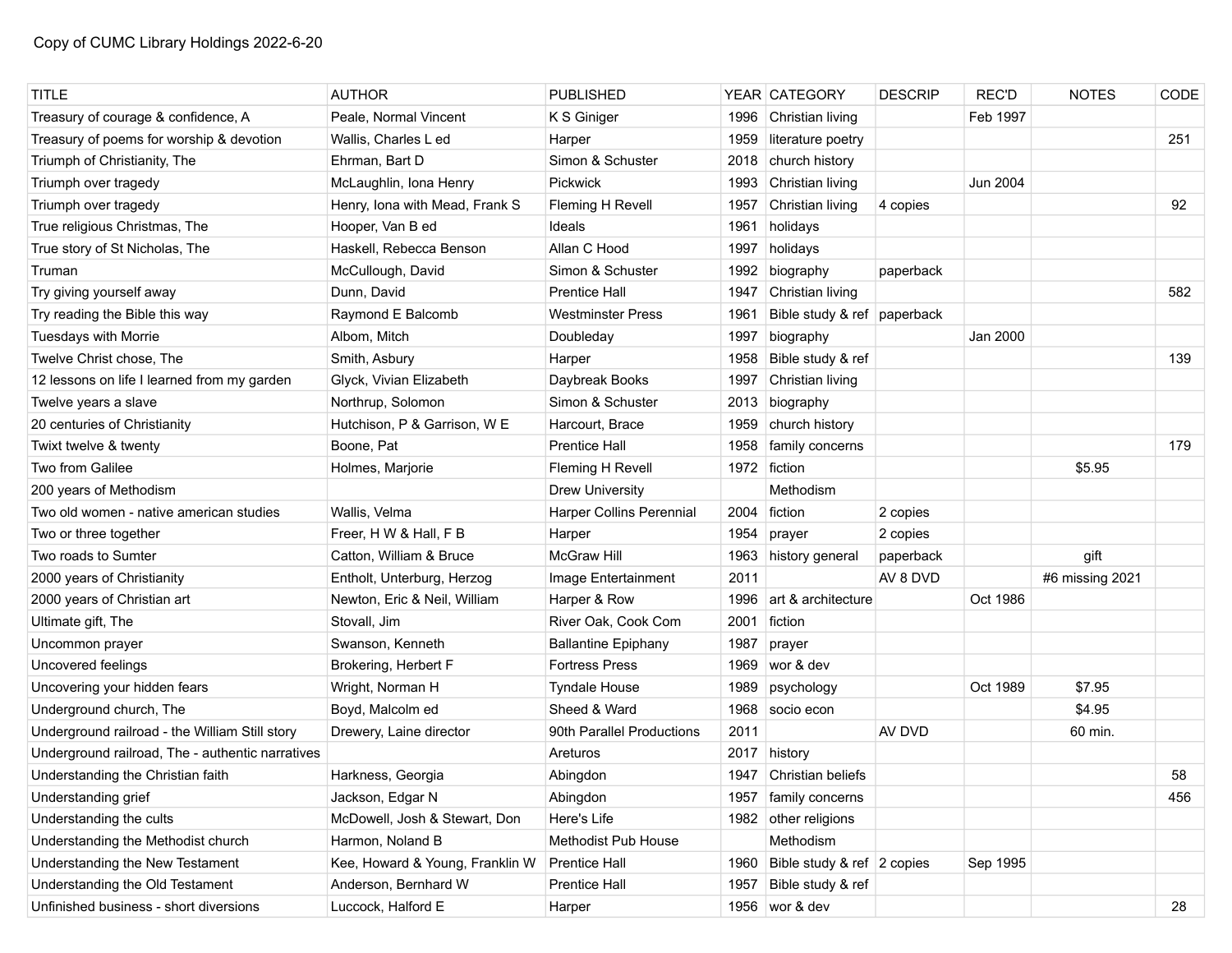| <b>TITLE</b>                                                         | <b>AUTHOR</b>                    | <b>PUBLISHED</b>             |      | YEAR   CATEGORY        | <b>DESCRIP</b> | <b>REC'D</b> | <b>NOTES</b>                   | CODE |
|----------------------------------------------------------------------|----------------------------------|------------------------------|------|------------------------|----------------|--------------|--------------------------------|------|
| Unfolding drama of the Bible                                         | Anderson, Bernhard               | <b>Association Press</b>     | 1957 | Bible study & ref      |                |              |                                |      |
| Unicorn & other poems, The                                           | Lindbergh, Anne Morrow           | Pantheon                     | 1956 | literature poetry      |                |              |                                | 384  |
| Unification theology                                                 | Kim, Young Oon                   | <b>Holy Spirit Assoc</b>     | 1987 | other religions        |                |              |                                |      |
| Unity through diversity                                              | Cullmann, Oscar                  | <b>Fortress Press</b>        | 1988 | church history         |                |              |                                |      |
| Unholy land, The                                                     | Forrest, AC                      | Devin Adair                  | 1972 | socio econ             |                |              | \$5.95                         |      |
| Union prayerbook for Jewish worship                                  |                                  | Central Conf of Am Rabbis    |      | 1948 other religions   | 2 copies       |              |                                |      |
| University in the forest - story of Drew University                  | Cunningham, John T               |                              |      | Methodism              |                |              |                                |      |
| Unreformed church, The                                               | McNally, Robert E, S J           | Sheed & Ward                 | 1965 | church history         |                |              |                                |      |
| Unstoppable                                                          | Kersey, Cynthia                  | Sourcebooks                  | 1998 | psychology             |                |              |                                |      |
| Unto the hills                                                       | Evans, Richard L                 | Harper & Bros                | 1940 | wor & dev              |                |              |                                | 771  |
| Unwanted pregnancy                                                   | Bluford, Robert & Petres, Robert | Harper & Row                 | 1973 | socio econ             |                |              |                                |      |
| Unwrapping the sandwich generation                                   | Cunningham, Susan                | Morgan James                 | 2005 | family concerns        | large print    |              |                                |      |
| Up the golden stair                                                  | Yates, Elizabeth                 | E P Dutton                   | 1966 | literature poetry      |                |              |                                | 601  |
| Up from slavery                                                      | Washington, Booker T             | Carol Publishing Group       | 1989 | autobiography          | 2 copies       | Sep 1993     |                                |      |
| Upon the earth                                                       | Niles, DT                        | <b>McGraw Hill</b>           | 1962 | missions               |                |              |                                | 329  |
| Upstairs at the white house                                          | West, J B                        | Coward McCann Geoghegar 1973 |      | history general        |                |              | \$8.95                         |      |
| Use of the Bible, The - with children                                | Smither, Ethel L                 | Abingdon Cokesbury           | 1937 | Christian ed           |                |              |                                |      |
| Use the right word - synonyms & related words                        | Hayakawa, S I ed                 | Fund & Wagnalls              | 1968 | reference              |                |              |                                |      |
| Valiant friend - life of Lucretia Mott                               | Bacon, Margaret Hope             | Walker                       | 1980 | biography              |                |              | Dec 1986 gift of Richard Irwin |      |
| Valley & the world, The                                              | Bailey, Faith Cox                | <b>Moody Press</b>           | 1959 | biography              |                |              |                                |      |
| Values for tomorrows children                                        | Westerhoff, John H               | <b>Pilgram Press</b>         | 1970 | Christian ed           |                |              | Dale Forsman                   |      |
| Vanishing right to live, The                                         | Rice, Charles E                  | Doubleday                    | 1969 | socio econ             |                |              | \$4.95                         |      |
| Victory through surrender                                            | Jones, E Stanley                 | Abingdon Press               | 1966 | Christian beliefs      |                |              |                                |      |
| Viet-nam reader, The - articles & documents                          | Raskin, Marcus & Fall, Bernard   | Random House                 | 1965 | socio econ             |                |              | \$5.95                         |      |
| View in winter, The                                                  | Blythe, Ronald                   | <b>HBJ</b>                   | 1979 | family concerns        |                |              | \$12.95                        |      |
| Virtues of family life                                               | Bennett, William J               | W Publishing                 | 1993 | family concerns        |                |              |                                |      |
| Vital possessions                                                    | Crowell, Grace Noll              | Abingdon                     |      | 1960 wor & dev         |                |              |                                | 247  |
| Voices from the past                                                 | Eisenberg, Azriel                | <b>Abelard Schuman</b>       |      | Bible study & ref      |                |              |                                |      |
| Volunteer's intro teach children sunday school                       | Wassman, Lucille Emily           | University microfilm         | 1967 | Christian ed           | paperback      |              |                                |      |
| Voyage by bus                                                        | Wibberly, Leonard                | <b>Wm Morrow</b>             |      | geog & travel          |                |              |                                | 767  |
| Wager with the wind - Don Sheldon story                              | Greiner, James                   | Rand McNally                 |      | 1974 biography         |                |              | \$6.95                         |      |
| Walk, The - 5 essential practices of Christian life   Hamilton, Adam |                                  | Abingdon Press               |      | 2019 Christian living  |                |              |                                |      |
| Walk gently this good earth                                          | Craven, Margaret                 | G P Putnam's Sons            | 1977 | fiction                |                |              |                                |      |
| Walk in the woods, A                                                 | Bryson, Bill                     | <b>Broadway Books</b>        | 1998 | science & nature       |                |              |                                |      |
| Walkin' preacher of the Ozarks                                       | Howard, Guy                      | Gosset                       | 1944 | autobiography          |                |              |                                | 142  |
| Walking a sacred path                                                | Artress, Lauren                  | <b>Riverhead Books</b>       |      | 2006 Christian living  | paperback      | Jun 2021     | Jeff Markay                    |      |
| Walking on water                                                     | L'Engle, Madeleine               | Harold Shaw                  |      | 1980 Christian beliefs |                | Apr 1996     | \$9                            |      |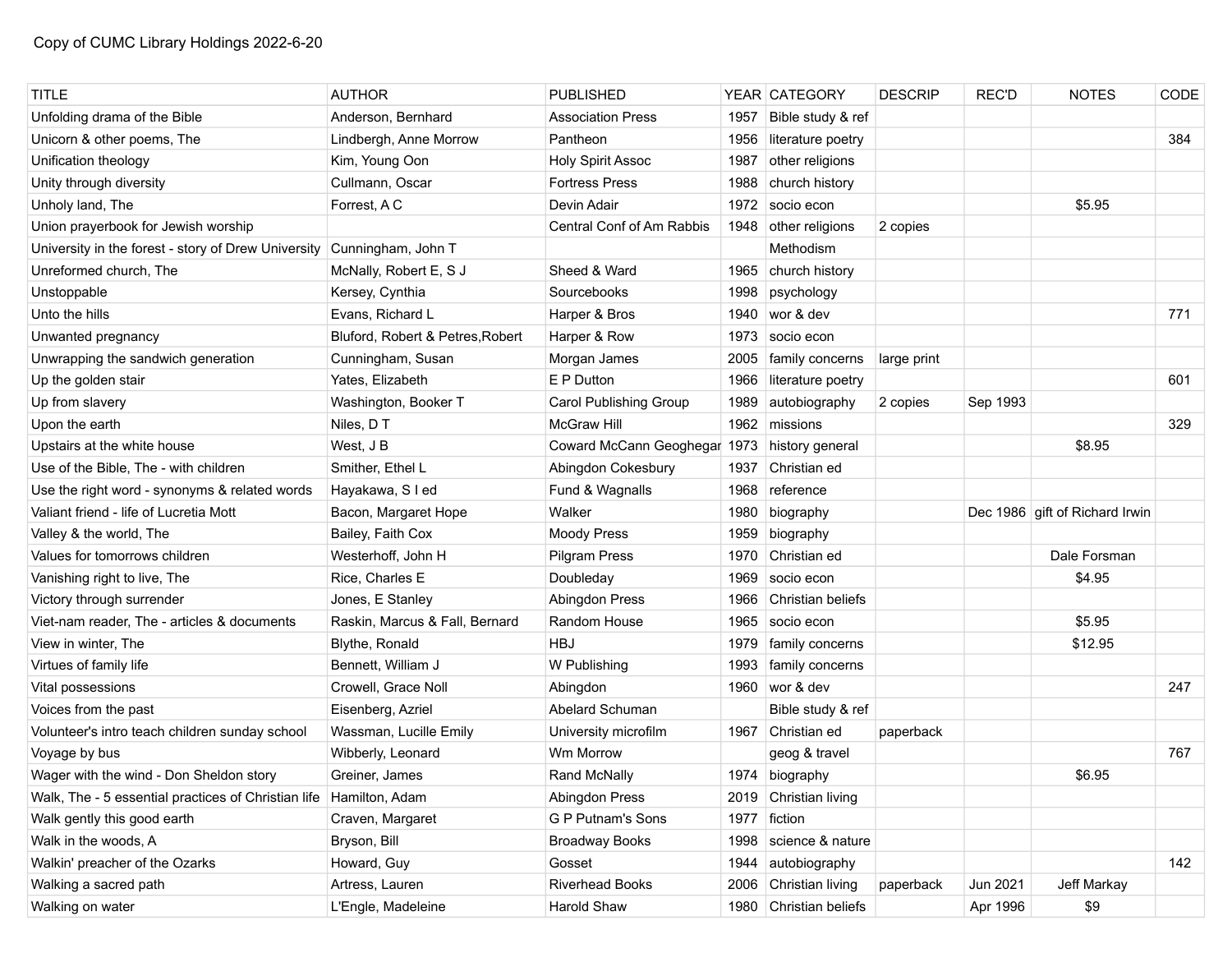| <b>TITLE</b>                                                  | <b>AUTHOR</b>                     | <b>PUBLISHED</b>               |              | YEAR CATEGORY              | <b>DESCRIP</b> | <b>REC'D</b> | <b>NOTES</b>               | CODE |
|---------------------------------------------------------------|-----------------------------------|--------------------------------|--------------|----------------------------|----------------|--------------|----------------------------|------|
| Walking on water                                              | L'Engle, Madeleine                | North Point Press              | 1995         | Christian beliefs          |                | Nov 1995     | \$9                        |      |
| Walking the Bible                                             | Feiler, Bruce                     | <b>Harper Collins</b>          | 2001         | Bible study & ref          |                |              | gift of Lillian Smith      |      |
| Walking the Bible - 5 books of Moses                          | Feiler, Bruce                     | <b>WGBH Boston Video</b>       | 2005         | Bible study & ref   AV DVD |                |              | 168 min.                   |      |
| Walking with the savior                                       | Lucado, Max                       | <b>Tyndale House</b>           | 1996         | Christian living           |                |              |                            |      |
| War is a force that gives us meaning                          | Hedges, Chris                     | <b>Anchor Books</b>            | 2003         | socio econ                 | 2 copies       |              |                            |      |
| Way of Gratitude, The - readings for a joyful life            | Leach, Kenne, Goodnough           | <b>Orbis Books</b>             | 2017         | Christian living           |                |              |                            |      |
| Washington, The indispensable man                             | Flexner, James Thomas             | Little Brown                   | 1969         | biography                  |                |              | May 1989 Mrs John Ciborski |      |
| Water is wide, The                                            | Conroy, Pat                       | Houghton Mifflin               | 1972         | autobiography              |                |              | \$6.95                     |      |
| Way home, The                                                 | Bradley, Ernestine                | <b>Anchor Books</b>            | 2005         | biography                  |                |              |                            |      |
| Way I see it, The                                             | Grandin, Temple                   | <b>Future Horizons</b>         | 2011         | family concerns            |                |              |                            |      |
| Way in Africa, The                                            | Carpenter, George Wayland         | <b>Friendship Press</b>        | 1959         | missions                   | 2 paperback    |              | \$1.50                     |      |
| Way, the truth and the life, The                              | Morton, Elizabeth                 | John C Winston                 | 1958 $ $ art |                            |                |              |                            |      |
| Ways of teaching                                              | Fritz, Dorothy                    |                                |              | Christian ed               |                |              |                            |      |
| We are driven                                                 | Hemfelt, R & Minirth, F           | <b>Thomas Nelson</b>           | 1991         | Psychology                 |                | Nov 1991     | \$14.88                    |      |
| We have this heritage                                         | Manschreck, Clyde L               | <b>Graded Press</b>            | 1968         | church history             | paperback      |              |                            |      |
| We hear the Christian angels                                  |                                   | Guideposts                     | 2004         | Christian living           |                |              |                            |      |
| We salute you, soldier - and other poems                      | Donaldson, J S                    | privately printed Chatham      | 1945         | prayer                     |                |              |                            | 93   |
| Week that changed the world, The                              | Lockyer, Herbert                  | Zondervan                      | 1968         | Bible study & ref          |                |              |                            | 738  |
| Well with my soul                                             | Bliss, Cowper, Havergal, Spafford | <b>Barbour</b>                 |              | $2003$ music               |                |              |                            |      |
| Wesley - a heart transformed can change world                 | Jackman, John dir                 | Vision Video                   |              | Methodism                  | AV DVD         |              | 117 min.                   |      |
| Wesley, John - faith sparked Methodist movemt                 |                                   | Christian History Institute    |              | Methodism                  | AV DVD         |              | 55 min.                    |      |
| Wesley, John - the man & his mission                          | Garner, Keith presenter           | <b>Vision Video</b>            |              | Methodism                  | AV DVD         |              | 55 min.                    |      |
| Wesley country - pictorial history JW's journal               | Bewes, Richard compiler           | <b>Creative Publishing</b>     |              | 2003 Methodism             |                |              |                            |      |
| West from home                                                | Wilder, Laura Ingalls             | Harper & Row                   | 1974         | biography                  |                |              | \$4.95                     |      |
| Westminster dictionary of Christian education                 | Cully, Kendig, Brubaker ed        | <b>Westminster Press</b>       | 1963         | Bible study & ref          |                |              |                            |      |
| Westminster dictionary of the Bible                           | Gehman, Henry Snyder ed           | <b>Westminster Press</b>       | 1944         | Bible study & ref          |                |              |                            |      |
| Westminster historical atlas to the Bible                     | Wright, George & Filson, Floyd    | <b>Westminster Press</b>       |              | Bible study & ref 3 copies |                |              |                            |      |
| What am I praying?                                            | Gyldenvand, Lily M                | Augsburg                       | 1964         | prayer                     |                |              |                            |      |
| What every child would like his parents to know               | Salk, Lee                         | David McKay Company            | 1972         | family concerns            |                |              | \$6.95                     |      |
| What happens when women pray                                  | Christenson, Evelyn               | Victor Books                   | 1975         | prayer                     |                | Mar 2002     |                            |      |
| What is Emmaus?                                               | Bryant, Stephen D                 | Upper Room Books               |              | 2003 Christian living      | 3 copies       |              |                            |      |
| What is vital in religion - sermons on problems               | Fosdick, Harry Emerson            | Harper                         |              | 1955 Christian beliefs     |                |              |                            | 11   |
| What Jesus did                                                | Ferris, Theodore Parker           | <b>Oxford University Press</b> | 1963         | Christian beliefs          |                |              | \$3.25                     |      |
| What Jesus meant                                              | Wills, Garry                      | Viking Penguin Group           |              | 2006 Christian beliefs     |                |              |                            |      |
| What Jesus proclained                                         | Ragsdale, Ray W                   | Abingdon Press                 | 1967         | Bible study & ref          |                |              |                            |      |
| What keeps me standing, peace hope inspiration Kimbro, Dennis |                                   | Harlem Moon Broadway           |              | 2003   family concerns     |                |              |                            |      |
| What teens say                                                | Joiner, Verna                     | <b>Warner Press</b>            |              | 1962 Christian ed          |                |              |                            |      |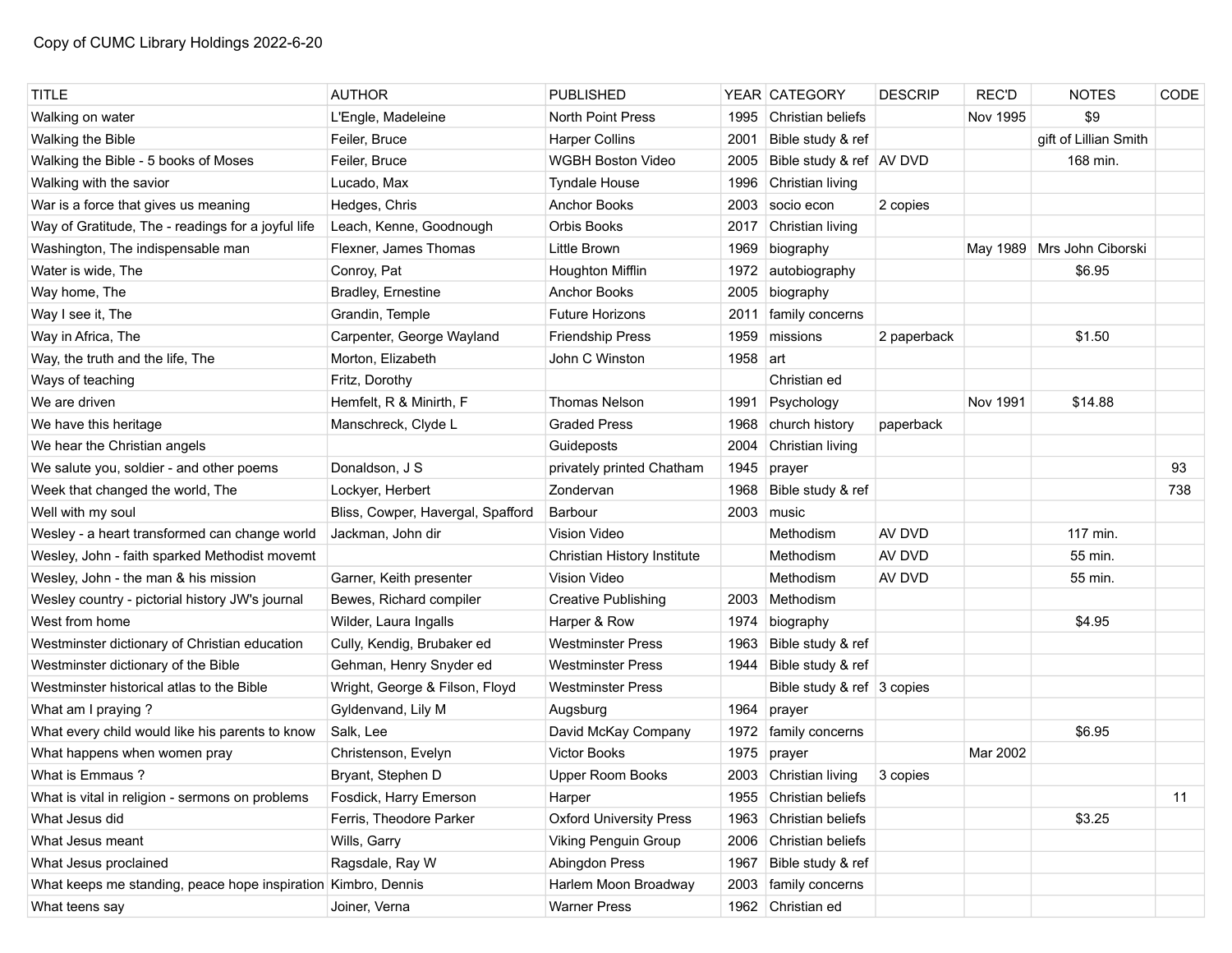| <b>TITLE</b>                                   | <b>AUTHOR</b>                     | <b>PUBLISHED</b>            |      | YEAR CATEGORY          | <b>DESCRIP</b> | <b>REC'D</b>    | <b>NOTES</b>        | CODE |
|------------------------------------------------|-----------------------------------|-----------------------------|------|------------------------|----------------|-----------------|---------------------|------|
| What the Bible really says                     |                                   | <b>Harper Collins</b>       | 1993 | Bible study & ref      |                | Feb 2000        |                     |      |
| What the Bible says about                      | Mead, Frank S ed                  | Revell                      | 1958 | Bible study & ref      |                |                 |                     | 379  |
| What the cults believe                         | Robertson, Irvine                 | <b>Moody Press</b>          | 1966 | other religions        |                |                 |                     |      |
| What we must know about communism              | Overstreet, Harry & Bonaro        | W W Norton                  | 1958 | socio econ             |                |                 |                     |      |
| What's best for your child & you               | Goodman, David                    | <b>Association Press</b>    | 1966 | family concerns        |                |                 |                     |      |
| What's so amazing about grace?                 | Yancey, Philip                    | Zondervan                   | 2008 | Christian living       |                |                 |                     |      |
| What's special about Jesus?                    | McLaren, Robert B                 | <b>Association Press</b>    | 1963 | Christian beliefs      |                |                 | \$0.75              |      |
| When a little child wants to sing              |                                   | <b>Westminster Press</b>    |      | 1935 music             |                |                 |                     |      |
| When bad things happen to good people          | Kushner, Harold S                 |                             |      | Christian living       |                |                 |                     |      |
| When everything changed                        | Collins, Gail                     | Little, Brown & Co.         | 2009 | socio econ             |                |                 |                     |      |
| When God is silent                             | Taylor, Barbara Brown             | <b>Crowley Publications</b> |      | 1998 Christian living  | paperback      | Jun 2021        | Jeff Markay         |      |
| When I'm alone - thoughts prayers that comfort | Del Bene, Ron                     |                             |      | family concerns        |                | <b>Jul 1989</b> |                     |      |
| When religion becomes evil                     | Kimball, Charles                  | Harper                      | 2003 | socio econ             |                |                 |                     |      |
| When sorrow comes                              | Oursler, Grace & Armstrong, April | Doubleday                   | 1950 | wor & dev              |                |                 |                     | 370  |
| When the honeymoon's over                      | Mace, David & Vera                | Abingdon Press              | 1988 | family concerns        |                | Mar 1994        |                     |      |
| When the two year old comes to church          | Haxton, Jennie                    | <b>Graded Press</b>         | 1950 | Christian ed           | 5 copies       |                 |                     |      |
| When the word is given                         | Lomax, Louis E                    | World                       | 1963 | socio econ             |                |                 |                     | 759  |
| When women walk alone                          | McMenamin, Cindi                  | <b>Harvest House</b>        | 2002 | family concerns        |                |                 |                     |      |
| When you're a widow                            | Start, Clarissa                   | Concordia Publishing        | 1968 | family concerns        |                |                 |                     |      |
| When your friend is grieving                   | D'Arcy, Paula                     | <b>WaterBrook Press</b>     | 1990 | family concerns        |                |                 | missing             |      |
| Where can mom live                             | Carlin, Vivian & Mansberg, Ruth   | Lexington Books             | 1987 | family concerns        |                |                 | gift of Ann English |      |
| Where do we go from here chaos or community    | King, Martin Luther Jr            | <b>Beacon Press</b>         | 1968 | socio econ             | 2 paperback    |                 | \$1.95              |      |
| Where God was born                             | Feiler, Bruce                     | <b>Harper Collins</b>       | 2005 | Bible study & ref      |                |                 |                     |      |
| Where is God when it hurts?                    | Yancey, Philip                    | Zondervan                   | 2008 | Christian living       |                | Apr 2004        |                     |      |
| Where now is thy God                           | Hamilton, J Wallace               | Fleming H Revell            | 1969 | wor & dev              |                |                 |                     |      |
| Wherefore art thou come?                       | Cleland, James T                  | Abingdon                    | 1961 | wor & dev              |                |                 |                     | 259  |
| White banners                                  | Douglas, Lloyd C                  | Grosset & Dunlap            | 1936 | fiction                |                |                 |                     |      |
| White fragility                                | Diangelo, Robin                   | <b>Beacon Press</b>         |      | 2018   socio econ      | paperback      |                 |                     |      |
| White mother - Rossie Lee                      | Sams, Jessie Bennett              | <b>McGraw Hill</b>          | 1957 | biography              |                |                 |                     | 151  |
| White problem, The                             | Rollins, J Metz et al             | <b>Project Equality</b>     | 1968 | socio econ             |                |                 |                     |      |
| Who do you think you are ? genealogy           | Smolenyak, Megan                  | Penguin Group               |      | 2009   family concerns |                |                 |                     |      |
| Who is my neighbor                             | Pike, Esther ed                   | Seabury Press               |      | 1960 Christian living  |                |                 |                     | 225  |
| Who Jesus says you are                         | Chappell, Wallace D               | Abington                    |      | 1962 Christian living  |                |                 |                     | 327  |
| Who moved my cheese?                           | Johnson, Spencer md               | G P Putnam's Sons           |      | 1998 Psychology        |                |                 |                     |      |
| Who wrote the Bible?                           | Friedman, Richard                 | Summit Books                | 1987 | Bible study & ref      |                |                 |                     |      |
| Whole armor, The                               | Baldwin, Faith                    | Reinhart                    | 1951 | fiction                |                |                 |                     |      |
| Whole armor of God, The                        | Sockman, Ralph w                  | Abingdon Press              |      | 1955 Christian living  |                |                 |                     |      |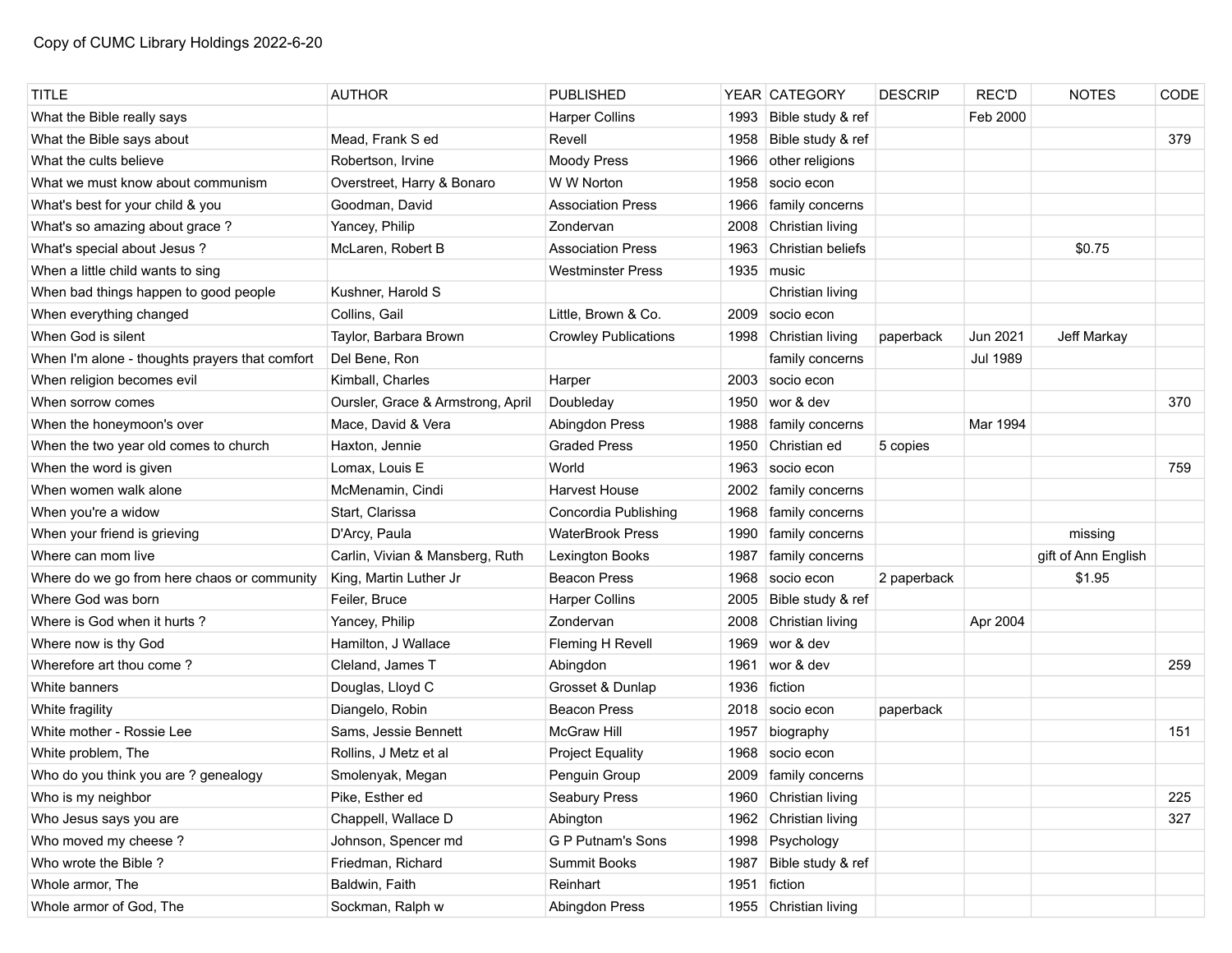| <b>TITLE</b>                                                      | <b>AUTHOR</b>           | <b>PUBLISHED</b>           |      | YEAR CATEGORY          | <b>DESCRIP</b> | <b>REC'D</b> | <b>NOTES</b>     | CODE |
|-------------------------------------------------------------------|-------------------------|----------------------------|------|------------------------|----------------|--------------|------------------|------|
| Whole truth & nothing but, The                                    | Hopper, Hedda           | <b>Pyramid Books</b>       |      | 1963 biography         |                |              | \$0.75           |      |
| Why can't they be like us?                                        | Greeley, Andrew M       | Instit of Human Relations  | 1969 | socio econ             |                |              |                  |      |
| Why Christianity must change or die                               | Spong, John Shelby      | <b>Harper Collins</b>      | 1971 | Christian beliefs      |                |              |                  |      |
| Why God gave children partents                                    | Edens, David & Virginia | <b>Boardman Press</b>      | 1966 | family concerns        |                |              |                  | 632  |
| Why I am a Methodist                                              | Smith, Roy L            | <b>Beacon Press</b>        | 1955 | Methodism              | paperback      |              |                  |      |
| Why I belong                                                      | Reid, Clyde H           | <b>United Church Press</b> | 1964 | Christian living       |                |              |                  |      |
| Why is my bably crying?                                           | Lester, Barry           | <b>Harper Collins</b>      | 2005 | family concerns        |                |              |                  |      |
| Why O lord ?                                                      | Carreto, Carlo          |                            |      | Christian living       |                |              |                  |      |
| Whys & wherefores of Littabell Lee, The                           | Cleaver, Vera & Bill    | Athenum                    | 1973 | Children's books       |                |              | \$4.95           |      |
| Widow                                                             | Caine, Lynn             | <b>William Morrow</b>      | 1974 | family concerns        |                |              | \$6.95           |      |
| Widowed                                                           | Brothers, Joyce         | Simon & Schuster           | 1990 | family concerns        |                |              |                  |      |
| Wild goose, brother goose                                         | Ellis, Mel              | Holt, Rinehart & Winston   | 1970 | geog & travel          |                |              |                  | 747  |
| Wild swan, The - life of Hans Christian Andersen Stirling, Monica |                         | Harcourt, Brace & World    | 1965 | biography              |                |              |                  | 591  |
| Wilderness                                                        | Warren, Robert Penn     | Random House               | 1961 | fiction                |                |              | \$7.95           |      |
| Will my dog go to heaven?                                         | Zink, Heidi & Jorg      | Augsburg                   | 1973 | family concerns        | paperback      |              | \$3.50           |      |
| Will Rogers - the man & his times                                 | Ketchum, Richard        | American Heritage          |      | 1973 biography         |                |              | \$12.95          |      |
| Win me & you lose                                                 | Wood, Phyllis Anderson  |                            |      | young adult            |                |              |                  |      |
| Windows of heaven                                                 | Clark, Glenn            | Harper                     |      | 1954 wor & dev         |                |              |                  | -1   |
| Windows toward God                                                | Schmitz, Charles H      | Abingdon                   | 1950 | wor & dev              |                |              | to church school | 218  |
| Winter in Moscow                                                  | Muggeridge, Malcolm     | William B Eerdmans         | 1987 | socio econ             |                | 1987         |                  |      |
| Winter in the blood                                               | Welch, James            | Harper & Row               | 1974 | fiction                |                |              |                  |      |
| Winter soldiers, The                                              | Ketchum, Richard M      | Doubleday                  | 1973 | history general        |                |              | \$10             |      |
| Wisdom of our fathers                                             | Russert, Tim            | Random House Trade         | 2006 | biography              | paperback      |              |                  |      |
| Wisdom of the Koran                                               |                         | Kensingdon                 |      | other religions        |                | May 2001     |                  |      |
| With good reason                                                  | Pennington, Chester A   | <b>Abingdon Press</b>      | 1967 | Christian beliefs      |                |              |                  |      |
| With open hands                                                   | Nouwen, Henri J M       | Ave Maria Press            | 1995 | wor & dev              |                |              |                  |      |
| With the holy spirit & with fire                                  | Shoemaker, Samuel M     | Harper                     | 1960 | Christian beliefs      |                |              |                  | 234  |
| With the whole heart                                              | Collyer, Bud            | Fleming H Revell           | 1966 | Christian living       |                |              |                  | 560  |
| Without Marx or Jesus                                             | Jean-Francois Revel     | Doubleday                  | 1971 | socio econ             |                |              |                  | 838  |
| Witness at the cross                                              | Levine, Amy-Jill        | Abingdon Press             | 2021 | Christian living       |                | 2022         | gift             |      |
| Wolfling, The                                                     | North, Sterling         | E P Dutton                 | 1969 |                        |                |              |                  |      |
| Woman at the well, The                                            | Rogers, Dale E          | Fleming H Revell           |      | 1970 Christian living  |                |              |                  | 755  |
| Woman for all seasons, A                                          | Hendricks, Jeanne W     | Nelson                     | 1975 | Bible study & ref      |                |              | \$2.95           |      |
| Woman of Egypt, A                                                 | Sadat, Jehan            | Simon & Schuster           | 1987 | biography              |                |              | \$19.95          |      |
| Woman to woman                                                    | Price, Eugenia          | Zondervan                  | 1959 | Christian living       |                |              |                  | 260  |
| Woman's guide to financial peace of mind, A                       | Blue, Ron & Judy        | Focus on Family            | 1991 |                        |                | Nov 1991     | \$11.19          |      |
| Woman's world, A                                                  | Narramore, Clyde M      | Zondervan                  |      | 1963   family concerns |                |              |                  | 598  |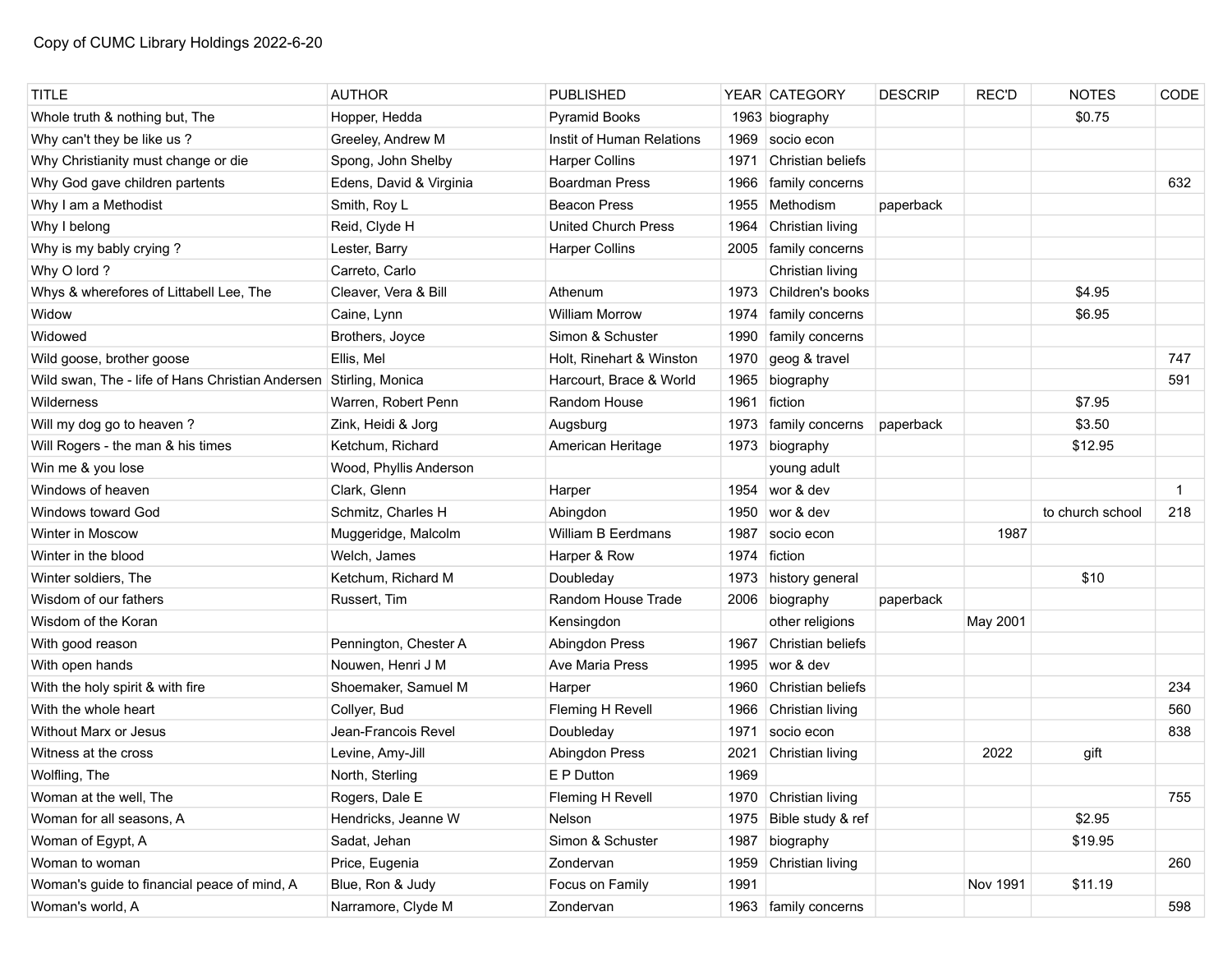| <b>TITLE</b>                                                    | <b>AUTHOR</b>                    | <b>PUBLISHED</b>         |              | YEAR CATEGORY                 | <b>DESCRIP</b> | <b>REC'D</b> | <b>NOTES</b>    | CODE |
|-----------------------------------------------------------------|----------------------------------|--------------------------|--------------|-------------------------------|----------------|--------------|-----------------|------|
| Women in crisis                                                 | Hunter, A M & Halsey, P          | United Methodist Church  |              | missions                      |                | Mar 2002     |                 |      |
| Women like us                                                   | Mason, Maggie                    |                          |              | wor & dev                     |                |              |                 |      |
| Women of light                                                  | Bowie, Walter Russell            | Harper & Row             |              | 1963 Bible study & ref        |                |              |                 | 448  |
| Women's Bible commentary                                        | Newsom, CA& Ringe, SH            | Westminster John Knox    | 1992         | Bible study & ref             |                |              |                 |      |
| Women's bodies, women's wisdom                                  | Northrup, Christiane md          | <b>Bantam Books</b>      | 1994         | psychology                    |                | Jan 1999     |                 |      |
| Wonder & worship                                                | Carroll, James                   | <b>Paulist Press</b>     |              | 1970 worship                  | paperback      |              | \$1.95          |      |
| Word, The                                                       | Heston, Charlton nar             | Good Times               |              | Bible study & ref audio cass. |                |              |                 |      |
| Word, The - life & teachings of Jesus                           | Heston, Charlton nar             | Good Times               | 1997         | Bible study & ref audio cass. |                |              |                 |      |
| Word, The - selected Psalms                                     | Heston, Charlton nar             | Good Times               | 1999         | Bible study & ref audio cass. |                |              |                 |      |
| Word God sent, The                                              | Scherer, Paul                    | Harper & Row             | 1965         | wor & dev                     |                |              |                 | 509  |
| Word in history, The                                            | Burke, T Patrick ed              | Sheed & Ward             |              | 1966 Christian beliefs        |                |              |                 |      |
| Words eternal                                                   | Ball, Kate K                     | Ideals                   | 1962 $ $ art |                               |                |              | \$1.50          |      |
| Words, music & the church                                       | Routley, Eric                    | Abingdon Press           |              | 1968 music                    |                |              |                 | 644  |
| Words of fire, spirit of grace                                  | Imathiu, R Grace                 | <b>True North</b>        |              | 2003 wor & dev                |                |              |                 |      |
| Words of life, Jesus & promise of 10 command                    | Hamilton, Adam                   | Convergent               | 2020         | Christian living              |                |              |                 |      |
| Working poor, The                                               | Shipler, David K                 | Alfred A Knopf           | 2004         | socio econ                    |                |              |                 |      |
| World aflame                                                    | Graham, Billy                    | Doubleday                |              | 1965 socio econ               |                |              |                 | 526  |
| World is flat, The                                              | Friedman, Thomas L               | Farrar, Straus & Giroux  | 2006         | history                       |                |              |                 |      |
| World of Albert Schweitzer - photos with text                   | Anderson, Erica                  | Harper                   |              | 1955 biography                |                |              |                 | 23   |
| World of Biblical literature, The                               | Alter, Bruce                     | <b>Basic Books</b>       |              | Bible study & ref             |                | Apr 2001     |                 |      |
| World of Delacroix                                              | Prideaux, Tom                    | Time-Life Library of Art | 1966 $art$   |                               |                |              | mem gift        |      |
| World topical Bible of issues & answers, The                    | Pinson, William                  | Guidepost                | 1981         | Bible study & ref             |                | May 1992     | Betty Anne Keat |      |
| World treasury of modern religious thought                      | Pelikan, Jaroslav ed             |                          |              | other religions               |                | Feb 1991     | Betty Anne Keat |      |
| World's great religions, The - for young readers                |                                  | Life Magazine Time       | 1957         | other religions               |                |              |                 |      |
| World's greatest comeback, The                                  | Schuller, Robert A               | <b>Thomas Nelson</b>     | 1988         | Christian living              |                | Dec 2004     |                 |      |
| Worship in crisis                                               | Horn, Henry E                    | <b>Fortress Press</b>    | 1972         | wor & dev                     |                |              | \$3.75          |      |
| Worship in the church of South India                            | Garrett, T S                     | John Knox Press          |              | 1958 missions                 |                |              |                 |      |
| Worship in the world's religions                                | Parrinder, Geoffrey              | <b>Association Press</b> | 1961         | other religions               |                |              |                 | 713  |
| Worship of the church, The                                      | Shepherd, Massey H               | Seabury Press            | 1963         | wor & dev                     |                |              |                 |      |
| Worship programs & stories for young people                     | Bays, Alice Anderson             | Abingdon Cokesbury       | 1938         | wor & dev                     | 2 copies       |              |                 |      |
| Worship programs for juniors                                    | Bays, Alice & Oakberg, Elizabeth | Abingdon                 |              | 1960 wor & dev                |                |              | \$3             | 846  |
| Worship programs in the fine arts for young peopl Bays, Alice A |                                  | Abingdon Press           |              | 1940 worship                  |                |              |                 |      |
| Worship service for life planning                               | Bays, Alice A                    | Abingdon                 |              | 1953 wor & dev                | 2 copies       |              |                 |      |
| Worship services for teen-agers                                 | Bays, Alice A                    | Abingdon Press           |              | 1954 wor & dev                |                |              | \$3             | 845  |
| Worship sourcebook for youth                                    | Couch, Helen & Barefield, Sam    | Abingdon Press           |              | 1962 wor & dev                | 2 copies       |              | \$4.50          | 849  |
| Worship workshop                                                | McFee, Marcia                    | Abingdon Press           |              | 2002 wor & dev                |                |              |                 |      |
| Wouldn't take nothing for my journey now                        | Angelou, Maya                    | Random House             |              | 1993 biography                |                |              |                 |      |